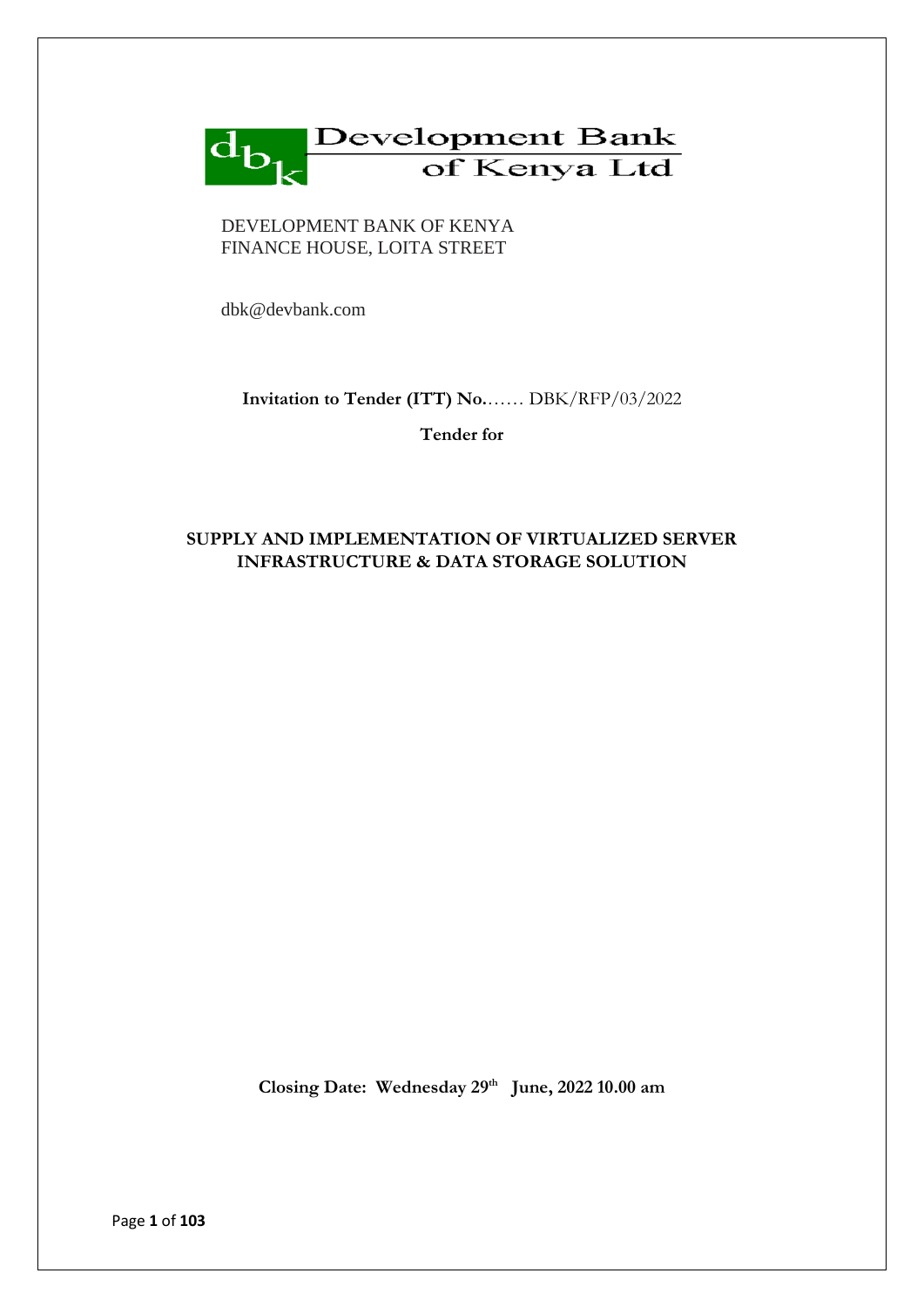### INVITATION TO TENDER

### FROM: DEVELOPMENT BANK OF KENYA

## SUBJECT: TENDER DOCUMENT FOR SUPPLY AND IMPLEMENTATION OF VIRTUALIZED SERVER INFRASTRUCTURE & DATA STORAGE SOLUTION

### TENDER NO: DBK/RFP/03/2022

- 1. The Development Bank of Kenya (DBK) invites sealed tenders for the supply of Supply and Implementation of Virtualized Server Infrastructure & Data Storage Solution
- 2. Tendering will be conducted under open competitive method National using a standardized tender document. Tendering is open to all qualified and interested Tenderers.
- 3. Qualified and interested tenderers may obtain further information and inspect the Tender Documents during office hours [0900 to 1500 hours] at the address given below.
- 4. A complete set of tender documents may be obtained free of charge by interested tenders electronically from the DBK Website (www.devbank.com or PPIP website http://tenders.go.ke).
- 5. Tenderers who download the tender document must forward their particulars immediately to procurement@devbank.com to facilitate any further clarification or addendum.
- 6. All Tenders must be accompanied by a "Tender Security" of Ksh. 200, 000.00 .in any of the following forms; a bank guarantee; a guarantee by an insurance company registered and licensed by the Insurance Regulatory Authority listed by the Authority; a letter of credit; or guarantee by a deposit taking micro-finance institution, Sacco society, the Youth Enterprise Development Fund or the Women Enterprise Fund.
- 7. The Tenderer shall chronologically serialize all pages of the tender documents submitted.
- 8. Completed tenders must be delivered to the address below on or before 10.00 am on Wednesday 29<sup>th</sup> June, 2022. Electronic Tenders will not be permitted.
- 9. Tenders will be opened immediately after the deadline date and time specified above or any dead line date and time specified later. Tenders will be publicly opened in the presence of the Tenderers' designated representatives who choose to attend at the address below.
- 10. Late tenders will be rejected.
- 11. The addresses referred to above are:

Address for Submission of Tenders.

Ag. Chief Executive

Development Bank of Kenya

Finance House , 16<sup>th</sup> Floor

P. O. Box 30483- 00100 Nairobi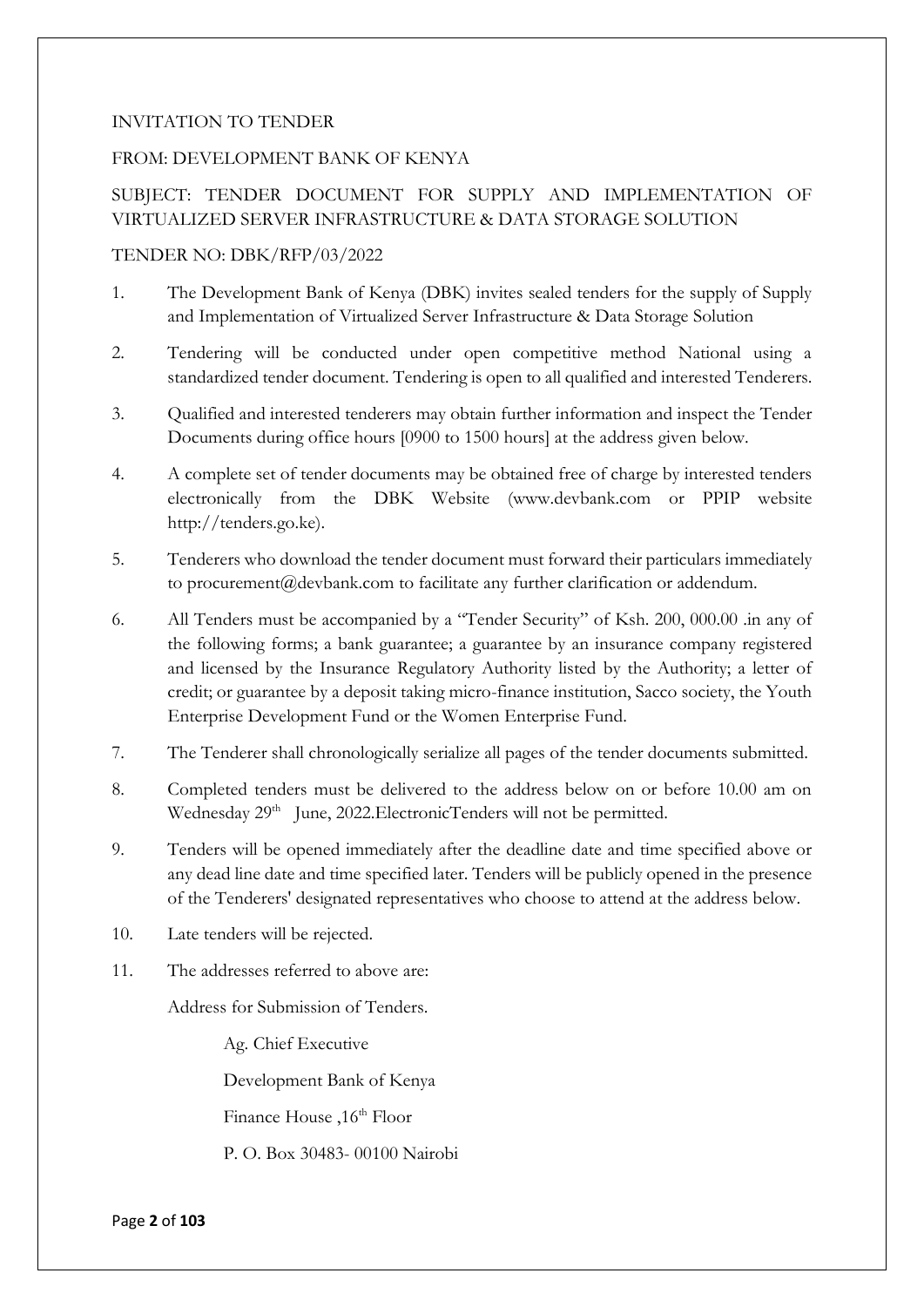The Original and Copy of the tender should be sealed in a single outer envelope, clearly marked: - TENDER NO: DBK/RFP/03/2022.For the Supply and Implementation of Virtualized Server Infrastructure & Data Storage Solution.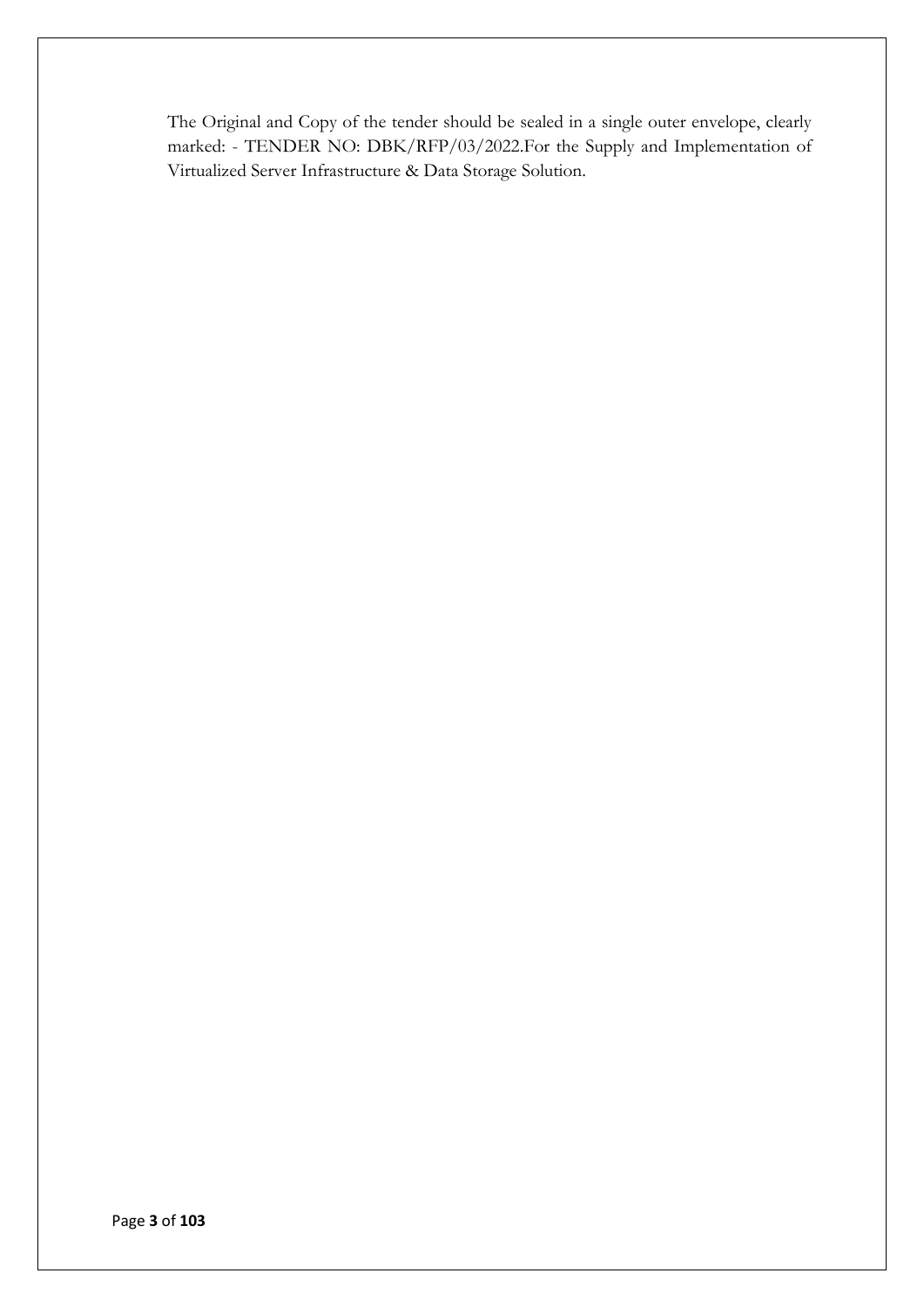## **SECTION I: INSTRUCTIONS TO TENDERERS**

A General Provisions

- 1. Scope of Tender
- 1.1 The Procuring Entity as defined in the TDS invites tenders for supply of goods and, if applicable, any Related Services incidental thereto, as specified in Section V, Supply Requirements. The name, identification, and number of lots(contracts) of this Tender Document are specified in the TDS.
- 1.2 Throughout this tendering document:

a) the term "in writing" means communicated in written form (e.g. by mail, e-mail, fax, including if specified in the TDS, distributed or received through the electronicprocurement system used by the Procuring Entity) with proof of receipt;

b) If the context so requires, "singular" means "plural" and vice versa;

c) "Day" means calendar day, unless otherwise specified as "Business Day". A Business Day is any day that is an official working day of the Procuring Entity. It excludes official public holidays.

- 2. Fraud and Corruption
- 2.1 The Procuring Entity requires compliance with the provisions of the Public Procurement and Asset Disposal Act, 2015, Section 62 "Declaration not to engage in corruption". The tender submitted by a person shall include a declaration that the person shall not engage in any corrupt or fraudulent practice and a declaration that the person or his or her subcontractors are not debarred from participating in public procurement proceedings.
- 2.2 The Procuring Entity requires compliance with the provisions of the Competition Act 2010, regarding collusive practices in contracting. Any tenderer found to have engaged in collusive conduct shall be disqualified and criminal and/or civil sanctions may be imposed. To this effect, Tenders shall be required to complete and sign the "Certificate of Independent Tender Determination" annexed to the Form of Tender.
- 2.3 Unfair Competitive Advantage Fairness and transparency in the tender process require that the firms or their Affiliates competing for a specific assignment do not derive a competitive advantage from having provided consulting services related to this tender. To that end, the Procuring Entity shall indicate in the Data Sheet and make available to all the firms together with this tender document all information that would in that respect give such firm any unfair competitive advantage over competing firms.
- 3. Eligible Tenderers
- 3.1 A Tenderer may be a firm that is a private entity, an individual, a state-owned enterprise or institution subject to ITT3.7, or any combination of such entities in the form of a joint venture (JV) under an existing agreement or with the intent to enter into such an agreement supported by a letter of intent. Public employees and their close relatives (spouses, children, brothers, sisters and uncles and aunts) are not eligible to participate in the tender.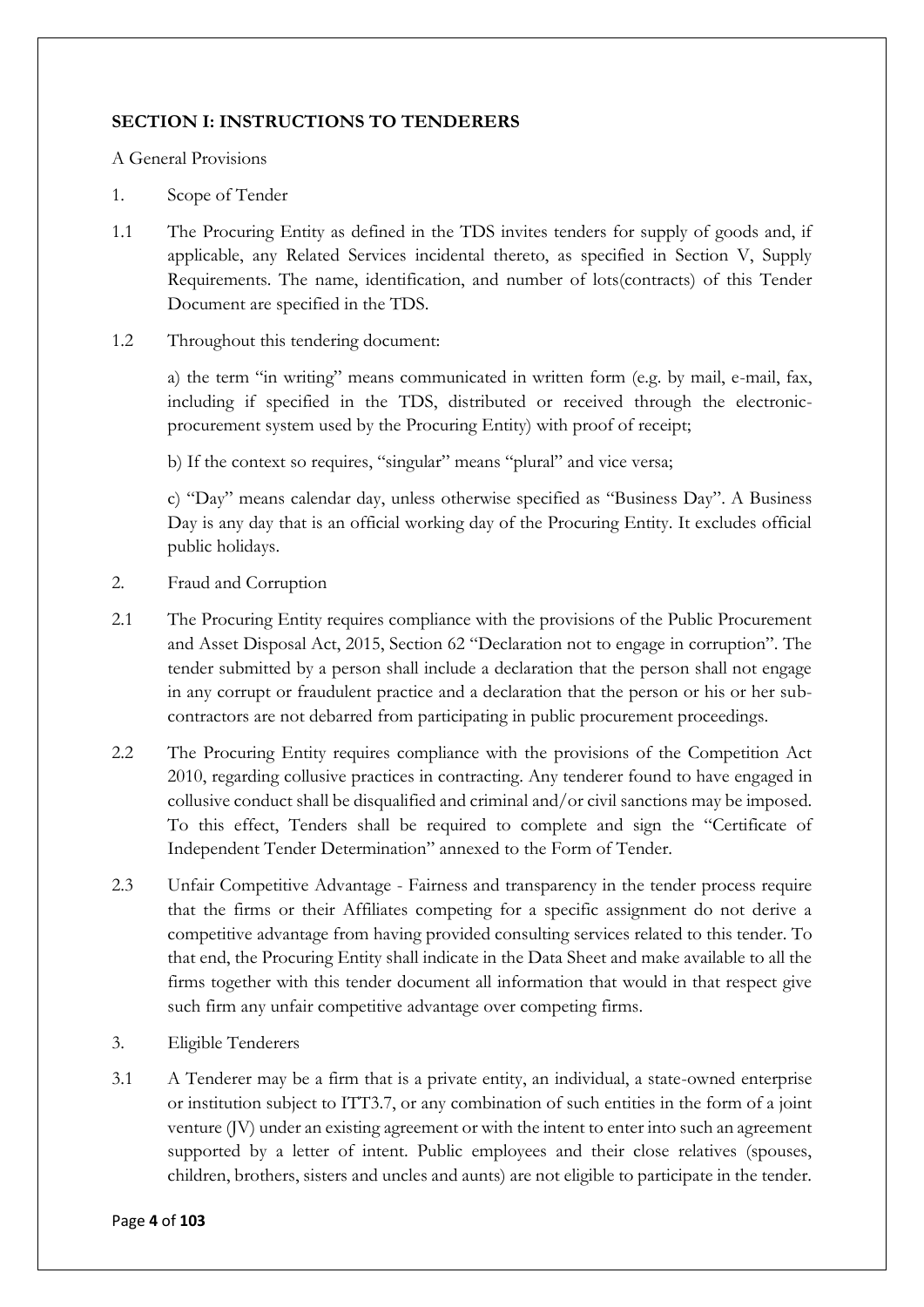In the case of a joint venture, all members shall be jointly and severally liable for the execution of the entire Contract in accordance with the Contract terms. The JV shall nominate a Representative who shall have the authority to conduct all business for and on behalf of any and all the members of the JV during the Tendering process and, in the event the JV is awarded the Contract, during contract execution. The maximum number of JV Members shall be specified in the TDS.

- 3.2 Public Officers of the Procuring Entity, their Spouses, Child, Parent, Brothers or Sister. Child, Parent, Brother or Sister of a Spouse their business associates or agents and firms/organizations in which they have a substantial or controlling interest shall not be eligible to tender or be awarded a contract. Public Officers are also not allowed to participate in any procurement proceedings.
- 3.3 A Tenderer shall not have a conflict of interest. Any Tenderer found to have a conflict of interest shall be disqualified. A Tenderer may be considered to have a conflict of interest for the purpose of this Tendering process, if the Tenderer:

a) directly or indirectly controls, is controlled by or is under common control with another Tenderer; or

b) receives or has received any direct or indirect subsidy from another Tenderer; or

c) has the same -representative or ownership as another Tenderer; or

d) has a relationship with another Tenderer, directly or through common third parties, that puts it in a position to influence the Tender of another Tenderer, or influence the decisions of the Procuring Entity regarding this Tendering process; or

e) or any of its affiliates participated as a consultant in the preparation of the design or technical specifications of the goods that are the subject of the Tender; or

f) or any of its affiliates has been hired (or is proposed to be hired) by the Procuring Entity or Procuring Entity for the Contract implementation; or

g) would be providing goods, works, or non-consulting services resulting from or directly related to consulting services for the preparation or implementation of the project specified in the TDS ITT 1.1 that it provided or were provided by any affiliate that directly or indirectly controls, is controlled by, or is under common control with that firm; or has a close business or family relationship with a professional staff of the Procuring Entity (or of the project implementing agency, who: (i) are directly or indirectly involved in the preparation of the tendering document or specifications of the Contract, and/or the Tender evaluation process of such Contract; or (ii) would be involved in the implementation or supervision of such Contract unless the conflict stemming from such relationship has been resolved in a manner acceptable to the Procuring Entity throughout the Tendering process and execution of the Contract.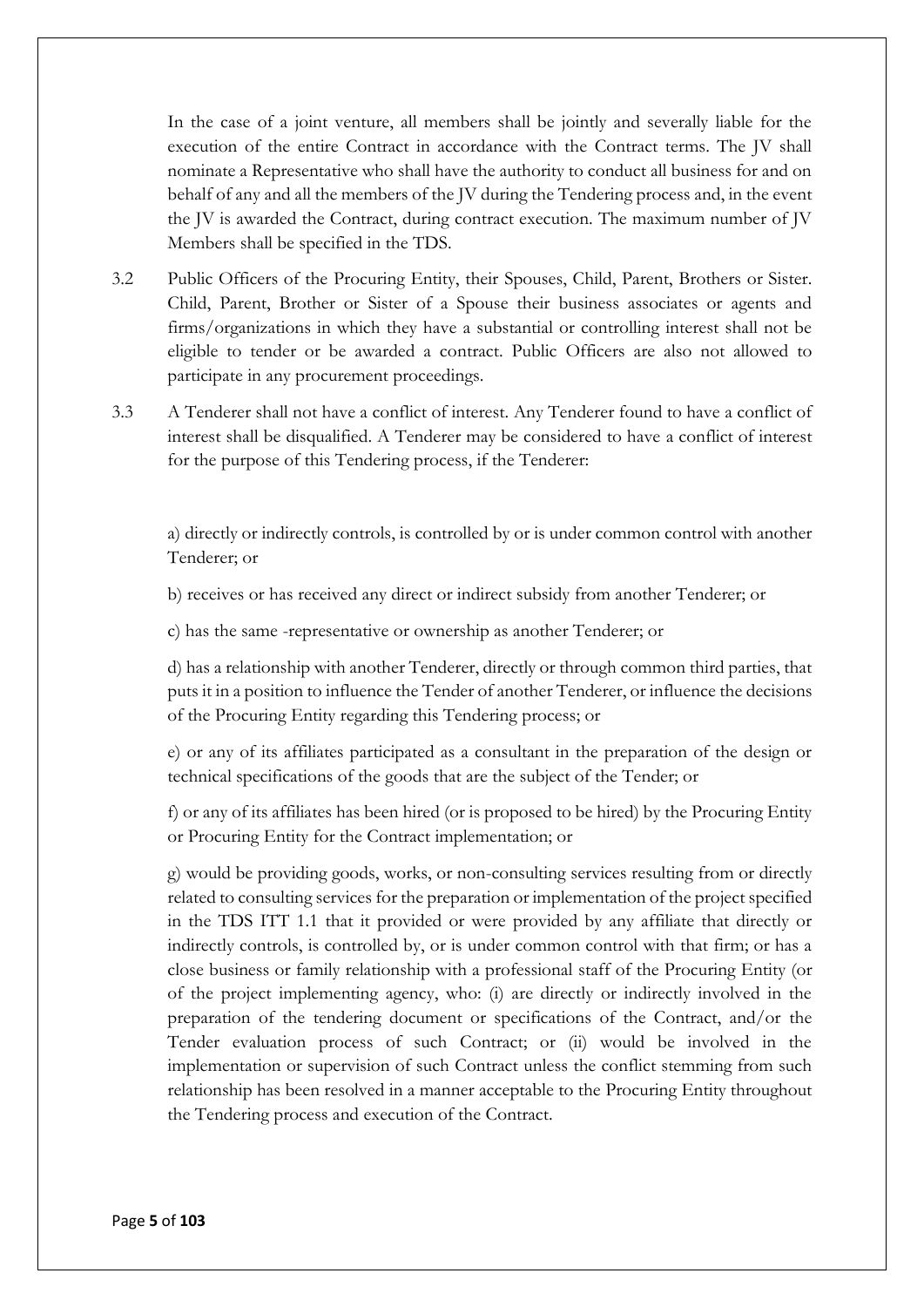- 3.4 A tenderer shall not be involved in corrupt, coercive, obstructive, collusive or fraudulent practice. A tenderer that is proven to have been involved in any of these practices shall be automatically disqualified.
- 3.5 A firm that is a Tenderer (either individually or as a JV member) shall not submit more than one Tender, except for permitted alternative Tenders. This includes participation as a subcontractor. Such participation shall result in the disqualification of all Tenders in which the firm is involved. A firm that is not a Tenderer or a JV member, may participate as a subcontractor in more than one Tender. Members of a joint venture may not also make an individual tender, be a subcontractor in a separate tender or be part of another joint venture for the purposes of the same Tender.
- 3.6 A Tenderer may have the nationality of any country, subject to the restrictions pursuant to ITT3.9. A Tenderer shall be deemed to have the nationality of a country if the Tenderer is constituted, incorporated or registered in and operates in conformity with the provisions of the laws of that country, as evidenced by its articles of incorporation (or equivalent documents of constitution or association) and its registration documents, as the case may be. This criterion also shall apply to the determination of the nationality of proposed subcontractors or sub consultants for any part of the Contract including related Services.
- 3.7 A Tenderer that has been debarred by the PPRA from participating in public procurement shall be ineligible to tender or be awarded a contract. The list of debarred firms and individuals is available from the PPRA's website www.ppra.go.ke
- 3.8 Tenderers that are state-owned enterprises or institutions may be eligible to compete and be awarded a Contract(s) only if they are (i) a legal public entity of the state Government and/or public administration,(ii) financially autonomous and not receiving any significant subsidies or budget support from any public entity or Government, and (iii) operating under commercial law and vested with legal rights and liabilities similar to any commercial enterprise to enable it compete with firms in the private sector on an equal basis. Public employees and their close relatives are not eligible to participate in the tender.
- 3.9 Tenderers may be ineligible if their countries of origin (a) as a matter of law or official regulations, Kenya prohibits commercial relations with that country, or(b) by an act of compliance with a decision of the United Nations Security Council taken under Chapter VII of the Charter of the United Nations, Kenya prohibits any import of goods or contracting for supply of goods or services from that country, or any payments to any country, person, or entity in that country. A tenderer shall provide such documentary evidence of eligibility satisfactory to the Procuring Entity, as the Procuring Entity shall reasonably request.
- 3.10 Tenderers shall provide the qualification information statement that the tenderer (including all members of a joint venture and subcontractors) is not associated, or have been associated in the past, directly or indirectly, with a firm or any of its affiliates which have been engaged by the Procuring entity to provide consulting services for the preparation of the design, specifications, and other documents to be used for the procurement of the goods under this Invitation for tenders.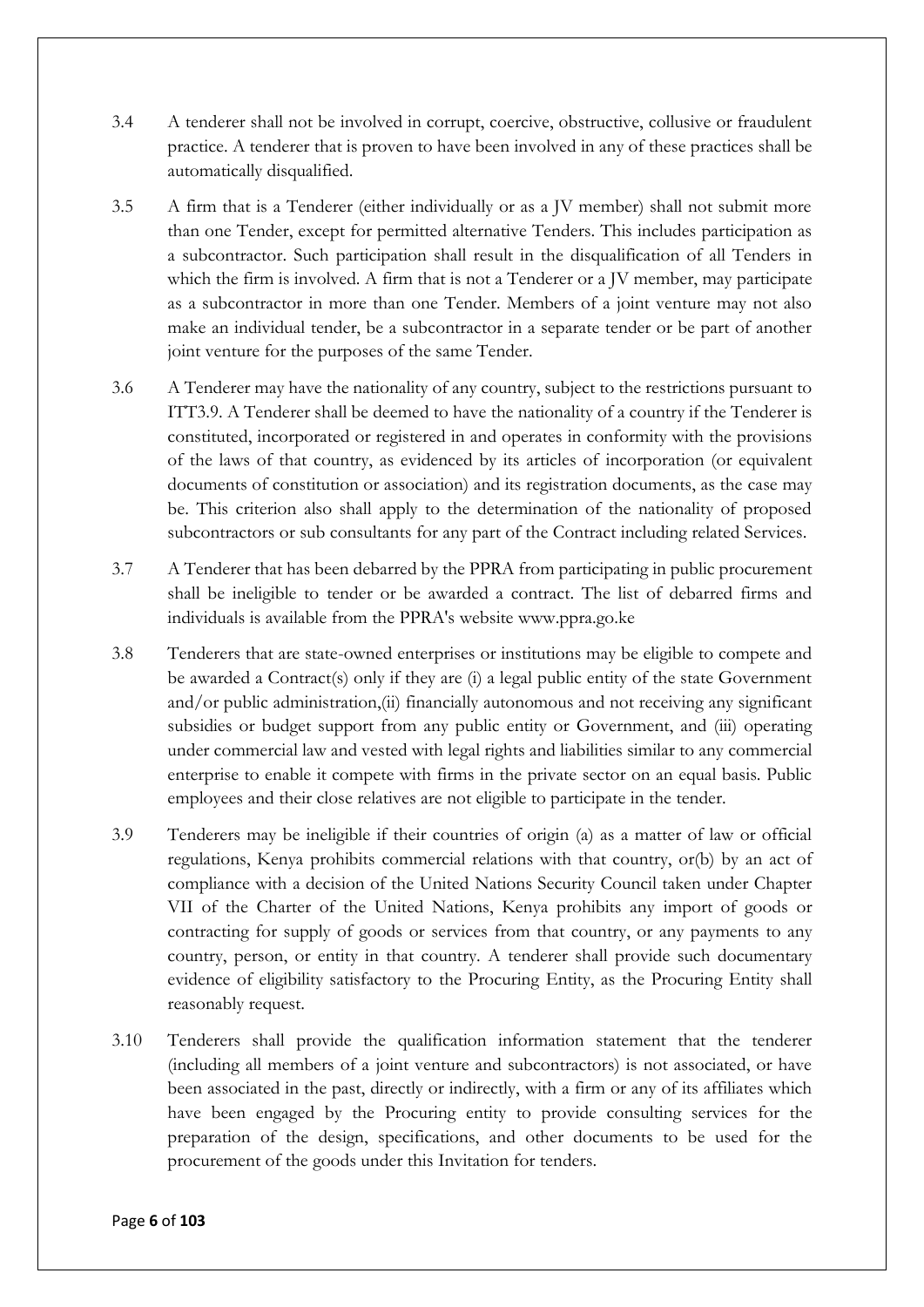- 3.11 Where the law requires tenderers to be registered with certain authorities in Kenya, such registration requirements shall be defined in the TDS
- 3.12 The Competition Act of Kenya requires that firms wishing to tender as Joint Venture undertakings which may prevent, distort or lessen competition in provision of services are prohibited unless they are exempt in accordance with the provisions of Section 25 of the Competition Act, 2010. JVs will be required to seek for exemption from the Competition Authority. Exemption shall not be a condition for tender, but it shall be a condition of contract award and signature. A JV tenderer shall be given opportunity to seek such exemption as a condition of award and signature of contract. Application for exemption from the Competition Authority of Kenya may be accessed from the website www.cak.go.ke.
- 3.13 A Kenyan tenderer shall provide evidence of having fulfilled his/her tax obligations by producing a current tax clearance certificate or tax exemption certificate issued by the Kenya Revenue Authority.
- 4. Eligible Goods and Related Services
- 4.1 All the Goods and Related Services to be supplied under the Contract shall have their origin in any country that is eligible in accordance with ITT3.9.
- 4.2 For purposes of this ITT, the term "goods" includes commodities, raw material, machinery, equipment, and industrial plants; and "related services" include services such as insurance, installation, training, and initial maintenance.
- 4.3 The term "origin" means the country where the goods have been mined, grown, cultivated, produced, manufactured or processed; or, through manufacture, processing, or assembly, another commercially recognized article results that differs substantially in its basic characteristics from its components.
- 4.4 A procuring entity shall ensure that the items listed below shall be sourced from Kenya and there shall be no substitutions from foreign sources. The affected items are: a) motor vehicles, plant and equipment which are assembled in Kenya; b) furniture, textile, foodstuffs, oil and gas, information communication technology, steel, cement, leather, agro-processed products, sanitary products, and other goods made in Kenya; or c) goods manufactured, mined, extracted or grown in Kenya.
- 4.5 Any goods, works and production processes with characteristics that have been declared by the relevant national environmental protection agency or by other competent authority as harmful to human beings and to the environment shall not be eligible for procurement.
- 5. Sections of Tendering Document
- 5.1 The tendering document consist of Parts 1, 2, and 3, which include all the sections indicated below, and should be read in conjunction with any Addenda issued in accordance with ITT8. PART: Tendering Procedures i) Section I-Instructions to Tenderers(ITT) ii) Section II-Tendering Data Sheet (TDS) iii) Section III-Evaluation and Qualification Criteria iv) Section IV-Tendering Forms PART 2: Supply Requirements v) SectionV-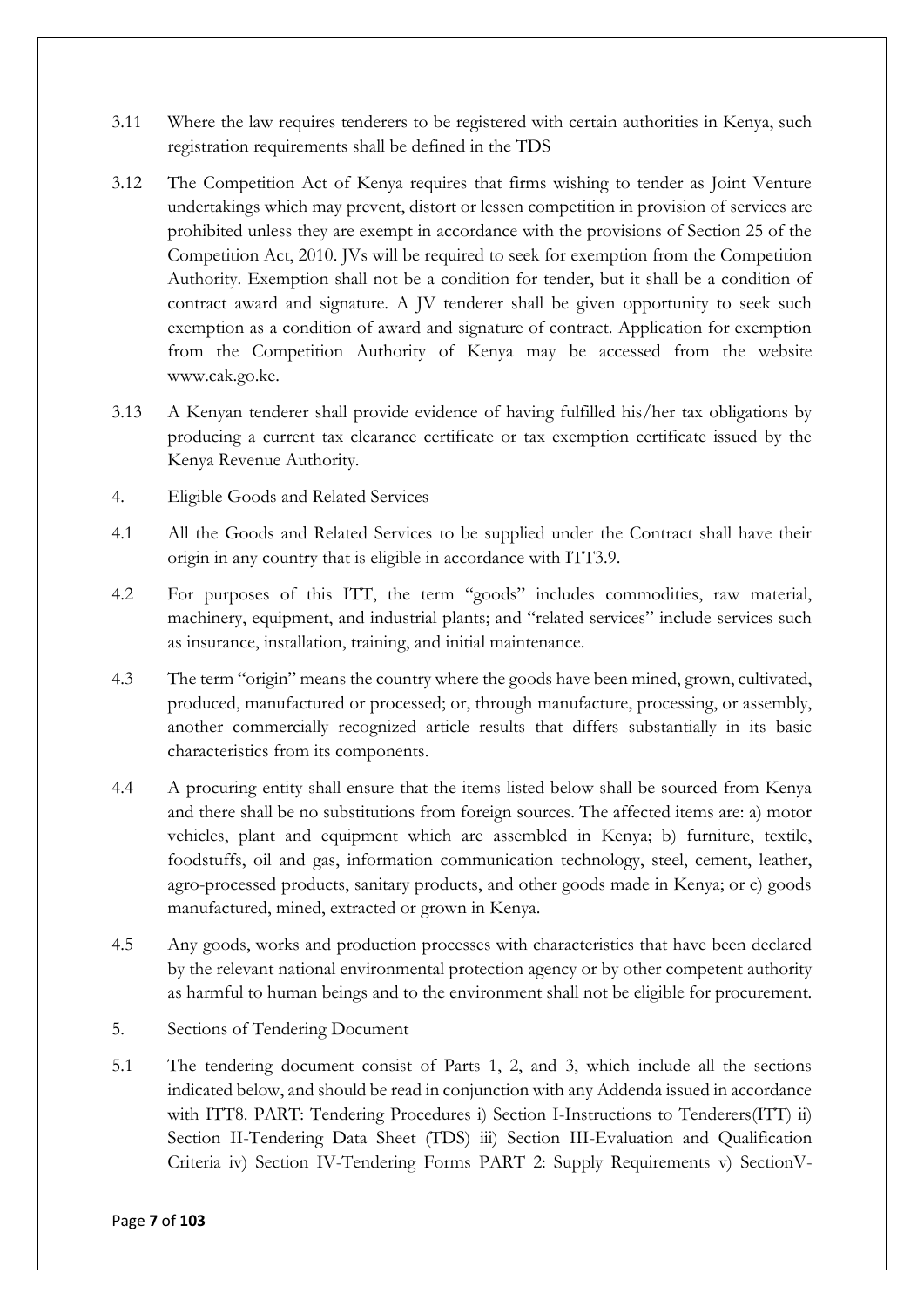Schedule of Requirements PART 3: Contract vi) Section VI-General Conditions of Contract(GCC) vii) Section VII-Special Conditions of Contract(SCC) viii) Section VIII-Contract Forms

- 5.2 The notice of Invitation to Tender or the notice to the prequalified Tenderers issued by the Procuring Entity is not part of the tendering document.
- 5.3 Unless obtained directly from the Procuring Entity, the Procuring Entity is not responsible for the completeness of the document, responses to requests for clarification, the minutes of the pre-tender meeting (if any), or addenda to the tendering document in accordance with ITT7.
- 5.4 The Tenderer is expected to examine all instructions, forms, terms, and specifications in the tendering document and to furnish with its Tender all information or documentation as is required by the tendering document.
- 6 6. Clarification of Tendering Document
- 6.1 A Tenderer requiring any clarification of the Tender Document shall contact the Procuring Entity in writing at the Procuring Entity's address specified in the TDS or raise its enquiries during the pre-Tender meeting if provided for in accordance with ITT 6.4. The Procuring Entity will respond in writing to any request for clarification, provided that such request is received no later than the period specified in the TDS prior to the deadline for submission of tenders. The Procuring Entity shall forward copies of its response to all tenderers who have acquired the Tender documents in accordance with ITT 5.3, including a description of the inquiry but without identifying its source. If so specified in the TDS, the Procuring Entity shall also promptly publish its response at the web page identified in the TDS. Should the clarification result in changes to the essential elements of the Tender Documents, the Procuring Entity shall amend the Tender Documents following the procedure underITT7.
- 6.2 The Procuring Entity shall specify in the TDS if a pre-tender conference will be held, when and where. The Tenderer's designated representative is invited to attend a pre-Tender meeting. The purpose of the meeting will be to clarify issues and to answer questions on any matter that may be raised at that stage.
- 6.3 The Tenderer is requested to submit any questions in writing, to reach the Procuring Entity not later than the period specified in the TDS before the meeting.
- 6.4 Minutes of the pre-Tender meeting, if applicable, including the text of the questions asked by Tenderers and the responses given, together with any responses prepared after the meeting, will be transmitted promptly to all Tenderers who have acquired the Tender Documents in accordance with ITT 6.3. Minutes shall not identify the source of the questions asked.
- 6.5 The Procuring Entity shall also promptly publish anonymized (no names) Minutes of the pre-Tender meeting at the web page identified in the TDS. Any modification to the Tender Documents that may become necessary as a result of the pre-Tender meeting shall be made by the Procuring Entity exclusively through the issue of an Addendum pursuant to ITT 7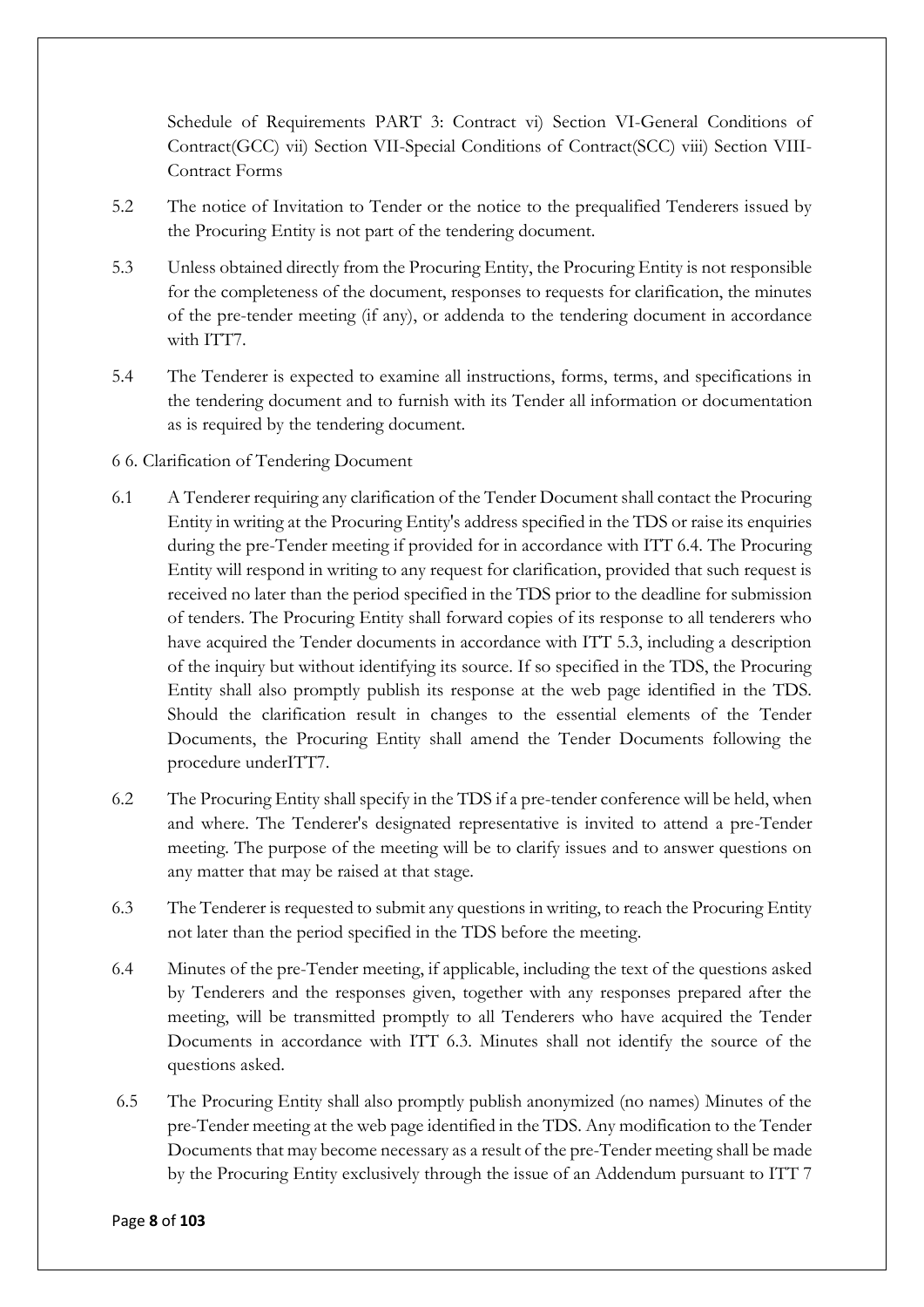and not through the minutes of the pre-Tender meeting. Nonattendance at the pretender meeting will not be a cause for disqualification of a Tenderer.

- 7. Amendment of Tendering Document
- 7.1 At any time prior to the deadline for submission of Tenders, the Procuring Entity may amend the tendering document by issuing addenda.
- 7.2 Any addendum issued shall be part of the tendering document and shall be communicated in writing to all who have obtained the tender document from the Procuring Entity in accordance with ITT 6.3. The Procuring Entity shall also promptly publish the addendum on the Procuring Entity's web page in accordance with ITT7.1. 7.3 To give prospective Tenderers reasonable time in which to take an addendum into account in preparing their Tenders, the Procuring Entity may, at its discretion, extend the deadline for the submission of Tenders, pursuant to ITT21.2. C. Preparation of Tenders
- 8. Cost of Tendering
- 8.1 The Tenderer shall bear all costs associated with the preparation and submission of its Tender, and the Procuring Entity shall not be responsible or liable for those costs, regardless of the conduct or outcome of the Tendering process.
- 9. Language of Tender
- 9.1 The Tender, as well as all correspondence and documents relating to the Tender exchanged by the Tenderer and the Procuring Entity, shall be written in English Language. Supporting documents and printed literature that are part of the Tender may be in another language provided they are accompanied by an accurate translation of the relevant passages into the English Language, in which case, for purposes of interpretation of the Tender, such translation shall govern.
- 10. Documents Comprising the Tender
- 10.1 The Tender shall comprise the following: 7 a) Form of Tender prepared in accordance with ITT11; b) Price Schedules: completed in accordance with ITT11 and ITT13; c) Tender Security or Tender-Securing Declaration, in accordance with ITT18.1; d) Alternative Tender: if permissible, in accordance with ITT12; e) Authorization: written confirmation authorizing the signatory of the Tender to commit the Tenderer, in accordance with ITT19.3; f) Qualifications: documentary evidence in accordance with ITT 16.2 establishing the Tenderer qualifications to perform the Contract if its Tender is accepted; g) Tenderer Eligibility: documentary evidence in accordance with ITT16.1 establishing the Tenderer eligibility to tender; h) Eligibility of Goods and Related Services: documentary evidence in accordance with ITT15, establishing the eligibility of the Goods and Related Services to be supplied by the Tenderer; i) Conformity: documentary evidence in accordance with ITT15.2 that the Goods and Related Services conform to the tender document; and j) any other document required in the TDS.
- 10.2 In addition to the requirements under ITT 10.1, Tenders submitted by a JV shall include a copy of the Joint Venture Agreement entered into by all members. Alternatively, a letter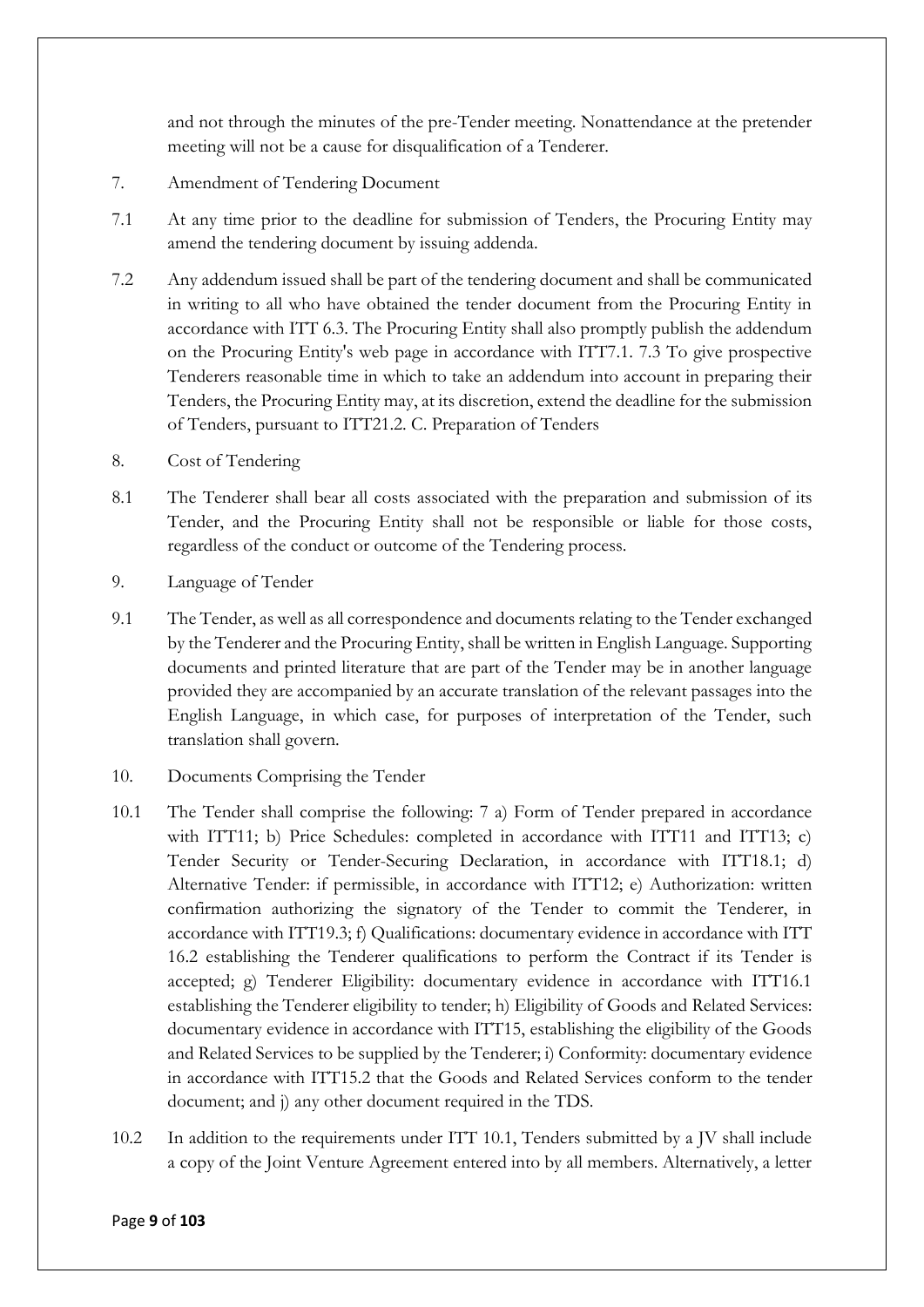of intent to execute a Joint Venture Agreement in the event of a successful Tender shall be signed by all members and submitted with the Tender, together with a copy of the proposed Agreement.

- 10.3 The Tenderer shall furnish in the Form of Tender information on commissions gratuities, and fees, if any, paid or to be paid to agents or any other party relating to this Tender.
- 11. Form of Tender and Price Schedules
- 11.1 The Form of Tender and Price Schedules shall be prepared using the relevant forms furnished in Section IV, Tendering Forms. The forms must be completed without any alterations to the text. All blank spaces shall be filled in with the information requested. The Tenderer shall chronologically serialize pages of all tender documents submitted.
- 12. Alternative Tenders
- 12.1 Unless otherwise specified in the TDS, alternative Tenders shall not be considered.
- 13. Tender Prices and discounts
- 13.1 The prices quoted by the Tenderer in the Form of Tender and in the Price, Schedules shall conform to the requirements specified below.
- 13.2 All lots (contracts) and items must be listed and priced separately in the Price Schedules.
- 13.3 The price to be quoted in the Form of Tender in accordance with ITT10.1 shall be the total price of the Tender, including any discounts offered.
- 13.4 The Tenderer shall quote any discounts and indicate the methodology for their application in the form of tender. Conditional discounts will be rejected.
- 13.5 Prices quoted by the Tenderer shall be fixed during the performance of the Contract and not subject to variation on any account, unless otherwise specified in the TDS. A Tender submitted with an adjustable price quotation shall be treated as non-responsive and shall be rejected, pursuant to ITT 28. However, if in accordance with the TDS, prices quoted by the Tenderer shall be subject to adjustment during the performance of the Contract, a Tender submitted with a fixed price quotation shall not be rejected, but the price adjustment shall be treated as zero.
- 13.6 If specified in ITT 1.1, Tenders are being invited for individual lots (contracts) or for any combination of lots (packages). Unless otherwise specified in the TDS, prices quoted shall correspond to 100 % of the items specified for each lot and to 100% of the quantities specified for each item of a lot. Tenderers wishing to offer 8 discounts for the award of more than one Contract shall specify in their Tender the price reductions applicable to each package, or alternatively, to individual Contracts within the package. Discounts shall be submitted in accordance with ITT13.4 provided the Tenders for all lots(contracts) are opened at the same time.
- 13.7 The terms EXW, CIP, CIF, DDP and other similar terms shall be governed by the rules prescribed in the current edition of Incoterms, published by the International Chamber of Commerce.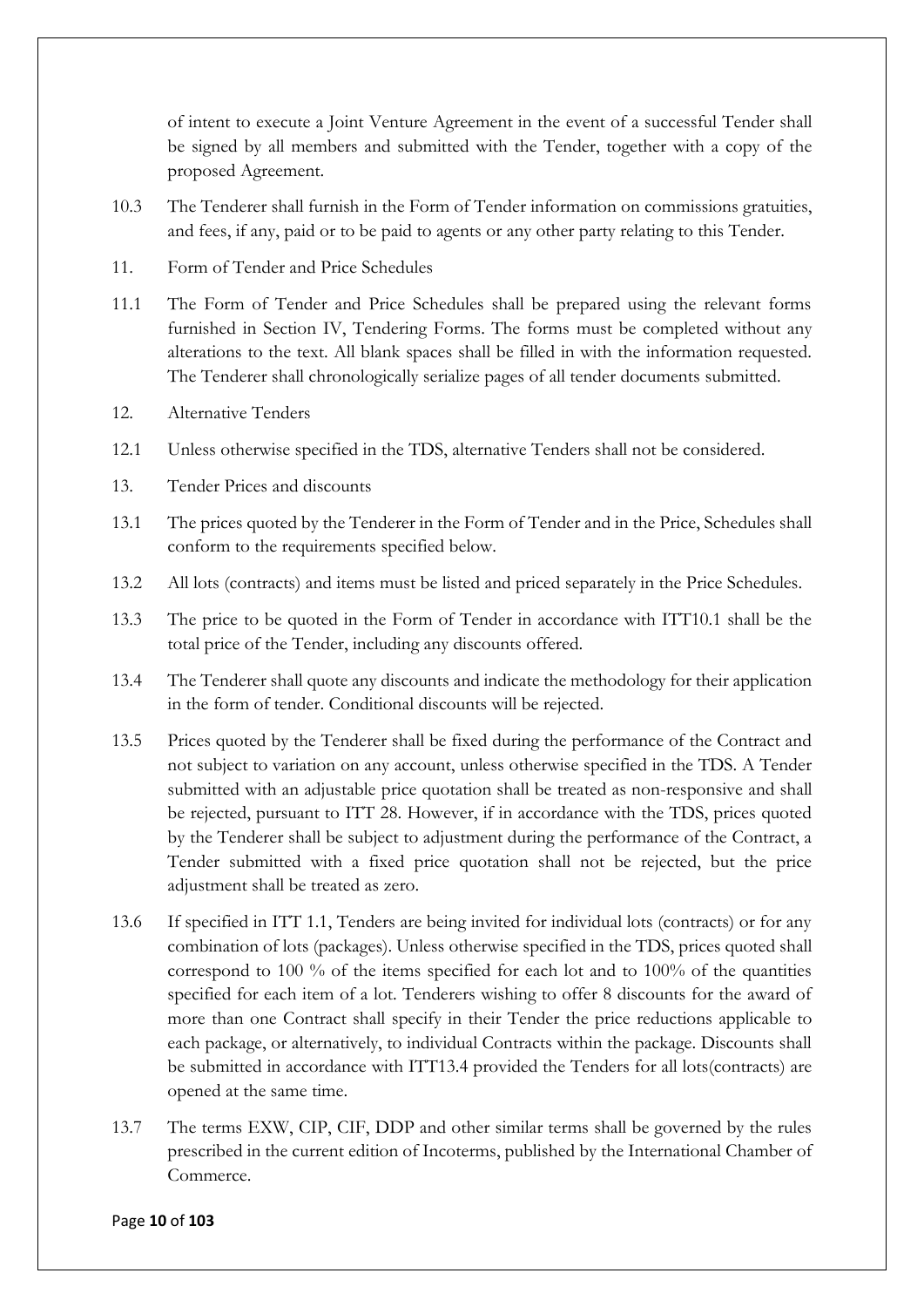- 13.8 Prices shall be quoted as specified in each Price Schedule included in Section IV, Tendering Forms. The disaggregation of price components is required solely for the purpose of facilitating the comparison of Tenders by the Procuring Entity. This shall not in any way limit the Procuring Entity's right to contract on any of the terms offered. In quoting prices, the Tenderer shall be free to use transportation through carriers registered in any eligible country. Similarly, the Tenderer may obtain insurance services from any eligible country in accordance with ITT3.6, Eligible Tenders. Prices shall be entered in the following manner: a) For Goods manufactured in Kenya: I) the price of the Goods quoted EXW (ex-works, ex-factory, ex warehouse, ex showroom, or off-the shelf, as applicable) final destination point indicated in the TDS, including all customs duties and sales and other taxes already paid or payable on the components and raw material used in the manufacture or assembly of the Goods; ii) any sales tax and other taxes which will be payable in Kenya on the Goods if the Contract is awarded to the Tenderer; and iii) the price for inland transportation, insurance, and other local services required to convey the Goods to their final destination specified in the TDS. b) For Goods manufactured outside Kenya, to be imported: i) the price of the Goods, quoted CIP named place of destination, in Kenya, as specified in the TDS; ii) the price for inland transportation, insurance, and other local services required to convey the Goods from the named place of destination to their final destination specified in the TDS; c) For Goods manufactured outside Kenya, already imported: i) the price of the Goods, including the original import value of the Goods; plus, any mark-up (or rebate); plus, any other related local cost, and custom duties and other import taxes already paid or to be paid on the Goods already imported; ii) the custom duties and other import taxes already paid (need to be supported with documentary evidence) or to be paid on the Goods already imported; iii) any sales and other taxes levied in Kenya which will be payable on the Goods if the Contract is awarded to the Tenderer; and iv) the price for inland transportation, insurance, and other local services required to convey the Goods from the named place of destination to their final destination (Project Site)specified in the TDS. d) for Related Services, other than inland transportation and other services required to convey the Goods to their final destination, whenever such Related Services are specified in the Schedule of Requirements, the price of each item comprising the Related Services(inclusive of any applicable taxes).
- 14. Currencies of Tender and Payment 14.1 The currency (ies) of the Tender, the currency (ies) of award and the currency (ies) of contract payments shall be the same.
- 14.2 The Tenderer shall quote in Kenya shillings. If allowed in the TDS, the Tenderer may express the Tender price in any currency, provided it shall use no more than two foreign currencies in addition to the Kenya Shilling.
- 14.3 The rates of exchange to be used by the Tenderer shall be based on the exchange rates provided by the Central Bank of Kenya on the date 30 days prior to the actual date of tender opening.
- 15. Documents Establishing the Eligibility and Conformity of the Goods and Related Services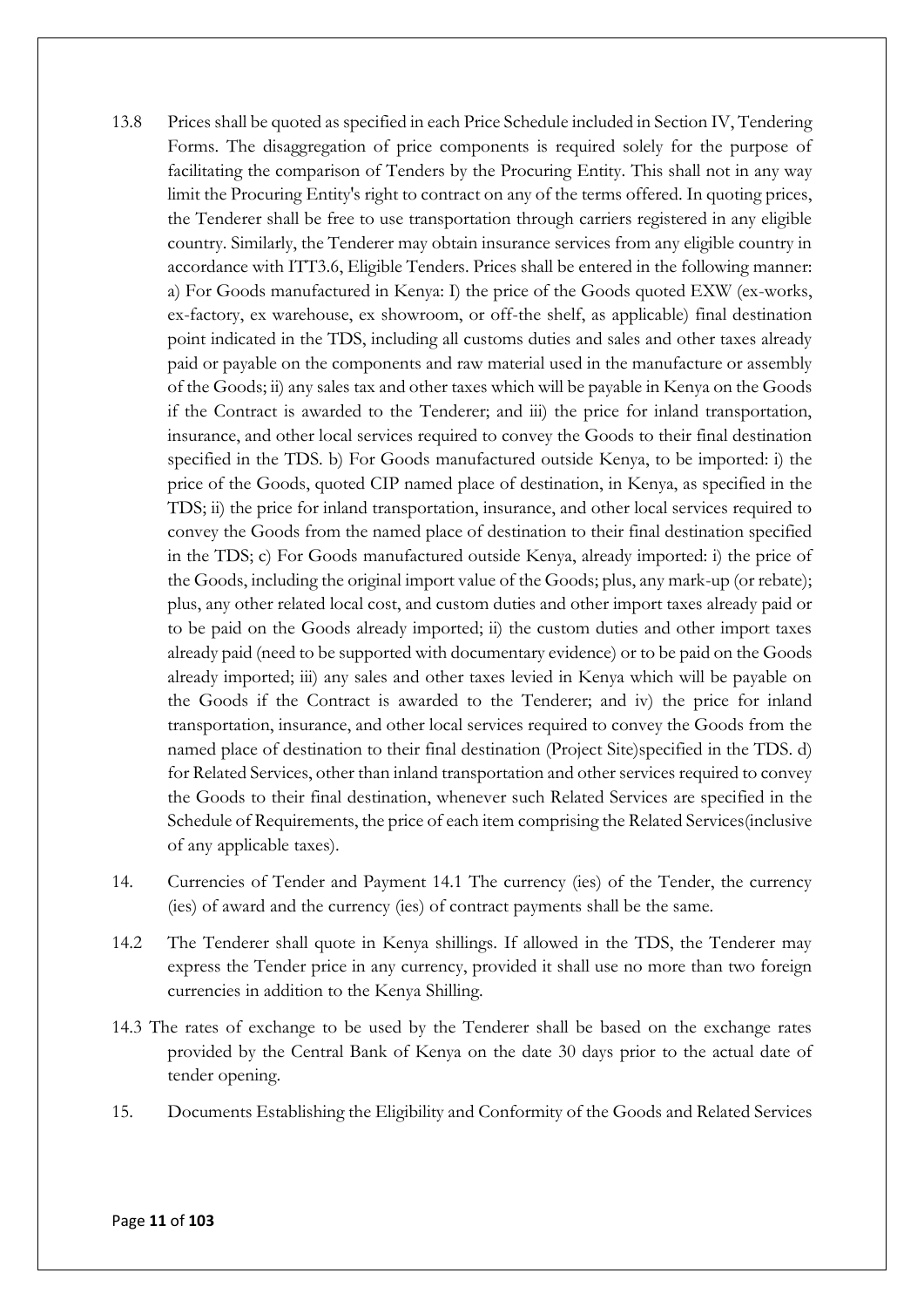- 15.1 To establish the eligibility of the Goods and Related Services in accordance with ITT 15, Tenderers shall complete the country of origin declarations in the Price Schedule Forms, included in Section IV, Tendering Forms.
- 15.2 To establish the conformity of the Goods and Related Services to the tendering document, the Tenderer shall furnish as part of its Tender the documentary evidence that the Goods conform to the technical specifications and standards specified in Section VII, Schedule of Requirements.
- 15.3 The documentary evidence may be in the form of literature, drawings or data, and shall consist of a detailed item 9 by item description of the essential technical and performance characteristics of the Goods and Related Services, demonstrating substantial responsiveness of the Goods and Related Services to the technical specification, and if applicable, a statement of deviations and exceptions to the provisions of the Section VII, Schedule of Requirements.
- 15.4 The Tenderer shall also furnish a list giving full particulars, including available sources and current prices of spare parts, special tools, etc., necessary for the proper and continuing functioning of the Goods during the period specified in the TDS following commencement of the use of the goods by the Procuring Entity.
- 15.5 Standards for workmanship, process, material, and equipment, as well as references to brand names or catalogue numbers specified by the Procuring Entity in the Schedule of Requirements, are intended to be descriptive only and not restrictive. The Tenderer may offer other standards of quality, brand names, and/or catalogue numbers, provided that it demonstrates, to the Procuring Entity's satisfaction, that the substitutions ensure substantial equivalence or are superior to those specified in the Section VII, Schedule of Requirements.
- 16. Documents Establishing the Eligibility and Qualifications of the Tenderer
- 16.1 To establish Tenderer eligibility in accordance with ITT 4, Tenderers shall complete the Form of Tender, included in Section IV, Tendering Forms.
- 16.2 The documentary evidence of the Tenderer qualifications to perform the Contract if its Tender is accepted shall establish to the Procuring Entity's satisfaction: a) that, if required in the TDS, a Tenderer that does not manufacture or produce the Goods it offers to supply shall submit the Manufacturer's Forms to demonstrate that it has been duly authorized by the manufacturer or producer of the Goods to supply these Goods in Kenya; b) that, if required in the TDS, in case of a Tenderer not doing business within the Kenya, the Tenderer is or will be (if awarded the Contract) represented by an Agent in the country equipped and able to carry out the Supplier's maintenance, repair and spare parts-stocking obligations prescribed in the Conditions of Contract and/or Technical Specifications; and c) that the Tenderer meets each of the qualification criterion specified in Section III, Evaluation and Qualification Criteria.
- 17. Period of Validity of Tenders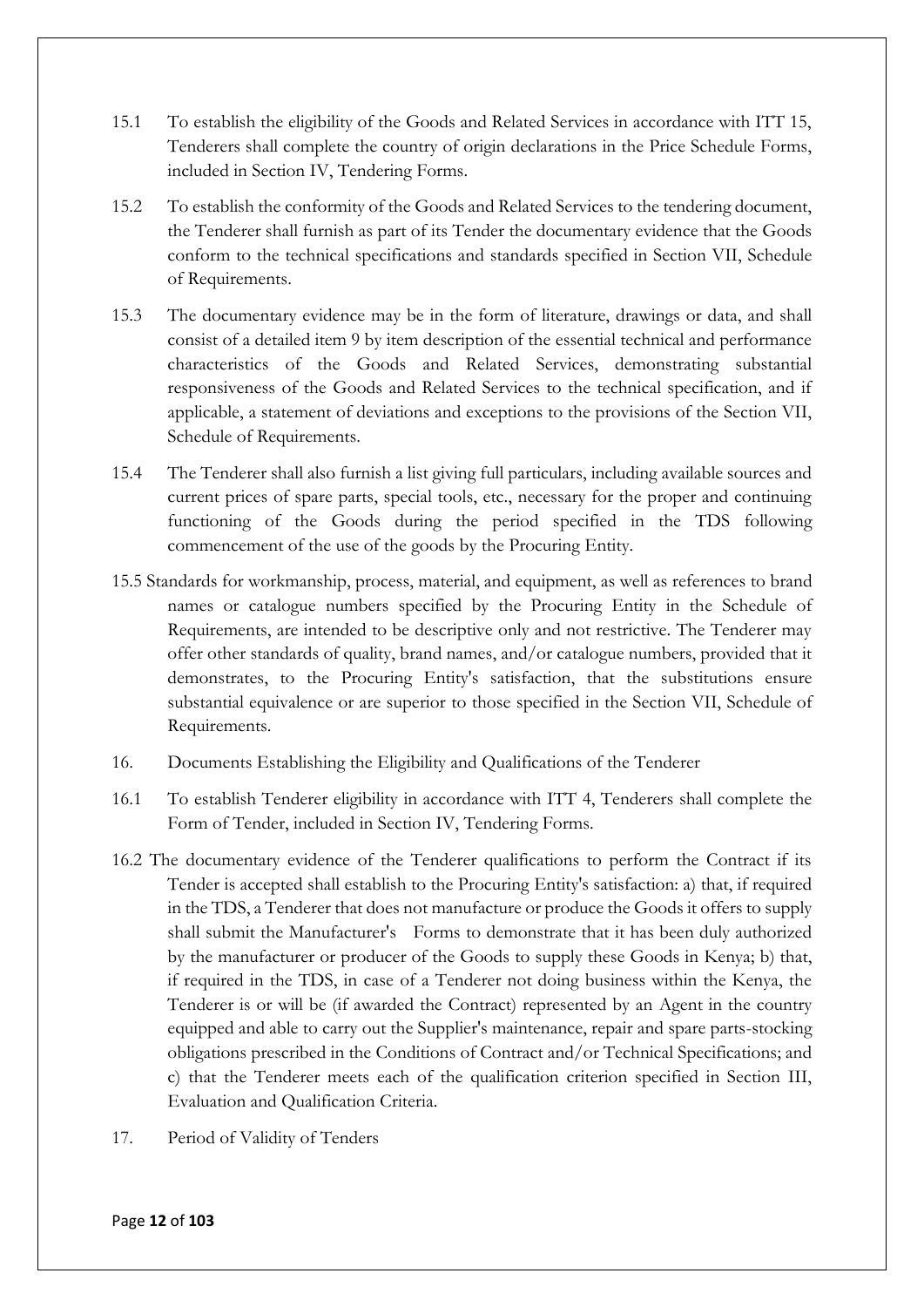- 17.1 Tenders shall remain valid for the Tender Validity period specified in the TDS. The Tender Validity period starts from the date fixed for the Tender submission deadline (as prescribed by the Procuring Entity in accordance with ITT21.1).A Tender valid for a shorter period shall be rejected by the Procuring Entity as non-responsive.
- 17.2 In exceptional circumstances, prior to the expiration of the Tender validity period, the Procuring Entity may request Tenderers to extend the period of validity of their Tenders. The request and the responses shall be made in writing. If a Tender Security is requested in accordance with ITT 18, it shall also be extended for a corresponding period. A Tenderer may refuse the request without forfeiting its Tender Security. A Tenderer granting the request shall not be required or permitted to modify its Tender, except as provided in ITT17.3. 17.3 If the award is delayed by a period exceeding the number of days to be specified in the TDS days beyond the expiry of the initial tender validity period, the Contract price shall be determined as follows: a) in the case of fixed price contracts, the Contract price shall be the tender price adjusted by the factor specified in the TDS; b) in the case of adjustable price contracts, no adjustment shall be made; or in any case, tender evaluation shall be based on the tender price without taking into consideration the applicable correction from those indicated above.
- 18. Tender Security
- 18.1 The Tenderer shall furnish as part of its Tender, either a Tender-Securing Declaration or a Tender Security, as specified in the TDS, in original form and, in the case of a Tender Security, in the amount and currency specified in the TDS.
- 18.2 A Tender Securing Declaration shall use the form included in Section IV, Tendering Forms.
- 18.3 If a Tender Security is specified pursuant to ITT 18.1, the Tender Security shall be a demand guarantee in any of the following forms at the Tenderer option: i) cash; ii) a bank guarantee; 10 iii) a guarantee by an insurance company registered and licensed by the Insurance Regulatory Authority listed by the Authority; or iv) a letter of credit; or v) guarantee by a deposit taking micro-finance institution, Sacco society, the Youth Enterprise Development Fund or the Women Enterprise Fund.
- 18.4 If an unconditional guarantee is issued by a non-Bank financial institution located outside Kenya, the issuing non-Bank financial institution shall have a correspondent financial institution located in Kenya to make it enforceable unless the Procuring Entity has agreed in writing, prior to Tender submission, that a correspondent financial institution is not required. In the case of a bank guarantee, the Tender Security shall be submitted either using the Tender Security Form included in Section IV, Tendering Forms, or in another substantially similar format approved by the Procuring Entity prior to Tender submission. The Tender Security shall be valid for thirty (30) days beyond the original validity period of the Tender, or beyond any period of extension if requested under ITT17.2.
- 18.5 If a Tender Security is specified pursuant to ITT 18.1, any Tender not accompanied by a substantially responsive Tender Security shall be rejected by the Procuring Entity as nonresponsive.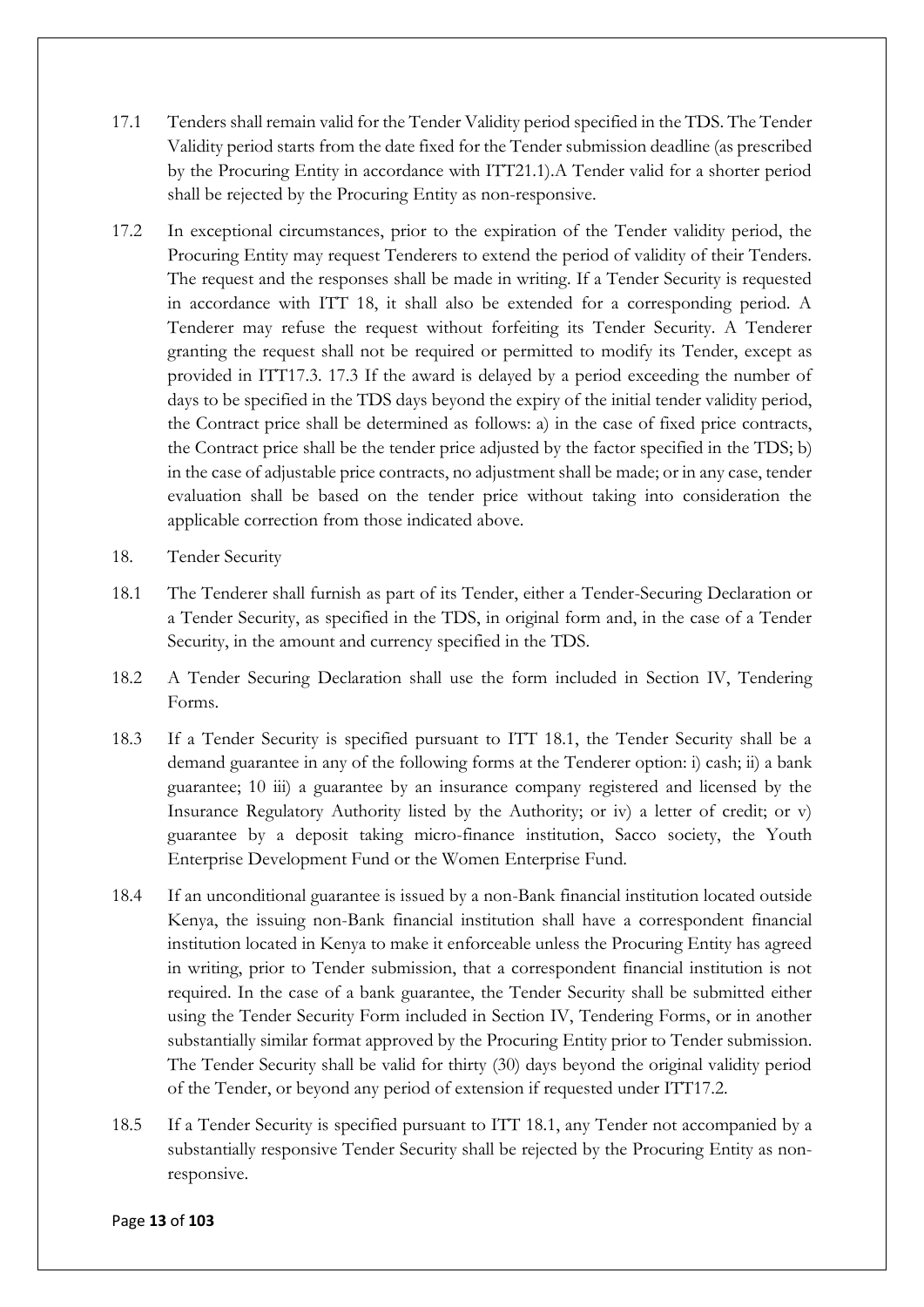- 18.6 If a Tender Security is specified pursuant to ITT 18.1, the Tender Security of unsuccessful Tenderers shall be returned as promptly as possible upon the successful Tenderer signing the Contract and furnishing the Performance Security pursuant to ITT 46.The Procuring Entity shall also promptly return the tender security to the tenderers where the procurement proceedings are terminated, all tenders were determined non-responsive or a bidder declines to extend tender validity period.
- 18.7 The Tender Security of the successful Tenderer shall be returned as promptly as possible once the successful Tenderer has signed the Contract and furnished the required Performance Security.
- 18.8 The Tender Security may be forfeited or the Tender Securing Declaration executed: a) if a Tenderer withdraws its Tender during the period of Tender validity specified by the Tenderer in the Form of Tender, or any extension thereto provided by the Tenderer; or b) if the successful Tenderer fails to: i) sign the Contract in accordance with ITT45; or ii) furnish a Performance Security in accordance with ITT46.
- 18.9 Where tender securing declaration is executed, the Procuring Entity shall recommend to the PPRA that PPRA debars the Tenderer from participating in public procurement as provided in the law.
- 18.10 The Tender Security or Tender- Securing Declaration of a JV must be in the name of the JV that submits the Tender. If the JV has not been legally constituted into a legally enforceable JV at the time of Tendering, the Tender Security or Tender-Securing Declaration shall be in the names of all future members as named in the letter of intent referred to in ITT3.1 and ITT10.2. 18.11 A tenderer shall not issue a tender security to guarantee itself.
- 19. Format and Signing of Tender
- 19.1 The Tenderer shall prepare one original of the documents comprising the Tender as described in ITT 11 and clearly mark it "ORIGINAL." Alternative Tenders, if permitted in accordance with ITT 12, shall be clearly marked "ALTERNATIVE." In addition, the Tenderer shall submit copies of the Tender, in the number specified in the TDS and clearly mark them "COPY." In the event of any discrepancy between the original and the copies, the original shall prevail.
- 19.2 Tenderers shall mark as "CONFIDENTIAL" information in their Tenders which is confidential to their business. This may include proprietary information, trade secrets, or commercial or financially sensitive information.
- 19.3 The original and all copies of the Tender shall be typed or written in indelible ink and shall be signed by a person duly authorized to sign on behalf of the Tenderer. This authorization shall consist of a written confirmation as specified in the TDS and shall be attached to the Tender. The name and position held by each person signing the authorization must be typed or printed below the signature. All pages of the Tender where entries or amendments have been made shall be signed or initialed by the person signing the Tender.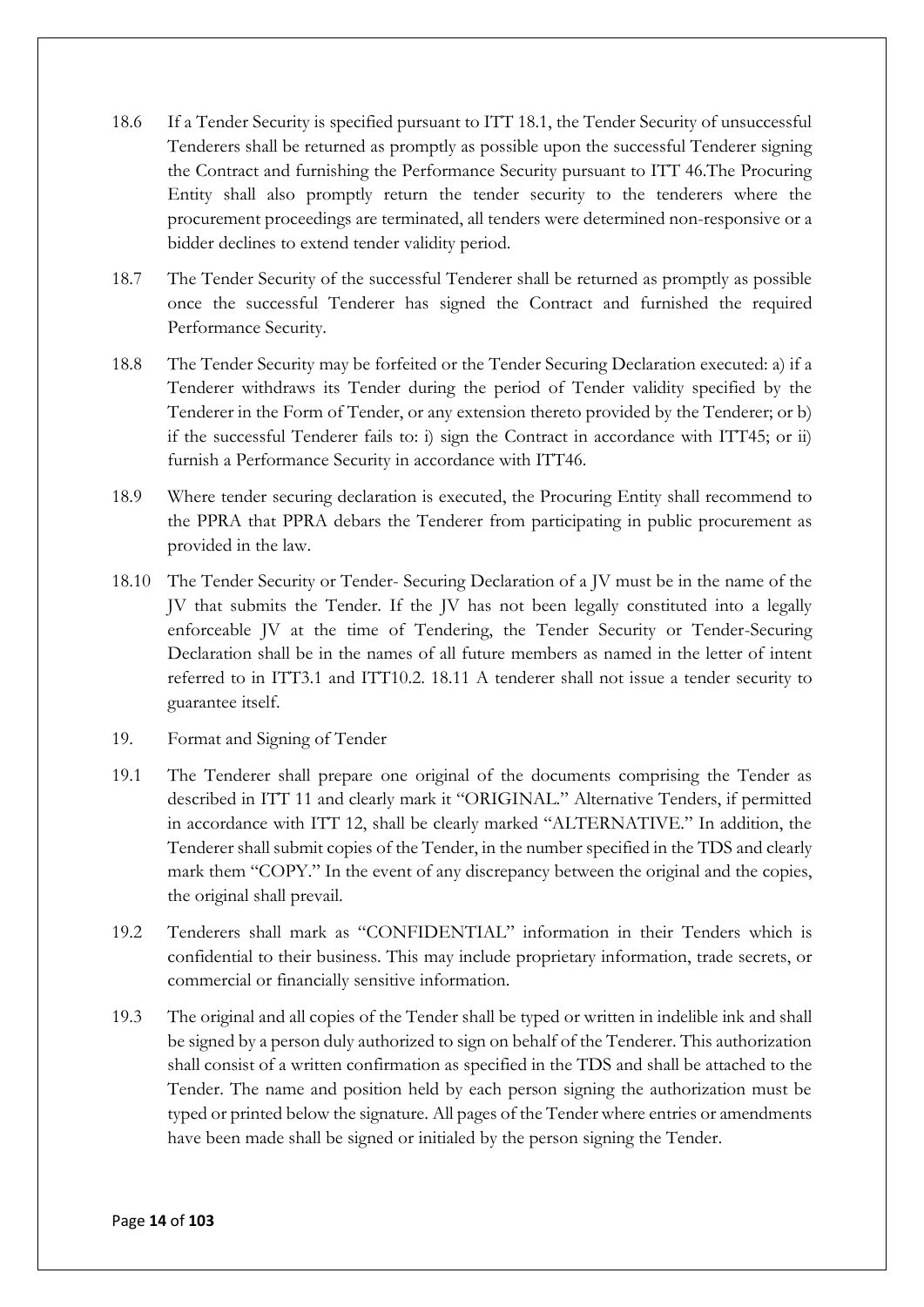- 19.4 In case the Tenderer is a JV, the Tender shall be signed by an authorized representative of the JV on behalf of the JV, and so as to be legally binding on all the members as evidenced by a power of attorney signed by each members' legally authorized representatives.
- 19.5 Any inter-lineation, erasures, or overwriting shall be valid only if they are signed or initialed by the person signing the Tender. D. Submission and Opening of Tenders
- 20 Sealing and Marking of Tenders
- 20.1 Depending on the sizes or quantities or weight of the tender documents, a tenderer may use an envelope, package or container. The Tenderer shall deliver the Tender in a single sealed envelope, or in a single sealed package, or in a single sealed container bearing the name and Reference number of the Tender, addressed to the Procuring Entity and a warning not to open before the time and date for Tender opening date. Within the single envelope, package or container, the Tenderer shall place the following separate, sealed envelopes: a) in an envelope or package or container marked "ORIGINAL", all documents comprising the Tender, as described in ITT11; and b) in an envelope or package or container marked "COPIES", all required copies of the Tender; and c) if alternative Tenders are permitted in accordance with ITT12, and if relevant: i) in an envelope or package or container marked "ORIGINAL –ALTERNATIVE TENDER", the alternative Tender; and ii) in the envelope or package or container marked "COPIES-ALTERNATIVETENDER", all required copies of the alternative Tender.
- 20.2 The inner envelopes or packages or containers shall: a) bear the name and address of the Procuring Entity. b) bear the name and address of the Tenderer; and c) bear the name and Reference number of the Tender.
- 20.3 Where a tender package or container cannot fit in the tender box, the procuring entity shall: a) Specify in the TDS where such documents should be received. b) maintain a record of tenders received and issue acknowledgement receipt note to each tenderer specifying time and date of receipt. c) Ensure all tenders received are handed over to the tender opening committee for opening at the specified opening place and time.
- 20.4 If an envelope or package or container is not sealed and marked as required, the Procuring Entity will assume no responsibility for the misplacement or premature opening of the Tender. Tenders misplaced or opened prematurely will not be accepted.
- 21. Deadline for Submission of Tenders
- 21.1 Tenders must be received by the Procuring Entity at the address and no later than the date and time specified in the TDS. When so specified in the TDS, Tenderers shall have the option of submitting their Tenders electronically. Tenderers submitting Tenders electronically shall follow the electronic Tender submission procedures specified in the TDS.
- 21.2 The Procuring Entity may, at its discretion, extend the deadline for the submission of Tenders by amending the tendering document in accordance with ITT7, in which case all rights and obligations of the Procuring Entity and Tenderers previously subject to the deadline shall thereafter be subject to the deadline as extended.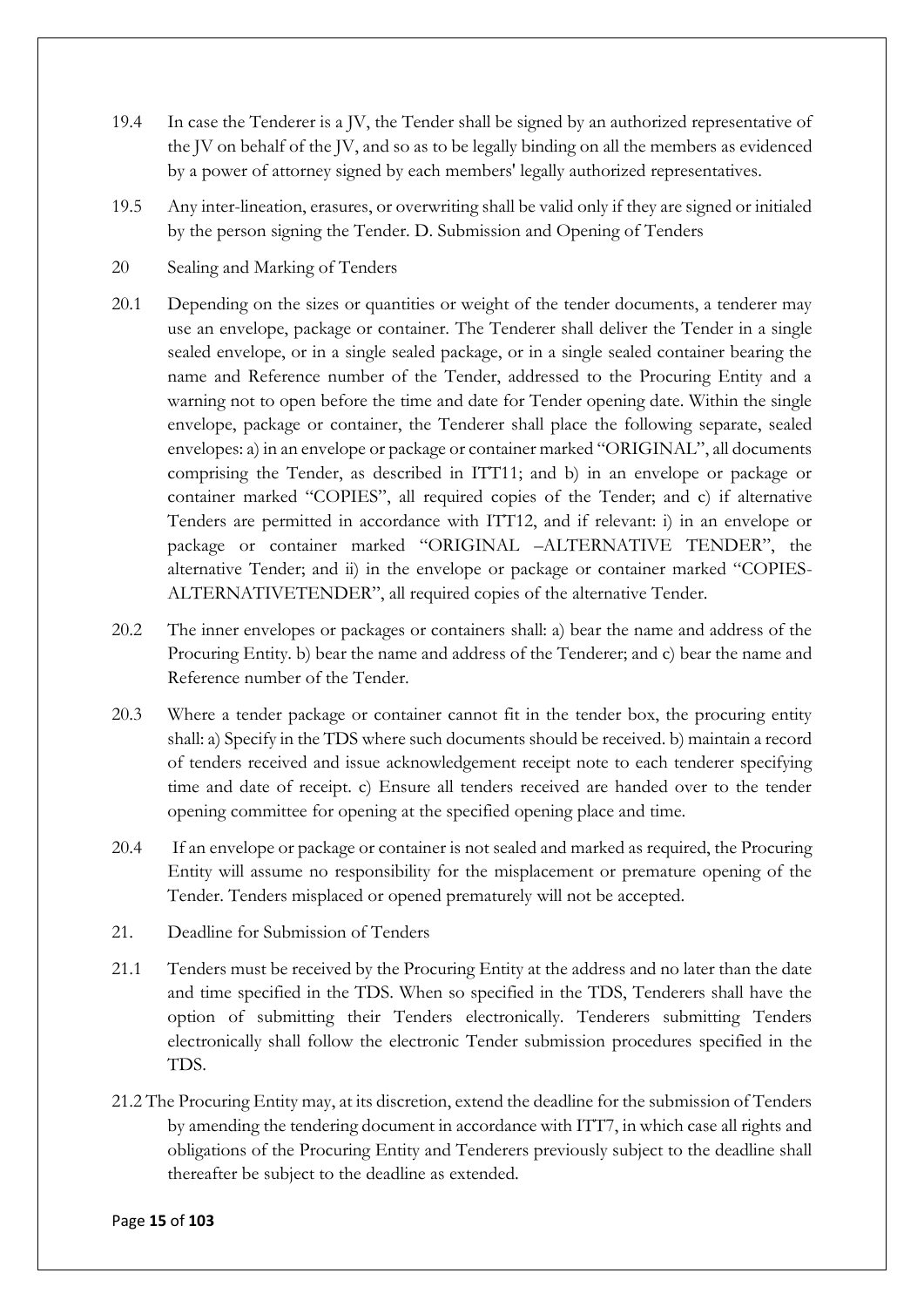### 22. Late Tenders

- 22.1 The Procuring Entity shall not consider any Tender that arrives after the deadline for submission of Tenders. Any Tender received by the Procuring Entity after the deadline for submission of Tenders shall be declared late, rejected, and returned unopened to the Tenderer.
- 23. Withdrawal, Substitution, and Modification of Tenders
- 23.1 A Tenderer may withdraw, substitute, or modify its Tender after it has been submitted by sending a written notice, duly signed by an authorized representative, and shall include a copy of the authorization (the power of attorney) in accordance with ITT19.3, (except that withdrawal notices do not require copies). The corresponding substitution or modification of the Tender must accompany the respective written notice. All notices must be: a) prepared and submitted in accordance with ITT 20 and 21 (except that withdrawal notices do not require copies), and in addition, the respective envelopes shall be clearly marked "WITHDRAWAL," 12 "SUBSTITUTION," or "MODIFICATION;" and b) received by the Procuring Entity prior to the deadline prescribed for submission of Tenders, in accordance with ITT22.
- 23.3 Tenders requested to be withdrawn in accordance with ITT23.1 shall be returned unopened to the Tenderers.
- 23.4 No Tender may be withdrawn, substituted, or modified in the interval between the deadline for submission of Tenders and the expiration of the period of Tender validity specified by the Tenderer on the Form of Tender or any extension thereof.
- 24. Tender Opening
- 24.1 Except as in the cases specified in ITT 23, the Procuring Entity shall, at the Tender opening, publicly open and read out all Tenders received by the deadline at the date, time and place specified in the TDS in the presence of Tenderers' designated representatives who choose to attend, including to attend any specific electronic tender opening procedures if electronic tendering is permitted in accordance with ITT 21.1, shall be as specified in the TDS.
- 24.2 First, envelopes marked "WITHDRAWAL" shall be opened and read out and the envelope with the corresponding Tender shall not be opened, but returned to the Tenderer. If the withdrawal envelope does not contain a copy of the "power of attorney" confirming the signature as a person duly authorized to sign on behalf of the Tenderer, the corresponding Tender will be opened. No Tender withdrawal shall be permitted unless the corresponding withdrawal notice contains a valid authorization to request the withdrawal and is read out at Tender opening.
- 24.3 Next, envelopes marked "SUBSTITUTION" shall be opened and read out and exchanged with the corresponding Tender being substituted, and the substituted Tender shall not be opened, but returned to the Tenderer. No Tender substitution shall be permitted unless the corresponding substitution notice contains a valid authorization to request the substitution and is read out at Tender opening.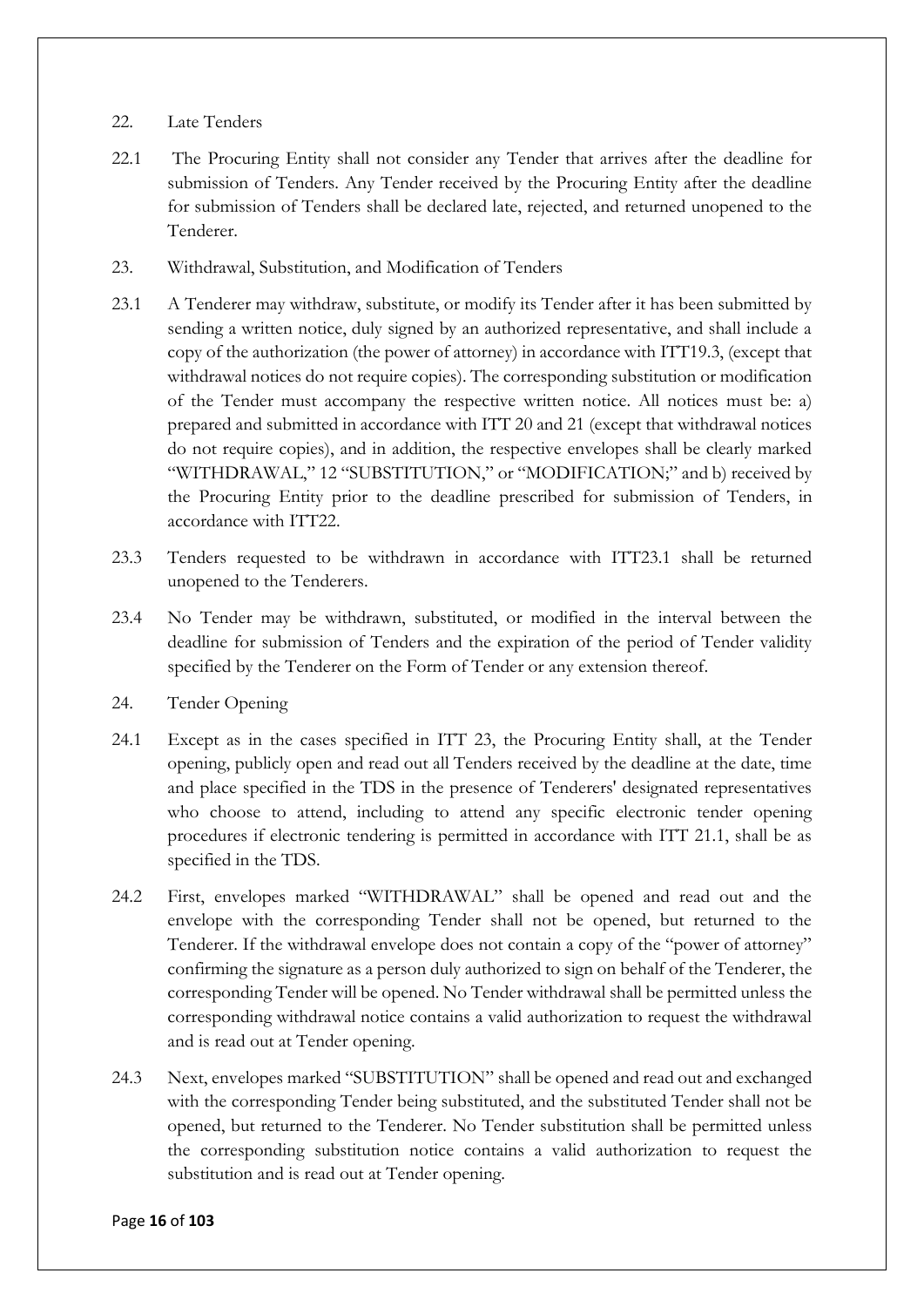- 24.4 Next, envelopes marked "MODIFICATION" shall be opened and read out with the corresponding Tender. No Tender modification shall be permitted unless the corresponding modification notice contains a valid authorization to request the modification and is read out at Tender opening.
- 24.5 Next, all remaining envelopes shall be opened one at a time, reading out: the name of the Tenderer and whether there is a modification; the total Tender Prices, per lot (contract) if applicable, including any discounts and alternative Tenders; the presence or absence of a Tender Security, if required; and any other details as the Procuring Entity may consider appropriate.
- 24.6 Only Tenders, alternative Tenders and discounts that are opened and read out at Tender opening shall be considered further for evaluation. The Form of Tender and pages of the Bills of Quantities are to be initialed by the members of the tender opening committee attending the opening. The number of representatives of the Procuring Entity to sign shall be specified in the TDS.
- 24.7 The Procuring Entity shall neither discuss the merits of any Tender nor reject any Tender (except for late Tenders, in accordance with ITT22.1).
- 24.8 The Procuring Entity shall prepare a record of the Tender opening that shall include, as a minimum: a) the name of the Tenderer and whether there is a withdrawal, substitution, or modification; b) the Tender Price, per lot (contract)if applicable, including any discounts; c) any alternative Tenders; d) the presence or absence of a Tender Security or Tender-Securing Declaration, if one was required; e) number of pages of each tender document submitted.
- 24.9 The Tenderers' representatives who are present shall be requested to sign the record. The omission of a Tenderer signature on the record shall not invalidate the contents and effect of the record. A copy of the tender opening register shall be issued to a Tenderer upon request. E. Evaluation and Comparison of Tenders
- 25. Confidentiality
- 25.1 Information relating to the evaluation of Tenders and recommendation of contract award, shall not be disclosed to Tenderers or any other persons not officially concerned with the tendering process until the information on Intention to Award the Contract is transmitted to all Tenderers in accordance with ITT41. 13
- 25.2 Any effort by a Tenderer to influence the Procuring Entity in the evaluation or contract award decisions may result in the rejection of its Tender.
- 25.3 Notwithstanding ITT 25.2, from the time of Tender opening to the time of Contract Award, if any Tenderer wishes to contact the Procuring Entity on any matter related to the Tendering process, it should do so in writing.
- 26. Clarification of Tenders
- 26.1 To assist in the examination, evaluation, comparison of the Tenders, and qualification of the Tenderers, the Procuring Entity may, at its discretion, ask any Tenderer for a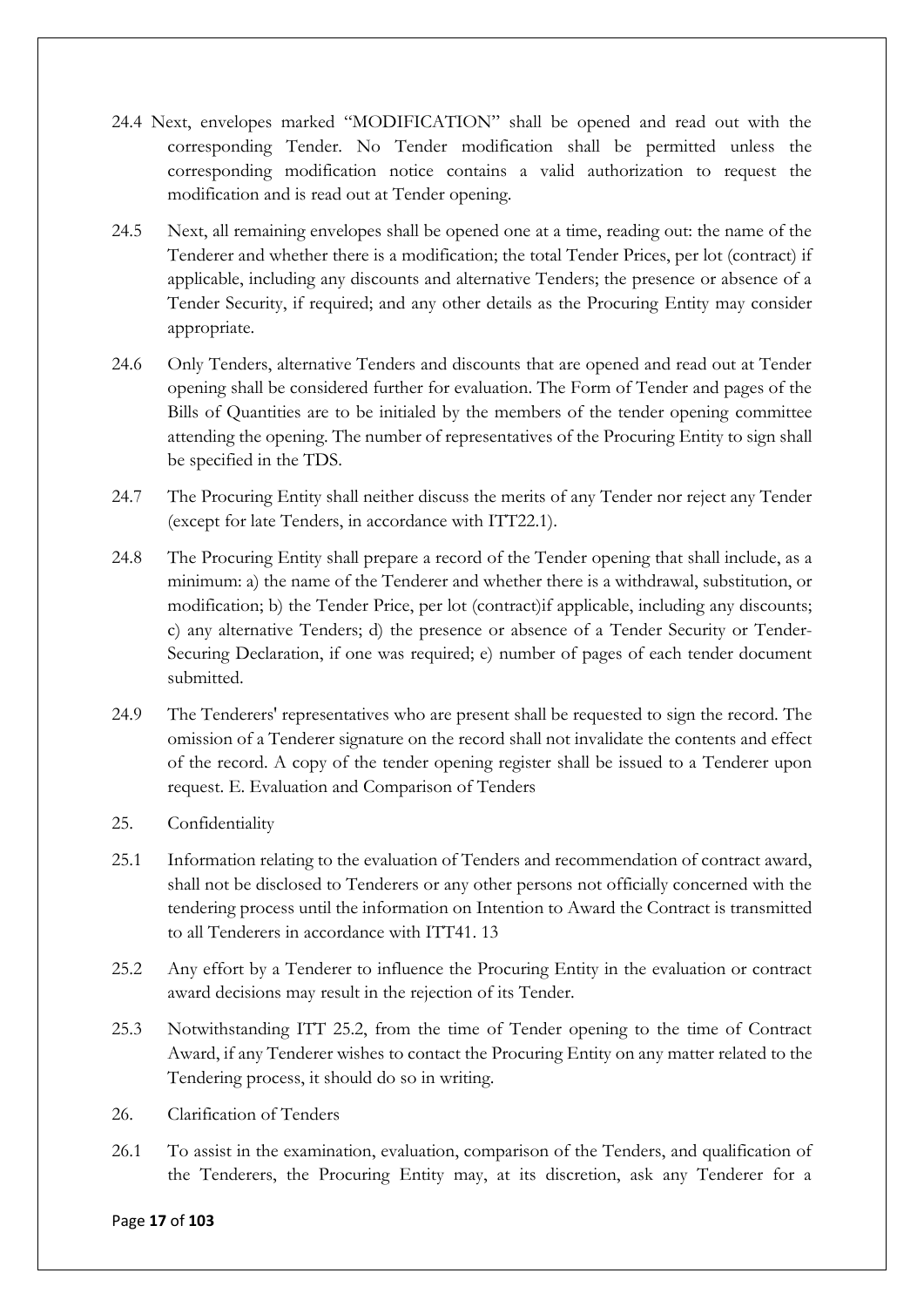clarification of its Tender. Any clarification submitted by a Tenderer in respect to its Tender and that is not in response to a request by the Procuring Entity shall not be considered. The Procuring Entity's request for clarification and the response shall be in writing. No change, including any voluntary increase or decrease, in the prices or substance of the Tender shall be sought, offered, or permitted except to confirm the correction of arithmetic errors discovered by the Procuring Entity in the Evaluation of the Tenders, in accordance with ITT30. If a Tenderer does not provide clarifications of its Tender by the date and time set in the Procuring Entity's request for clarification, its Tender may be rejected.

- 27. Deviations, Reservations, and Omissions
- 27.1 During the evaluation of Tenders, the following definitions apply: a) "Deviation" is a departure from the requirements specified in the Tendering document; b) "Reservation" is the setting of limiting conditions or withholding from complete acceptance of the requirements specified in the tendering document; and c) "Omission" is the failure to submit part or all of the information or documentation required in the tendering document.
- 28. Determination of Responsiveness
- 28.1 The Procuring Entity's determination of a Tender's responsiveness is to be based on the contents of the Tender itself, as defined in ITT28.2. 28. A substantially responsive Tender is one that meets the requirements of the tendering document without material deviation, reservation, or omission. A material deviation, reservation, or omission is one that: a) if accepted, would: i) affect in any substantial way the scope, quality, or performance of the Goods and Related Services specified in the Contract; or ii) limit in any substantial way, inconsistent with the tendering document, the Procuring Entity's rights or the Tenderer obligations under the Contract; or b) if rectified, would unfairly affect the competitive position of other Tenderers presenting substantially responsive Tenders.
- 28.2 The Procuring Entity shall examine the technical aspects of the Tender submitted in accordance with ITT 15 and ITT 16, in particular, to confirm that all requirements of Section VII, Schedule of Requirements have been met without any material deviation or reservation, or omission.
- 28.3 If a Tender is not substantially responsive to the requirements of tendering document, it shall be rejected by the Procuring Entity and may not subsequently be made responsive by correction of the material deviation, reservation, or omission.
- 29. Non-conformities, Errors and Omissions
- 29.1 Provided that a Tender is substantially responsive, the Procuring Entity may waive any non-conformities in the Tender.
- 29.2 Provided that a Tender is substantially responsive, the Procuring Entity may request that the Tenderer submit the necessary information or documentation, within a reasonable period of time, to rectify nonmaterial nonconformities or omissions in the Tender related to documentation requirements. Such omission shall not be 14 related to any aspect of the

#### Page **18** of **103**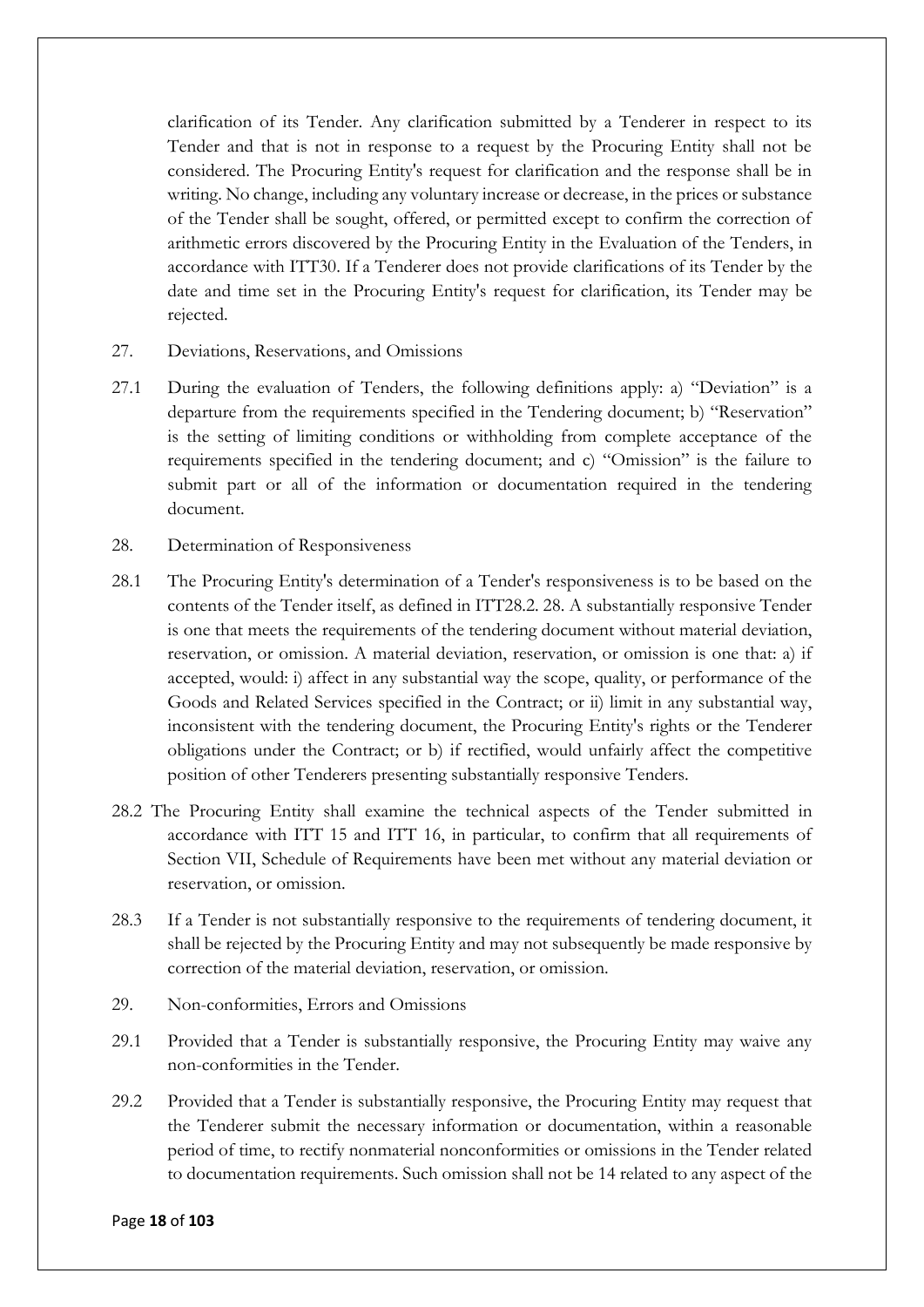price of the Tender. Failure of the Tenderer to comply with the request may result in the rejection of its Tender.

- 29.3 Provided that a Tender is substantially responsive, the Procuring Entity shall rectify quantifiable nonmaterial non-conformities related to the Tender Price. To this effect, the Tender Price shall be adjusted, for comparison purposes only, to reflect the price of a missing or non-conforming item or component in the manner specified in the TDS. The adjustment shall be based on the average price of the item or component as quoted in other substantially responsive Tenders. If the price of the item or component cannot be derived from the price of other substantially responsive Tenders, the Procuring Entity shall use its best estimate.
- 30. Arithmetical Errors
- 30.1 The tender sum as submitted and read out during the tender opening shall be absolute and final and shall not be the subject of correction, adjustment or amendment in anyway by any person or entity.
- 30.2 Provided that the Tender is substantially responsive, the Procuring Entity shall handle errors on the following basis: a) Any error detected if considered a major deviation that affects the substance of the tender, shall lead to disqualification of the tender as nonresponsive . b) Any errors in the submitted tender arising from a miscalculation of unit price, quantity, subtotal and total bid price shall be considered as a major deviation that affects the substance of the tender and shall lead to disqualification of the tender as nonresponsive. and c) if there is a discrepancy between words and figures, the amount in words shall prevail.
- 30.2 Tenderers shall be notified of any error detected in their bid during the notification of a ward.
- 31. Conversion to Single Currency
- 31.1 For evaluation and comparison purposes, the currency(ies) of the Tender shall be converted in a single currency as specified in the TDS.
- 32. Margin of Preference and Reservations 32.1 A margin of preference may be allowed on locally manufactured goods only when the contract is open to international tendering, where the tender is likely to attract foreign goods and where the contract exceeds the threshold specified in the Regulations.
- 32.2 For purposes of granting a margin of preference on locally manufactured goods under international competitive tendering, a procuring entity shall not subject the items listed below to international tender and hence no margin of preference shall be allowed. The affected items are: a) motor vehicles, plant and equipment which are assembled in Kenya; b) furniture, textile, foodstuffs, oil and gas, information communication technology, steel, cement, leather agro-processing, sanitary products, and other goods made in Kenya; or c) goods manufactured, mined, extracted or grown in Kenya.
- 32.3 A margin of preference shall not be allowed unless it is specified so in the TDS.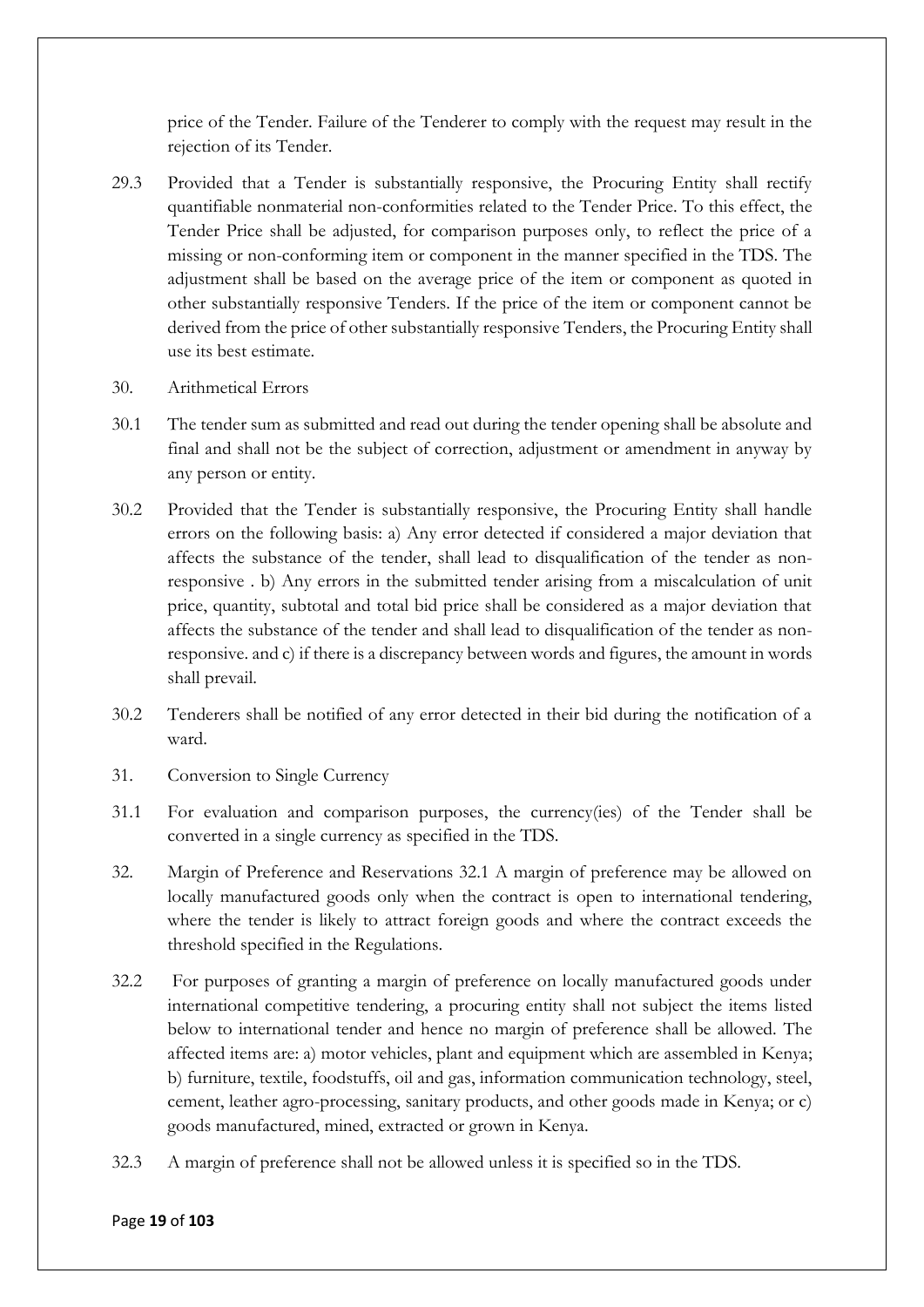- 32.4 Contracts procured on basis of international competitive tendering shall not be subject to reservations to specific groups as provided in ITT32.5.
- 32.5 Where it is intended to reserve a contract to a specific group of businesses (these groups are Small and Medium Enterprises, Women Enterprises, Youth Enterprises and Enterprises of persons living with disability, as the case may be), and who are appropriately registered as such by the authority to be specified in the TDS, a procuring entity shall ensure that the invitation to tender specifically indicates that only businesses or firms belonging to the specified group are eligible to tender as specified in the TDS. No tender shall be reserved to more than one group. If not so stated in the Tender documents, the invitation to tender will be open to all interested tenderers.
- 33. Evaluation of Tenders
- 33.1 The Procuring Entity shall use the criteria and methodologies listed in this ITT and Section III, Evaluation and Qualification criteria. No other evaluation criteria or methodologies shall be permitted. By applying the criteria and 15 methodologies, the Procuring Entity shall determine the Lowest Evaluated Tender. This is the Tender of the Tenderer that meets the qualification criteria and whose Tender has been determined to be: a) substantially responsive to the tender documents; and b) the lowest evaluated price.
- 33.2 Price evaluation will be done for Items or Lots (contracts), as specified in the TDS; and the Tender Price as quoted in accordance with ITT14.Toevaluate a Tender, the Procuring Entity shall consider the following: a) price adjustment due to unconditional discounts offered in accordance with ITT13.4; b) converting the amount resulting from applying (a) and (b) above, if relevant, to a single currency in accordance with ITT31; c) price adjustment due to quantifiable nonmaterial non-conformities in accordance with ITT29.3; and d) any additional evaluation factors specified in the TDS and Section III, Evaluation and Qualification Criteria.
- 33.3 The estimated effect of the price adjustment provisions of the Conditions of Contract, applied over the period of execution of the Contract, shall not be considered in Tender evaluation.
- 33.4 Where the tender involves multiple lots or contracts, the tenderer will be allowed to tender for one or more lots (contracts). Each lot or contract will be evaluated in accordance with ITT 33.2. The methodology to determine the lowest evaluated tenderer or tenderers based one lot (contract) or based on a combination of lots (contracts), will be specified in Section III, Evaluation and Qualification Criteria. In the case of multiple lots or contracts, tenderer will be will be required to prepare the Eligibility and Qualification Criteria Form for each Lot.
- 33.5 The Procuring Entity's evaluation of a Tender will include and consider: a) in the case of Goods manufactured in Kenya, sales and other similar taxes, which will be payable on the goods if a contract is awarded to the Tenderer; b) in the case of Goods manufactured outside Kenya, already imported or to be imported, customs duties and other import taxes levied on the imported Good, sales and other similar taxes, which will be payable on the Goods if the contract is awarded to the Tenderer;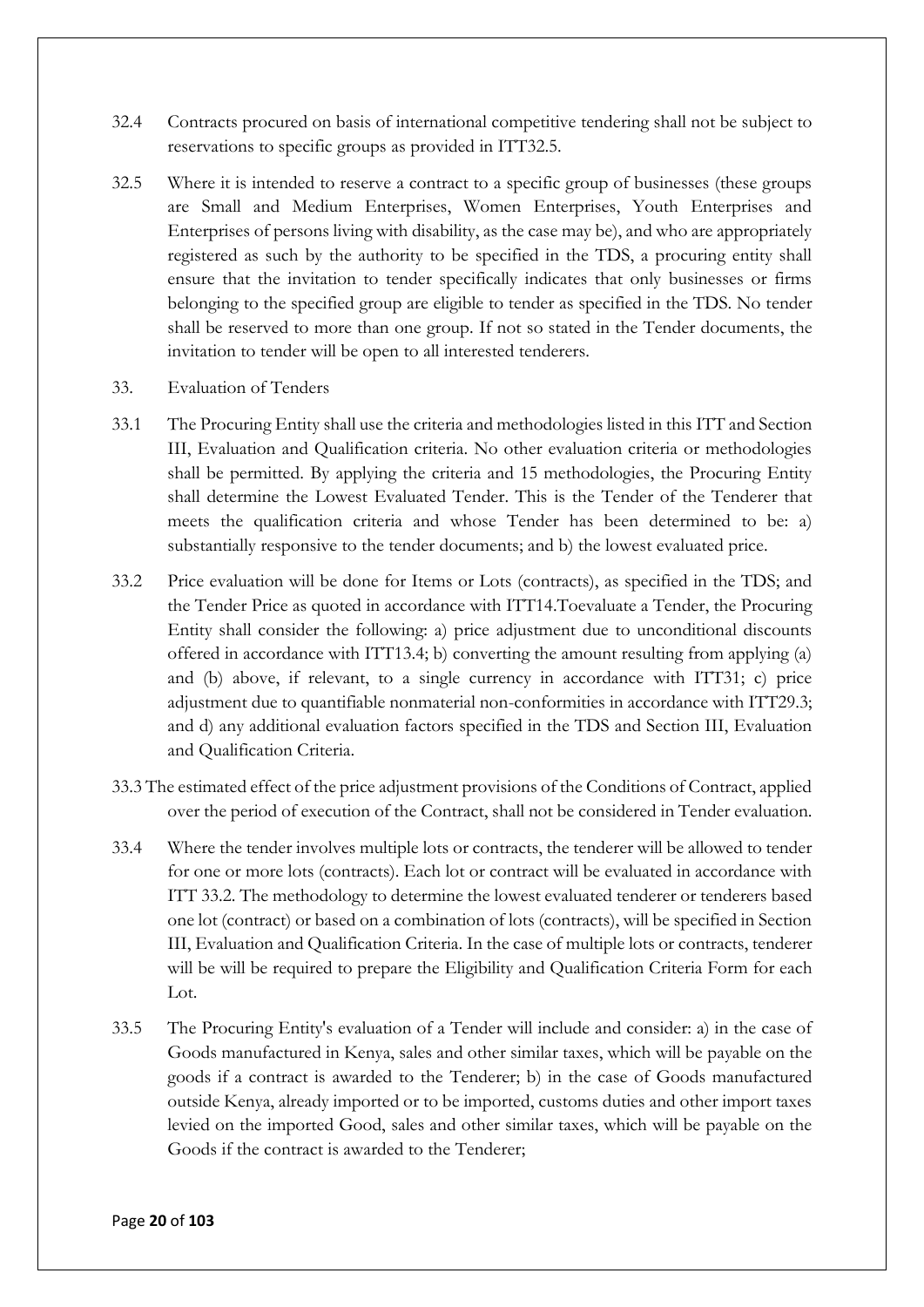- 33.6 The Procuring Entity's evaluation of a Tender may require the consideration of other factors, in addition to the Tender Price quoted in accordance with ITT 14.These factors may be related to the characteristics, performance, and terms and conditions of purchase of the Goods and Related Services. The effect of the factors selected, if any, shall be expressed in monetary terms to facilitate comparison of Tenders, unless otherwise specified in the TDS from amongst those set out in Section III, Evaluation and Qualification Criteria. The additional criteria and methodologies to be used shall be as specified in ITT33.2(d).
- 34. Comparison of Tenders
- 34.1 The Procuring Entity shall compare the evaluated costs of all substantially responsive Tenders established in accordance with ITT 33.2 to determine the Tender that has the lowest evaluated cost. The comparison shall be on the basis of total cost (place of final destination) prices for all goods and all prices, plus cost of inland transportation and insurance to place of destination, for goods manufactured within the Kenya, together with prices for any required installation, training, commissioning and other services.
- 35. Abnormally Low Tenders
- 35.1 An Abnormally Low Tender is one where the Tender price, in combination with other constituent elements of the Tender, appears unreasonably low to the extent that the Tender price raises material concerns with the Procuring Entity as to the capability of the Tenderer to perform the Contract for the offered Tender price.
- 35.2 In the event of identification of a potentially Abnormally Low Tender by the evaluation committee, the Procuring Entity shall seek written clarification from the Tenderer, including a detailed price analyses of its Tender price in relation to the subject matter of the contract, scope, delivery schedule, allocation of risks and responsibilities and any other requirements of the tendering document.
- 35.3 After evaluation of the price analysis, in the event that the Procuring Entity determines that the Tenderer has failed to demonstrate its capability to perform the contract for the offered Tender price, the Procuring Entity shall reject the Tender.
- 36. Abnormally High Tenders 16 36.4 An abnormally high price is one where the tender price, in combination with other constituent elements of the Tender, appears unreasonably too high to the extent that the Procuring Entity is concerned that it (the Procuring Entity) may not be getting value for money or it may be paying too high a price for the contract compared with market prices or that genuine competition between Tenderers is compromised.
- 36.5 In case of an abnormally high tender price, the Procuring Entity shall make a survey of the market prices, check if the estimated cost of the contract is correct and review the Tender Documents to check if the specifications, scope of work and conditions of contract are contributory to the abnormally high tenders. The Procuring Entity may also seek written clarification from the tenderer on the reason for the high tender price. The Procuring Entity shall proceed as follows: i) If the tender price is abnormally high based on wrong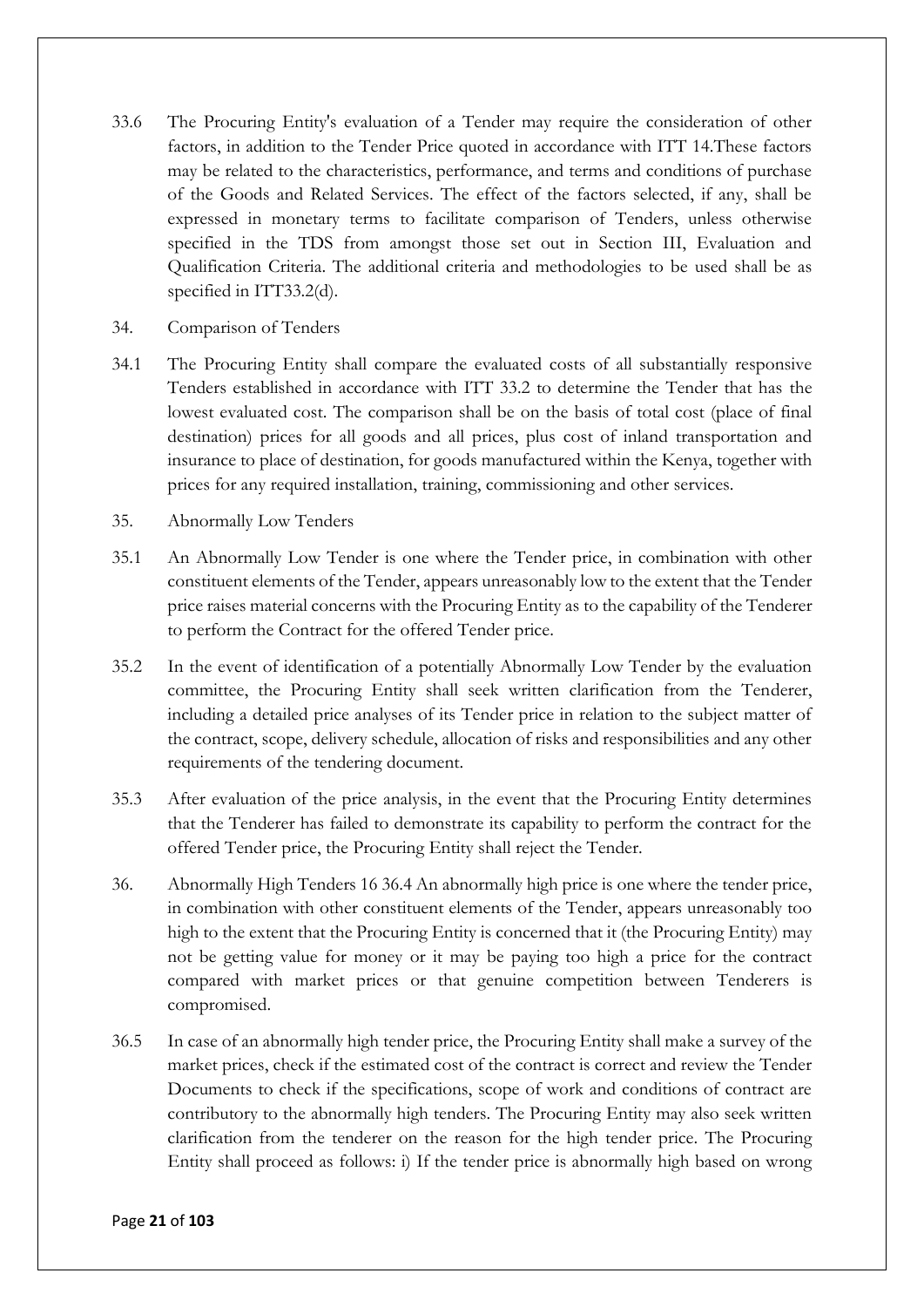estimated cost of the contract, the Procuring Entity may accept or not accept the tender depending on the Procuring Entity's budget considerations. ii) If specifications, scope of work and/or conditions of contract are contributory to the abnormally high tender prices, the Procuring Entity shall reject all tenders and may retender for the contract based on revised estimates, specifications, scope of work and conditions of contract, as the case may be.

- 36.6 If the Procuring Entity determines that the Tender Price is abnormally too high because genuine competition between tenderers is compromised (often due to collusion, corruption or other manipulations), the Procuring Entity shall reject all Tenders and shall institute or cause relevant Government Agencies to institute an investigation on the cause of the compromise, before retendering.
- 37. Post-Qualification of the Tenderer
- 37.1 The Procuring Entity shall determine, to its satisfaction, whether the eligible Tenderer that is selected as having submitted the lowest evaluated cost and substantially responsive Tender, meets the qualifying criteria specified in Section III, Evaluation and Qualification Criteria.
- 37.2 The determination shall be based upon an examination of the documentary evidence of the Tenderer qualifications submitted by the Tenderer, pursuant to ITT 15 and 16. The determination shall not take into consideration the qualifications of other firms such as the Tenderer subsidiaries, parent entities, affiliates, subcontractors (other than specialized subcontractors if permitted in the tendering document), or any other firm(s) different from the Tenderer.
- 37.3 An affirmative determination shall be a prerequisite for award of the Contract to the Tenderer. A negative determination shall result in disqualification of the Tender, in which event the Procuring Entity shall proceed to the Tenderer who offers a substantially responsive Tender with the next lowest evaluated cost to make a similar determination of that Tenderer qualifications to perform satisfactorily.
- 38. Lowest Evaluated Tender
- 38.1 Having compared the evaluated prices of Tenders, the Procuring Entity shall determine the Lowest Evaluated Tender. The Lowest Evaluated Tender is the Tender of the Tenderer that meets the Qualification Criteria and whose Tender has been determined to be: a) most responsive to the Tender document; and b) the lowest evaluated price.
- 39. Procuring Entity's Right to Accept Any Tender, and to Reject Any or All Tenders.
- 39.1 The Procuring Entity reserves the right to accept or reject any Tender, and to annul the Tendering process and reject all Tenders at any time prior to notification Award, without thereby incurring any liability to Tenderers. In case of annulment, all Tenderers shall be notified with reasons and all Tenders submitted and specifically, tender securities, shall be promptly returned to the Tenderers. F. Award of Contract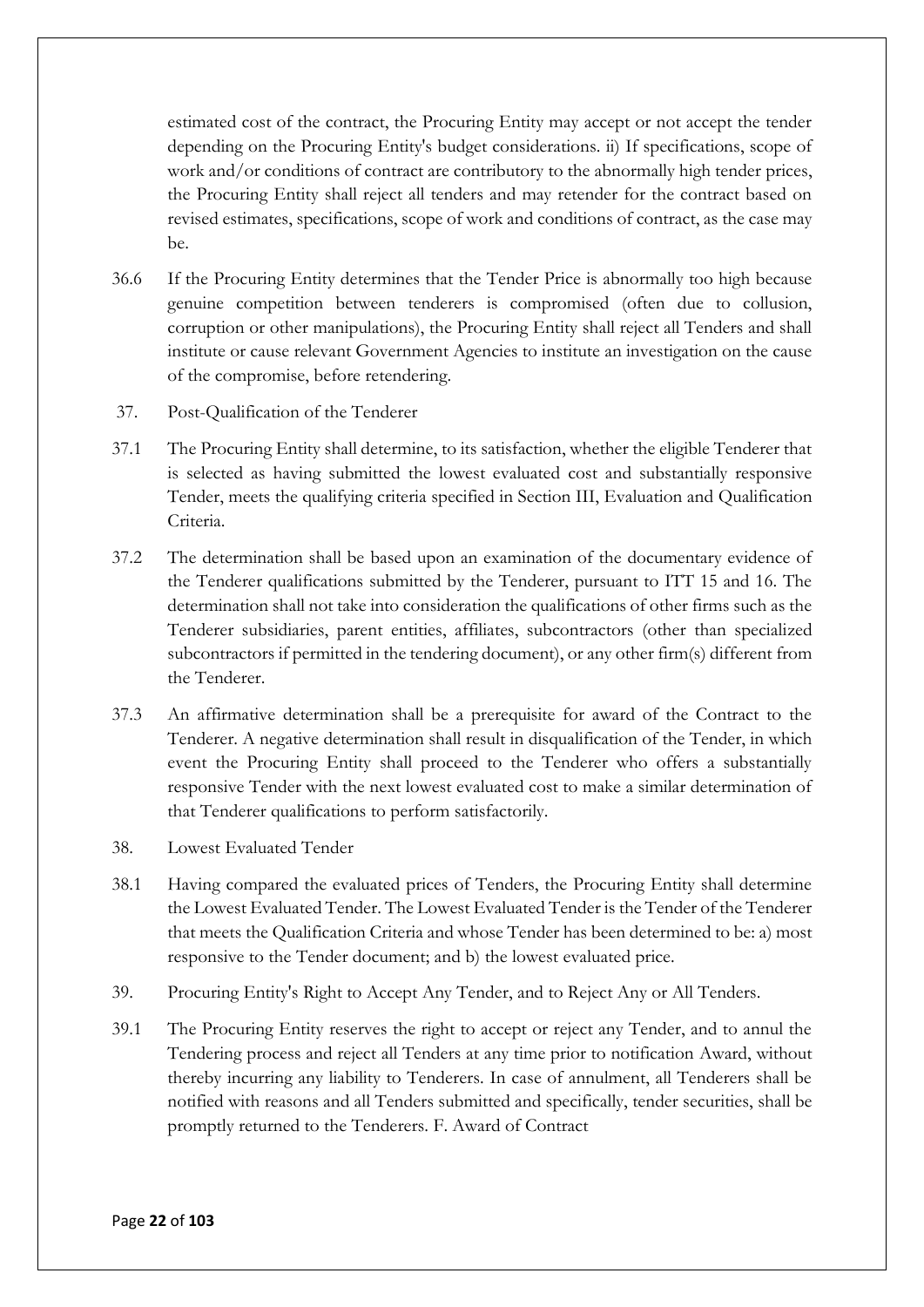- 40. Award Criteria The Procuring Entity shall award the Contract to the successful tenderer whose tender has been determined to be the Lowest Evaluated Tender in accordance with procedures in Section 3: Evaluation and Qualification Criteria.
- 41. Notice of Intention to enter into a Contract Upon award of the contract and Prior to the expiry of the Tender Validity Period the Procuring Entity shall issue a 17 Notification of Intention to Enter into a Contract / Notification of award to all tenderers which shall contain, at a minimum, the following information: a) the name and address of the Tenderer submitting the successful tender; b) the Contract price of the successful tender; c) a statement of the reason(s) the tender of the unsuccessful tenderer to whom the letter is addressed was unsuccessful, unless the price information in (c) above already reveals the reason; d) the expiry date of the Standstill Period; and e) instructions on how to request a debriefing and/or submit a complaint during the standstill period;
- 42. Standstill Period
- 42.1 The Contract shall not be awarded earlier than the expiry of a Standstill Period of 14 days to allow any dissatisfied candidate to launch a complaint. Where only one Tender is submitted, the Standstill Period shall not apply.
- 42.2 Where standstill period applies, it shall commence when the Procuring Entity has transmitted to each Tenderer the Notification of Intention to Enter into a Contract to the successful Tenderer.
- 43. Debriefing by the Procuring Entity
- 43.1 On receipt of the Procuring Entity's Notification of Intention to Enter into a Contract referred to in ITT 41, an unsuccessful tenderer may make a written request to the Procuring Entity for a debriefing on specific issues or concerns regarding their tender. The Procuring Entity shall provide the debriefing within five days of receipt of the request.
- 43.2 Debriefings of unsuccessful Tenderers may be done in writing or verbally. The Tenderer shall bear its own costs of attending such a debriefing meeting.
- 44. Letter of Award Prior to the expiry of the Tender Validity Period and upon expiry of the Standstill Period specified in ITT 42, upon addressing a complaint that has been filed within the Standstill Period, the Procuring Entity shall transmit the Letter of Award to the successful Tenderer. The letter of award shall request the successful tenderer to furnish the Performance Security within 21days of the date of the letter.
- 45. Signing of Contract
- 45.1 Upon the expiry of the fourteen days of the Notification of Intention to enter into contract and upon the parties meeting their respective statutory requirements, the Procuring Entity shall send the successful Tenderer the Contract Agreement.
- 45.2 Within fourteen (14) days of receipt of the Contract Agreement, the successful Tenderer shall sign, date, and return it to the Procuring Entity.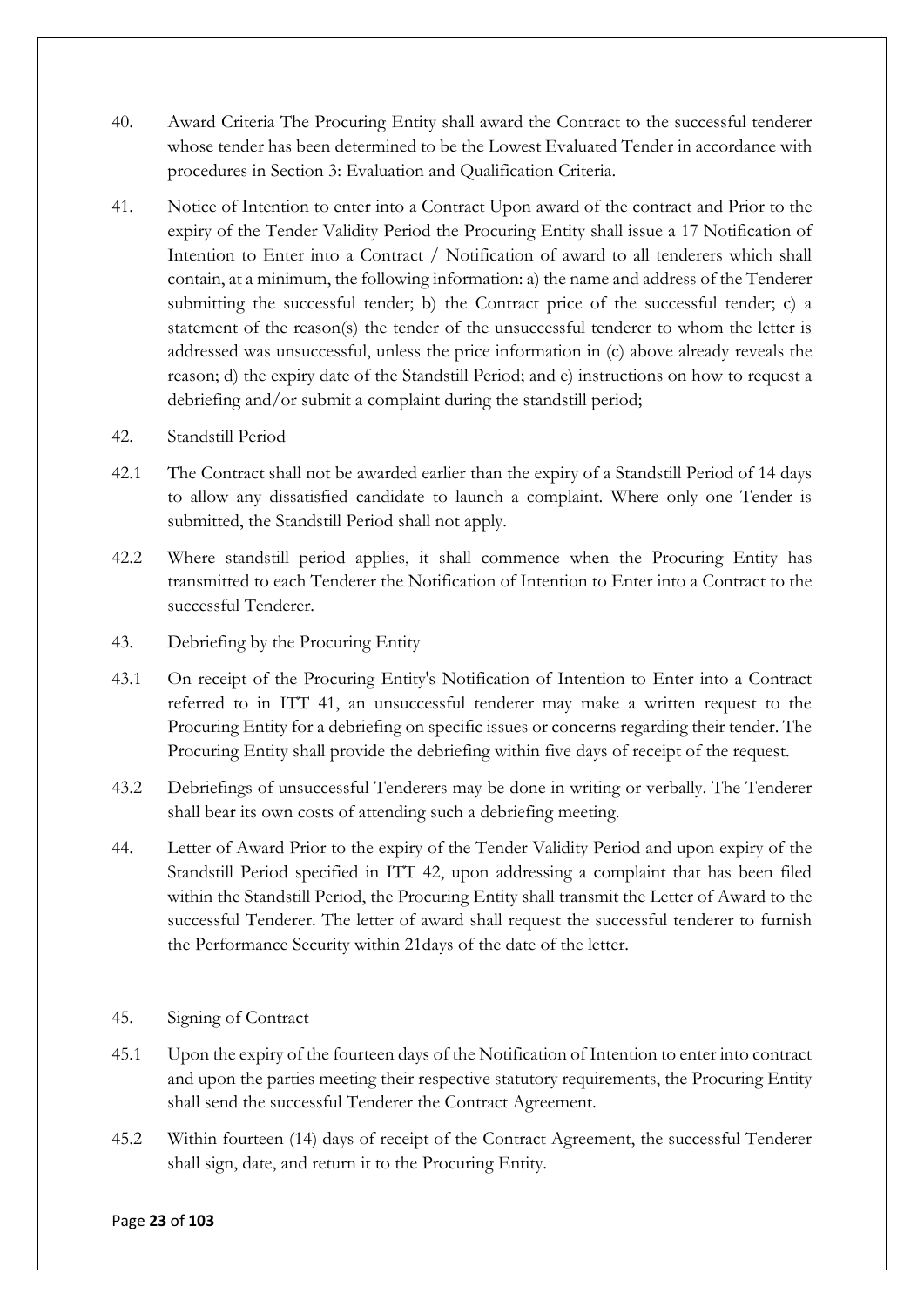- 45.3 The written contract shall be entered into within the period specified in the notification of award and before expiry of the tender validity period.
- 46. Performance Security
- 46.1 Within twenty-one (21) days of the receipt of Letter of Acceptance from the Procuring Entity, the successful Tenderer, if required, shall furnish the Performance Security in accordance with the GCC 18, using for that purpose the Performance Security Form included in Section X, Contract Forms. If the Performance Security furnished by the successful Tenderer is in the form of a bond, it shall be issued by a bonding or insurance company that has been determined by the successful Tenderer to be acceptable to the Procuring Entity. A foreign institution providing a bond shall have a correspondent financial institution located in Kenya, unless the Procuring Entity has agreed inwriting that a correspondent financial institution is not required.
- 46.2 Failure of the successful Tenderer to submit the above-mentioned Performance Security or sign the Contract 18 shall constitute sufficient grounds for the annulment of the award and forfeiture of the Tender Security. In that event the Procuring Entity may award the Contract to the Tenderer offering the next lowest Evaluated Tender.
- 46.3 Performance security shall not be required for a contract, if so specified in the TDS.
- 47. Publication of Procurement Contract Within fourteen days after signing the contract, the Procuring Entity shall publish and publicize the awarded contract at its notice boards, entity website; and on the Website of the Authority in manner and format prescribed by the Authority. At the minimum, the notice shall contain the following information: a) name and address of the Procuring Entity; b) name and reference number of the contract being awarded, a summary of its scope and the selection method used; c) the name of the successful Tenderer, the final total contract price, the contract duration. d) dates of signature, commencement and completion of contract; e) names of all Tenderers that submitted Tenders, and their Tender prices as read out at Tender opening;
- 48. Procurement Related Complaint The procedures for making a Procurement-related Complaint are as specified in the TDS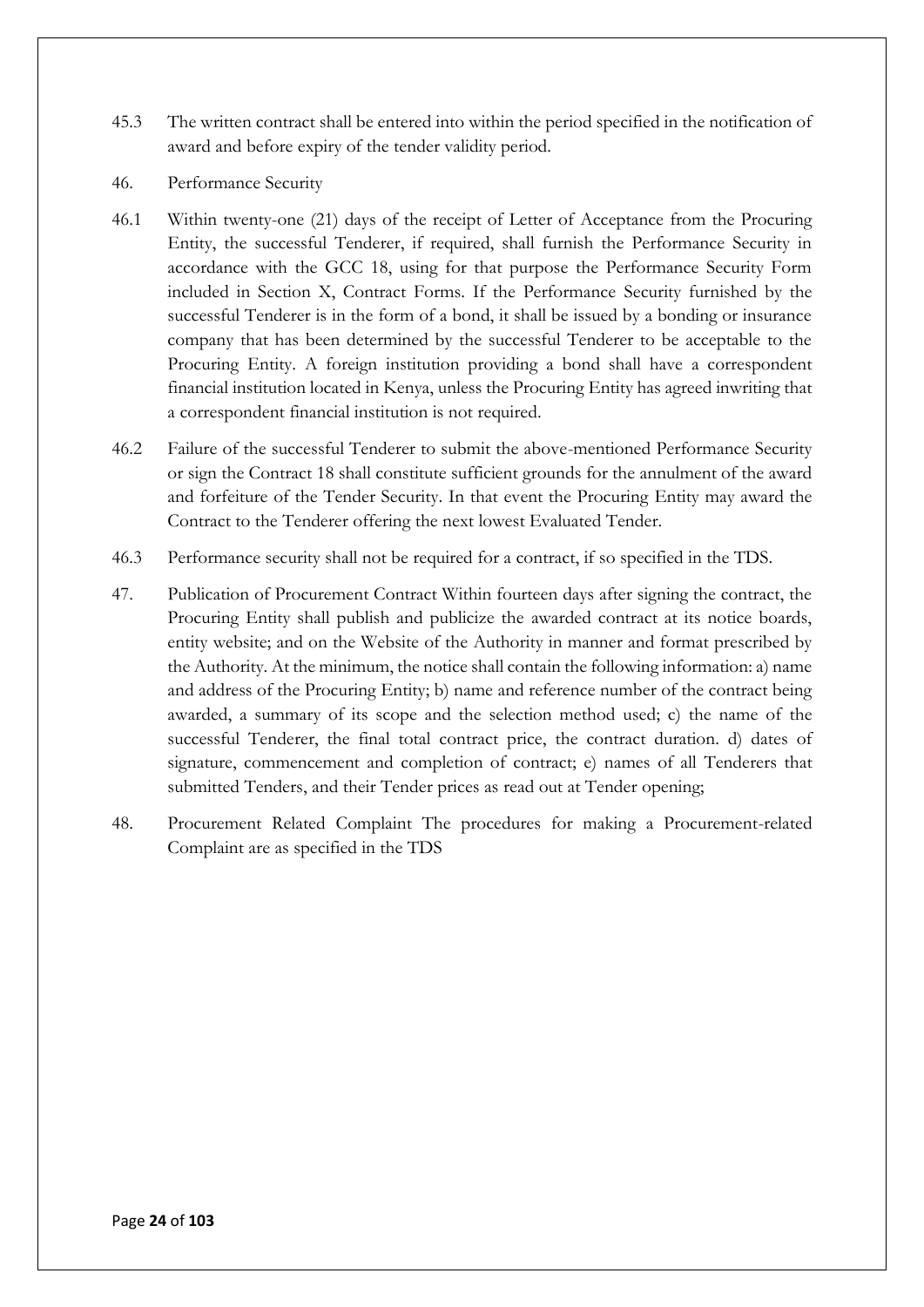## **SECTION II – TENDER DATA SHEET (TDS)**

The following specific data shall complement, supplement, or amend the provisions in the Instructions to Tenderers (ITT). Whenever there is a conflict, the provisions herein shall prevail over those in ITT.

| <b>ITT</b>      | A. General                                                                             |  |  |  |
|-----------------|----------------------------------------------------------------------------------------|--|--|--|
| Reference       |                                                                                        |  |  |  |
| ITT1.1          | reference number of the Invitation for Tenders<br>is:<br>The                           |  |  |  |
|                 | DBK/RFP/03/2022                                                                        |  |  |  |
|                 | The Procuring Entity is: DEVELOPMENT BANK OF KENYA                                     |  |  |  |
|                 | The name of the Contract is: SUPPLY AND INSTALLATION OF                                |  |  |  |
|                 | VIRTUALIZED SERVER INFRASTRUCTURE & DATA STORAGE                                       |  |  |  |
|                 | <b>SOLUTION</b>                                                                        |  |  |  |
|                 | The number and identification of lots (contracts) comprising this                      |  |  |  |
|                 | Invitation for Tenders is: [N/A]                                                       |  |  |  |
| ITT 2.3         | The Information made available on competing firms is as follows: N/A                   |  |  |  |
| ITT 2.4         | The firms that provided consulting services for the contract being tendered            |  |  |  |
|                 | for are: $N/A$                                                                         |  |  |  |
| ITT 3.1         | Maximum number of members in the Joint Venture (JV) shall be: N/A                      |  |  |  |
| ITT 3.7         | A list of debarred firms and individuals is available on the PPRA's website:           |  |  |  |
|                 | www.ppra.go.ke                                                                         |  |  |  |
| <b>ITT 3.11</b> | Tenderers shall be required to be to be registered with - Information                  |  |  |  |
|                 | Communication Technology Authority and Communication Authority of                      |  |  |  |
|                 | Kenya.                                                                                 |  |  |  |
|                 | <b>B.</b> Contents of Tendering Document                                               |  |  |  |
| ITT6.1,6.3      | Address where to send enquiries/clarifications/questions is:<br>a)                     |  |  |  |
|                 | Ag. Chief Executive                                                                    |  |  |  |
|                 | Development Bank of Kenya                                                              |  |  |  |
|                 | Finance House, Loita street, 16th Floor                                                |  |  |  |
|                 | P.O. Box 30483-00100                                                                   |  |  |  |
|                 | Nairobi                                                                                |  |  |  |
|                 | procurement@devbank.com                                                                |  |  |  |
|                 | to reach the DBK not later than 23rd June 2022 at 10:00 Hrs                            |  |  |  |
|                 | (b) The DBK shall forward the response to all the individual                           |  |  |  |
|                 | tenderers                                                                              |  |  |  |
| ITT 6.2         | SITE VISITS: Site visit will be held on Wednesday 22 <sup>nd</sup> June 2022 from      |  |  |  |
|                 | 10.00 am - 12.00 pm at the DBK Head Office Finance House, Loita street<br>$16th$ Floor |  |  |  |
|                 |                                                                                        |  |  |  |
|                 | <b>C. Preparation of Tenders</b>                                                       |  |  |  |
| ITT 13.8        | (i) and (iii) (c) Place of final destination:<br>(a)                                   |  |  |  |
|                 | Development Bank of Kenya                                                              |  |  |  |
|                 | Finance House, Loita street, 16th Floor<br>P. O. Box 30483-00100                       |  |  |  |
|                 | Nairobi                                                                                |  |  |  |
|                 |                                                                                        |  |  |  |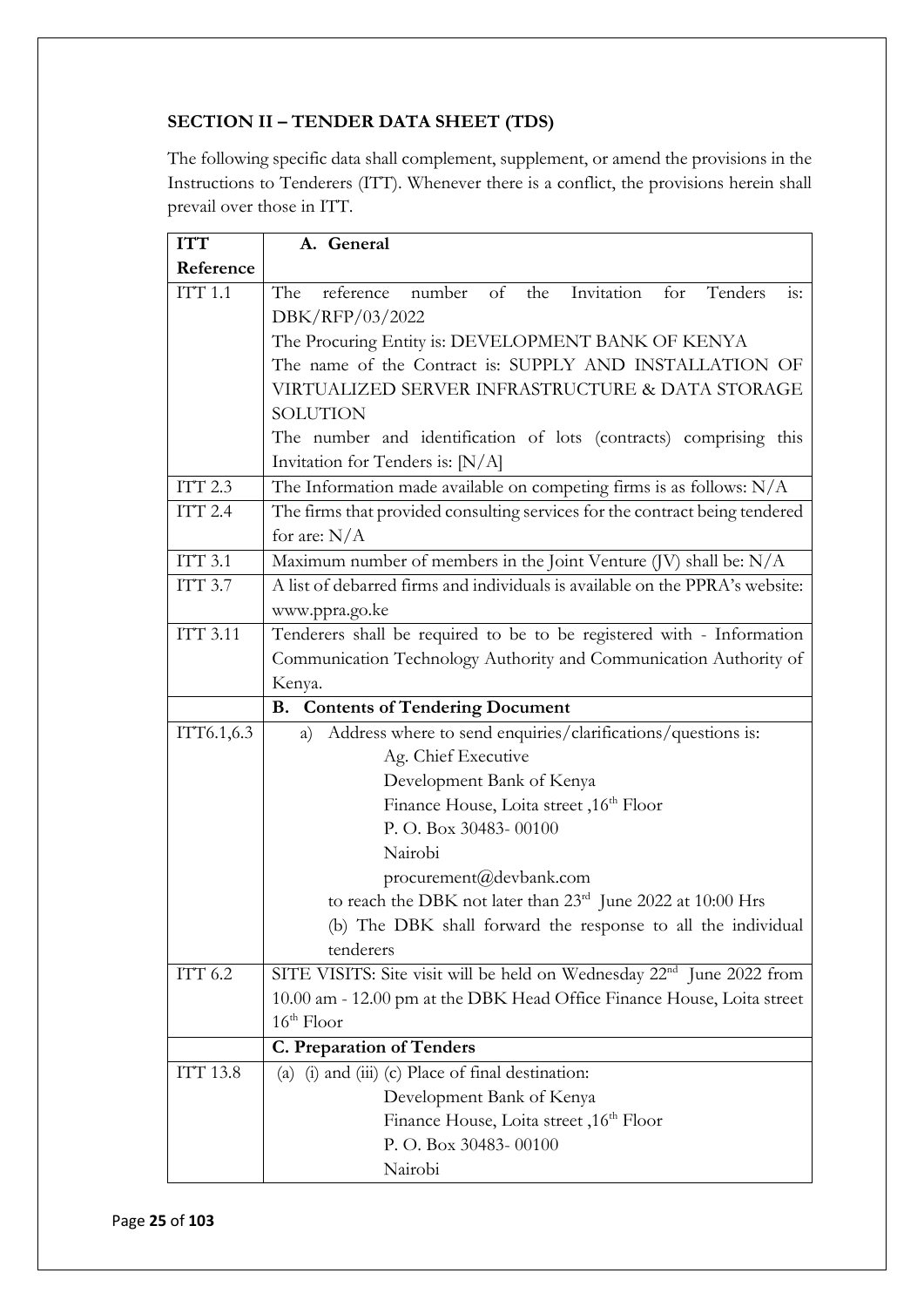| ITT<br>13.8        | Named place of destination, in Kenya is Development Bank of Kenya             |
|--------------------|-------------------------------------------------------------------------------|
| $(b)$ $(i)$        | Finance House, Loita street, 16th Floor                                       |
| 13.8<br>(c)        | The place of final destination (Project Site) is Development Bank of Kenya    |
| (iv)               | Finance House, Loita street, 16th Floor.                                      |
| <b>ITT 14.2</b>    | Foreign currency requirements / not allowed.                                  |
| ITT 15.4           | Period of time the Goods are expected to be functioning (for the purpose      |
|                    | of spare parts): to be specified in contract                                  |
| <b>ITT</b><br>16.2 | Manufacturer's authorization is: REQUIRED                                     |
| (a)                |                                                                               |
| <b>ITT</b><br>16.2 | After sales service is: REQUIRED                                              |
| (b)                |                                                                               |
| ITT 17.1           | The Tender validity period shall be 120 days.                                 |
| ITT 17.3           | a) The Number of days beyond the expiry of the initial tender validity        |
|                    | period will be 30 days                                                        |
| <b>ITT 18.1</b>    | Tender Security" of Ksh. 200,000.00 must be provided in any of the            |
|                    | following forms; a bank guarantee; a guarantee by an insurance company        |
|                    | registered and licensed by the Insurance Regulatory Authority listed by the   |
|                    | Authority; a letter of credit; or guarantee by a deposit taking micro-finance |
|                    | institution, Sacco society, the Youth Enterprise Development Fund or the      |
|                    | Women Enterprise Fund.                                                        |
| <b>ITT 19.1</b>    | In addition to the original of the Tender, the number of copies is: 1 [one    |
|                    | original and one copy]                                                        |
|                    | D. Submission and Opening of Tenders                                          |
| ITT 20.3           | A tender package or container that cannot fit in the tender box shall be      |
|                    | received and registered by the Procurement Office                             |
| <b>ITT 21.1</b>    | For Tender submission purposes only,                                          |
|                    | Ag. Chief Executive                                                           |
|                    | Development Bank of Kenya                                                     |
|                    | Finance House, Loita street, 16th Floor<br>P. O. Box 30483-00100              |
|                    | Nairobi                                                                       |
|                    | The deadline for Tender submission is: Wednesday $29th$ June, 2022 at 10:00   |
|                    | a.m                                                                           |
| <b>ITT 24.1</b>    | The Tender opening shall take place at: Development Bank of Kenya             |
|                    | Finance House, Loita street , 16th Floor                                      |
|                    | P.O. Box 30483-00100                                                          |
|                    | Nairobi                                                                       |
|                    | On Wednesday 29 <sup>th</sup> , 2022 at 10:00 am                              |
|                    | E. Evaluation and Comparison of Tenders                                       |
| <b>ITT 31.1</b>    | Prices shall be quoted in Kenya Currency                                      |
| ITT 32.3           | A margin of preference and/or reservation "shall not" apply                   |
| ITT 32.5           | The invitation to tender is Open                                              |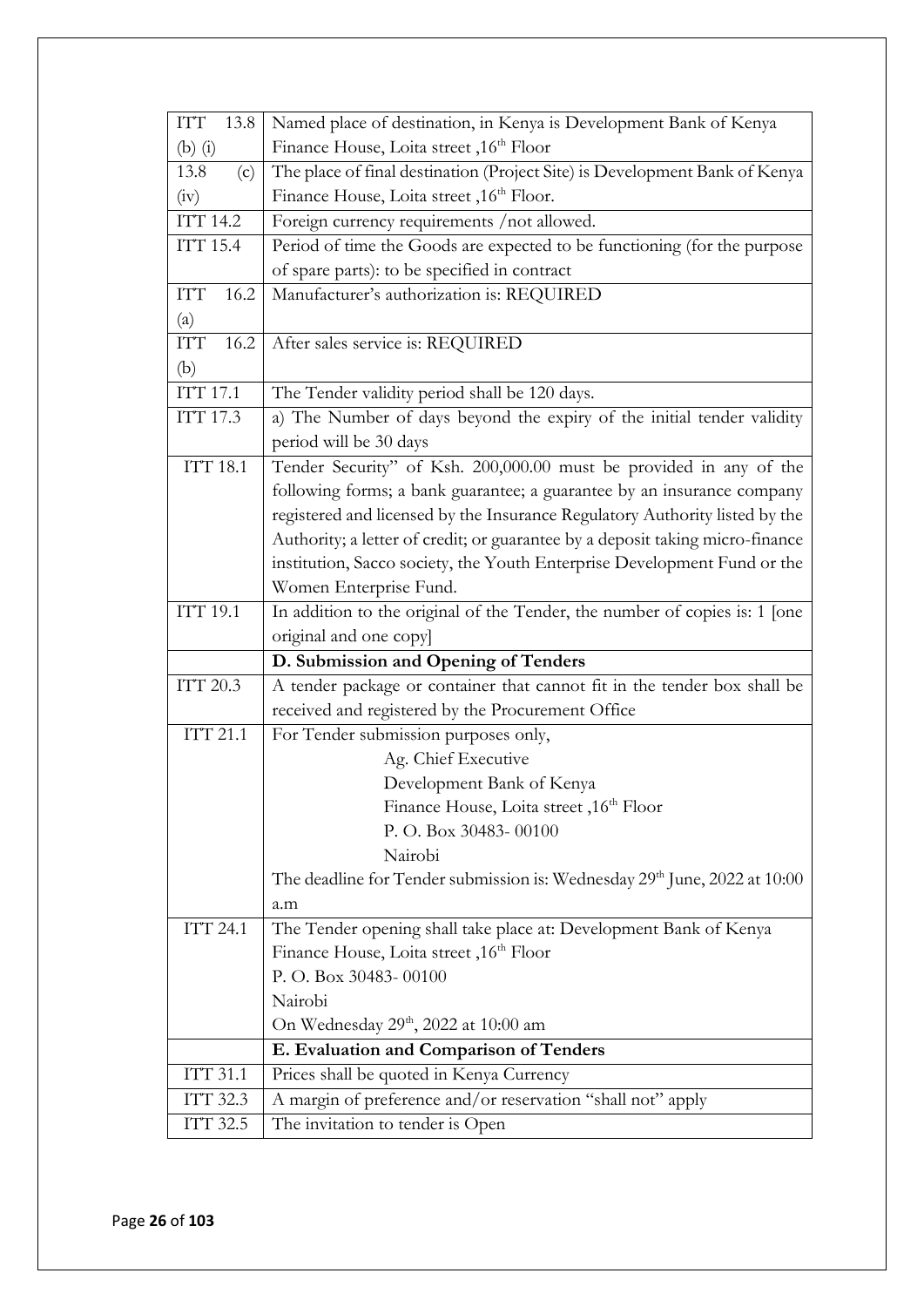| ITT 33.2      | Price evaluation will be done for the completeness of the supply. The   |  |  |  |
|---------------|-------------------------------------------------------------------------|--|--|--|
|               | lowest Evaluated Bidders shall be awarded to supply all Item (Only one  |  |  |  |
|               | Bidder shall be awarded)                                                |  |  |  |
|               | F. Award of Contract                                                    |  |  |  |
| ITT 46.3      | Performance security: 5% of the tender sum will be required to be       |  |  |  |
|               | submitted in the form of Unconditional Demand Bank Guarantee.           |  |  |  |
| <b>ITT 47</b> | The procedures for making a Procurement-related Complaint are detailed  |  |  |  |
|               | in the "Notice of Intention to Award the Contract" herein and are also  |  |  |  |
|               | available from the PPRA Website www.ppra.go.ke. If a Tenderer wishes    |  |  |  |
|               | to make a Procurement-related Complaint, the Tenderer should submit its |  |  |  |
|               | complaint following these procedures, in writing (by the quickest means |  |  |  |
|               | available, that is either by email or fax), to: For the attention:      |  |  |  |
|               | Title/position:<br>Ag. CHIEF EXECUTIVE                                  |  |  |  |
|               | Procuring Entity:<br>DEVELOPMENT BANK OF KENYA                          |  |  |  |
|               | Email address: info@devbank.com                                         |  |  |  |
|               |                                                                         |  |  |  |
|               | In summary, a Procurement-related Complaint may challenge any of the    |  |  |  |
|               | following:                                                              |  |  |  |
|               | 1. the terms of the Tendering Documents; and                            |  |  |  |
|               | 2. the Procuring Entity's decision to award the contract                |  |  |  |
|               |                                                                         |  |  |  |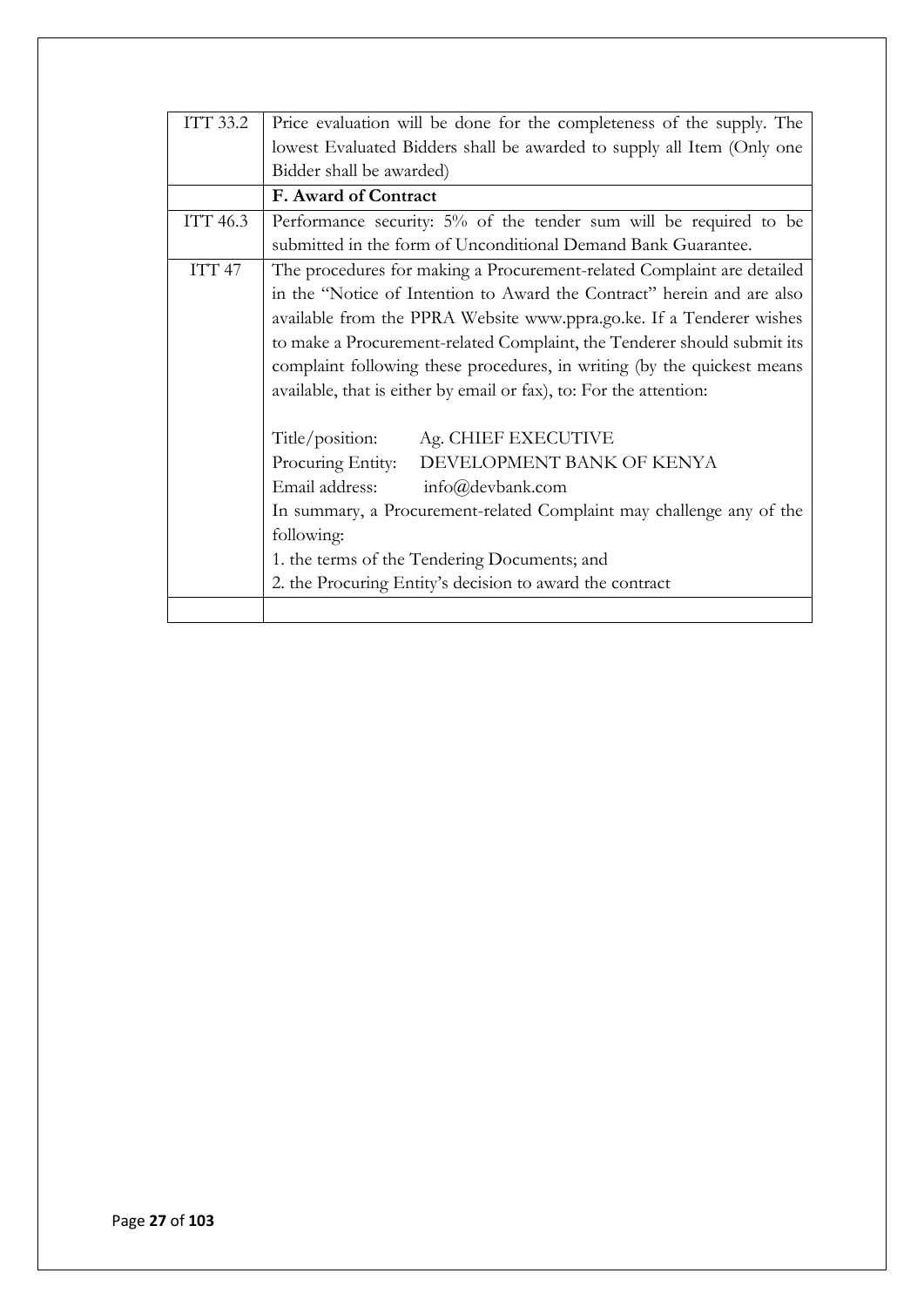## **SECTION III - EVALUATION AND QUALIFICATION CRITERIA**

#### 1. General Provisions

- 1.1 Wherever a Tenderer is required to state a monetary amount, Tenderers should indicate the Kenya Shilling equivalent using the rate of exchange determined as follows: a) For business turnover or financial data required for each year - Exchange rate prevailing on the last day of the respective calendar year (in which the amounts for that year is to be converted) was originally established. b) Value of single contract-Exchange rate prevailing on the date of the contract signature. c) Exchange rates shall be taken from the publicly available source identified in the ITT 14.3. Any error in determining the exchange rates in the Tender may be corrected by the Procuring Entity.
- 1.2 This section contains the criteria that the Procuring Entity shall use to evaluate tender and qualify tenderers. No other factors, methods or criteria shall be used other than those specified in this tender document. The Tenderer shall provide all the information requested in the forms included in Section IV, Tendering Forms. The Procuring Entity should use the Standard Tender Evaluation Report for Goods and Works for evaluating Tenders.
- 2. Evaluation of Tenders (ITT33)
- 2.1 Successful Tender or Tenders

The Procuring Entity shall use the criteria and methodologies listed in this Section to evaluate Tenders. By applying these criteria and methodologies, the Procuring Entity shall determine the successful Tender or Tenders which has/have been determined to: a) be substantially responsive to the tender documents; b) offer the lowest evaluated cost to the Procuring Entity for all items of Goods to be procured based on either a single Contract or all multiple Contracts combined, as the case may be, in accordance with the ITT 13.6 inviting Tender prices and discounts, and provisions made of the Tender Document for evaluation of tenders and award of contract(s); and c) be offered by Tenderer or Tenderers that substantially meet the qualification criteria applicable for Contract or combined Contracts for which they are selected.

2.2 Evaluation of Tenders

Preliminary examination for Determination of Responsiveness

The Procuring Entity will start by examining all tenders to ensure they meet in all respects the eligibility criteria and other mandatory requirements in the ITT, and that the tender is complete in all aspects in meeting the requirements provided for in the preliminary evaluation criteria outlined below. The Standard Tender Evaluation Report Document for Goods and Works for evaluating Tenders provides very clear guide on how to deal with review of these requirements. Tenders that do not pass the Preliminary Examination will be considered non-responsive and will not be considered further.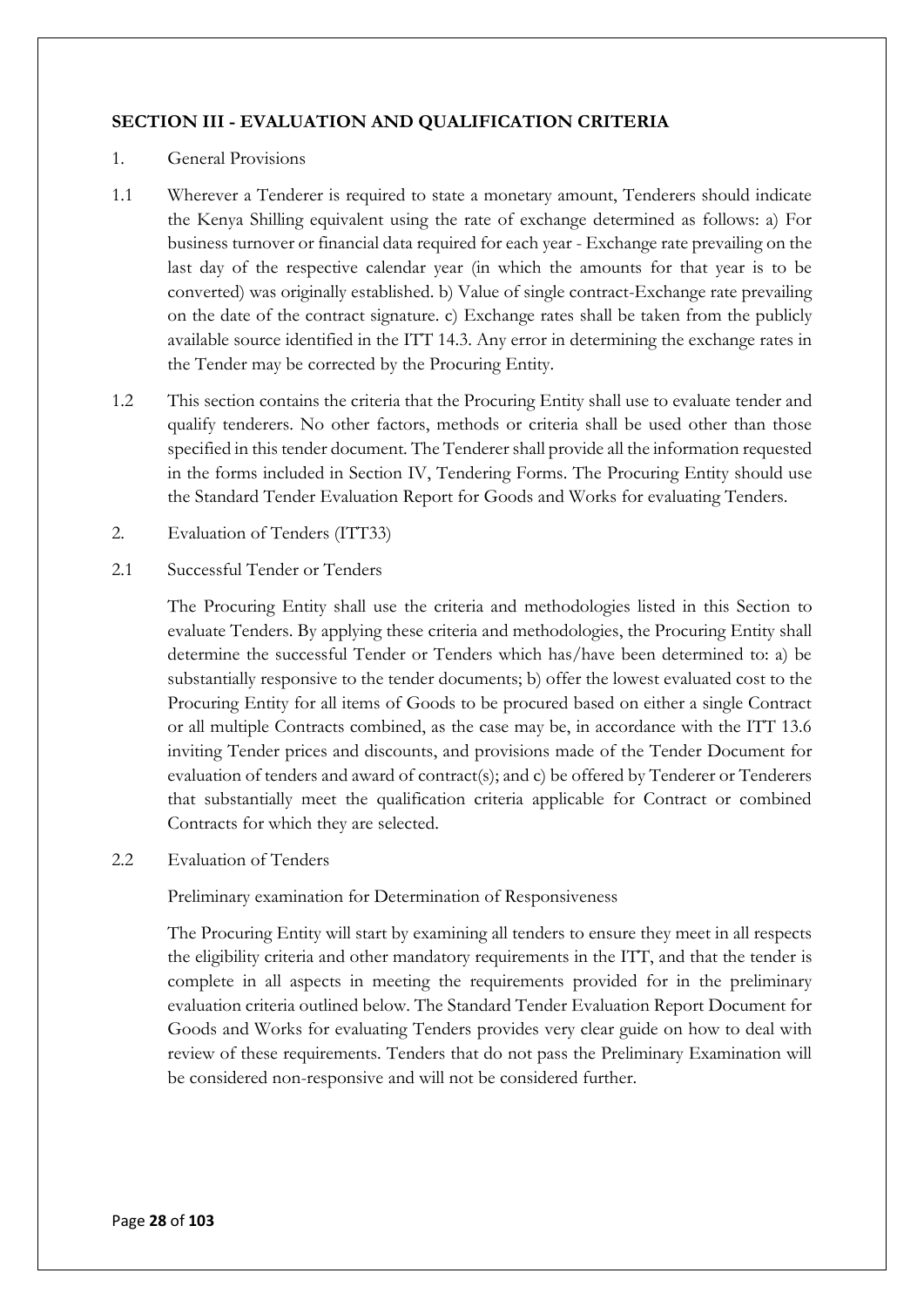Stage 1 Mandatory Requirements

|                | <b>Evaluation Criteria</b>                               |         |
|----------------|----------------------------------------------------------|---------|
| Mandatory      | <b>Mandatory/ Responsive Requirements</b>                | Remarks |
| Requirements   |                                                          |         |
| N <sub>0</sub> |                                                          |         |
| 1.             | Duly filled, Signed and stamped Form of tender           |         |
| 2.             | Certificate of Incorporation/Registration.               |         |
| 3.             | Valid Tax Compliance Certificate. Tax Compliance         |         |
|                | Certificate (tax compliance certificate MUST be valid at |         |
|                | the date of tender opening                               |         |
| 4.             | ORIGINAL bid security equivalent to 200,000.00 valid     |         |
|                | for 120 days in the form of Bank Guarantee, Bankers      |         |
|                | Cheque or Insurance guarantee from approved list of      |         |
|                | Insurance companies by Public Procurement Regulatory     |         |
|                | Authority (PPRA)                                         |         |
| 5.             | Duly filled, Signed and stamped Declaration form stating |         |
|                | that the firm has NOT been debarred by Public            |         |
|                | Procurement Regulatory Authority (PPRA) in the           |         |
|                | provided format                                          |         |
| 6.             | Must fill and submit the Self-declaration form that the  |         |
|                | person/tenderer will not engage in any corrupt or        |         |
|                | fraudulent practice in the format provided               |         |
| 7.             | Trade license and/or Single Business permit/Unified      |         |
|                | Business Permit for 2022 issued by relevant government   |         |
|                | agency.                                                  |         |
| 8.             | Must submit brochures / technical literature of the      |         |
|                | hardware they intend to sell (equipment he intends to    |         |
|                | supply)                                                  |         |
| 9.             | Must submit a letter from authorized equipment           |         |
|                | manufacturer, Distributor/ dealer of the intended        |         |
|                | equipment authorizing them to sell and service the       |         |
|                | Equipment. or (Valid Partnership Certificate) for the    |         |
|                | equipment below:                                         |         |
|                | 1. Processing Server                                     |         |
|                | 2. Storage server SAN                                    |         |
|                | 3. FC Switches                                           |         |
|                | 4. LAN Switch                                            |         |
|                | NB: The Bank may contact the Manufacturer or its         |         |
|                | Agents to ensure that the provided Manufacturer          |         |
|                | Authorization is genuine.                                |         |
| 10.            | Must fill and submit the declaration and commitment to   |         |
|                | the code of ethics in the format provided                |         |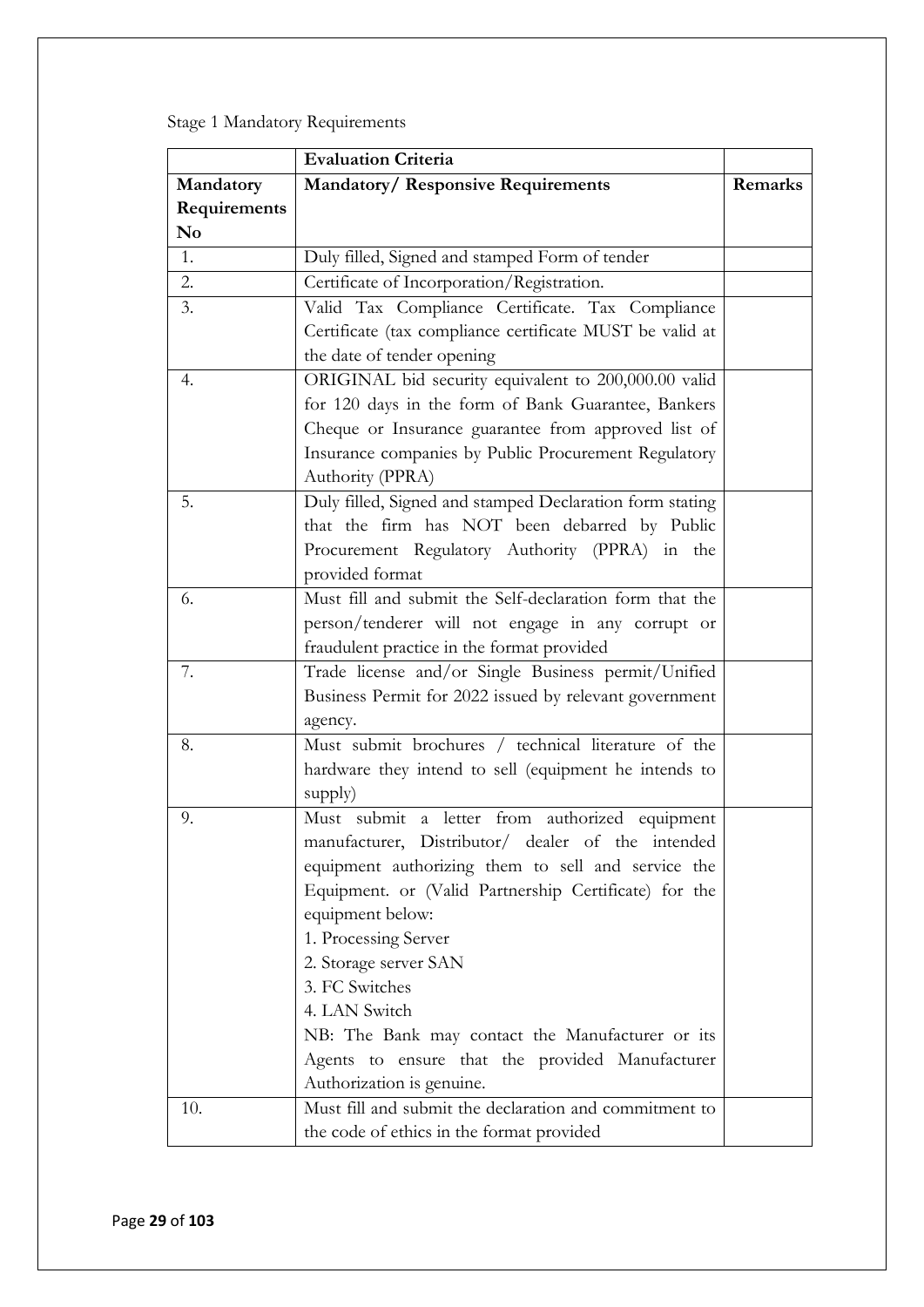| 11.          | Fill and submit the Certificate of independent tender |  |
|--------------|-------------------------------------------------------|--|
|              | determination in the format provided.                 |  |
| 12.          | Duly filled, signed and stamped Confidential Business |  |
|              | Questionnaire: Attach a COPY OF CR 12 for limited     |  |
|              | company (not more than 6 months) or ID/s for sole     |  |
|              | proprietorship                                        |  |
| 13.          | Must serialize all pages for each bid submitted and   |  |
|              | provide ONE ORIGINAL and ONE COPY of tender           |  |
|              | document properly bound.                              |  |
|              | Remarks                                               |  |
| Key          |                                                       |  |
| R-Responsive |                                                       |  |
| NR-Non       |                                                       |  |
| Responsive   |                                                       |  |

NB: Tenderers will be required to meet all the above mandatory requirements. Tenderers who do not meet any of the above requirements will be disqualified from this stage and considered as non- responsive. The non- responsive submissions will be eliminated from the entire evaluation process and will not be considered further.

## **PRICE EVALUATION**

Consistent with and in addition to the criteria listed in ITT 33.3 and ITT 29.3; and ITT 34 and its subparagraphs the following criteria shall apply: The tenderer who passes the required technical score and provides the lowest evaluated price will be considered for award

2.2.1 Evaluation of Technical aspects of the Tender

The Procuring Entity shall evaluate the technical aspects of the Tender to determine compliance with the Procuring Entity's requirements under Section V 'Schedule of Requirement' and whether the Tenders are substantially responsive to the Technical Specifications and other Requirements. [The Procuring Entity will highlight herein any particular details, characteristics, functional guarantees or other requirements under the specifications, which the Tenderer is required to specifically confirm or provide details as per Section V, Supply Requirements or other parts of the Tender Document. To facilitate, a template may be attached or clearly described all information and list of documentation to be submitted by Tenderers to enable evaluation of Technical parts of the Tender] Evaluation and comparison of Tenders: The following evaluation criteria shall be applied not withstanding any other requirement in the tender documents.

## **Selection Process**

Below is a description of the evaluation steps that will be adopted.

STEP 1: Preliminary evaluation

This will be an elimination stage which will be done as per paragraph 2.2 above.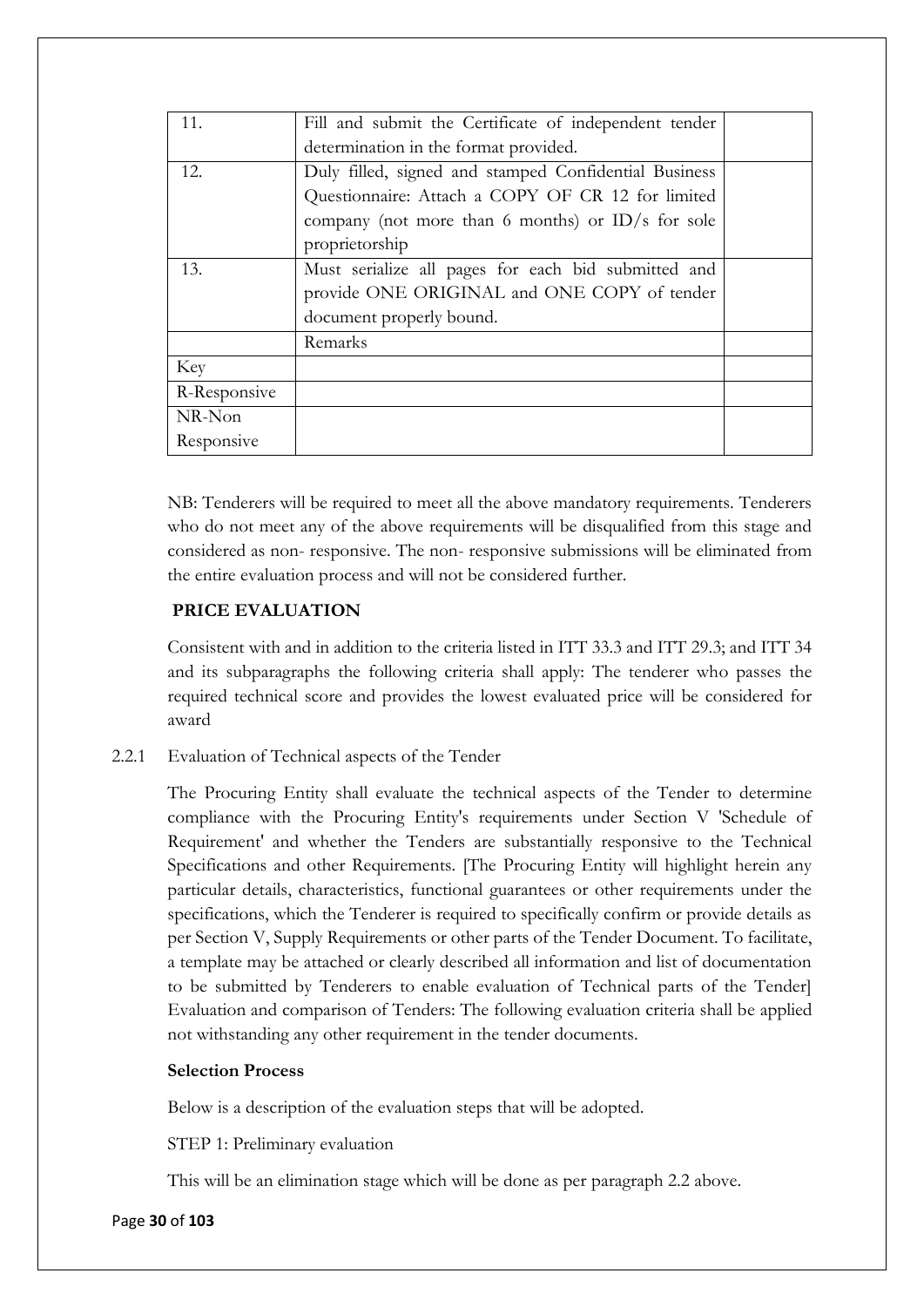#### STEP 2: Technical evaluation

Bidders will be subjected to a technical evaluation as per the Evaluation Criteria. The proposed solution should include items in the technical specification. Only bidders who score 80% and above of the proposed technical evaluation will be subjected to financial evaluation. Bidders who score less than 80% will be treated as non-compliant submissions and will be eliminated at this stage.

### Evaluation of Technical aspects of the Tender

The Procuring Entity shall evaluate the Technical aspects of the Tender to determine compliance with the Technical Specifications Checklist The following checklist is provided to help the Bidder organize and consistently present its Technical bid and for each of the following Technical Requirements, the Bidder must describe in detail how its Technical Bid responds to the requirements. One or two-word responses (e.g., "Yes," "No,", "Will comply," etc.) will be considered as not sufficient to confirm technical responsiveness with Technical Requirements.

*Bidders MUST provide product brochures of the proposed equipment for verification of conformance to the technical requirements.*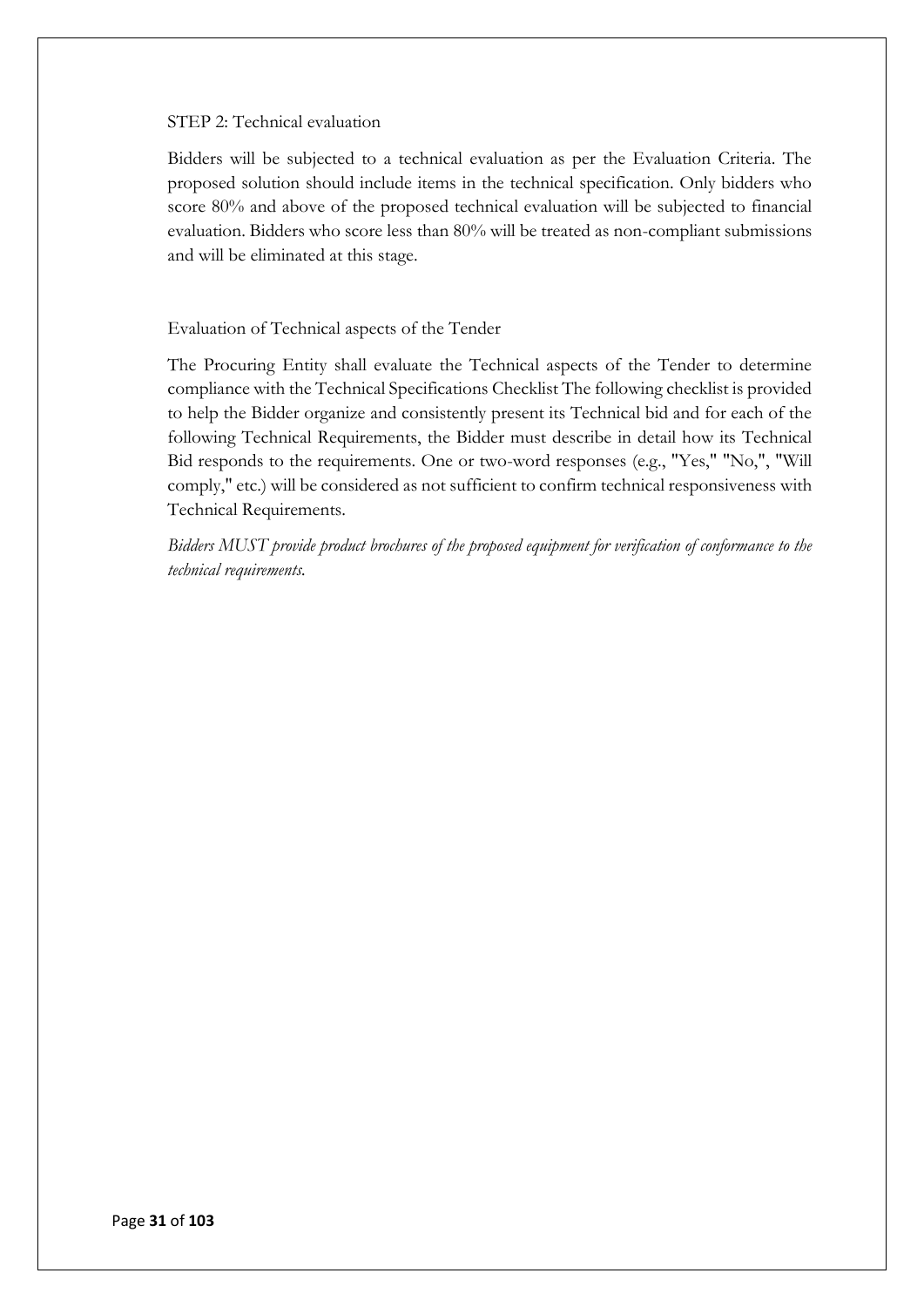## **Stage 2: Mandatory Technical Evaluation Criteria**

Stage 2: Mandatory Technical Evaluation Criteria for The Supply and Implementation of Virtualized Server Infrastructure & Data Storage Solution

Stage 3: The Technical Evaluation (Capacity to Deliver)

| S. No | Technical                                                        | Max      |
|-------|------------------------------------------------------------------|----------|
|       |                                                                  | Possible |
|       |                                                                  | score    |
| 1.    | <b>Company Experience:</b>                                       | 30 marks |
|       | Verifiable Reference sites where virtualization solutions have   |          |
|       | been commissioned as below.                                      |          |
|       | 1. Provide at least Four (4) evidences for provision of VMware   |          |
|       | services and support e.g. Contracts, LPOs, Invoices or           |          |
|       | equivalent (3 marks each) - total 12 Marks                       |          |
|       | 2. Provide at least Four (4) evidences for supply & installation |          |
|       | of processing server, storage server and support e.g. Contracts, |          |
|       | LPOs, Invoices or equivalent (3 marks each) total 12 Marks       |          |
|       | 3. Provide at least two (2) evidences for provision of Backup    |          |
|       | & Replication services and support e.g. Contracts, LPOs,         |          |
|       | Invoices or equivalent (3 marks each) - total 6 Marks            |          |
| 2.    | Human Resource:                                                  | 40 marks |
|       | Staff qualifications and experience in relevant projects. Give   |          |
|       | indicating clearly the<br>company structure<br>rank<br>and       |          |
|       | qualifications of the key Personnel to be handling the           |          |
|       | assignment. Please attach relevant certificates of each          |          |
|       | personnel.                                                       |          |
|       | I. Project Manager (8 Marks)                                     |          |
|       | 1. Degree in Business Management, Computer Science,              |          |
|       | Engineering or related field (2 mks)                             |          |
|       | 2. Certificate in Project management e.g PMP or equivalent       |          |
|       | $(3$ mks)                                                        |          |
|       | 3. At least 5 years of experience in project management          |          |
|       | assignments. Give a minimum of three related projects            |          |
|       | (1 mks per project) $40$                                         |          |
|       | II. Storage Certified Engineers (10 Marks)                       |          |
|       | 1. Degree in IT, Computer Science, Engineering or related        |          |
|       | field (2mks)                                                     |          |
|       | 2. Storage professional certification (5mks)                     |          |
|       | 3. At least 5 years of experience in system deployments in       |          |
|       | installations, configuration and management in<br>large          |          |
|       | enterprises or government entities. Give a minimum of three      |          |
|       | projects related to Storage installation and deployment. (1mks   |          |
|       | per project)                                                     |          |
|       | III. Processing Server Certified Engineers (3 Marks)             |          |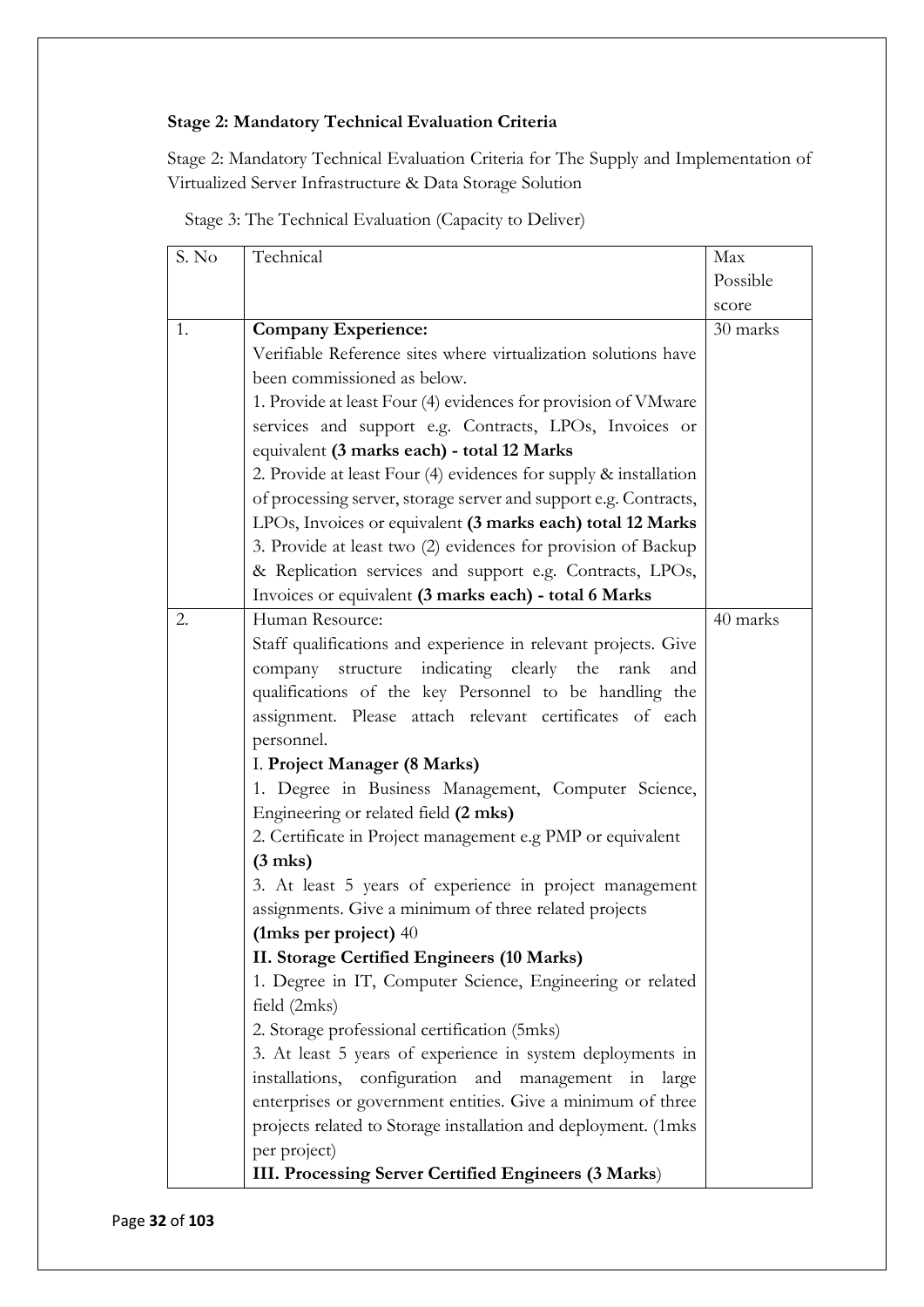|    | 1. Processing Server professional certification (3mks)        |           |
|----|---------------------------------------------------------------|-----------|
|    | IV. VMware Certified Engineers (7 Marks)                      |           |
|    | 1. VMware professional certification (4mks)                   |           |
|    | 2. At least 5 years of experience in system deployments in    |           |
|    | installations, configuration and management in large          |           |
|    | enterprises or government entities. Give a minimum of three   |           |
|    | projects related to backup installation and deployment. (1mks |           |
|    | per project)                                                  |           |
|    | V. Backup & Replication Software Certified Engineers          |           |
|    | (3 Marks)                                                     |           |
|    | 1. Backup & Replication Software Certificate (3 Marks)        |           |
|    | VI. Microsoft Exchange Certification (6 Marks)                |           |
|    | 1. MCSE, MCSA, MCSD, MCTS or equivalent (4Marks)              |           |
|    | 2. Provide evidence - Experience in Microsoft exchange        |           |
|    | installations (2Marks)                                        |           |
|    | VII. Network & Security Certification (3 Marks)               |           |
|    | 1. Provide Network certification for (Switches, Routers,      |           |
|    | Firewalls) CCNA, CCNP, Fortinet, checkpoint, Aruba or         |           |
|    | Equivalent (3 Marks)                                          |           |
| 3. | Knowledge of NetApp Storage - Provide Evidence                | 20 marks  |
|    | Evidence for the Company in installations of NetApp           |           |
|    | equipment (10 Marks)                                          |           |
|    | NetApp Certificates for Technical person (10 Marks)           |           |
| 4. | Methodology Firms are expected to demonstrate<br>an           | 10 marks  |
|    | understanding of the terms of reference by providing the      |           |
|    | following: -                                                  |           |
|    | 1. Technical Approach and Methodology (5mks)                  |           |
|    | 2. Bidder must submit Draft SLA for post implementation       |           |
|    | support (5mks)                                                |           |
| 5. | <b>TOTAL SCORES</b>                                           | 100 Marks |

Only bidders who score 80% and above of the proposed technical evaluation will be subjected to financial evaluation. Bidders who score less than 80% will be treated as noncompliant submissions and will be eliminated at this stage.

### DUE DILIGENCE

Due diligence may be carried out to the successful bidder The evaluation committee may, after tender evaluation, but prior to the award of the tender, conduct due diligence and present the report in writing to confirm and verify the qualifications of the tenderer who submitted the lowest evaluated responsive tender to be awarded the contract. due diligence may include obtaining confidential references from persons with whom the tenderer has had prior engagement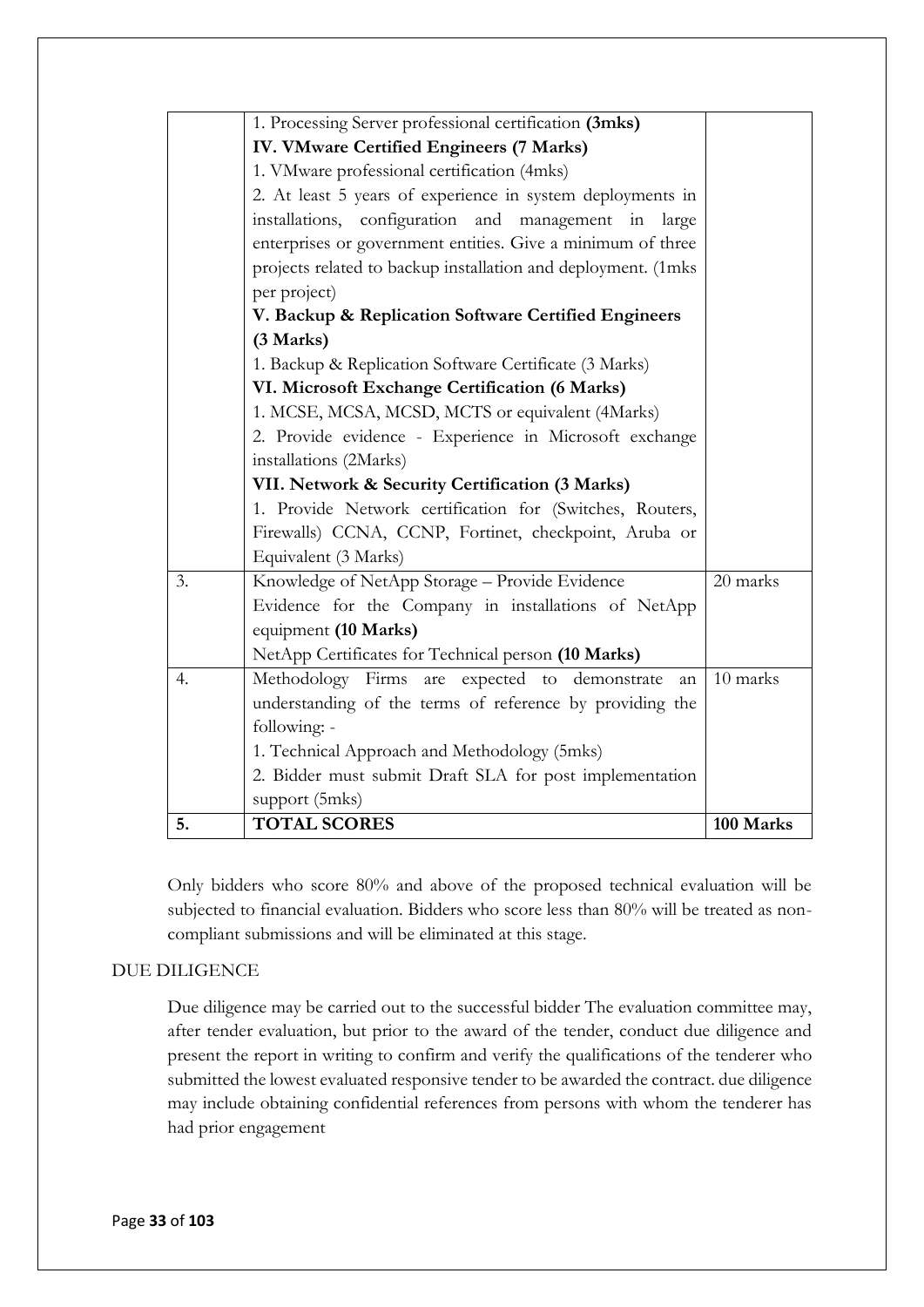- 2.2.2 Evaluation of Commercial Terms and Conditions of the Tender(ITT33.1(a)): The Procuring Entity shall determine whether the Tenders are substantially responsive to the Commercial and Contractual Terms and Conditions(e.g., performance securities, Payment and delivery schedules). [The Procuring Entity will highlight herein any particular requirements under the Contract which the Tenderer is required to specifically confirm or provide information to enable evaluation of Commercial Terms and Conditions of the Tender]
- 2.2.3 Evaluation Criteria (Other Factors)(ITT33.6) The Procuring Entity's evaluation of a Tender may take into account, in addition to the Tender Price quoted in accordance with ITT 13.8, one or more of the following factors as specified in ITT 33.2(d) and in TDS ITT 33.6, using the following criteria and methodologies.

a) Delivery schedule.

The Goods specified in the List of Goods are required to be delivered within the acceptable time range (after the earliest and before the final date, both dates inclusive) specified in Section V, Schedule of Requirements. No credit will be given to deliveries before the earliest date, and Tenders offering delivery after the final date shall be treated as non-responsive. Within this acceptable period, an adjustment of [insert the adjustment factor], will be added, for evaluation purposes only, to the Tender price of Tenders offering deliveries later than the "Earliest Delivery Date" specified in Section V, Schedule of Requirements. [An adjustment factor of 0.5% per week of delay would be reasonable. However, the adjustment factor should not be more than the rate of Liquidated Damages to be applied in case of delay in delivery of Goods and Services under the Contract conditions.]

b) Deviation in payment schedule.*[insert one of the following]* 

i) tenderers shall state their Tender price for the payment schedule outlined in the SCC. Tenders shall be evaluated on the basis of this base price. Tenderers are, however, permitted to state an alternative payment schedule and indicate the reduction in Tender price they wish to offer for such alternative payment schedule. The Procuring Entity may consider the alternative payment schedule and the reduced Tender price offered by the tenderer selected on the basis of the base price for the payment schedule outlined in the SCC.

or

ii) The SCC stipulates the payment schedule specified by the Procuring Entity. If a Tender deviate from the schedule and if such deviation is considered acceptable to the Procuring Entity, the Tender will be evaluated by calculating interest earned for any earlier payments involved in the terms outlined in the Tender as compared with those stipulated in the SCC, at the rate per annum [insert adjustment rate].

c) Cost of major replacement components, mandatory spare parts, and service. [insert one of the followings] The list of items and quantities of major assemblies, components, and selected spare parts, likely to be required during the initial period of operation specified in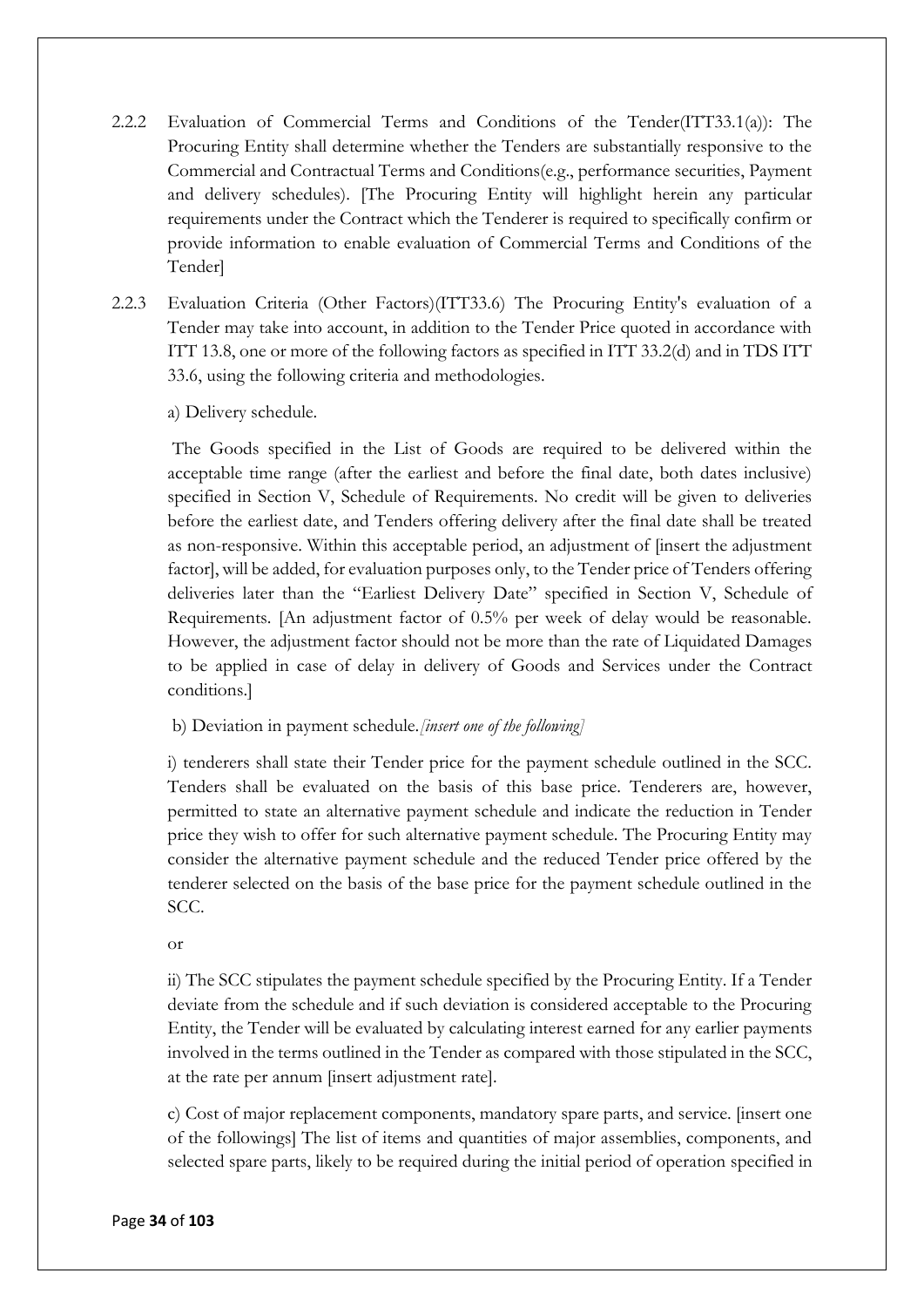the TDS 15.4, is in the List of Goods. An adjustment equal to the total cost of these items, at the unit prices quoted in each Tender, shall be added to the Tender price, for evaluation purposes only. or The Procuring Entity will draw up a list of high-usage and high-value items of components and spare parts, along with estimated quantities of usage in the initial period of operation specified in the TDS 15.4. The total cost of these items and quantities will be computed from spare parts unit prices submitted by the tenderer and added to the Tender price, for evaluation purposes only. or Tenderer shall provide along with its Tender, the list of recommended spare parts for Goods offered indicating for each item of spare part the recommended quantity and unit, and total CIP final destination prices required during the initial period of operation specified in the TDS 15.4. The prices offered shall not exceed the prevailing prices charged to other parties by the Tenderer. The cost of such spare parts will not be taken into account for tender evaluation. The Procuring Entity may award the contract for spare parts to the Tenderer that is successful for the supply of Goods, by selecting at its option, from the Tender's list of recommended spare parts, such items and quantities against each as the Procuring Entity may deem appropriate at the unit prices indicated by the Tenderer but not exceeding ----% (present) of the cost of Goods *[normally not more than 10% or 15%.]*

d) Availability in Kenya of spare parts and after sales services for equipment offered in the Tender. An adjustment equal to the cost to the Procuring Entity of establishing the minimum service facilities and parts inventories if quoted separately, shall be added to the Tender price, for evaluation purposes only.

#### e) Life Cycle Costs

If specified in TDS 33.6, an adjustment to consider the additional life cycle costs for the period specified below, such as the operating and maintenance costs of the Goods, will be added to the Tender price, for evaluation purposes only. The adjustment will be evaluated in accordance with the methodology specified below and the following information: [Note to Procuring Entity: Life cycle costing should be used when the costs of operation and/or maintenance over the specified life of the goods are estimated to be considerable in comparison with the initial cost and may vary among different Tenders. Life cycle costs shall be evaluated on a net present value basis. If life cycle costs apply, then specify the factors required to determine them for evaluation purposes. [Either amend the following text as required, or delete if life cycle cost is not applicable]

- *i)* number of years for life cycle cost *determination [insert the number of years of economic life of Goods];*
- ii) the discount rate to be applied to determine the net present value of the life-cyclecost is *[insert the discount rate];*
- iii) the annual operating and maintenance costs (recurrent costs) shall be determined on the basis of the following methodology: [insert methodology E.G. This should include factors that will be used for determination of life-cycle- cost such as costs of operation and maintenance, residual value at the end of economic life of Goods, major elements that will be used for determination of cost of operation and maintenance such as fuel, power, labor, spare parts, etc. unit prices of elements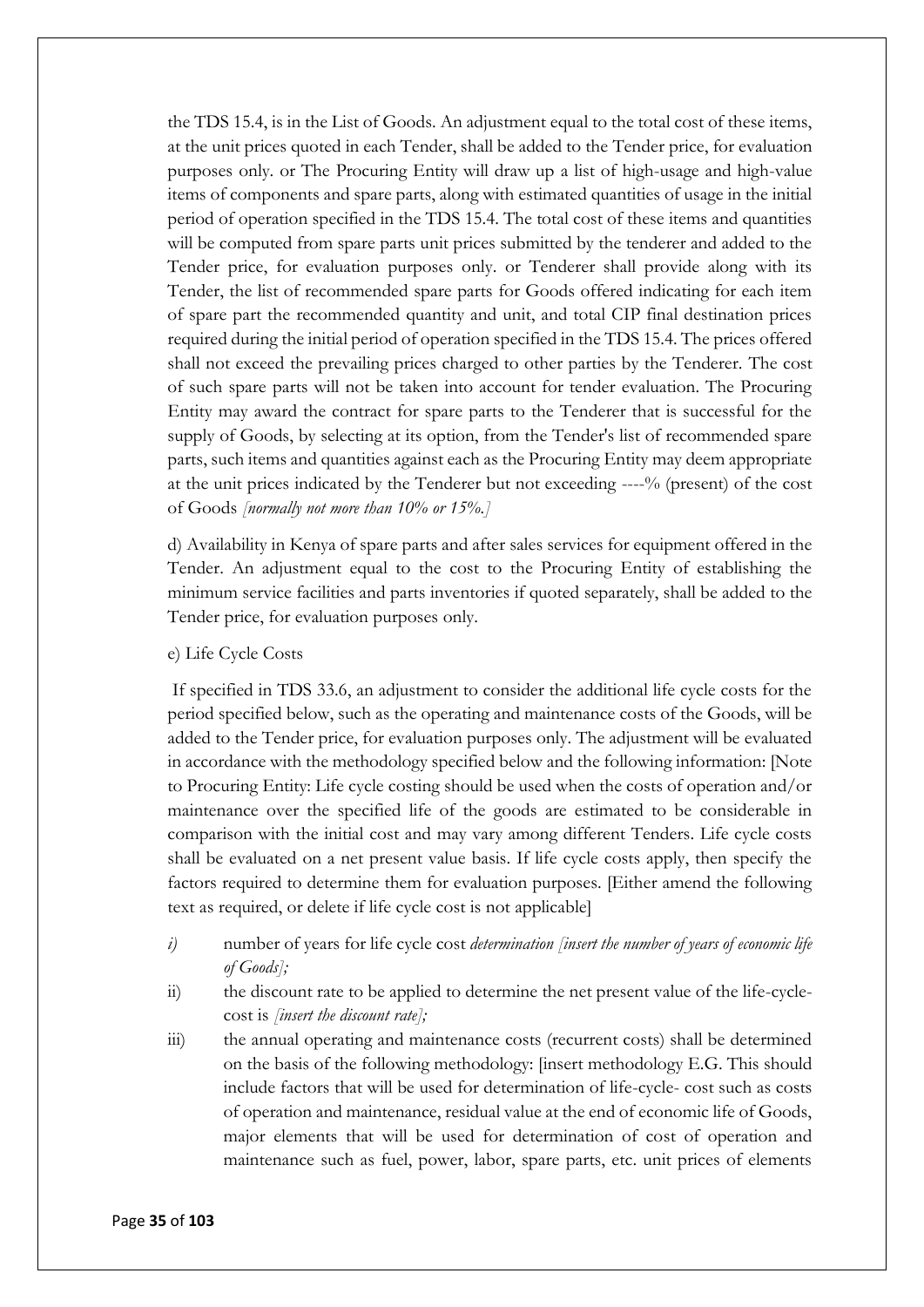such as fuel, power, etc., quantity of annual usage such as Kms or Hours of operation of Goods, Formula for calculation of LCC, etc];

iv) and the following information is required from tenderers*[insert any information required from tenderers, including prices e.g. Guaranteed fuel and/or power consumption, cost of labour, spare parts, etc].* 

f) Performance and productivity of the equipment*:[insert one of the followings]*

i) Performance and productivity of the equipment. An adjustment representing the capitalized cost of additional operating costs over the life of the goods will be added to the Tender price, for evaluation purposes if specified in the TDS 33.6. The adjustment will be evaluated based on the drop in the guaranteed performance or efficiency offered in the Tender below the norm of 100, using the methodology specified below. [insert the methodology and criteria if applicable E.G. The Following aspects could be considered in the formulation of this methodology and criteria: (i) Tender price for the equipment; ii) Price of spare parts required for AAA years of operations, iii) Adjustments to tender price for omissions, deviations and exceptions to technical and commercial conditions in the tender documents; iv) Capitalized cost savings due to the equipment efficiency at the rate of XXX (specify currency and amount) for each YYY % (percent) above the minimum ZZZ  $\%$  (percent) efficiency; v) Capitalized cost for the auxiliary power consumption at PPP (specify currency and amount) per KW for AAA 53 years; and vi) Applicable discount rate of BBB%.] or ii) An adjustment to consider the productivity of the goods offered in the Tender will be added to the Tender price, for evaluation purposes only, if specified in ITT 33.6. The adjustment will be evaluated based on the cost per unit of the actual productivity of goods offered in the Tender with respect to minimum required values, using the methodology specified below. [insert the methodology and criteria if applicable E.G. The evaluation and comparison of responsive tenders shall be based on the total life cycle cost for XXX years, per unit of output. The life cycle cost shall be the sum of the initial purchase price of the equipment and the cost of operation in electric energy for XXX years of operation at unit cost of AAA (specify currency and amount) per kwh, discounted to net present value at YYY percent.]

g) Specific additional criteria [Other specific additional criteria to be considered in the evaluation, and the evaluation method shall be detailed in TDS 34.6][If specific sustainable procurement technical requirements have been specified in Section VII- Specification, either state that (i) those requirements will be evaluated on a pass/fail (compliance basis) or otherwise (ii) in addition to evaluating those requirements on a pass/fail (compliance basis), if applicable, specify the monetary adjustments to be applied to Tender Prices for comparison purposes on account of Tenders that exceed the specified minimum sustainable procurement technical requirements.]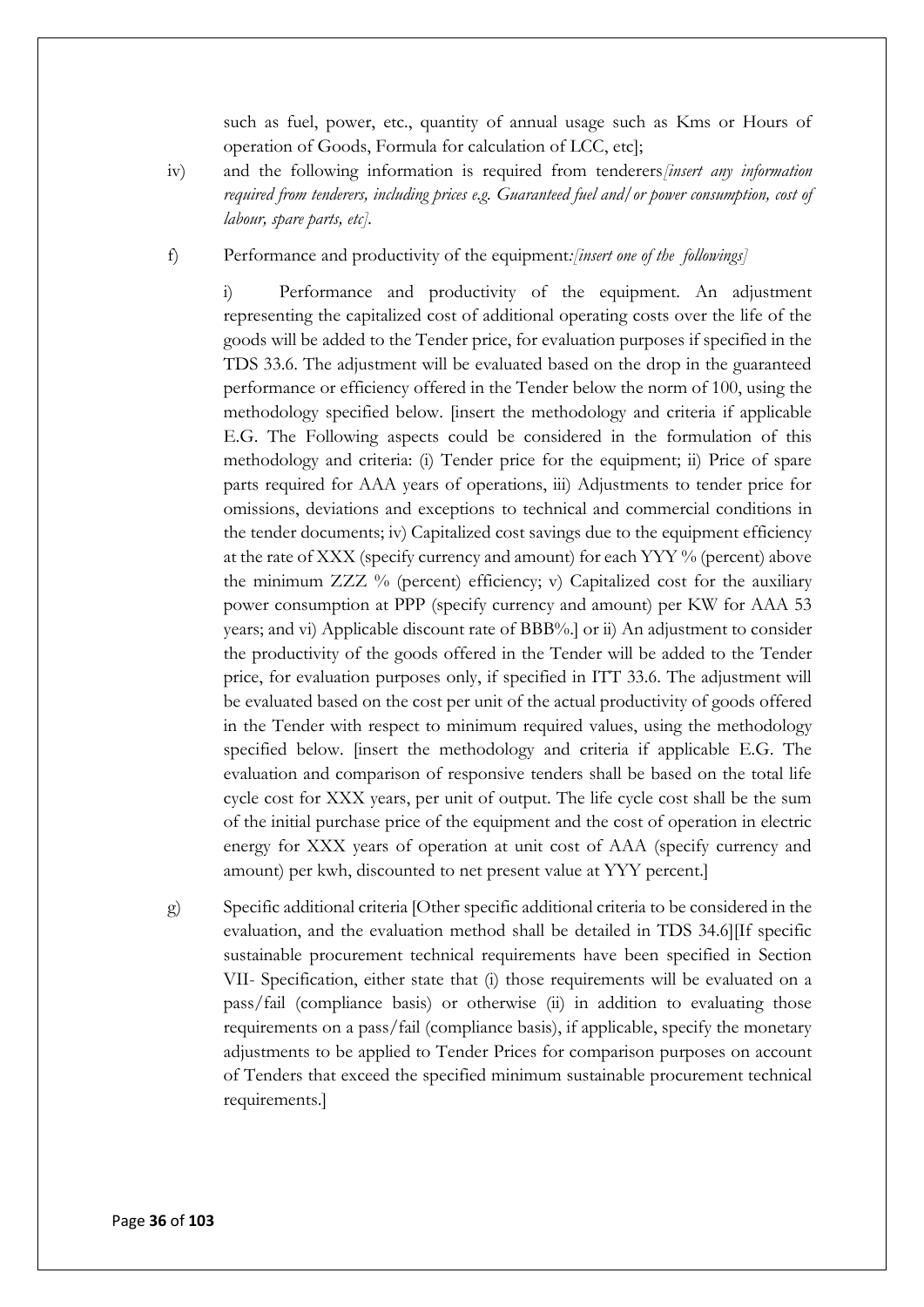## 2.2.4. Multiple Contracts (ITT33.4)- Not Applicable

Multiple contracts will be permitted in accordance with ITT 33.4. Tenderers are evaluated on basis of Lots and the lowest evaluated tenderer identified for each Lot. The Procuring Entity will select one Option of the two Options listed below for award of Contracts.

#### OPTION 1

If a tenderer wins only one Lot, the tenderer will be awarded a contract for that Lot, provided the tenderer meets the Eligibility and Qualification Criteria for that Lot. ii) If a tenderer wins more than one Lot, the tender will be awarded contracts for all won Lots, provided the tenderer meets the aggregate Eligibility and Qualification Criteria for all the Lots. The tenderer will be awarded the combination of Lots for which the tenderer qualifies and the others will be considered for award to second lowest the tenderers.

## OPTION 2

The Procuring Entity will consider all possible combinations of won Lots [contract(s)]and determine the combinations with the lowest evaluated price. Tenders will then be awarded to the Tenderer or Tenderers in the combinations provided the tenderer meets the aggregate Eligibility and Qualification Criteria for all the won Lots.

## 2.2.5. Alternative Tenders- Not Applicable

ITT 13.1) An alternative if permitted underITT13.1,will be evaluated as follows: [insert one of the following] "A Tenderer may submit an alternative Tender only with a Tender for the base case. The Procuring Entity shall only consider the alternative Tenders offered by the Tenderer whose Tender for the base case was determined to be the Lowest Evaluated Tender." or "A Tenderer may submit an alternative Tender with or without a Tender for the base case. The Procuring Entity shall consider Tenders offered for alternatives as specified in the Technical Specifications of Section V, Schedule of Requirements. All Tenders received, for the base case, as well as alternative Tenders meeting the specified requirements, shall be evaluated on their own merits in accordance with the same procedures, as specified in the ITT33."

#### 3. MARGIN OF PREFERENCE

- 3.1 If the TDS so specifies, the Procuring Entity will grant a margin of preference of 15% (fifteen percent) to Tenderers offering goods manufactured, mined, extracted, grown, assembled or semi-processed in Kenya. Goods assembled or semi-processed in Kenya shall have a local content of not less than 40%.
- 3.2 The margin of preference will be applied in accordance with, and subject to, the following provisions:

a) Tenderers applying for such preference on goods offered shall provide, as part of the data for qualification, such information, including details of the goods produced in Kenya, so as to determine whether, according to the classification established by the Procuring Entity, a particular category of goods or group of goods qualifies for a margin of preference.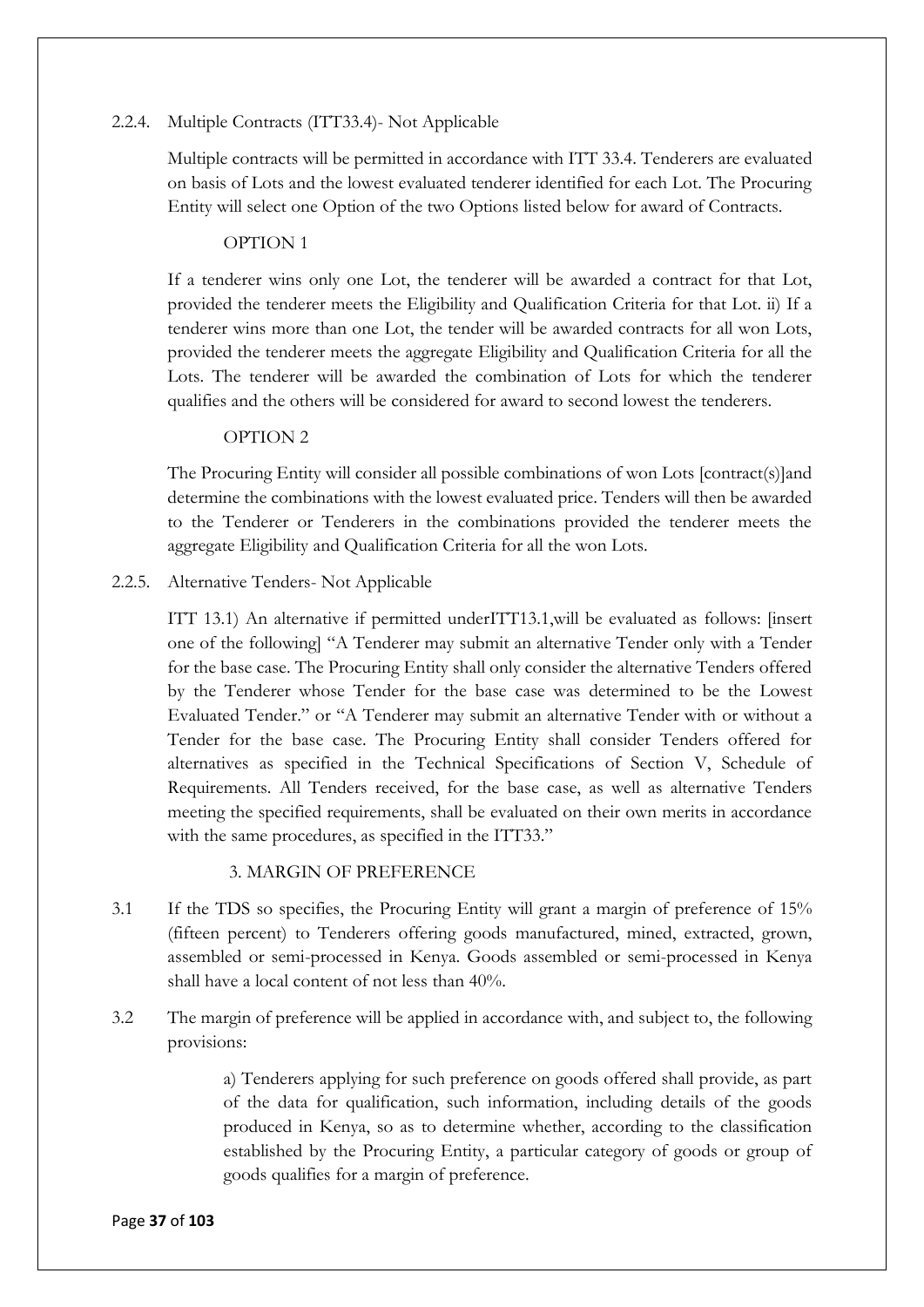b) After Tenders have been received and reviewed by the Procuring Entity, goods offered in the responsive Tenders shall be assessed to ascertain they are manufactured, mined, extracted, grown, assembled or semi- processed in Kenya. Responsive tenders shall be classified into the following groups: i) GroupA: Tenders offering goods manufactured in Kenya, for which (a) labour, raw materials, and components from within Kenya account for more than forty (40) percent of the Ex-Works price; and (b) the production facility in which they will be manufactured or assembled has been engaged in manufacturing or assembling such goods at least since the date of Tender submission date; ii) Group B: All other Tenders offering Goods manufactured in Kenya; iii) Group C: Tenders offering Goods manufactured outside Kenya that have been already imported or that will be imported.

c) To facilitate this classification by the Procuring Entity, the Tenderer shall complete whichever version of the Price Schedule furnished in the Tender Documents is appropriate. Incorrect classification may render the Tender nonresponsive as no reclassification will be permitted after Tender opening. Tenderers shall provide correct information especially with respect to duties, taxes etc. paid on previously imported Goods and percentage of local labour, materials and components for Goods manufactured in Kenya as any false information which cannot be supported by documentation may render the Tender non-responsive besides other sanctions for providing falsified information.

d) The Procuring Entity will first review the Tenders to confirm the appropriateness of the Tender group classification to which Tenderers assigned their Tenders in preparing their Tender Forms and Price Schedules.

e) All evaluated Tenders in each group will then be compared to determine the lowest evaluated Tender of each group. Such lowest evaluated Tenders shall be compared with each other and if as a result of this comparison a Tender from Group A or Group B is the lowest, it shall be selected for the award.

f) If as a result of the preceding comparison, the lowest evaluated Tender is a Tender from Group C, all Tenders from Group C shall be further compared with the lowest evaluated Tender from Group A after adding to the evaluated price of goods offered in each Tender from Group C, for the purpose of this further comparison only, an amount equal to 15% (fifteen percent) of the respective CIP Tender price for goods to be imported and already imported goods. Both prices shall include unconditional discounts and be corrected for arithmetical errors. If the Tender from Group A is the lowest, it shall be 55 selected for award. If not, the lowest evaluated Tender from Group C shall be selected as per paragraph (e) above"

3.3 Post-Qualification Criteria (ITT37.1) In case the tender was not subject to pre-qualification the tender that has been determined to be the lowest evaluated tenderer shall be considered for contract award, subject to meeting each of the following conditions (post qualification Criteria applied on a GO/NO GO basis). The Procuring Entity shall carry out the post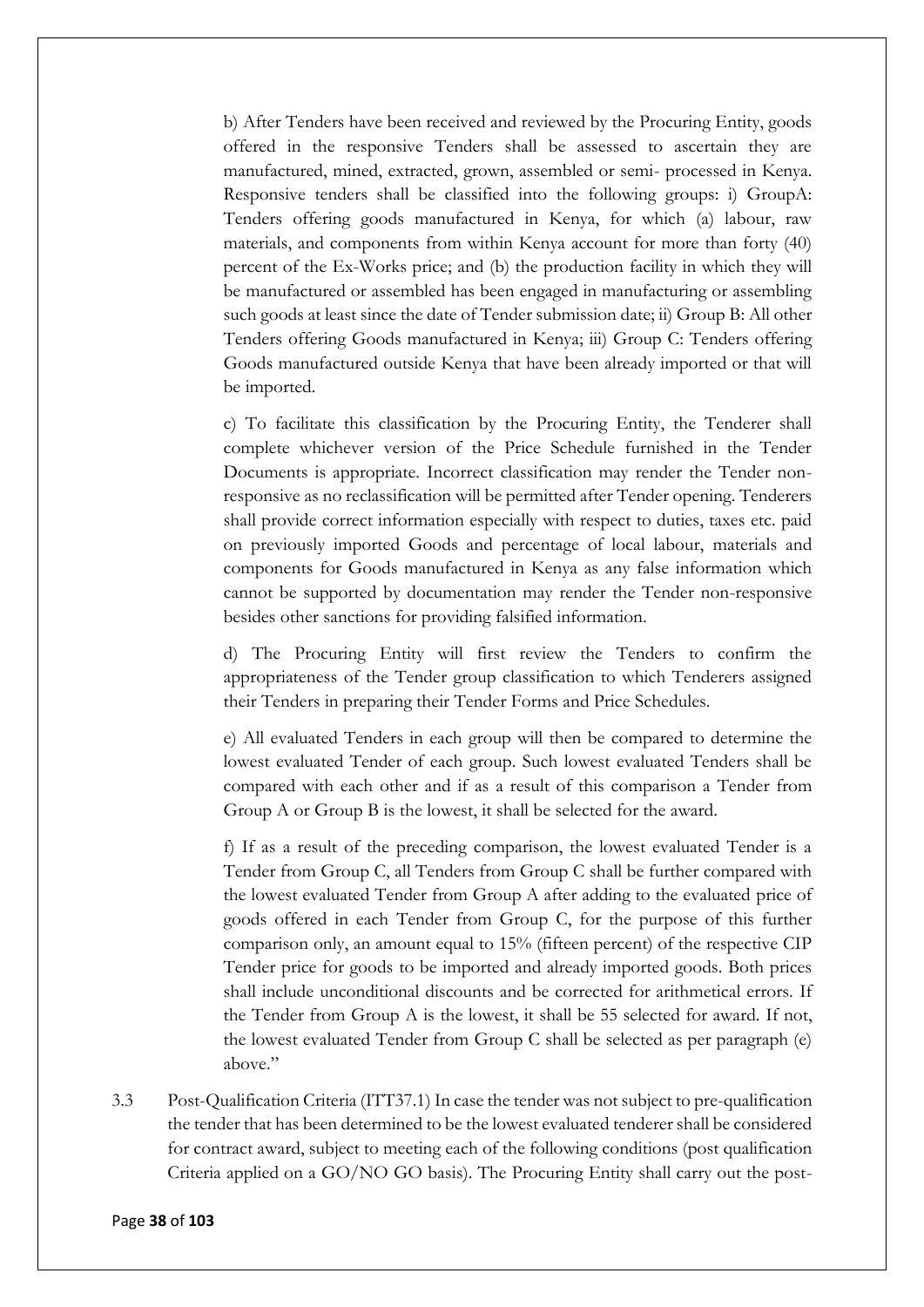qualification of the Tenderer in accordance with ITT 37, using only the requirements specified herein. Requirements not included in the text below shall not be used in the evaluation of the Tenderer's qualifications. The minimum qualification requirements for multiple contracts will be the sum of the minimum requirements for respective individual contracts, unless otherwise specified.

## 3.4 If the Tenderer is a manufacturer

a) Financial Capability

i) The Tenderer shall demonstrate that it has access to, or has available, liquid assets, unencumbered real assets, lines of credit, and other financial means (independent of any contractual advance payment) sufficient to meet the supply cash flow of Kenya Shillings [or equivalent].

ii) Minimum average annual supply turnover of Kenya Shillings [insert amount, specify a figure about 2.5 times the total Tender price)] or equivalent calculated as total certified payments received for contracts of goods manufactured and supplied within the last [insert number of years). In case of multiple contracts, limitation will be placed on the number of item(s) that will be awarded to the Tenderer.

b) Experience and Technical Capacity

The Tenderer shall furnish documentary evidence to demonstrate that it meets the following experience requirement(s) using the form provided in Section IV. In case the Tenderer is a JV, experience and demonstrated technical capacity of only the JV shall be taken into account and not of individual members nor their individual experience/capacity will be aggregated unless all members of the JV have been manufacturing and supplying Goods offered in the Tender to the same technology, processing, design, materials, specifications, model number, etc. in all respects such that Goods manufactured have the same functional characteristics, performance parameters, outputs and other guarantees and fully interchangeable which shall be documented along with other required documents demonstrating capacity to the satisfaction of the Procuring Entity in case individual members claim experience. Otherwise, documents evidencing experience and technical capacity shall be in the name of the JV that submitted the Tender. Wherever the Words "Similar Goods" have been used it includes upgrades, latest and improved versions or models of similar specifications and technology. Refer to FormExp-1 to provide the required information. [list the requirement(s), including experience in successfully implementing sustainable procurement requirements, if specified in the tender document.] Samples of Experience Requirements:

- i) The Tenderer shall be manufacturing similar Goods for the last (specify the number of years to cover a sufficiently long period ranging from 2 to 5 years depending upon the Goods to be procured).
- ii) The Tenderer shall furnish documentary evidence to demonstrate successful completion of at least (Insert number) of contracts of similar Goods in the last (specify number) each contract costing at least Kenya shillings equivalent and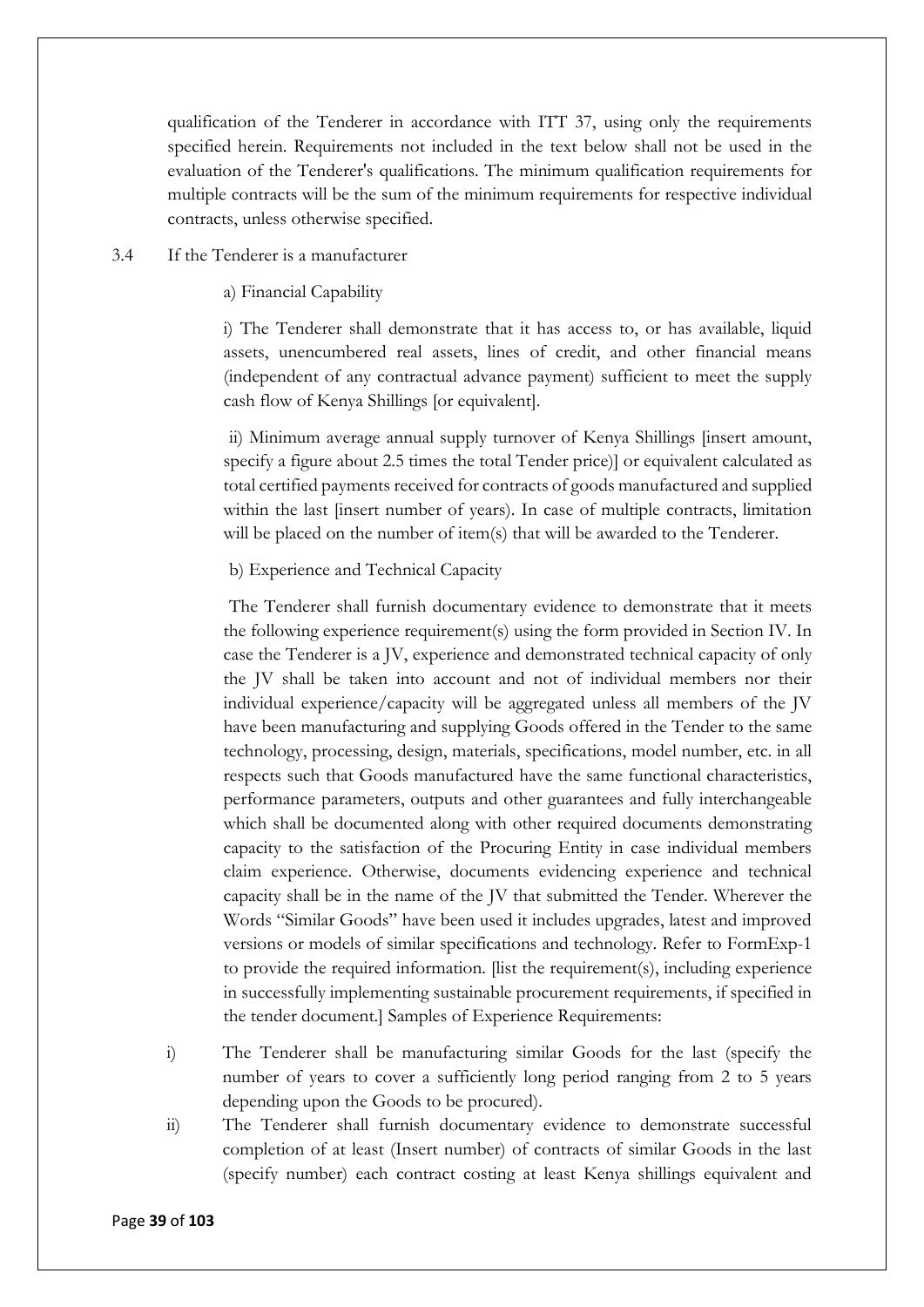involving a supply of at least percentage of required quantity (usually the percentage is about 70-80%) in some cases where Procuring Entity requires deliveries in a scheduled manner over a specified time, include item (iii) below.

iii) (Optional) The installed capacity to manufacture number of items (specify the relevant item number) shall not be less than units per (specify week or month).

c) (Optional) Documentary Evidence of Usage of Goods(When appropriate) The Tenderer shall furnish documentary evidence satisfactory to the Procuring Entity to demonstrate that similar Goods as offered in the Tender have been in successful use or operation for the last years. If the Tenderer is a JV, the evidence of demonstrated usage of Goods supplied in the past shall be in the name of the JV.

3.5 If Tenderer is a Supplier: If a Tenderer is a Supplier offering the Goods on behalf of or from a Manufacturer under Manufacturer's Authorization Form (Section IV, Tendering Forms), the Manufacturer shall demonstrate the above qualifications 4.2 (b) (i), (ii), and (iii) and the Tenderer shall demonstrate it meets the following criteria.

> i) The Tenderer shall demonstrate that it has access to, or has available, liquid assets, unencumbered real assets, lines of credit, and other financial means (independent of any contractual advance payment) sufficient to meet the supply cash flow of Kenya Shillings

> ii) Minimum average annual supply turnover of Kenya Shillings [insert amount] or equivalent calculated as total certified payments received for contracts in progress and/or completed within the last[insert of year] years, divided by [insert number of years] years.

- iv) Has satisfactorily and substantially completed at least (specify number) contract(s) of a similar nature either within Kenya, the East African Community or abroad, as a prime supplier or a joint venture member, each of a minimum value in Kenya shillings equivalent.
- 3.6 History of non-performing contracts:

Tenderer (Supplier or/and manufacturer, and each member of JV in case the Tenderer is a JV, shall demonstrate that Non-performance of a contract did not occur as a result of the default of the Tenderer, manufacturer or the member of JV as the case may be, in the last (specify years). The required information shall be furnished as performCON-2].

3.7 Pending Litigation

Financial position and prospective long-term profitability of the Single Tenderer, and in the case the Tenderer is a JV, of each member of the JV, shall remain sound according to criteria established with respect to Financial Capability under paragraph I(i) above assuming that all pending litigation will be resolved against the Tenderer. Tenderer shall provide information on pending litigations as per FormCON-2.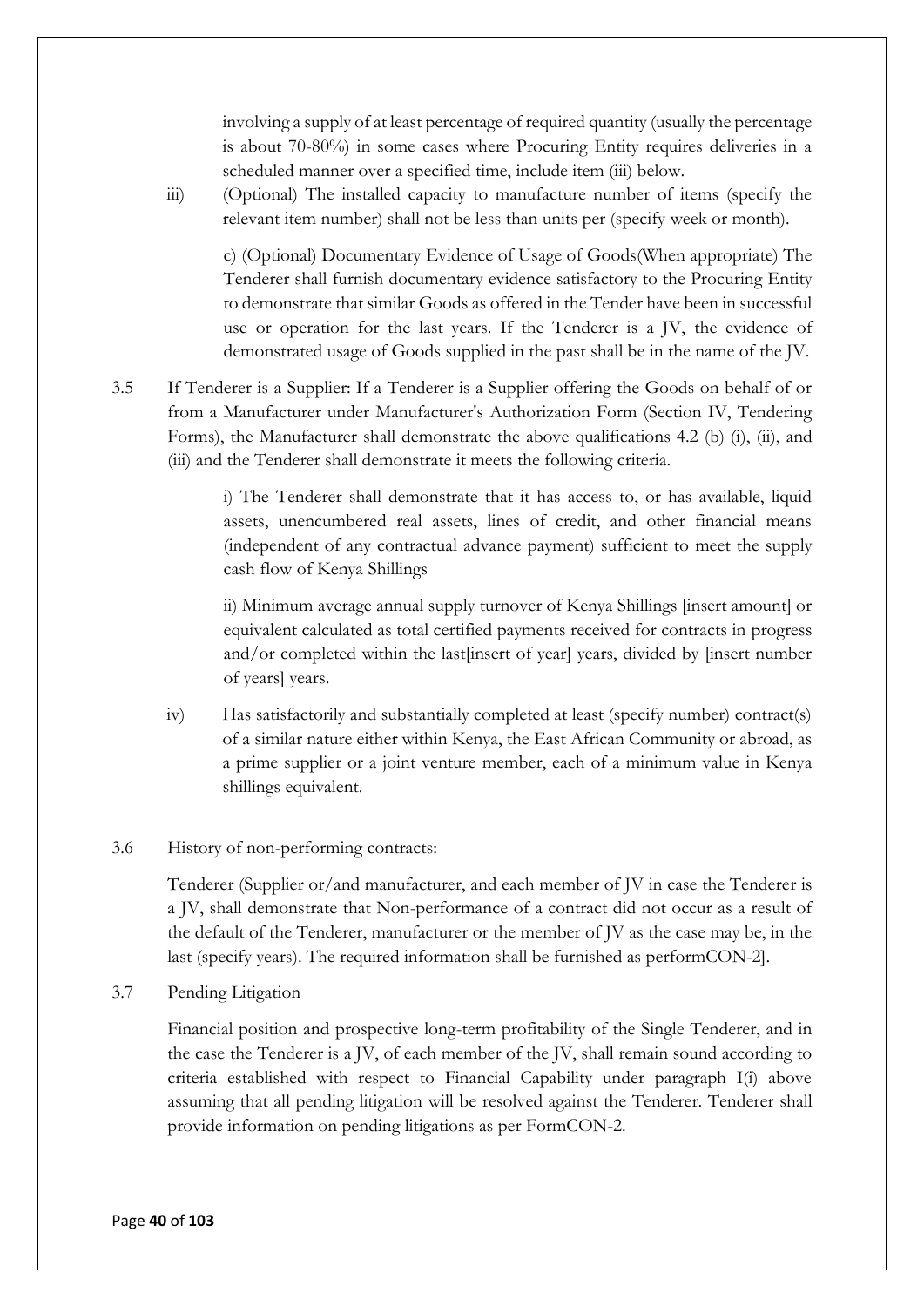#### 3.8 Litigation History

There shall be no consistent history of court/arbitral award decisions against the Tenderer, in the last (specify years). All parties to the contract shall furnish the information on the related Form (CON-2) about any litigation or arbitration resulting from contracts completed or ongoing under its execution over the years specified. A consistent history of awards against the Tenderer or a Name of the tenderer: *\*[insert complete name of the tenderer]*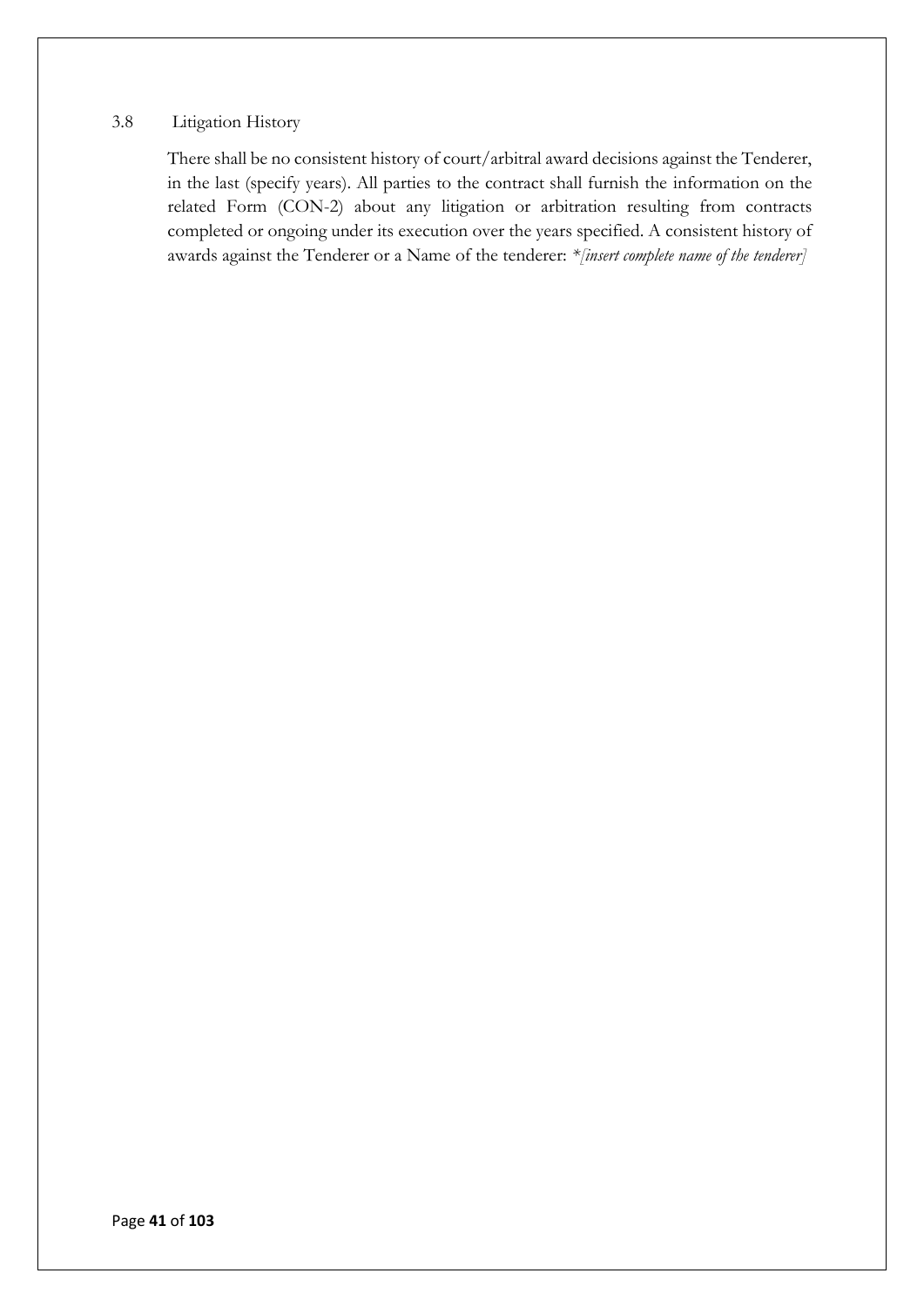## **SECTION IV - TENDERING FORMS**

## **FORM OF TENDER**

#### INSTRUCTIONS TO TENDERERS

- i) All italicized text is to help the Tenderer in preparing this form.
- ii) The Tenderer must prepare this Form of Tender on stationery with its letterhead clearly showing the Tenderer's complete name and business address. Tenderers are reminded that this is a mandatory requirement.
- iii) Tenderer must complete and sign CERTIFICATE OF INDEPENDENT TENDER DETERMINATION and the SELF DECLARATION FORMS OF THE TENDERER as listed under (s) below.

Date of this Tender submission:.............[*insert date (as day, month and year) of Tender submission]* 

Tender Name and Identification:....................*[insert identification]* 

Alternative No*.:........................................[insert identification No if this is a Tender for an alternative]* 

To: .................................... *[Insert complete name of Procuring Entity]*

a) No reservations: We have examined and have no reservations to the Tendering document, including Addenda issued in accordance with ITT 8;

b) Eligibility: We meet the eligibility requirements and have no conflict of interest in accordance with ITT 4;

c) Tender-Securing Declaration: We have not been suspended nor declared ineligible by the Procuring Entity based on execution of a Tender Securing Declaration or Proposal-Securing Declaration in Kenya in accordance with ITT 4.7;

d) Conformity: We offer to provide design, supply and installation services in conformity with the Tendering document of the following: [insert a brief description of the Plant, Design, Supply and Installation Services];

e) Tender Price: The total price of our Tender, excluding any discounts offered in item

(f) below is: [Insert one of the options below as appropriate] Option1, in case of one lot: Total price is: [insert the total price of the Tender in words and figures, indicating the various amounts and the respective currencies]; Or Option 2, in case of multiple lots: (a) Total price of each lot [insert the total price of each lot in words and figures, indicating the various amounts and the respective currencies]; and (b) Total price of all lots (sum of all lots) [insert the total price of all lots in words and figures, indicating the various amounts and the respective currencies]; f) Discounts: The discounts offered and the methodology for their application are: i) The discounts offered are: [Specify in detail each discount offered.] ii) The exact method of calculations to determine the net price after application of discounts is shown below: [Specify in detail the method that shall be used to apply the discounts];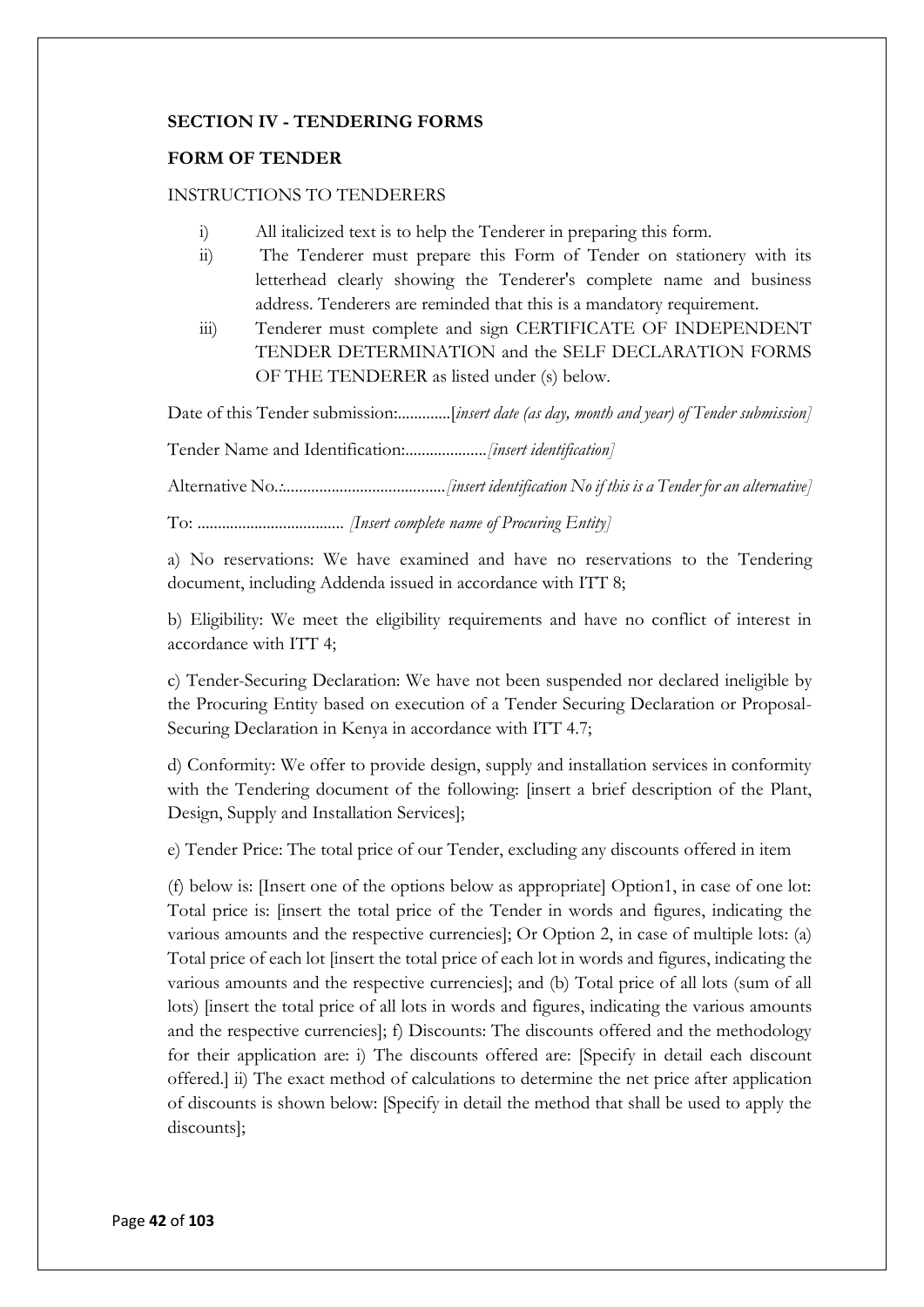g) Tender Validity Period: Our Tender shall be valid for the period specified in TDS 19.1 (as amended if applicable) from the date fixed for the Tender submission deadline specified in TDS 23.1 (as amended if applicable), and it shall remain binding upon us and may be accepted at any time before the expiration of that period;

h) Performance Security: I four Tender is accepted; we commit to obtain a Performance Security in accordance 37 with the Tendering document;

i) One Tender Per Tenderer: We are not submitting any other Tender (s) as an individual Tenderer, and we are not participating in any other Tender (s) as a Joint Venture member, and meet the requirements of ITT 4.3, other than alternative Tenders submitted in accordance with ITT 13;

j) Suspension and Debarment: We, along with any of our subcontractors, suppliers, consultants, manufacturers, or service providers for any part of the contract, are not subject to, and not controlled by any entity or individual that is subject to, a temporary suspension. Further, we are not ineligible under the Kenya laws or official regulations or pursuant to a decision of the United Nations Security Council;

k) State-owned enterprise or institution: [select the appropriate option and delete the other] [We are not a state owned enterprise or institution]/ [We are a state-owned enterprise or institution but meet the requirements of ITT 4.6];

l) Commissions, gratuities and fees: We have paid, or will pay the following commissions, gratuities, or fees with respect to the Tendering process or execution of the Contract: [insert complete name of each Recipient, its full address, the reason for which each commission or gratuity was paid and the amount and currency of each such commission or gratuity]

| Name of Recipient | Address | Reason | Amount |
|-------------------|---------|--------|--------|
|                   |         |        |        |
|                   |         |        |        |
|                   |         |        |        |

*(If none has been paid or is to be paid, indicate "none.")* 

m) Binding Contract: We understand that this Tender, together with your written acceptance thereof included in your Form of Acceptance, shall constitute a binding contract between us, until a formal contract is prepared and executed;

n) Not Bound to Accept: We understand that you are not bound to accept the lowest evaluated cost Tender, the Best Evaluated Tender or any other Tender that you may receive; and

o) Fraud and Corruption: We hereby certify that we have taken steps to ensure that no person acting for us or on our behalf engages in any type of Fraud and Corruption.

p) Collusive practices: We hereby certify and confirm that the tender is genuine, noncollusive and made with the intention of accepting the contract if awarded. To this effect we have signed the "Certificate of Independent tender Determination" attached below.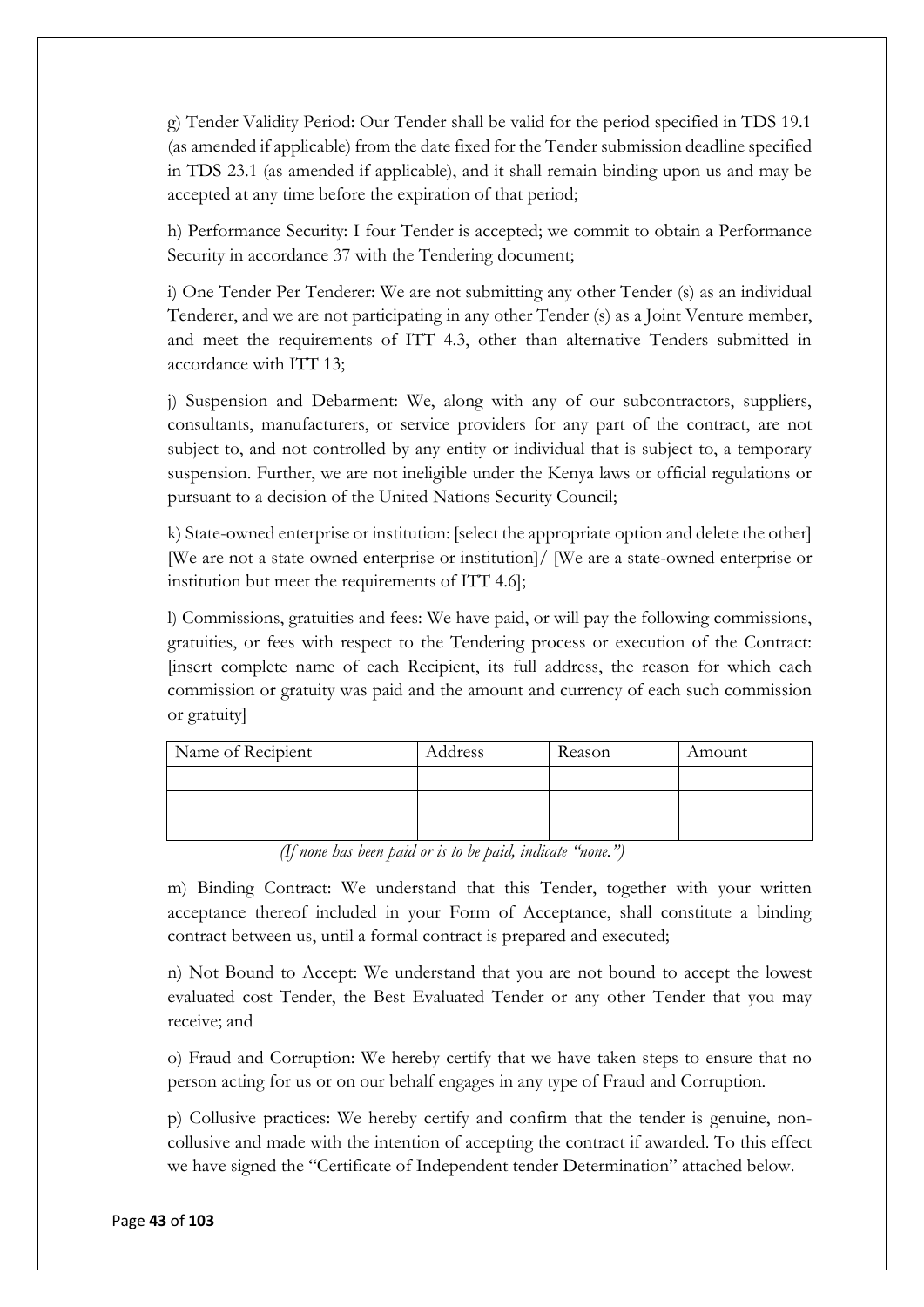q) Code of Ethical Conduct: We undertake to adhere by the Code of Ethical Conduct for Persons Participating in Public Procurement and Asset Disposal Activities in Kenya, copy available from www.pppra.go.ke during the procurement process and the execution of any resulting contract.

r) Beneficial Ownership Information: We commit to provide to the procuring entity the Beneficial Ownership Information in conformity with the Beneficial Ownership Disclosure Form upon receipt of notification of intention to enter into a contract in the event we are the successful tenderer in this subject procurement proceeding.

s) We, the Tenderer, have duly completed, signed and stamped the following Forms as part of our Tender:

(i) Tenderer's Eligibility; Confidential Business Questionnaire – to establish we are not in any conflict to interest.

(ii) Certificate of Independent Tender Determination – to declare that we completed the tender without colluding with other tenderers.

(iii) Self-Declaration of the Tenderer – to declare that we will, if awarded a contract, not engage in any form of fraud and corruption. Name of the tenderer: \*[insert complete name of the tenderer]

(iv) declaration and commitment to the code of ethics for Persons Participating in Public Procurement and Asset Disposal Activities in Kenya,

t) Further, we confirm that we have read and understood the full content and scope of fraud and corruption as informed in "Appendix 1- Fraud and Corruption" attached to the Form of Tender.

Name of the Tenderer: \*[insert complete name of person signing the Tender] Name of the person duly authorized to sign the Tender on behalf of the Tenderer: \*\*[insert complete name of person duly authorized to sign the Tender]

Title of the person signing the Tender: *[insert complete title of the person signing the Tender]* 

Signature of the person named above: *[insert signature of person whose name and capacity are shown above]* 

Date signed *[insert date of signing]* day of *[insert month], [insert year].*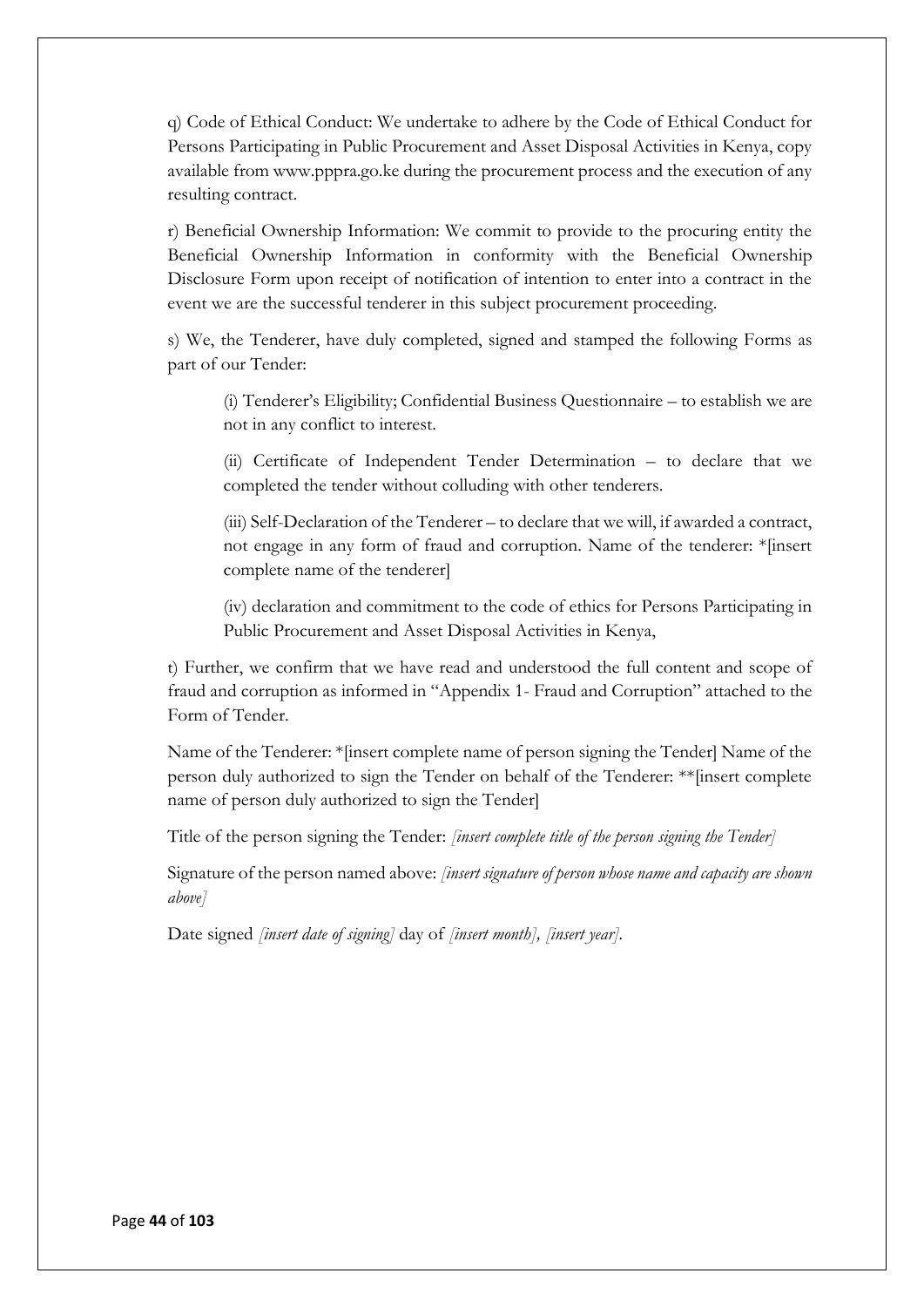## **CERTIFICATE OF INDEPENDENT TENDER DETERMINATION**

I, the undersigned, in submitting the accompanying Letter of Tender to the *[Name of Procuring Entity]* for: *[Name and number of tender*] in response to the request for tenders made by: [Name of Tenderer] do hereby make the following statements that I certify to be true and complete in every respect: I certify, on behalf of *[Name of Tenderer]* that:

1. I have read and I understand the contents of this Certificate;

2. I understand that the Tender will be disqualified if this Certificate is found not to be true and complete in every respect;

3. I am the authorized representative of the Tenderer with authority to sign this Certificate, and to submit the Tender on behalf of the Tenderer;

4. For the purposes of this Certificate and the Tender, I understand that the word "competitor" shall include any individual or organization, other than the Tenderer, whether or not affiliated with the Tenderer, who: a) has been requested to submit a Tender in response to this request for tenders; b) could potentially submit a tender in response to this request for tenders, based on their qualifications, abilities or experience;

5. The Tenderer discloses that [check one of the following, as applicable]: a) The Tenderer has arrived at the Tender independently from, and without consultation, communication, agreement or arrangement with, any competitor; b) the Tenderer has entered into consultations, communications, agreements or arrangements with one or more competitors regarding this request for tenders, and the Tenderer discloses, in the attached document(s), complete details thereof, including the names of the competitors and the nature of, and reasons for, such consultations, communications, agreements or arrangements;

6. In particular, without limiting the generality of paragraphs  $(5)(a)$  or  $(5)(b)$  above, there has been no consultation, communication, agreement or arrangement with any competitor regarding: a) prices; b) methods, factors or formulas used to calculate prices; c) the intention or decision to submit, or not to submit, a tender; or d) the submission of a tender which does not meet the specifications of the request for Tenders; except as specifically disclosed pursuant to paragraph (5)(b) above;

7. In addition, there has been no consultation, communication, agreement or arrangement with any competitor regarding the quality, quantity, specifications or delivery particulars of the works or services to which this request for tenders relates, except as specifically authorized by the procuring authority or as specifically disclosed pursuant to paragraph  $(5)(b)$  above;

8. the terms of the Tender have not been, and will not be, knowingly disclosed by the Tenderer, directly or indirectly, to any competitor, prior to the date and time of the official tender opening, or of the awarding of the Contract, whichever comes first, unless otherwise required by law or as specifically disclosed pursuant to paragraph (5)(b) above.

Name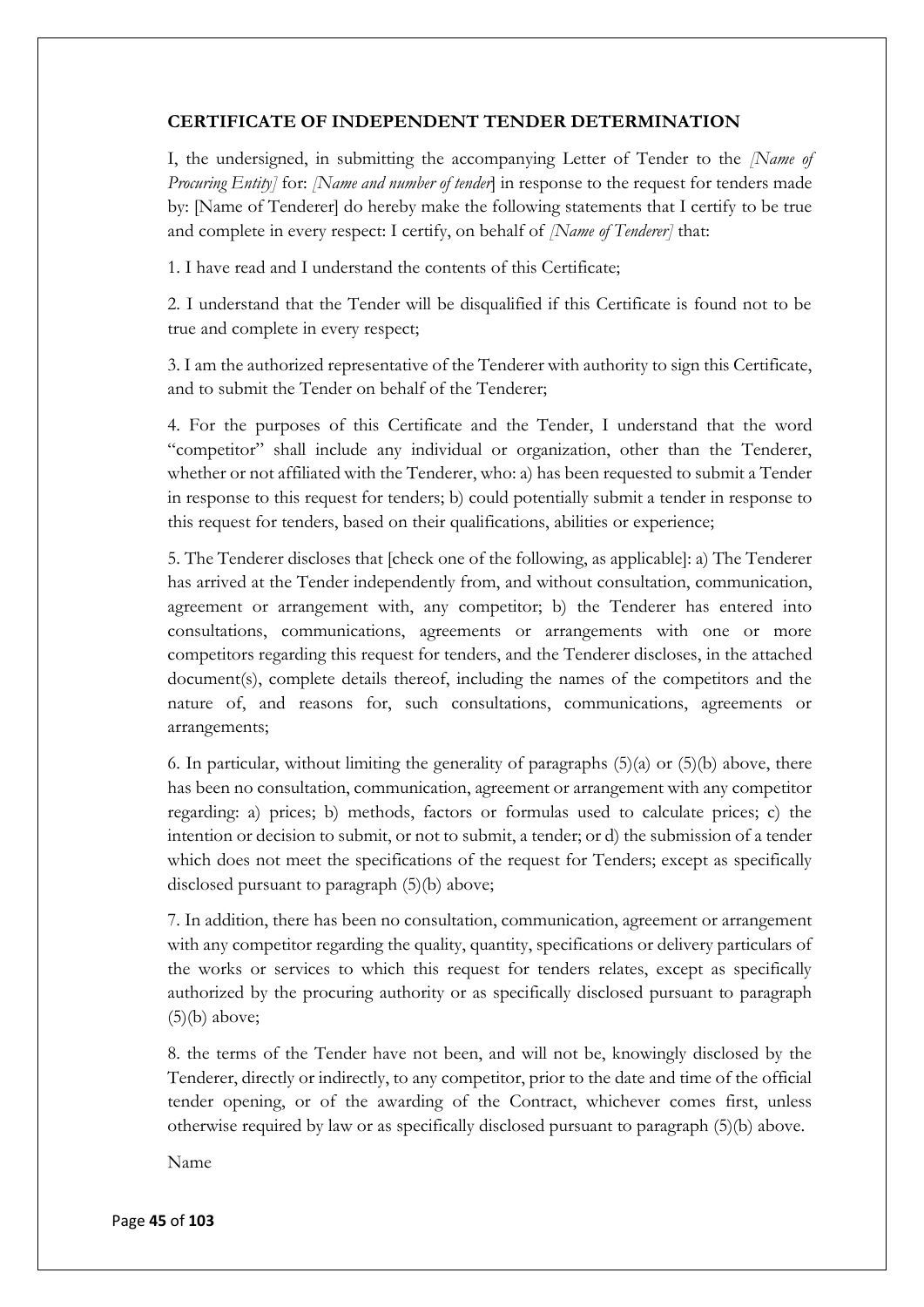Title

Date [Name, title and signature of authorized agent of Tenderer and Date]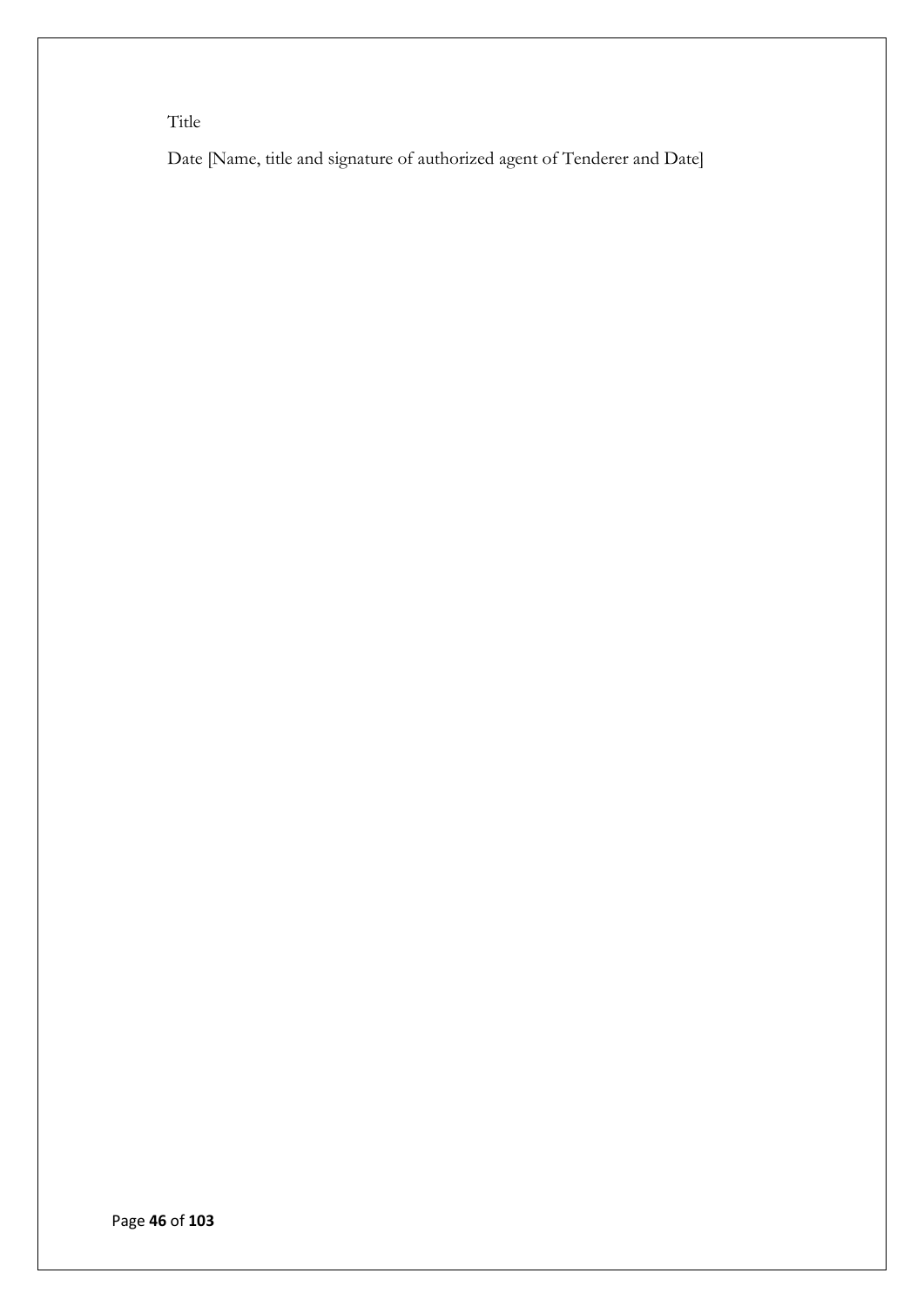#### **SELF-DECLARATION FORMS**

## **FORM SD1**

# **SELF DECLARATION THAT THE PERSON/TENDERER IS NOT DEBARRED IN THE MATTER OF THE PUBLIC PROCUREMENT AND ASSET DISPOSAL ACT 2015.**

I ......................................................................... of Post Office Box..............................................being a resident of ............................................. in the Republic of..............................................do hereby make a statement as follows:-

1. THAT I am the Company Secretary/ Chief Executive/Managing Director/Principal Officer/Director of ................................................... (insert name of the Company) who is a Bidder in respect of Tender No. ........................................ for................................................................................................... (insert tender title/description) for...........................................(insert name of the Procuring entity) and duly authorized and competent to make this statement.

2. THAT the aforesaid Bidder, its Directors and subcontractors have not been debarred from participating in procurement proceeding under Part IV of the Act.

3. THAT what is deponed to herein above is true to the best of my knowledge, information and belief. …………………………… ………………...… ……………………

(Title) (Signature) (Date)

Bidder's Official Stamp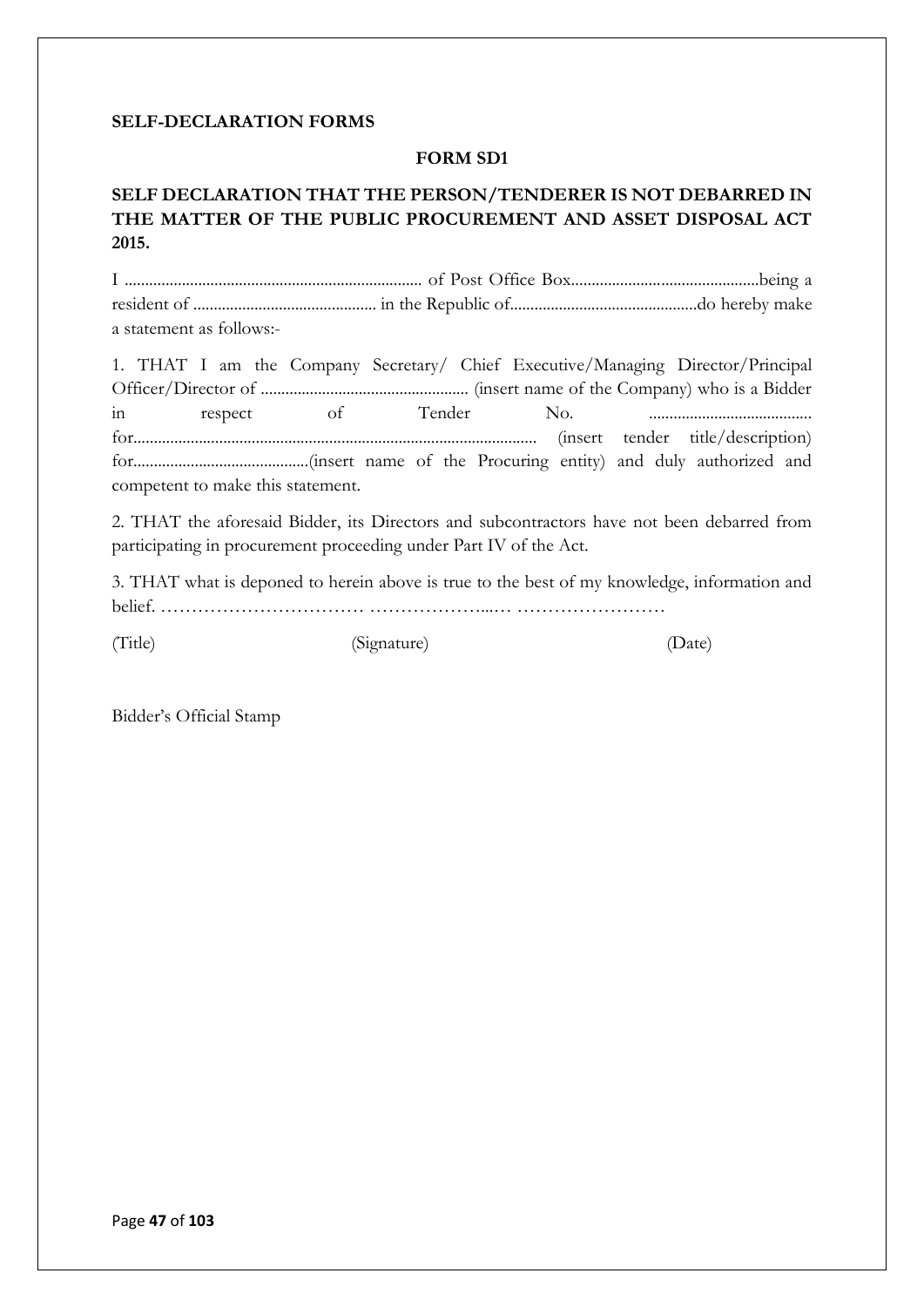#### **FORM SD2**

# **SELF DECLARATION THAT THE PERSON/TENDERER WILL NOT ENGAGE IN ANY CORRUPT OR FRAUDULENT PRACTICE**

I, ………………………………….... of P.O. Box..............................................being a resident of....................................................................... in the Republic of ................................... do hereby make a statement as follows:-

1. THAT I am the Chief Executive/Managing Director/Principal Officer/Director of..............................................................……....…………………… (insert name of the Company) who is a Bidder in respect of Tender No. .............................................................. for.................................... (Insert tender title/ description) for.................................................... (insert name of the Procuring entity) and duly authorized and competent to make this statement.

2. THAT the aforesaid Bidder, its servants and/or agents /subcontractors will not engage in any corrupt or fraudulent practice and has not been requested to pay any inducement to any member of the Board, Management, Staff and/or employees and/or agents of ……………………..(insert name of the Procuring entity) which is the procuring entity.

3. THAT the aforesaid Bidder, its servants and/or agents /subcontractors have not offered any inducement to any member of the Board, Management, Staff and/or employees and/or agents of ……………………..(name of the procuring entity).

4. THAT the aforesaid Bidder will not engage/has not engaged in any corrosive practice with other bidders participating in the subject tender.

5. THAT what is deponed to herein above is true to the best of my knowledge information and belief. …………………………… ………………...… ……………………

(Title) (Signature) (Date)

Bidder's Official Stamp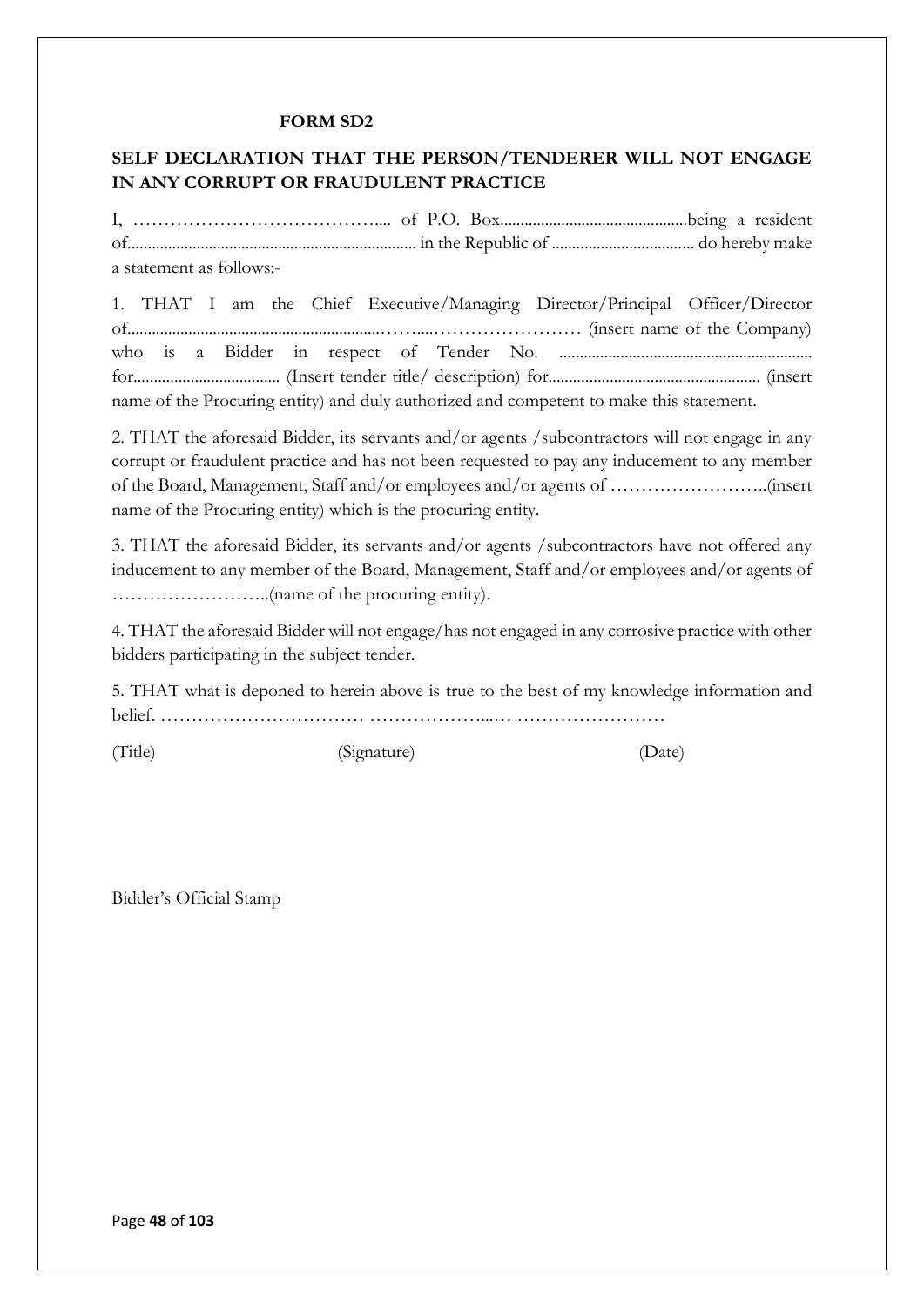# **DECLARATION AND COMMITMENT TO THE CODE OF ETHICS**

I....................................................................................................................... (Person) on behalf of (Name of the Business/ Company/Firm)..........................................................................declare that I have read and fully understood the contents of the Public Procurement &Asset Disposal Act, 2015,Regulations and the Code of Ethics for persons participating in Public Procurement and Asset Disposal and my responsibilities under the Code. I do hereby commit to abide by the provisions of the Code of Ethics for persons participating in Public Procurement and Asset Disposal.

| Name                                          | of | Authorized |
|-----------------------------------------------|----|------------|
|                                               |    |            |
|                                               |    |            |
| $\frac{position_{\ldots}}{test_{\ldots}}$     |    |            |
|                                               |    |            |
|                                               |    |            |
|                                               |    |            |
|                                               |    |            |
| (Company Seal/ Rubber Stamp where applicable) |    |            |
|                                               |    |            |
|                                               |    |            |
|                                               |    |            |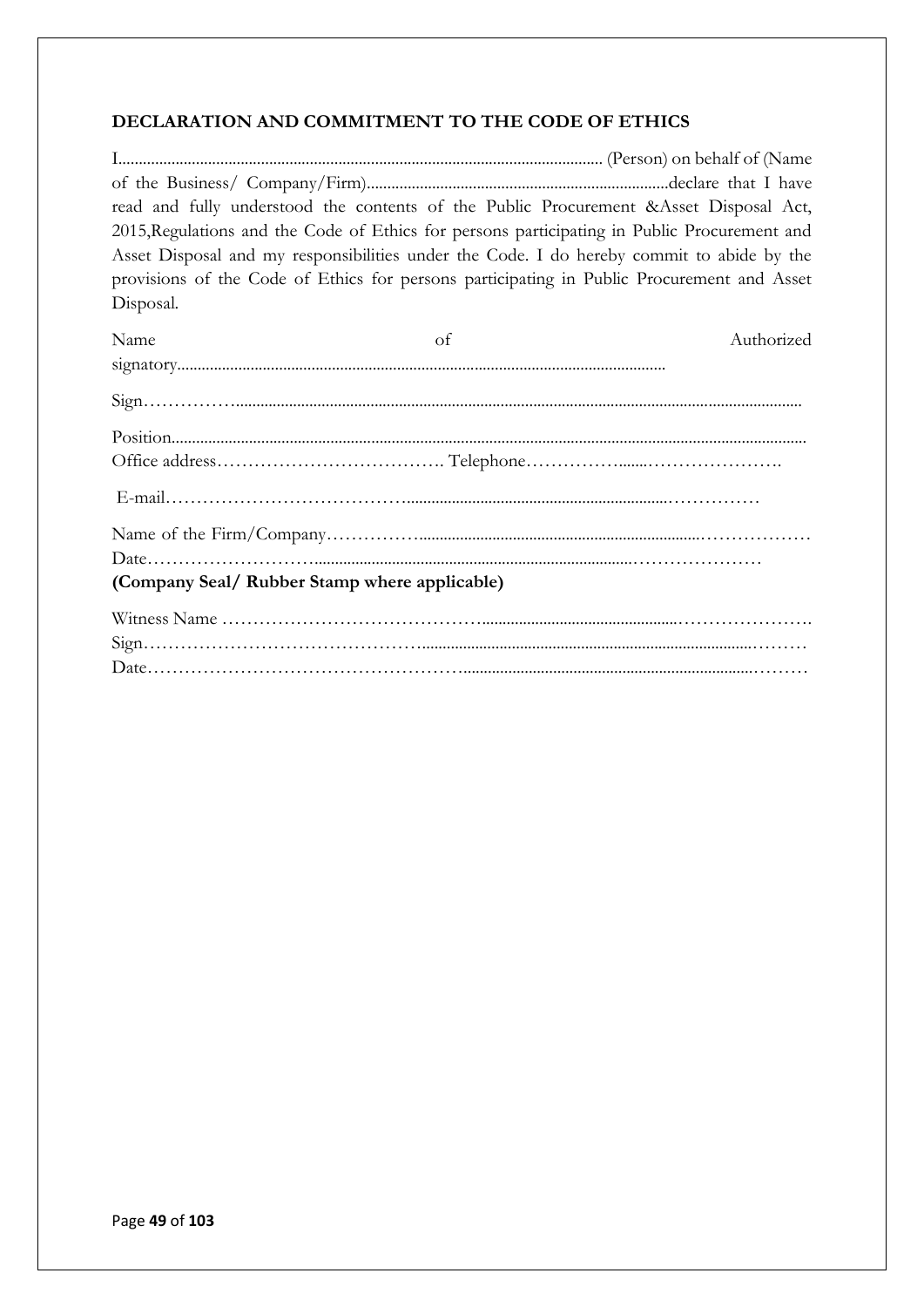## **APPENDIX 1- FRAUD AND CORRUPTION**

(Appendix 1 shall not be modified)

- 1. Purpose
- 1.1 The Government of Kenya's Anti-Corruption and Economic Crime laws and their sanction's policies and procedures, Public Procurement and Asset Disposal Act (no. 33 of 2015) and its Regulation, and any other Kenya's Acts or Regulations related to Fraud and Corruption, and similar offences, shall apply with respect to Public Procurement Processes and Contracts that are governed by the laws of Kenya.
	- 2. Requirements
	- 2.1 The Government of Kenya requires that all parties including Procuring Entities, Tenderers, (applicants/proposers), Consultants, Contractors and Suppliers; any Subcontractors, Sub-consultants, Service providers or Suppliers; any Agents (whether declared or not); and any of their Personnel, involved and engaged in procurement under Kenya's Laws and Regulation, observe the highest standard of ethics during the procurement process, selection and contract execution of all contracts, and refrain from Fraud and Corruption and fully comply with Kenya's laws and Regulations as per paragraphs 1.1 above.
	- 2.2 Kenya's public procurement and asset disposal act (no. 33 of 2015) under Section 66 describes rules to be followed and actions to be taken in dealing with Corrupt, Coercive, Obstructive, Collusive or Fraudulent practices, and Conflicts of Interest in procurement including consequences for offences committed. A few of the provisions noted below highlight Kenya's policy of no tolerance for such practices and behavior:

1) a person to whom this Act applies shall not be involved in any corrupt, coercive, obstructive, collusive or fraudulent practice; or conflicts of interest in any procurement or asset disposal proceeding;

2) A person referred to under subsection (1) who contravenes the provisions of that sub-section commits an offence;

3) Without limiting the generality of the subsection (1) and (2), the person shall be—

a) disqualified from entering into a contract for a procurement or asset disposal proceeding; or

b) if a contract has already been entered into with the person, the contract shall be voidable;

4) The voiding of a contract by the procuring entity under subsection (7) does not limit any legal remedy the procuring entity may have;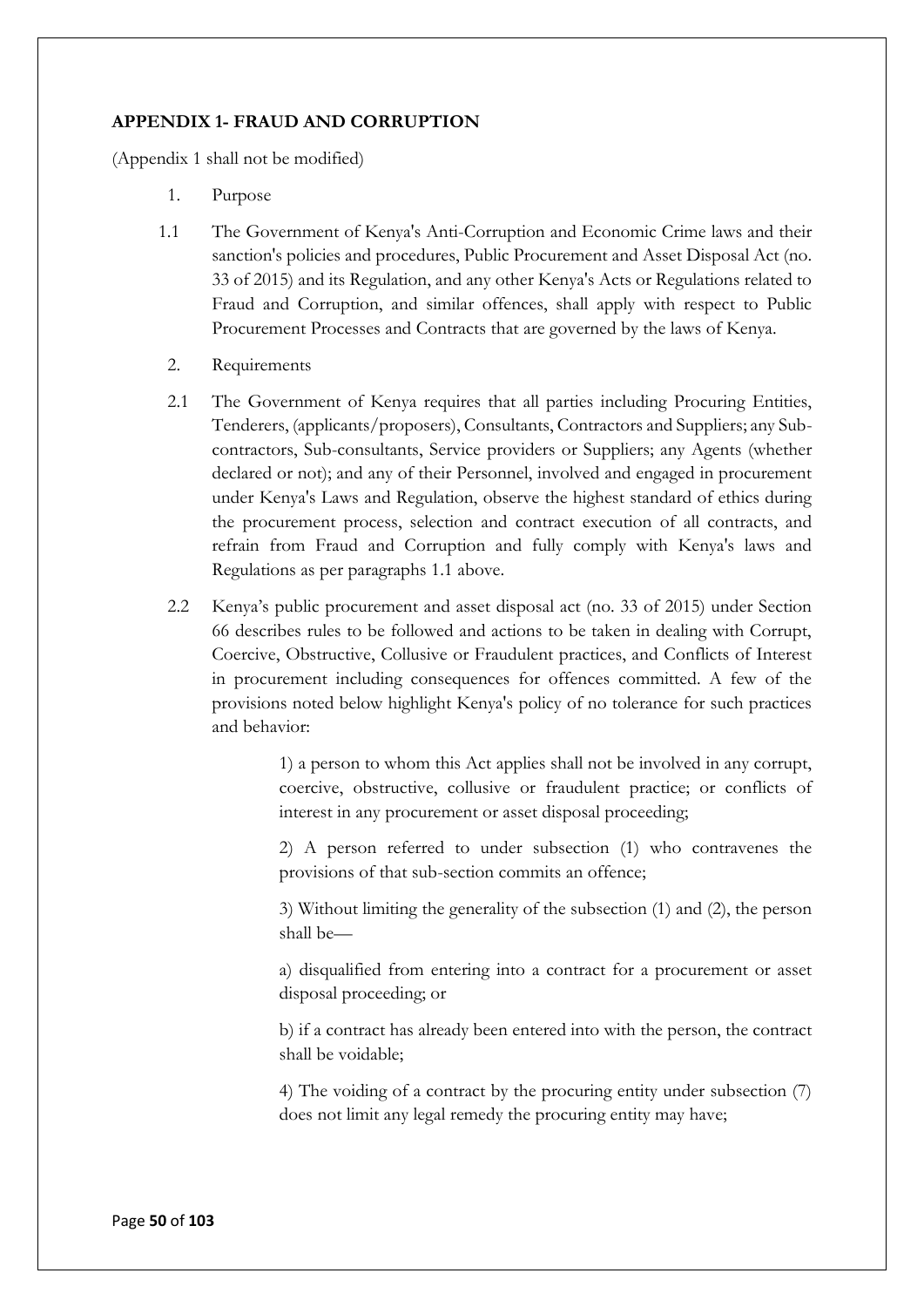5) An employee or agent of the procuring entity or a member of the Board or committee of the procuring entity who has a conflict of interest with respect to a procurement:-

a) shall not take part in the procurement proceedings;

b) shall not, after a procurement contract has been entered into, take part in any decision relating to the procurement or contract; and

c) shall not be a subcontractor for the bidder to whom was awarded contract, or a member of the group of bidders to whom the contract was awarded, but the subcontractor appointed shall meet all the requirements of this Act.

6) An employee, agent or member described in subsection (1) who refrains from doing anything prohibited under that subsection, but for that subsection, would have been within his or her duties shall disclose the conflict of interest to the procuring entity;

7) If a person contravenes subsection (1) with respect to a conflict of interest described in subsection (5)(a) and the contract is awarded to the person or his relative or to another person in whom one of them had a direct or indirect pecuniary interest, the contract shall be terminated and all costs incurred by the public entity shall be made good by the awarding officer. Etc.

2.3 In compliance with Kenya's laws, regulations and policies mentioned above, the Procuring Entity:

a) Defines broadly, for the purposes of the above provisions, the terms set forth below as follows:

- i) "corrupt practice" is the offering, giving, receiving, or soliciting, directly or indirectly, of anything of value to influence improperly the actions of another party;
- ii) "fraudulent practice" is any act or omission, including misrepresentation, that knowingly or recklessly misleads, or attempts to mislead, a party to obtain financial or other benefit or to avoid an obligation;
- iii) "collusive practice" is an arrangement between two or more parties designed to achieve an improper purpose, including to influence improperly the actions of another party;
- iv) "coercive practice" is impairing or harming, or threatening to impair or harm, directly or indirectly, any party or the property of the party to influence improperly the actions of a party;
- v) "obstructive practice" is:
	- deliberately destroying, falsifying, altering, or concealing of evidence material to the investigation or making false statements to investigators in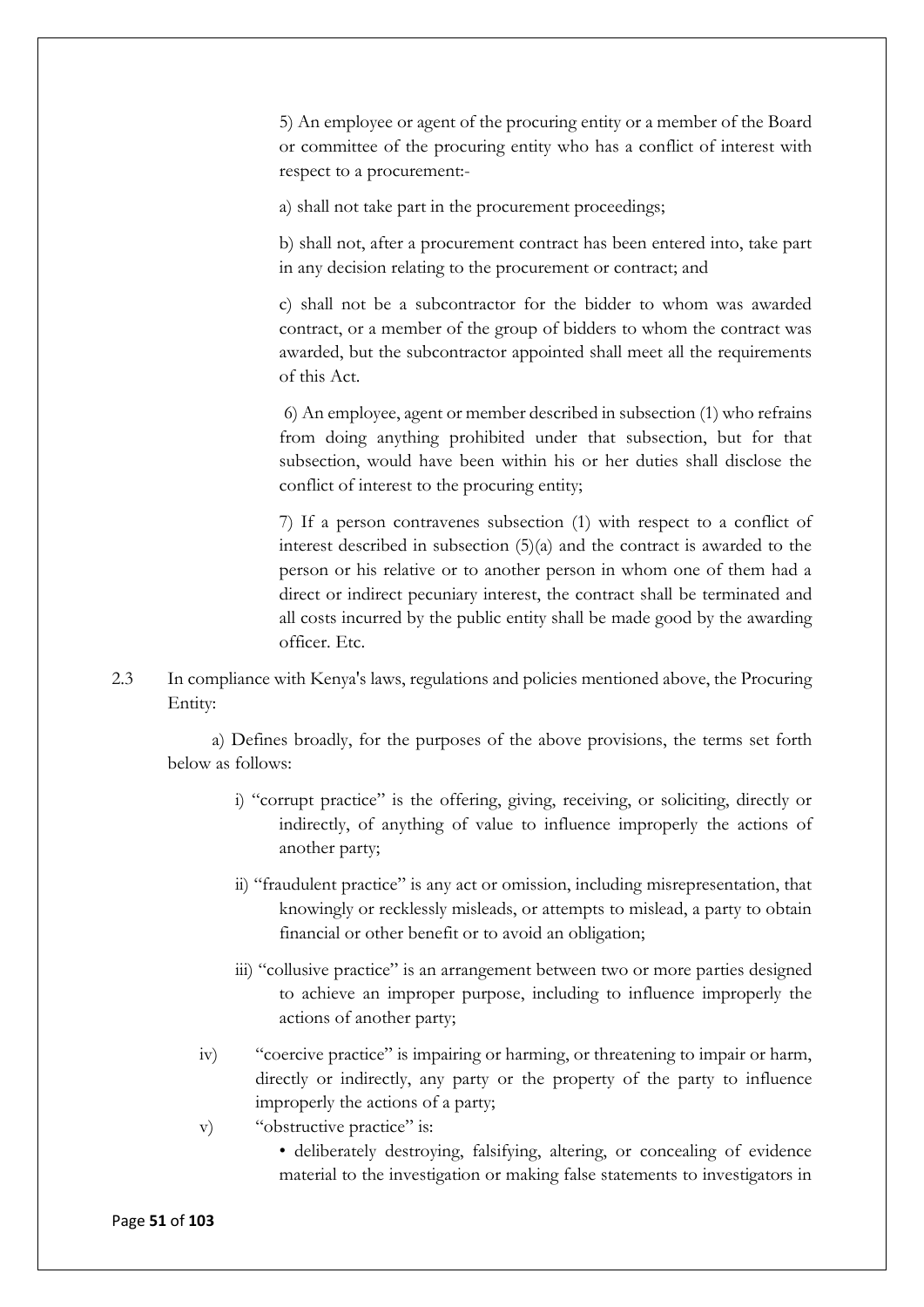order to materially impede investigation by Public Procurement Regulatory Authority (PPRA) or any other appropriate authority appointed by Government of Kenya into allegations of a corrupt, fraudulent, coercive, or collusive practice; and/or threatening, harassing, or intimidating any party to prevent it from disclosing its knowledge of matters relevant to the investigation or from pursuing the investigation; or

• acts intended to materially impede the exercise of the PPRA's or the appointed authority's inspection and audit rights provided for under paragraph 2.3 e. below.

b) Defines more specifically, in accordance with the above procurement Act provisions set forth for fraudulent and collusive practices as follows: "fraudulent practice" includes a misrepresentation of fact in order to influence a procurement or disposal process or the exercise of a contract to the detriment of the procuring entity or the tenderer or the contractor, and includes collusive practices amongst tenderers prior to or after tender submission designed to establish tender prices at artificial non-competitive levels and to deprive the procuring entity of the benefits of free and open competition.

c) Rejects a proposal for award 1 of a contract if PPRA determines that the firm or individual recommended for award, any of its personnel, or its agents, or its subconsultants, sub-contractors, service providers, suppliers and/ or their employees, has, directly or indirectly, engaged in corrupt, fraudulent, collusive, coercive, or obstructive practices in competing for the contract in question;

d) Pursuant to the Kenya's above stated Acts and Regulations, may sanction or debar or recommend to appropriate authority(ies) for sanctioning and debarment of a firm or individual, as applicable under the Acts and Regulations;

e) Requires that a clause be included in Tender documents and Request for Proposal documents requiring (i) Tenderers (applicants/proposers), Consultants, Contractors, and Suppliers, and their Sub-contractors, Sub-consultants, Service providers, Suppliers, Agents personnel, permit the PPRA or any other appropriate authority appointed by Government of Kenya to inspect 2 all accounts, records and other documents relating to the procurement process, selection and/or contract execution, and to have them audited by auditors appointed by the PPRA or any other appropriate authority appointed by Government of Kenya; and

f) Pursuant to Section 62 of the above Act, requires Applicants/Tenderers to submit along with their Applications/Tenders/Proposals a "Self-Declaration Form" as included in the procurement document declaring that they and all parties involved in the procurement process and contract execution have not engaged/will not engage in any corrupt or fraudulent practices.

*1For the avoidance of doubt, a party's ineligibility to be awarded a contract shall include, without limitation, (i) applying for pre-qualification, expressing interest in a consultancy, and tendering, either directly or as a nominated sub-contractor, nominated consultant, nominated manufacturer or supplier, or nominated service provider, in respect*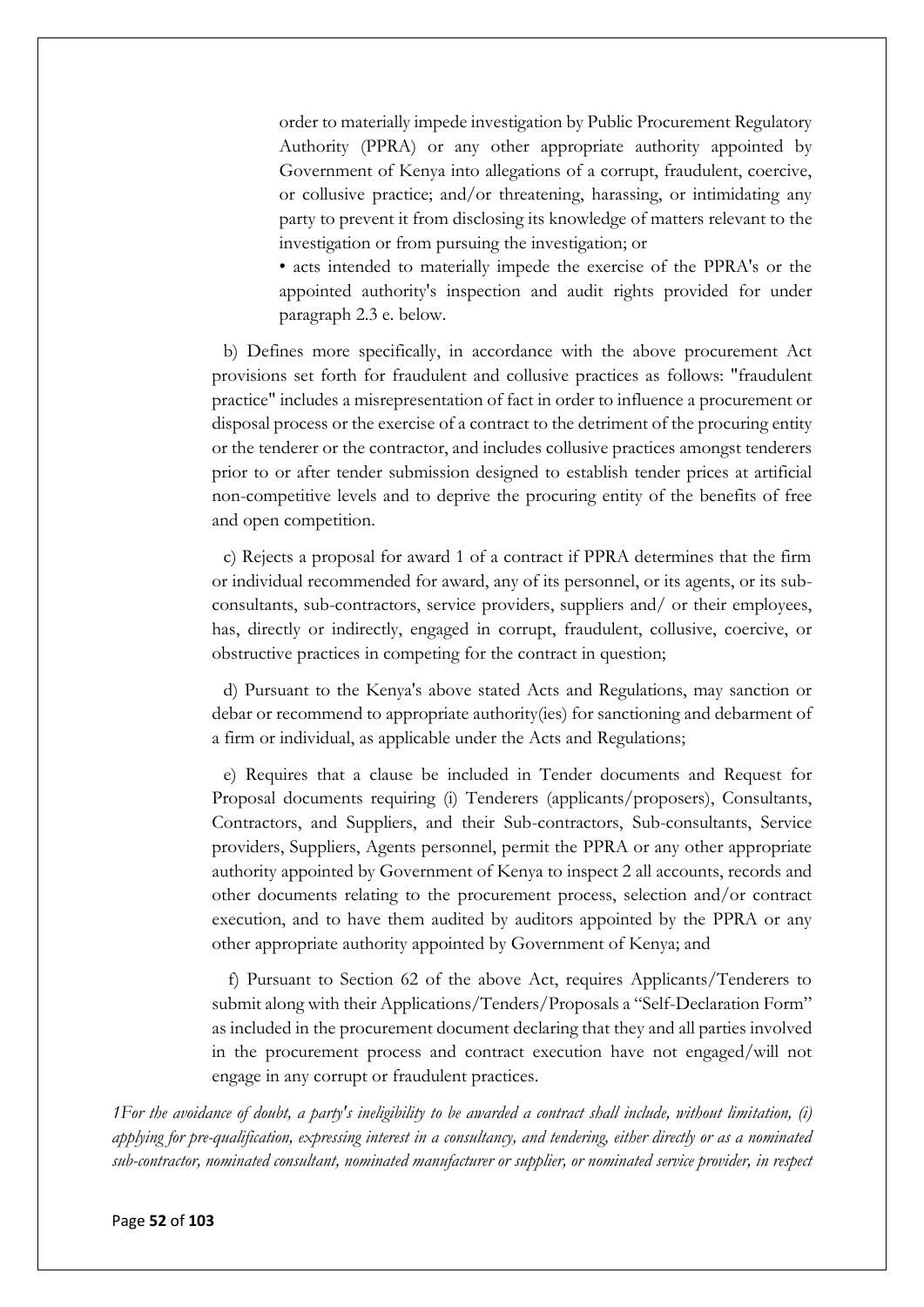*of such contract, and (ii) entering into an addendum or amendment introducing a material modification to any existing contract. 2 Inspections in this context usually are investigative (i.e., forensic) in nature. They involve factfinding activities undertaken by the Investigating Authority or persons appointed by the Procuring Entity to address specific matters related to investigations/audits, such as evaluating the veracity of an allegation of possible Fraud and Corruption, through the appropriate mechanisms. Such activity includes but is not limited to: accessing and examining a firm's or individual's financial records and information, and making copies thereof as relevant; accessing and examining any other documents, data and information (whether in hard copy or electronic format) deemed relevant for the investigation/audit, and making copies thereof as relevant; interviewing staff and other relevant individuals; performing physical inspections and site visits; and obtaining third party verification of information*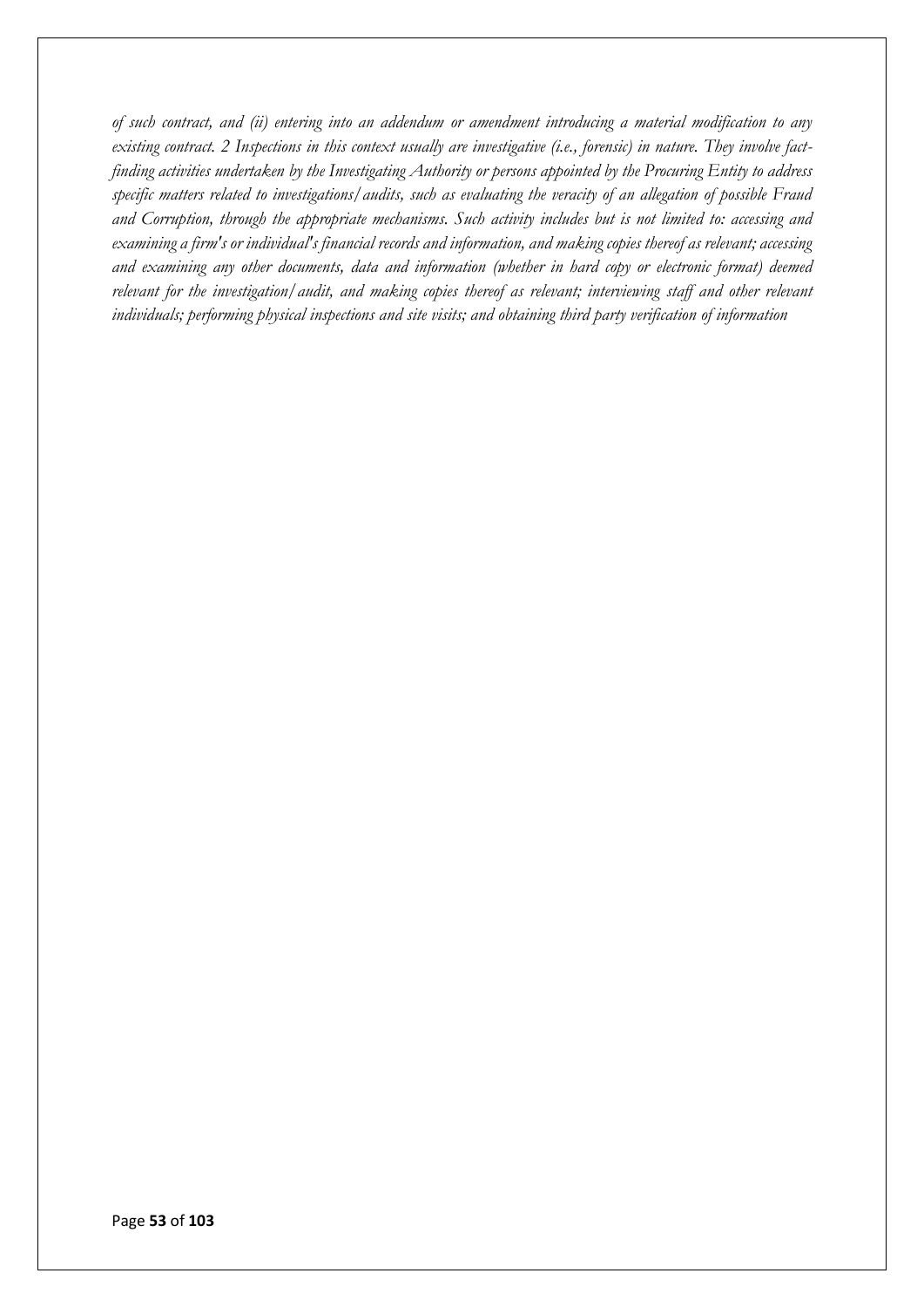# **TENDERER INFORMATION FORM**

*[The tenderer shall fill in this Form in accordance with the instructions indicated below. No alterations to its format shall be permitted and no substitutions shall be accepted.]*

Date: ……………………………[*insert date (as day, month and year) of Tender submission]*

Tender Name and Identification:................................. *[Insert identification ]*

Alternative No.: *.................................[insert identification No if this is a Tender for an alternative]*

Page of\_ pages

1. Tenderer's Name *[insert Tenderer's legal name]*

2. In case of JV, legal name of each member: *[insert legal name of each member in JV]*

3. Tenderer's actual or intended country of registration: *[insert actual or intended country of registration]*

4. Tenderer's year of registration: *[insert Tenderer's year of registration]*

5. Tenderer's Address in country of registration: [*insert Tenderer's legal address in country of registration]*

6. Tenderer's Authorized Representative Information

Name: *[insert Authorized Representative's name]*

Address: *[insert Authorized Representative's Address]*

Telephone/Fax numbers: *[insert Authorized Representative's telephone/fax numbers]*

Email Address: *[insert Authorized Representative's email address]*

- 7. Attached are copies of original documents of [check the box(es) of the attached original documents]
	- For Kenyan Tenderers a current tax clearance certificate or tax exemption certificate issued by the Kenya Revenue Authority in accordance with ITT 3.14.
	- Articles of Incorporation (or equivalent documents of constitution or association), and/or documents of registration of the legal entity named above, in accordance with ITT  $3.4$ .
	- In case of JV, letter of intent to form JV or JV agreement, in accordance with ITT 3.1.
	- In case of state-owned enterprise or institution, in accordance with ITT 4.6 documents establishing: (i) Legal and financial autonomy
- (ii) Operation under commercial law

(iii) Establishing that the tenderer is not under the supervision of the Procuring Entity

2. Included are the organizational chart, a list of Board of Directors, and the beneficial ownership.

8.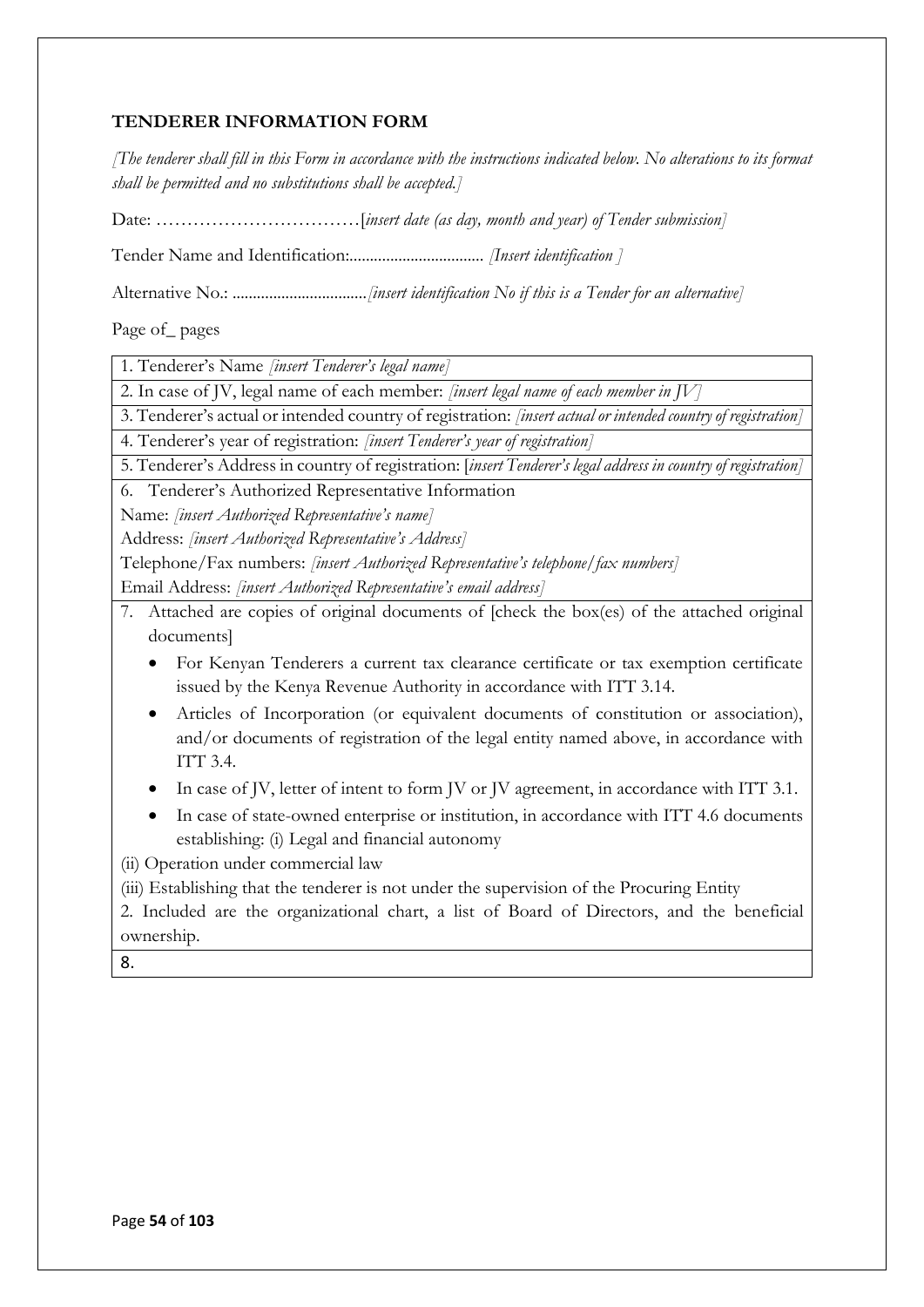# **TENDERER'S ELIGIBILITY- CONFIDENTIAL BUSINESS QUESTIONNAIRE FORM**

a) Instruction to Tenderer Tender is instructed to complete the particulars required in this Form, one form for each entity if Tender is a JV. Tenderer is further reminded that itis an offence to give false information on this Form.

# **a) . Tenderer's details**

| S.No | Item                                              | Description                  |
|------|---------------------------------------------------|------------------------------|
| 1.   | Name of the Procuring Entity                      |                              |
| 2.   | Name of the Tenderer                              |                              |
| 3.   | Full Address and Contact Details of the Tenderer. | 1. Country                   |
|      |                                                   | 2. City                      |
|      |                                                   | 3. Location                  |
|      |                                                   | 4. Building                  |
|      |                                                   | 5. Floor                     |
|      |                                                   | 6. Postal Address            |
|      |                                                   | 7. Name and email of contact |
|      |                                                   | person.                      |
| 4.   | Reference Number of the Tender                    |                              |
| 5.   | Date and Time of Tender Opening                   |                              |
| 6.   | Current Trade License No and Expiring date        |                              |
| 7.   | Maximum value of business which the Tenderer      |                              |
|      | handles.                                          |                              |

General and Specific Details

# **b) Sole Proprietor, provide the following details.**

Name in full Age

Nationality Country of Origin

**Citizenship** 

# **c) Partnership, provide the following details.**

| S.No     | Name of Partners | Nationality | Citizenship | % Share owned |
|----------|------------------|-------------|-------------|---------------|
|          |                  |             |             |               |
| <u>.</u> |                  |             |             |               |
| .        |                  |             |             |               |

# **(d) Registered Company, provide the following details.**

(i) Private or public Company

(ii) State the nominal and issued capital of the Company

#### Page **55** of **103**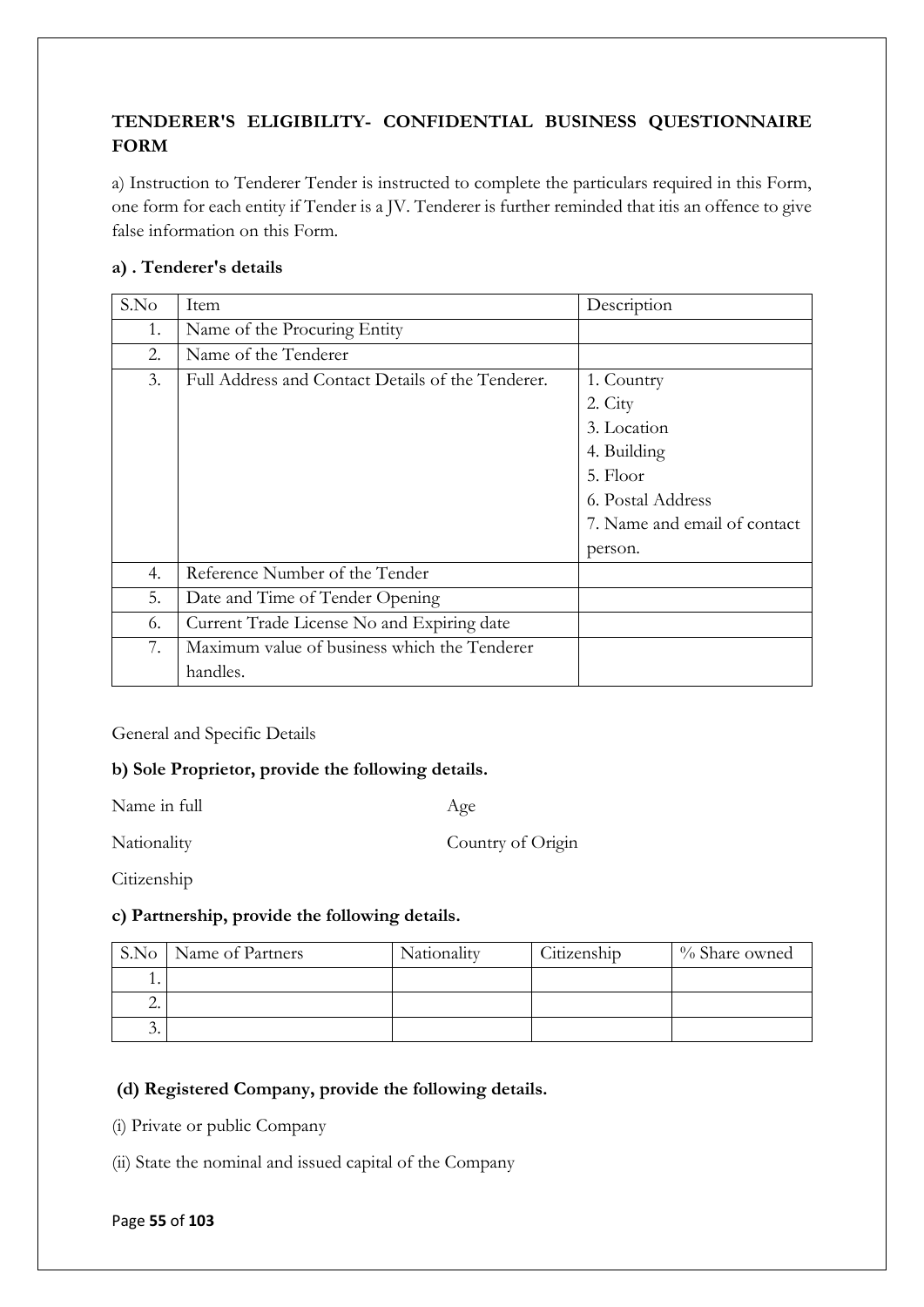Nominal Kenya Shillings (Equivalent) ………………………..

Issued Kenya Shillings (Equivalent) ……………………………

(iii) Give details of Directors as follows.

| S.No | Name of Director | Nationality | Citizenship | % Share owned |
|------|------------------|-------------|-------------|---------------|
|      |                  |             |             |               |
| ـ.   |                  |             |             |               |
| . .  |                  |             |             |               |

# (e) **DISCLOSURE OF INTEREST**- Interest of the Firm in the Procuring Entity.

(i) Are there any person/persons in …………… ……… (Name of Procuring Entity) who has an interest or relationship in this firm? Yes/No…………………………………………………………………

If yes, provide details as follows

|    | S.No   Name of Person | Designation in the | Interest or relationship with tenderer |
|----|-----------------------|--------------------|----------------------------------------|
|    |                       | Procuring entity   |                                        |
|    |                       |                    |                                        |
| ـ. |                       |                    |                                        |
| Э. |                       |                    |                                        |

## ii) Conflict of interest disclosure

|    | Type of Conflict                       | Disclosure YES | If YES provide details of |
|----|----------------------------------------|----------------|---------------------------|
|    |                                        | OR NO          | the relationship with     |
|    |                                        |                | Tenderer                  |
| 1) | Tenderer is directly or indirectly     |                |                           |
|    | controlled by or is under common       |                |                           |
|    | control with another tenderer.         |                |                           |
| 2) | Tenderer receives or has received any  |                |                           |
|    | direct or indirect subsidy from        |                |                           |
|    | another tenderer.                      |                |                           |
| 3) | Tenderer has the<br>legal<br>same      |                |                           |
|    | representative as another tenderer     |                |                           |
| 4) | Tender has a relationship with         |                |                           |
|    | another tenderer, directly or through  |                |                           |
|    | common third parties that puts it in a |                |                           |
|    | position to influence the tender of    |                |                           |
|    | another tenderer, or influence the     |                |                           |
|    | decisions of the Procuring Entity      |                |                           |
|    | regarding this tendering process.      |                |                           |
| 5) | Any of the Tenderer's affiliates       |                |                           |
|    | participated as a consultant in the    |                |                           |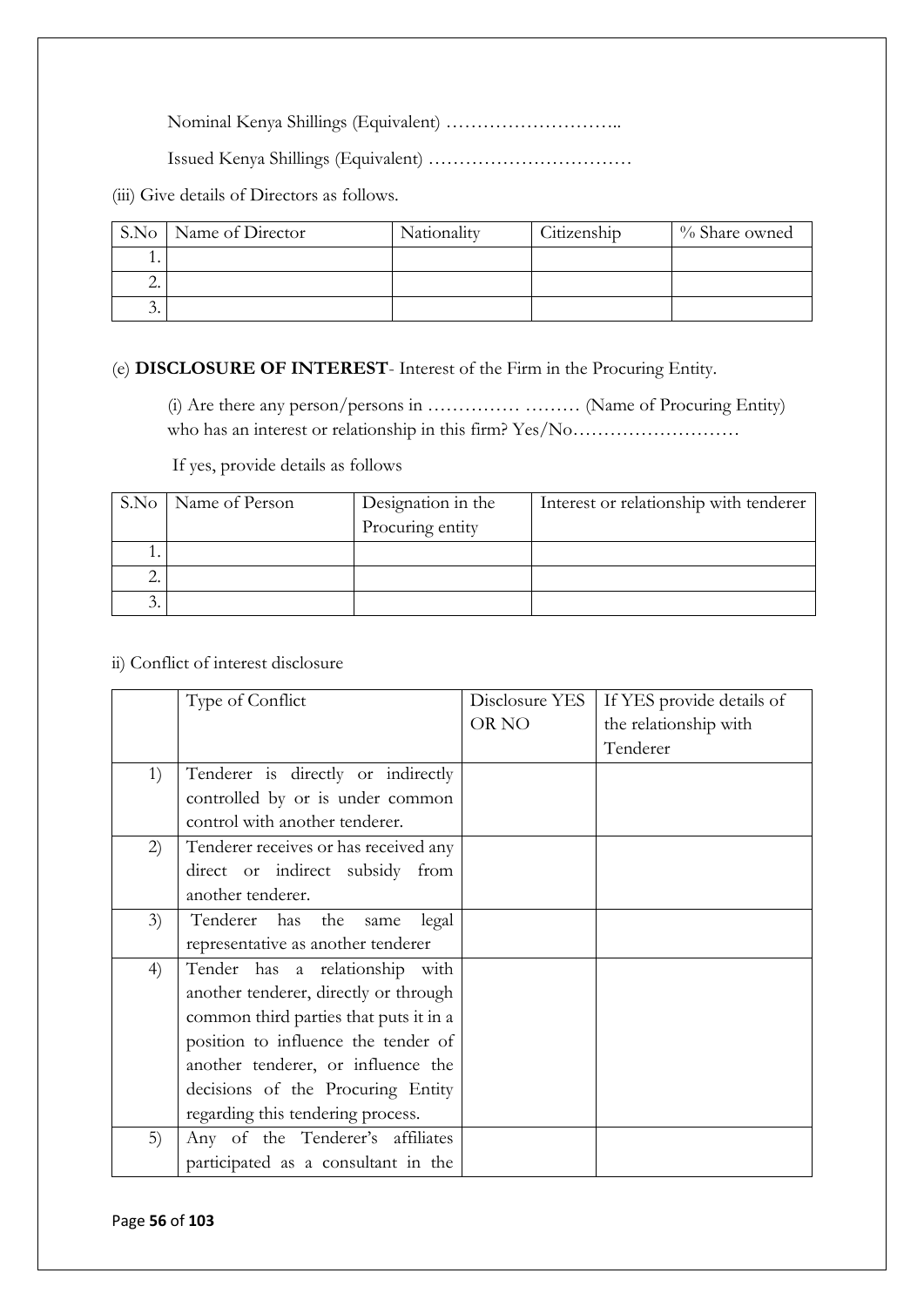|    | preparation of the design or technical         |  |
|----|------------------------------------------------|--|
|    | specifications of the works that are           |  |
|    | the subject of the tender.                     |  |
| 6) | Tenderer would be providing goods,             |  |
|    | works, non-consulting services or              |  |
|    | services<br>consulting<br>during               |  |
|    | implementation of the contract                 |  |
|    | specified in this Tender Document              |  |
| 7) | Tenderer has a close business or               |  |
|    | relationship with<br>family<br>$\mathbf{a}$    |  |
|    | professional staff of the Procuring            |  |
|    | Entity who are directly or indirectly          |  |
|    | involved in the preparation of the             |  |
|    | Tender document or specifications of           |  |
|    | the Contract, and/or the Tender                |  |
|    | evaluation process of such contract.           |  |
| 8) | Tenderer has a close business or               |  |
|    | family<br>relationship<br>with<br>$\mathbf{a}$ |  |
|    | professional staff of the Procuring            |  |
|    | Entity who would be involved in the            |  |
|    | implementation or supervision of the           |  |
|    | Contract.                                      |  |
| 9) | Has the conflict stemming from such            |  |
|    | relationship stated in item 7 and 8            |  |
|    | above been resolved in a manner                |  |
|    | acceptable to the Procuring Entity             |  |
|    | throughout the tendering process and           |  |
|    | execution of the Contract?                     |  |
|    |                                                |  |

# **(f) Certification**

On behalf of the Tenderer, I certify that the information given above is correct.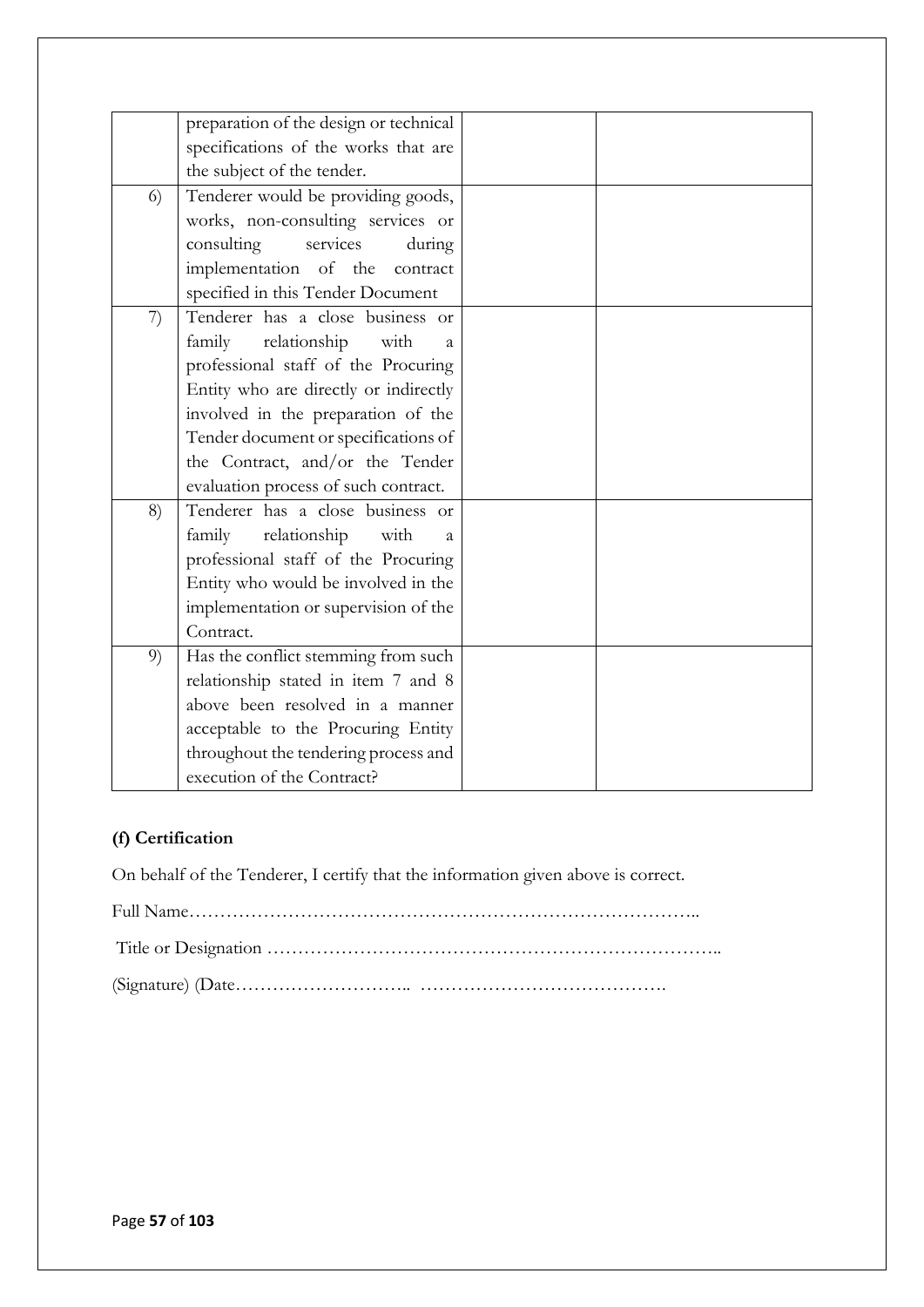## **TENDERER'S JV MEMBERS INFORMATION FORM**

[The tenderer shall fill in this Form in accordance with the instructions indicated below. The following table shall be filled in for the tenderer and for each member of a Joint Venture]]. Date:................................*.[insert date (as day, month and year) of Tender submission].*

Tender Name and Identification:.................................*[insert identification Alternative No.:....................[insert identification No if this is a Tender for an alternative].* 

Page of pages

| $\left( \begin{matrix} 1 \end{matrix} \right)$ | Tenderer's Name: [insert Tenderer's legal name]                                              |  |  |  |  |  |  |
|------------------------------------------------|----------------------------------------------------------------------------------------------|--|--|--|--|--|--|
| 2)                                             | Tenderer's JV Member's name: [insert JV's Member legal name]                                 |  |  |  |  |  |  |
| 3)                                             | Tenderer's JV Member's country of registration: [insert JV's Member country of registration] |  |  |  |  |  |  |
| 4)                                             | Tenderer's JV Member's year of registration: [insert JV's Member year of registration]       |  |  |  |  |  |  |
| 5)                                             | Tenderer's JV Member's legal address in country of registration: [insert JV's Member legal   |  |  |  |  |  |  |
|                                                | address in country of registration]                                                          |  |  |  |  |  |  |
| 6)                                             | Tenderer's JV Member's authorized representative information                                 |  |  |  |  |  |  |
|                                                | Name: [insert name of JV's Member authorized representative]                                 |  |  |  |  |  |  |
|                                                | Address: [insert address of JV's Member authorized representative]                           |  |  |  |  |  |  |
|                                                | Telephone/Fax numbers: [insert telephone] fax numbers of JV's Member authorized              |  |  |  |  |  |  |
|                                                | representative]                                                                              |  |  |  |  |  |  |
|                                                | Email Address: [insert email address of JV's Member authorized representative]               |  |  |  |  |  |  |
| 7)                                             | Attached are copies of original documents of [check the box(es) of the attached              |  |  |  |  |  |  |
|                                                | original documents] Articles of Incorporation (or equivalent documents of                    |  |  |  |  |  |  |
|                                                | constitution or association), and/or registration documents of the legal entity named        |  |  |  |  |  |  |
|                                                | above, in accordance with ITT 4.4. In case of a state-owned enterprise or institution,       |  |  |  |  |  |  |
|                                                | documents establishing legal and financial autonomy, operation in accordance with            |  |  |  |  |  |  |
|                                                | commercial law, and that they are not under the supervision of the Procuring Entity, in      |  |  |  |  |  |  |
|                                                | accordance with ITT 4.6.                                                                     |  |  |  |  |  |  |
| 8)                                             | Included are the organizational chart, a list of Board of Directors, and the beneficial      |  |  |  |  |  |  |
|                                                | ownership                                                                                    |  |  |  |  |  |  |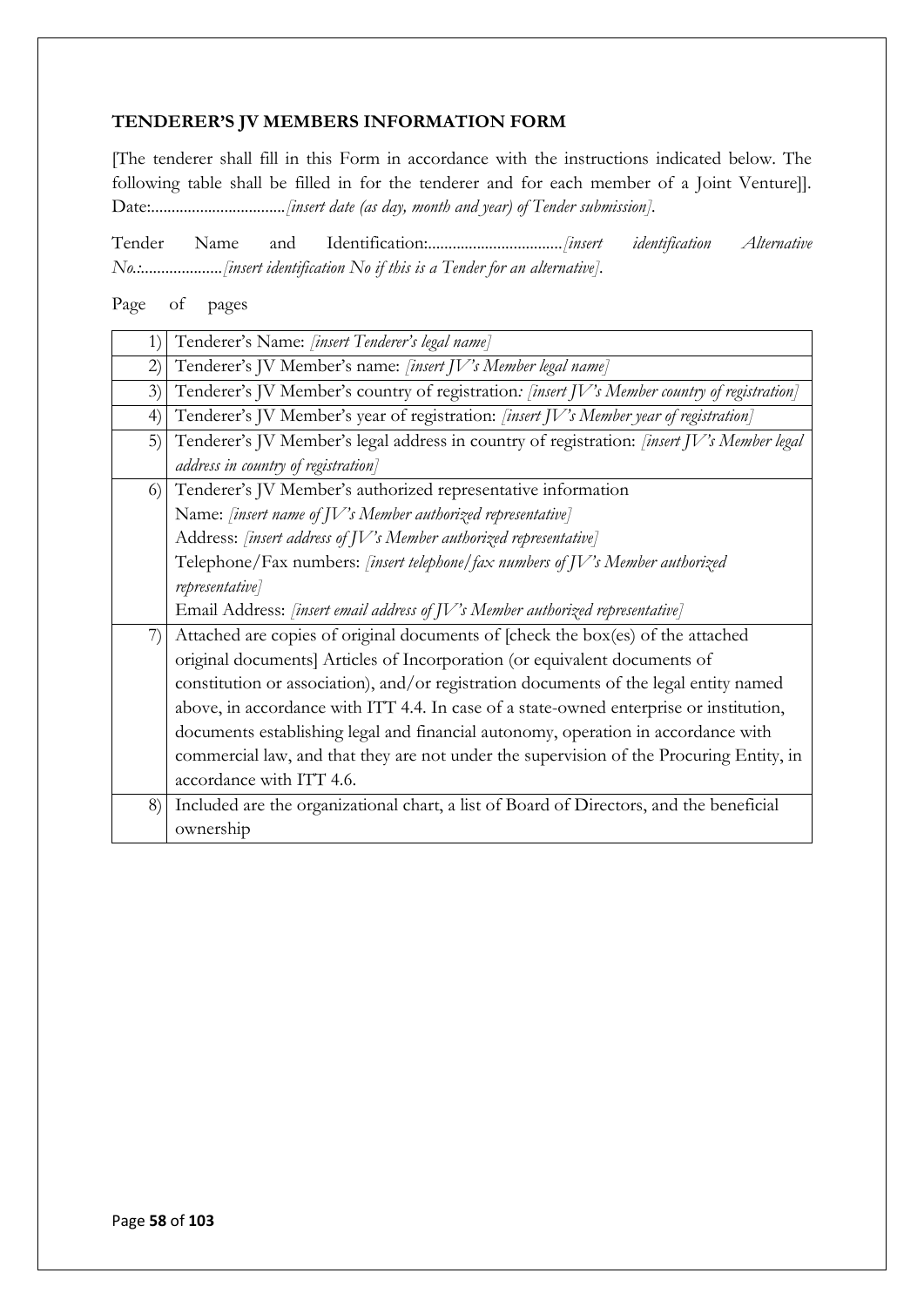# **SECTION V – PRICE SCHEDULES**

Price Schedule: Goods Manufactured Outside Kenya, to be Imported where Applicable

| 1.               | $\overline{2}$ .       | $\overline{3}$ . | 4.             | 5.            | 6.            | 7.                      | 8.                      | 9.                  | 10.                     |
|------------------|------------------------|------------------|----------------|---------------|---------------|-------------------------|-------------------------|---------------------|-------------------------|
| Line-            | Description            | Delivery         | Quantity       | Unit          | Total         | Price per line          | Cost of                 | Sales               | Total                   |
| Item             | of Goods               | Date as          | and            | price         | <b>EXW</b>    | item for                | local labor,            | and                 | Price                   |
| $N^{\circ}$      |                        | defined          | physical       | <b>EXW</b>    | price         | inland                  | raw                     | other               | per                     |
|                  |                        | by               | unit           |               | per           | transportation          | materials               | taxes               | line                    |
|                  |                        | Incoterms        |                |               | line          | and other               | and                     | payable             | item                    |
|                  |                        |                  |                |               | item<br>(Col. | services<br>required in | components<br>from with | per line<br>item if | (Col.<br>$6 + 7$        |
|                  |                        |                  |                |               |               | Kenya to                | origin in               | Contrac             |                         |
|                  |                        |                  |                |               | $4\times5$    | convey the              | Kenya % of              | $t$ is              |                         |
|                  |                        |                  |                |               |               | Goods to                | Col. 5                  | awarde              |                         |
|                  |                        |                  |                |               |               | their final             |                         | $d$ (in             |                         |
|                  |                        |                  |                |               |               | destination             |                         | accorda             |                         |
|                  |                        |                  |                |               |               |                         |                         | nce                 |                         |
|                  |                        |                  |                |               |               |                         |                         | with                |                         |
|                  |                        |                  |                |               |               |                         |                         | <b>ITT</b>          |                         |
|                  |                        |                  |                |               |               |                         |                         | 14.8(a)(i)          |                         |
|                  |                        |                  |                |               |               |                         |                         | $\overline{1}$      |                         |
| <i> insert</i>   | <i>finsert name of</i> | <i>insert</i>    | <i>insert</i>  | <i>insert</i> | <i>insert</i> | <i>insert the</i>       | <i>Tnsert cost of</i>   | <i>insert</i>       | <i>insert</i>           |
| number           | Good                   | quoted           | number of      | <b>EXW</b>    | total         | corresponding           | local labor,            | sales and           | total                   |
| r of the         |                        | Delivery         | units to<br>be | unit          | <b>EXW</b>    | price per line          | raw material<br>and     | other               | price                   |
| <i>item</i> ]    |                        | Date]            | supplied       | price]        | price<br>per  | <i>item</i>             | components              | taxes<br>payable    | per line<br><i>item</i> |
|                  |                        |                  | and name       |               | line          |                         | from within             | per item            |                         |
|                  |                        |                  | of the         |               | <i>item</i>   |                         | the Purchase's          | if                  |                         |
|                  |                        |                  | physical       |               |               |                         | country as a            | Contract            |                         |
|                  |                        |                  | unit]          |               |               |                         | $\%$ of the             | is                  |                         |
|                  |                        |                  |                |               |               |                         | EXW price               | awarded]            |                         |
|                  |                        |                  |                |               |               |                         | per line item]          |                     |                         |
| 1.               | Virtualization         |                  | 1 each         |               |               |                         |                         |                     |                         |
|                  | Software               |                  |                |               |               |                         |                         |                     |                         |
| 2.               | Data Backup            |                  | 1each          |               |               |                         |                         |                     |                         |
|                  | Device                 |                  |                |               |               |                         |                         |                     |                         |
| 3.               | Migration              |                  | Lot            |               |               |                         |                         |                     |                         |
| 4.               | Training               |                  | Lot            |               |               |                         |                         |                     |                         |
| $\overline{5}$ . | Any Other              |                  | Lot            |               |               |                         |                         |                     |                         |
|                  | Costs (please          |                  |                |               |               |                         |                         |                     |                         |
|                  | specify)               |                  |                |               |               |                         |                         |                     |                         |
|                  |                        |                  | Total Price    |               |               |                         |                         |                     |                         |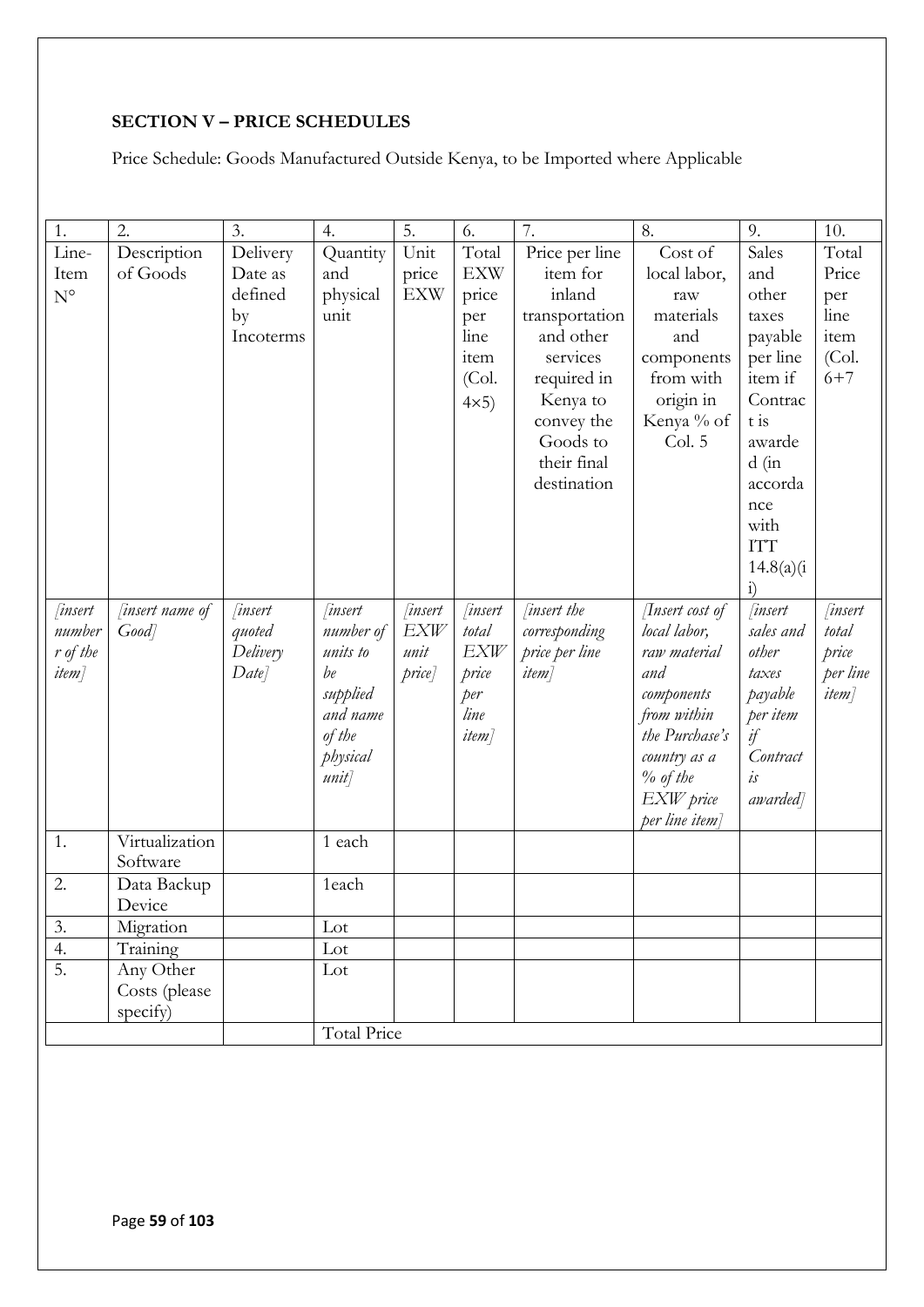| 1.                                      | 2.                                                                                                                                                                   | 3.                                                            | 4.                                                                               | 5.                                                                                               | 6.                                       | 7.                                                   |
|-----------------------------------------|----------------------------------------------------------------------------------------------------------------------------------------------------------------------|---------------------------------------------------------------|----------------------------------------------------------------------------------|--------------------------------------------------------------------------------------------------|------------------------------------------|------------------------------------------------------|
| Service N°                              | Description of Services<br>inland<br>(excludes<br>transportation<br>and<br>other services required<br>in Kenya to convey the<br>goods to their final<br>destination) | Country<br>of<br>Origin                                       | Delivery Date at<br>place of Final<br>destination                                | Quantity<br>and<br>physical<br>unit                                                              | Unit<br>price                            | Total Price per<br>Service (Col. 5*6<br>or estimate) |
| <i>insert number</i><br>of the Service] | [insert name of Services]                                                                                                                                            | <i>linsert</i><br>country of<br>origin of<br>the<br>Services] | <i>finsert delivery date</i><br>at place of final<br>destination per<br>Service] | <i>insert</i><br>number of<br>units to be<br>supplied<br>and name<br>of the<br>physical<br>unit] | <i>insert</i><br>unit price<br>per item] | <i>insert total price</i><br>per item]               |
| 2 nd year                               | Annual<br>Post<br>Implementation<br>Support after the first<br>year of project<br>and<br>implementation<br>and<br>commissioning                                      | N/A                                                           | N/A                                                                              | Annual                                                                                           |                                          |                                                      |
| 3 rd year                               | Post<br>Annual<br>Implementation<br>after<br>Support<br>the<br>second year of project<br>implementation<br>and<br>and commissioning.                                 | N/A                                                           | N/A                                                                              | Annual                                                                                           |                                          |                                                      |
|                                         | <b>Total Tender Price</b>                                                                                                                                            |                                                               |                                                                                  |                                                                                                  |                                          |                                                      |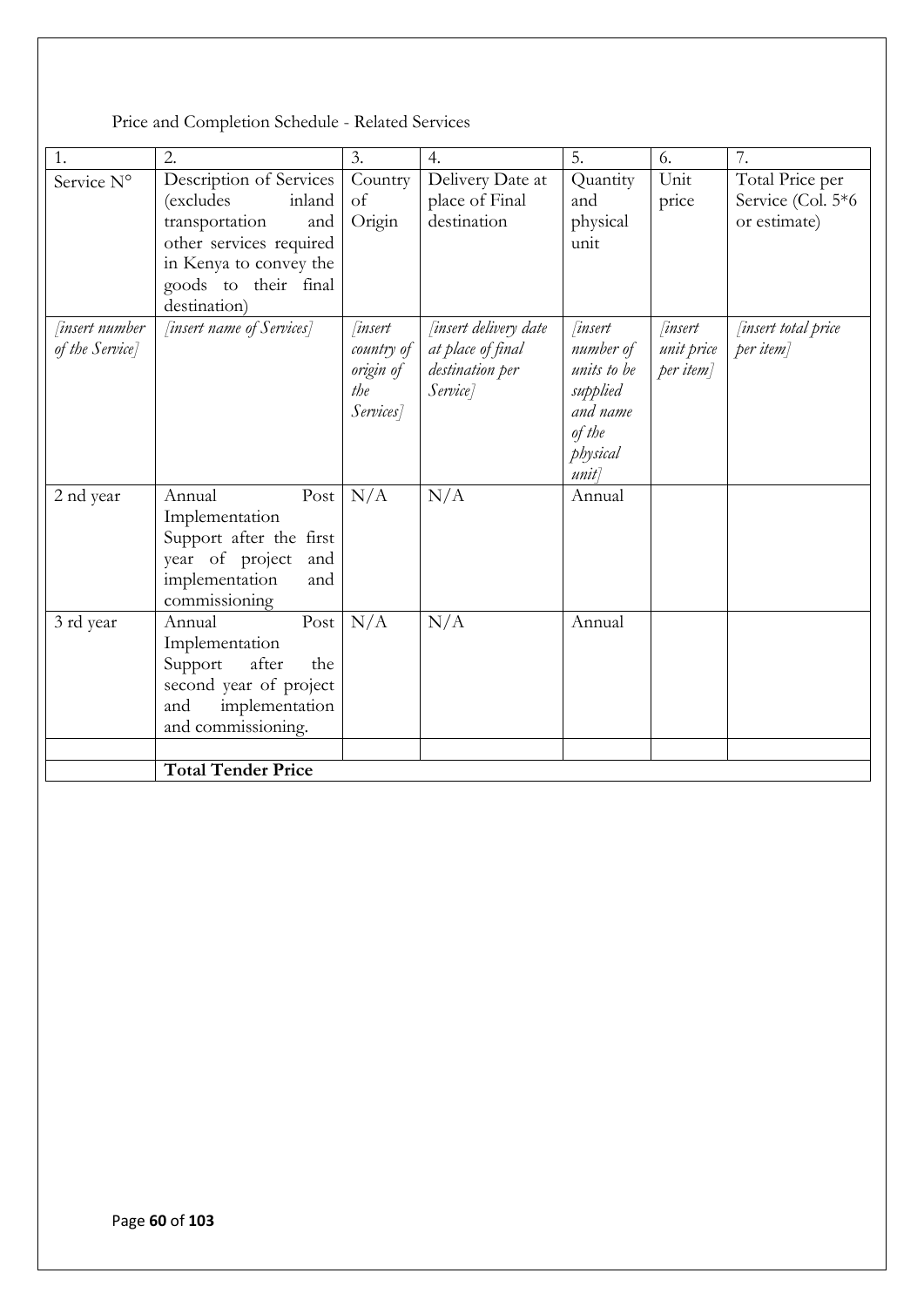# **FORM OF TENDER SECURITY - DEMAND BANK GUARANTEE**

Beneficiary:

ITT No:

Date:

## TENDER GUARANTEE No.:

## Guarantor:

- 1. We have been informed that (hereinafter called "the Applicant") has submitted or will submit to the Beneficiary its Tender (hereinafter called "the Tender") for the execution of under Request for Tenders No. ("the ITT").
- 2. Furthermore, we understand that, according to the Beneficiary's conditions, Tenders must be supported by a Tender guarantee.
- 3. At the request of the Applicant, we, as Guarantor, hereby irrevocably undertake to pay the Beneficiary any sum or sums not exceeding in total an amount of (……………….) upon receipt by us of the Beneficiary's complying demand, supported by the Beneficiary's statement, whether in the demand itself or a separate signed document accompanying or identifying the demand, stating that either the Applicant:

a) has withdrawn its Tender during the period of Tender validity set forth in the Applicant's Letter of Tender ("the Tender Validity Period"), or any extension thereto provided by the Applicant; or

b) having been notified of the acceptance of its Tender by the Beneficiary during the Tender Validity Period or any extension thereto provided by the Applicant, (i) has failed to execute the contract agreement, or(ii) has failed to furnish the Performance.

- 4. This guarantee will expire: (a) if the Applicant is the successful Tenderer, upon our receipt of copies of the contract agreement signed by the Applicant and the Performance Security and, or (b) if the Applicant is not the successful Tenderer, upon the earlier of (i) our receipt of a copy of the Beneficiary's notification to the Applicant of the results of the Tendering process; or (ii)twenty-eight days after the end of the Tender Validity Period.
- 5. Consequently, any demand for payment under this guarantee must be received by us at the office indicated above on or before that date.

[Signature(s)]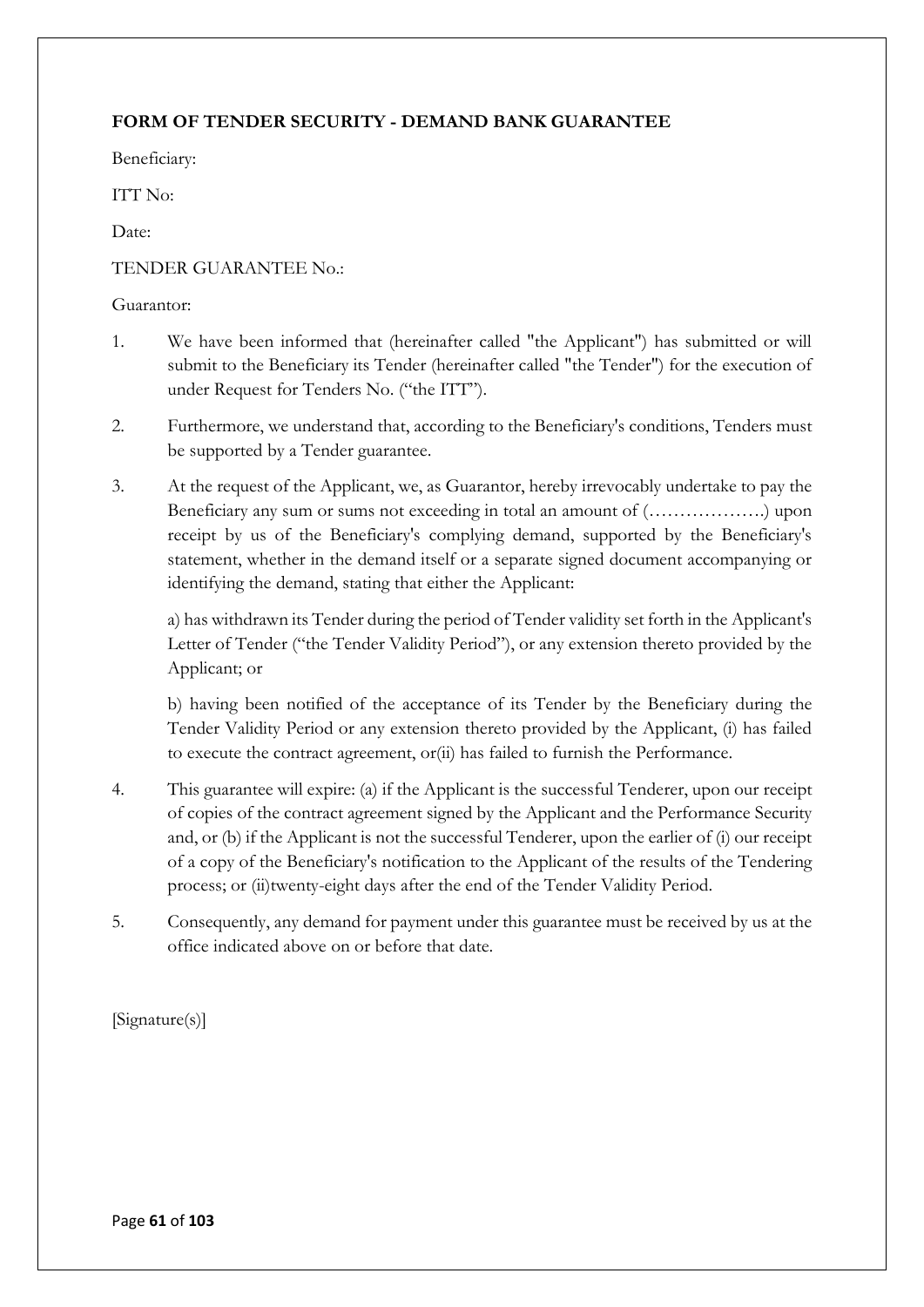## **FORM OF TENDER SECURITY (TENDER BOND)**

*[The Surety shall fill in this Tender Bond Form in accordance with the instructions indicated.]* 

BOND NO.

- 1. BY THIS BOND....................................[name of tenderer] as Principal (hereinafter called "the Principal"), and................... [name, legal title, and address of surety],authorized to transact business in [name of country of Procuring Entity], as Surety (hereinafter called "the Surety"), are held and firmly bound unto.............................. [name of Procuring Entity] as Obligee (hereinafter called "the Procuring Entity") in the sum of..................................[amount of Bond]1 [amount in words], for the payment of which sum, well and truly to be made, we, the said Principal and Surety, bind ourselves, our successors and assigns, jointly and severally, firmly by these presents.
- 2. WHEREAS the Principal has submitted or will submit a written Tender to the Procuring Entity dated the day of , 20 , for the supply of [name of Contract] (hereinafter called the "Tender").
- 3. NOW, THEREFORE, THE CONDITION OFTHIS OBLIGATION is such that if the Principal:

a) has withdrawn its Tender during the period of Tender validity set forth in the Principal's Letter of Tender ("the Tender Validity Period"), or any extension thereto provided by the Principal; or

b) having been notified of the acceptance of its Tender by the Procuring Entity during the Tender Validity Period or any extension thereto provided by the Principal; (i) failed to execute the Contract agreement; or (ii) has failed to furnish the Performance Security, in accordance with the Instructions to tenderers("ITT") of the Procuring Entity's Tendering document. then the Surety undertakes to immediately pay to the Procuring Entity up to the above amount upon receipt of the Procuring Entity's first written demand, without the Procuring Entity having to substantiate its demand, provided that in its demand the Procuring Entity shall state that the demand arises from the occurrence of any of the above events, specifying which event(s) has occurred.

- 4. The Surety hereby agrees that its obligation will remain in full force and effect up to and including the date 30 days after the date of expiration of the Tender Validity Period set forth in the Principal's Letter of Tender or any extension thereto provided by the Principal.
- 5. IN TESTIMONY WHEREOF, the Principal and the Surety have caused these presents to be executed in their respective names this day of 20.

Principal: Corporate Seal (where appropriate) Surety: (Signature)

*(Signature) (Printed name and title) (Printed name and title)*

Page **62** of **103**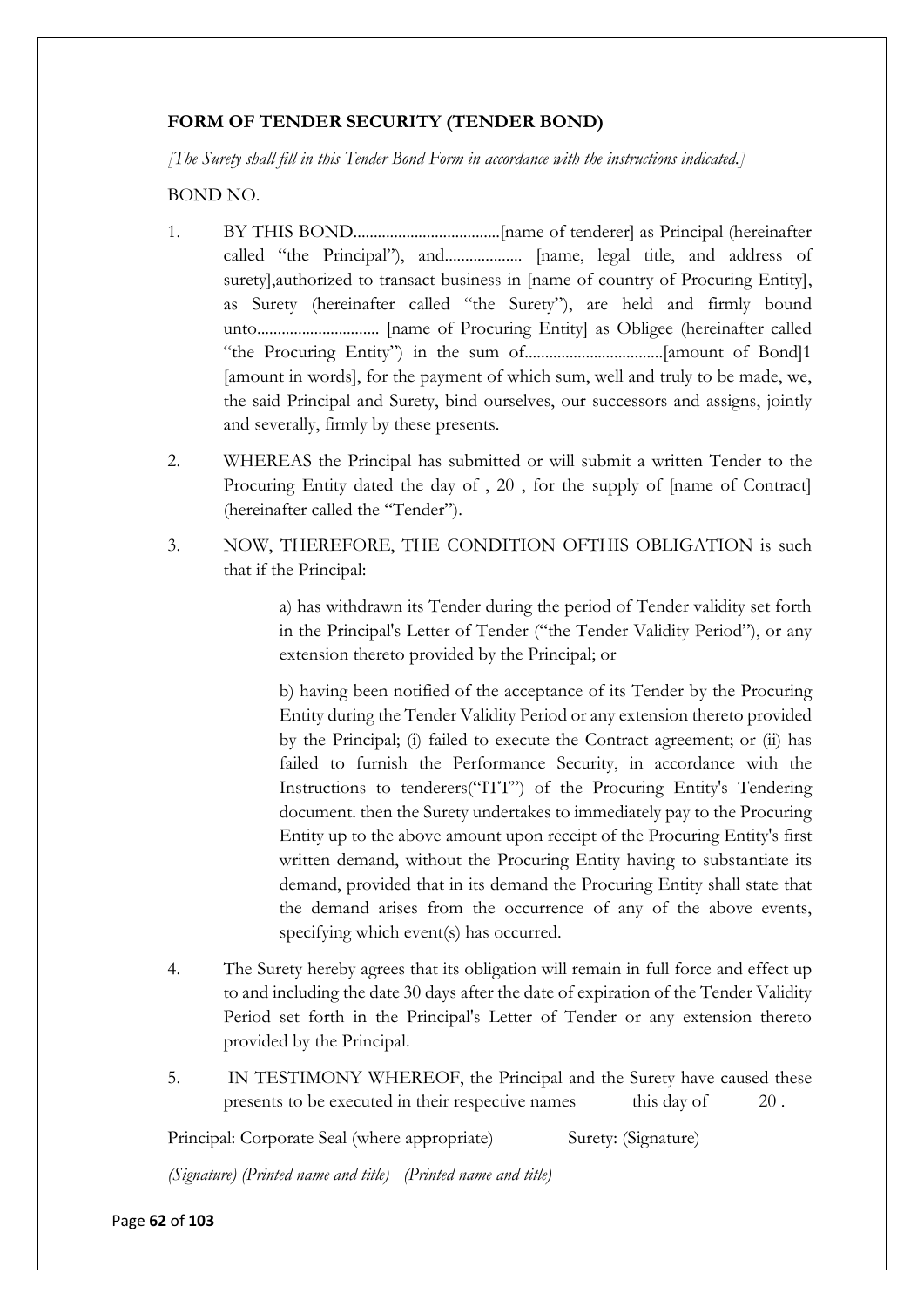## **MANUFACTURER'S AUTHORIZATION FORM**

*[The tenderer shall require the Manufacturer to fill in this Form in accordance with the instructions indicated. This letter of authorization should be on the letterhead of the Manufacturer and should be signed by a person with the proper authority to sign documents that are binding on the Manufacturer. The tenderer shall include it in its Tender, if so indicated in theTDS.]* 

*Date:.......................[insert date (as day, month and year) of Tender submission]* 

*ITT No.:.......................[insert number of ITT process]*

*Alternative No.:.......................[insert identification No if this is a Tender for an alternative]* 

*To: ....................... [Insert complete name of Procuring Entity]* 

*WHEREAS* 

We....................... *[insert complete name of Manufacturer],* who are official manufacturers of*.......................[insert type of goods manufactured],* having factories at *[insert full address of Manufacturer's factories], do hereby authorize [insert complete name of tenderer*] to submit a Tender the purpose of which is to provide the following Goods, manufactured by us*....................... [insert name and or brief description of the Goods],* and to subsequently negotiate and sign the Contract*.* 

We hereby extend our full guarantee and warranty in accordance with Clause 28 of the General Conditions of Contract, with respect to the Goods offered by the above firm*.* 

Signed*:....................... [Insert signature(s) of authorized representative(s) of the Manufacturer]*  Name*:.......................[Insert complete name(s) of authorized representative(s) of the Manufacturer]*  Title*:....................... [Insert title]* 

Dated on day of , *[insert date of signing]*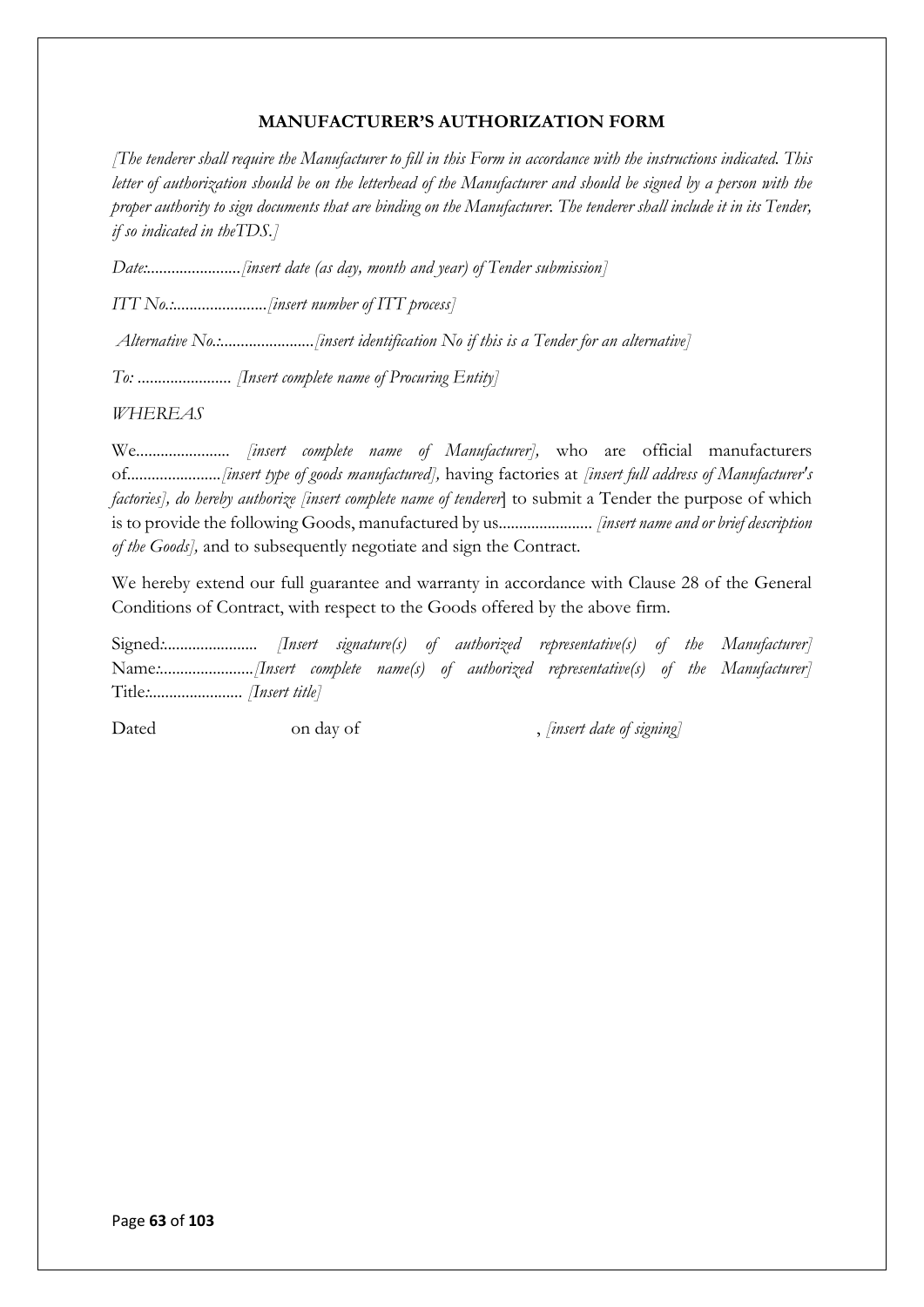## **SECTION V1 - SCHEDULE OF REQUIREMENTS**

*Notes for Preparing the Schedule of Requirements* 

*The Schedule of Requirements shall be included in the Tendering document by the Procuring Entity, and shall cover, at a minimum, a description of the goods and services to be supplied and the delivery schedule.*

*The objective of the Schedule of Requirements is to provide sufficient information to enable tenderers to prepare their Tenders efficiently and accurately, in particular, the Price Schedule, for which a form is provided in Section IV. In addition, the Schedule of Requirements, together with the Price Schedule, should serve as a basis in the event of quantity variation at the time of award of contract pursuant to ITT42.1.* 

*The date or period for delivery should be carefully specified, taking into account (a) the implications of delivery terms stipulated in the Instructions to tenderers pursuant to the Incoterms rules that "delivery" takes place when goods are delivered to the final place of delivery, and (b) the date prescribed herein from which the Procuring Entity's delivery obligations start (i.e., notice of award, contract signature, opening or confirmation of the letter of credit)*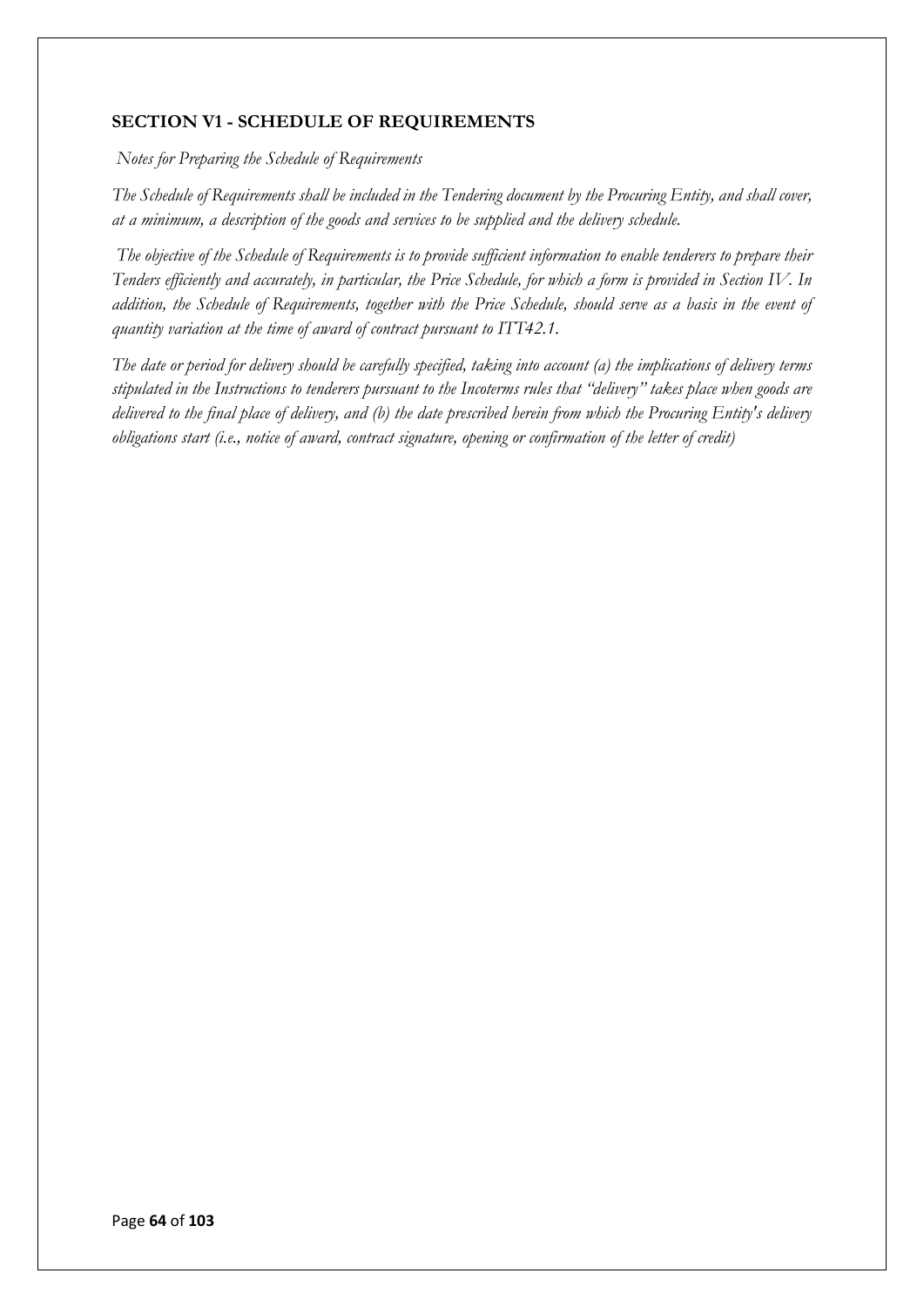## **SECTION VI - SCHEDULE OF REQUIREMENTS**

## **Background**

The Bank desires to contract an IT firm for Software Maintenance Service Contact for its IT Infrastructure, System integration & Security Consulting to address complete end to end IT Infrastructure & IT security requirements across Network, Data, Application and User Security and license compliance.

The DBK is inviting suitably qualified bidders for the Upgrade of its Virtualized Server Infrastructure and Data Backup Solution.

To accomplish this project, the supplier will be required to implement a highly available clustered server and redundant storage infrastructure and migrate the existing servers and data to the new virtualized servers. The supplier will further be required to implement a secondary robust and versatile site for disaster recovery. All data and applications will be migrated to the new servers to form the primary site whereas the current server infrastructure will form the secondary site.

The following service items are required to be offered in DBK Finance House, Loita street, Mezzanine floor location of Server as per the TOR and Piedmont Plaza Offices.

## **Data Centre Infrastructure**

The Bank desires a robust server, storage and switch infrastructure built on a virtualized platform utilizing the most effective, efficient and economically suitable virtualization technology and hardware.

## **Data migration**

The existing infrastructure shall be relocated and reconfigured as the secondary data center to be located in Piedmont Plaza.

Regional Offices. The secondary data center shall provide real time data backup and act as DBK disaster recovery.

Suppliers are encouraged to visit the site to understand the existing infrastructure.

DBK will through its ISP avail a 5 Mbps dedicated point to point link between DBK premises and the secondary site at Piedmont Plaza.

#### **Requirements of the Supplier**

By accepting the Terms of Reference (TOR), the Supplier confirms that their company meets the following conditions:

- i) Has extensive experience in supply and installation of servers and virtual environments in small to medium businesses.
- ii) Has the capacity and capabilities to supply, implement and support their proposed solutions.
- iii) Is fully committed to undertake this engagement in accordance with the scope of work defined and any instructions issued by DBK.
- iv) Will maintain professional independence throughout the duration of the engagement.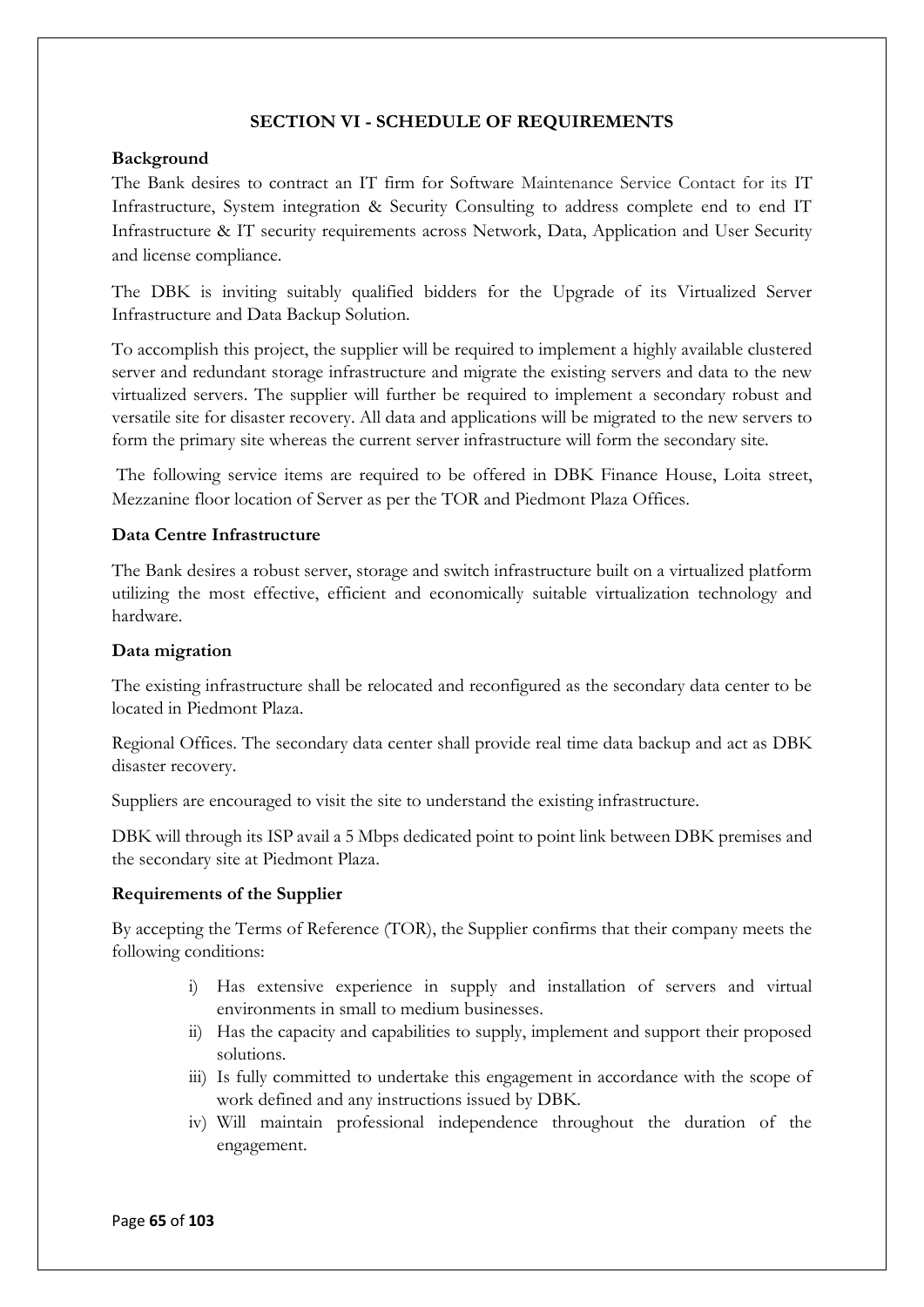## **Scope of works will involve:**

- i) Supply & Installation of server hardware (if needed)
- ii) Supply & Installation of VMware VSphere Plus Virtualization System at Primary and Secondary Site
- iii) Installation, Configuration and make operable all the existing virtualized clients to the new virtualized environment
- iv) Re-Configuration of existing Storage system to provide replication solution at Data recovery Site to be located in Piedmont Plaza, Ngong rd.
- v) Document all systems and provide documentation and administrator training to DBK
- vi) Document fail over and recovery procedures
- vii) Migrate existing servers and data to the related virtual server
- viii)Migrate users and domain
- ix) Provide support of the Disaster Recovery Infrastructure for DBK
- x) Advice the DBK on best practices on Disaster Recovery Services as need may arises.
- xi) Work with ICT Manager to resolve unplanned issues

# **Below is a Schedule of the existing server environment that will be Maintained under the Annual Maintenance contract.**

# **A. SERVER HARDWARE COMPONENTS**

- i) 2 X HP DL380 Gen9 installed as Host servers with Red Hat Enterprise Virtualization Hypervisors.
- ii) 1 x HPE DL 380 Gen8 installed with Red Hat Virtualization Manager for Virtualization infrastructure.
- iii) 3 x HPW DL 380 Gen9 Storage server installed with Red-hat Gluster storage servers and data replication.
- iv) 1 x HPE DL380 gen8 installed with Red Hat Enterprise Linux running IPA infrastructure and DNS services.
- v) 2 x HPE DL380 GEN 8 servers
- vi) Backup core banking Database HP Gen 8
- vii) Back up Flexcube application servers HP Gen 8

## **B. VIRTUAL MACHINES**

- 1. Red Hat Enterprise Linux Server for Core Banking Oracle Database
	- i) Production (Live server)
	- ii) User Acceptance and Training Server.
- 2. Red Hat Enterprise Linux Server for core banking Flexcube Applications.
	- i) Production (Live server)
	- ii) User Acceptance and Training Server.
- 3. Microsoft Windows servers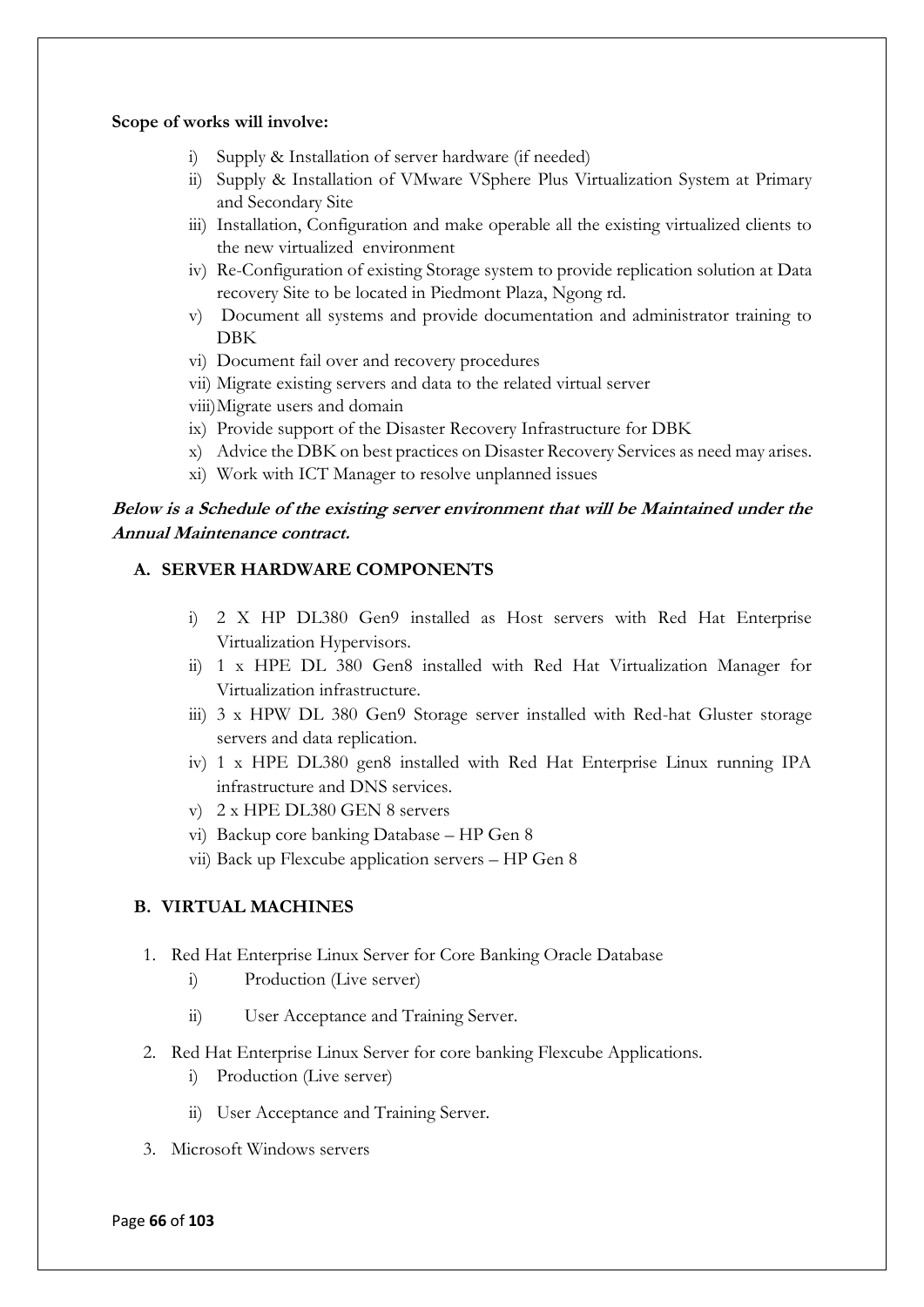- i) Active Directory Services
- ii) Exchange server 2013
- iii) Cheque ordering system
- iv) Audit System
- v) Mobile banking Bridge server
- vi) Human Resource Information Management System
- vii) KENEX Printer services
- viii)F secure Antivirus Services
- ix) Microsoft Windows Cheque Ordering system.
- x) Clearing System.
- xi) Anti-money laundering.

## **4. NETWORK HARDWARE**

- i)  $4 \text{ units}$  HPE Aruba 2540 24G PoE + Switch 4SFP+
- ii) 14 units -Fibre Optic Transceivers SFP-10G-SR uplink modules.
- iii) HPE IMC Management and Monitoring software.
- iv) HPE Gen10 IMC Server for Management and Monitoring.
- v) HPE ProLiant DL160 Gen10 4LFF Configure-to-order.
- vi) Intel Xeon-Silver 4210 (2.2GHz/10-core/85W 1 x 32GB (1x32GB) Dual Rank x4 DDR4-2933 CAS-21-21-21 Registered Smart Memory Kit 1 x 4TB SAS 12G Midline 7.2K LFF (3.5in) 1 Ethernet 10Gb 2-port 568T Media Module Adapter.
- vii) 1x Cisco SX550X 52 -PORT Gigabit PoE Management Switch
- viii)1 x HPE Aruba 2540 48G 4SFP+ SWITCH
- ix) Watchguard Firewall appliance with fail over.

## **5. NETWORK SERVICES**

- i) WatchGuard Firebox configuration firewall with high availability, VPN and VLANs management.
- ii) Network trouble-shooting and support.
- iii) Switch management.

#### **6. CROSS PLATFORM SUPPORT**

- i) Multi-platform inter-phasing and scripting to facilitate straight through processes across different operating systems.
- ii) General OS troubleshooting.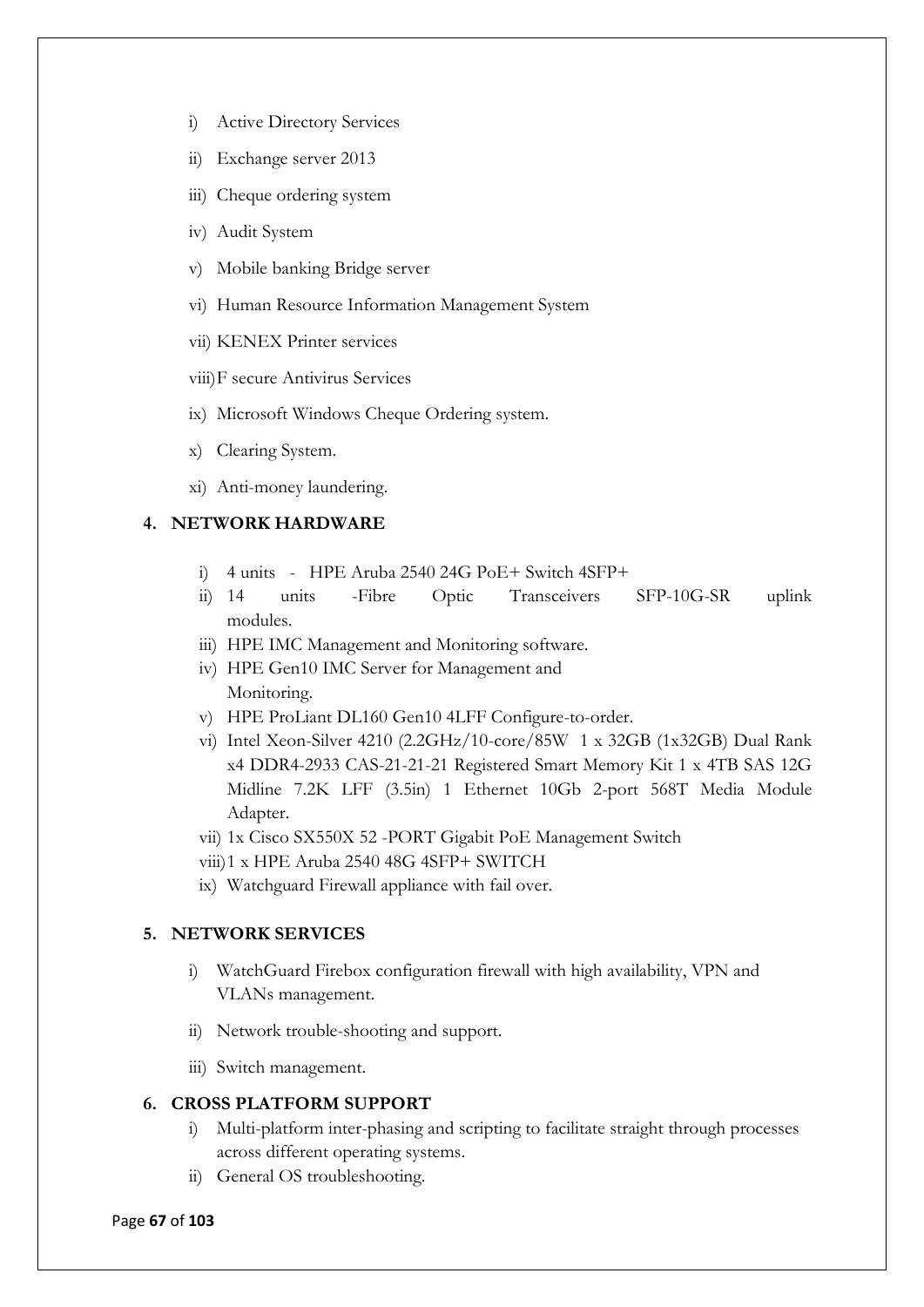## **DELIVERABLES**

The deliverables for this project will be the supply and installation of:

- Computer server hardware (if any)
- Virtualization software
- Data storage hardware
- Migration of data and servers from old to new hardware

• Documentation of Server Environment, Data Backup and Failover Plan and disaster recovery plan for this environment.

#### **Outcome and Performance Standards**

The vendor is expected to produce a complete project checklist, with milestone markers and delivery dates upon starting the project. The vendor should schedule weekly progress meetings for the duration of the project.

#### **Current Server Environment**

There will be a site survey as follows:

WEDNESDAY 22<sup>nd</sup> June, 2022 11.00 AM - 2.00 PM FINANCE HOUSE, LOITA STREET MEZANNINE FLOOR

Bidders will be required to familiarize and verify the existing server infrastructure and seek any necessary clarifications on the bid document.

## **Maintenance and Support**

Following the successful completion of the project, the vendor is required to provide the following support information regarding technical support and other vendor services:

- i) Materials describing the process for reporting a hardware and or software failure to the Vendor in any of the components of the proposed system.
- ii) Standard warranty and maintenance for each of the components installed.
- iii) One-year maintenance and support of the established infrastructure (primary and secondary). The one-year maintenance shall start after issuance of the inspection and acceptance certificate

#### **Documentation**

Following completion of the project, the vendor is required to provide the following documentation regarding the scope of the project:

- i) Written documentation and diagramming of this project. The documentation should consist of the following:
- ii) Detailed Technical Report A document developed for the use of technical staff which includes: the scope, approaches employed, diagram of topography, configuration and setup information, deviations from original plan, etc.
- iii) The documentation should be in soft (CD or Flash disk) and printed copies.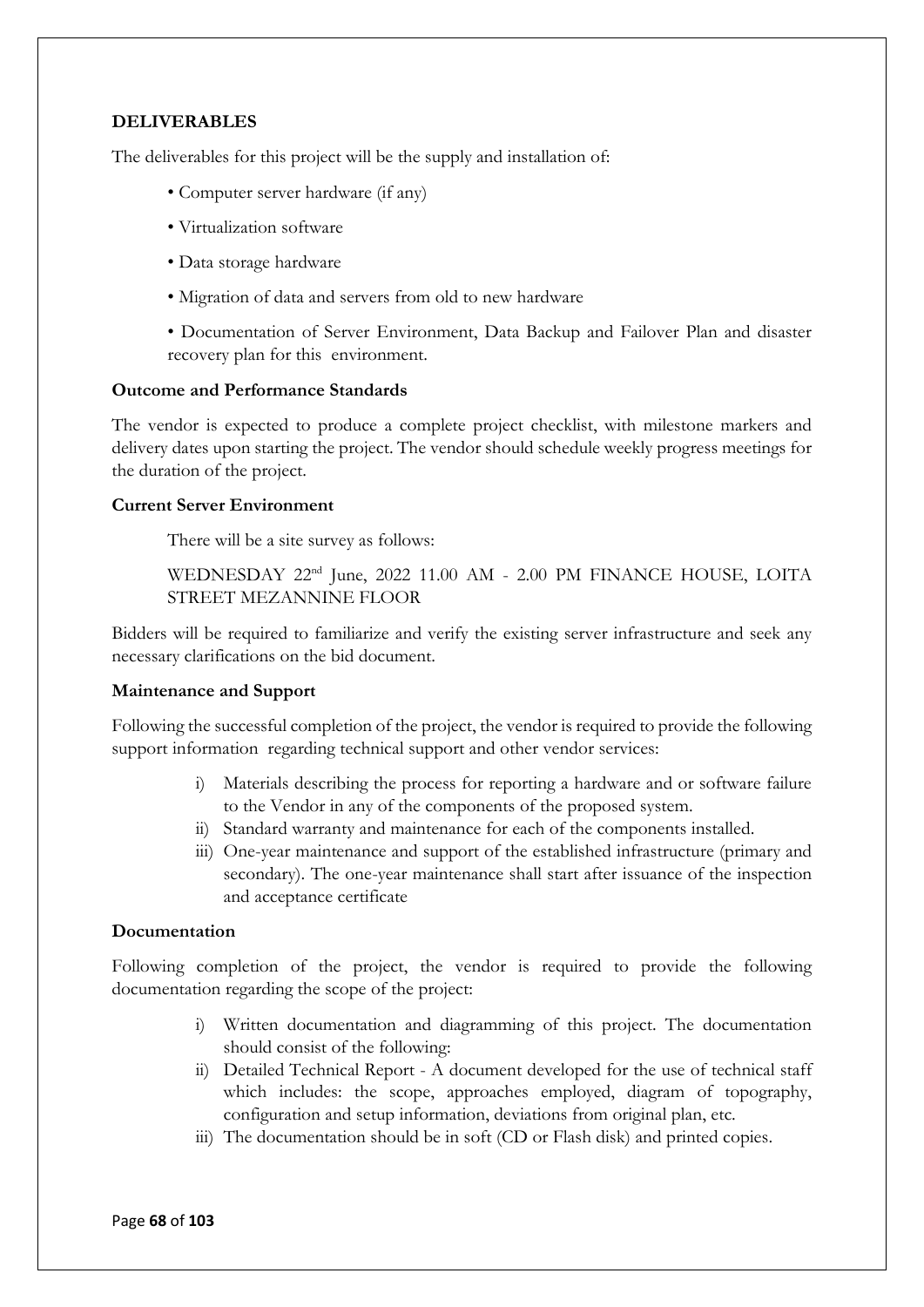## **Training & Documentation**

As part of the virtualization implementation DBK would like to ensure knowledge transfer is provided to key personnel involved in supporting the virtualized environment and the use of its features.

Following the successful completion of the project, the vendor is required to;

- i) Provide in-house training within DBK offices for 3 ICT Officers on the virtualization solutions proposed.
- ii) The vendor will provide at minimum 2 copies of all installation, configuration, and/or training materials. This includes any and all materials offered by the vendor deemed to be helpful in the day-to-day operations of the system.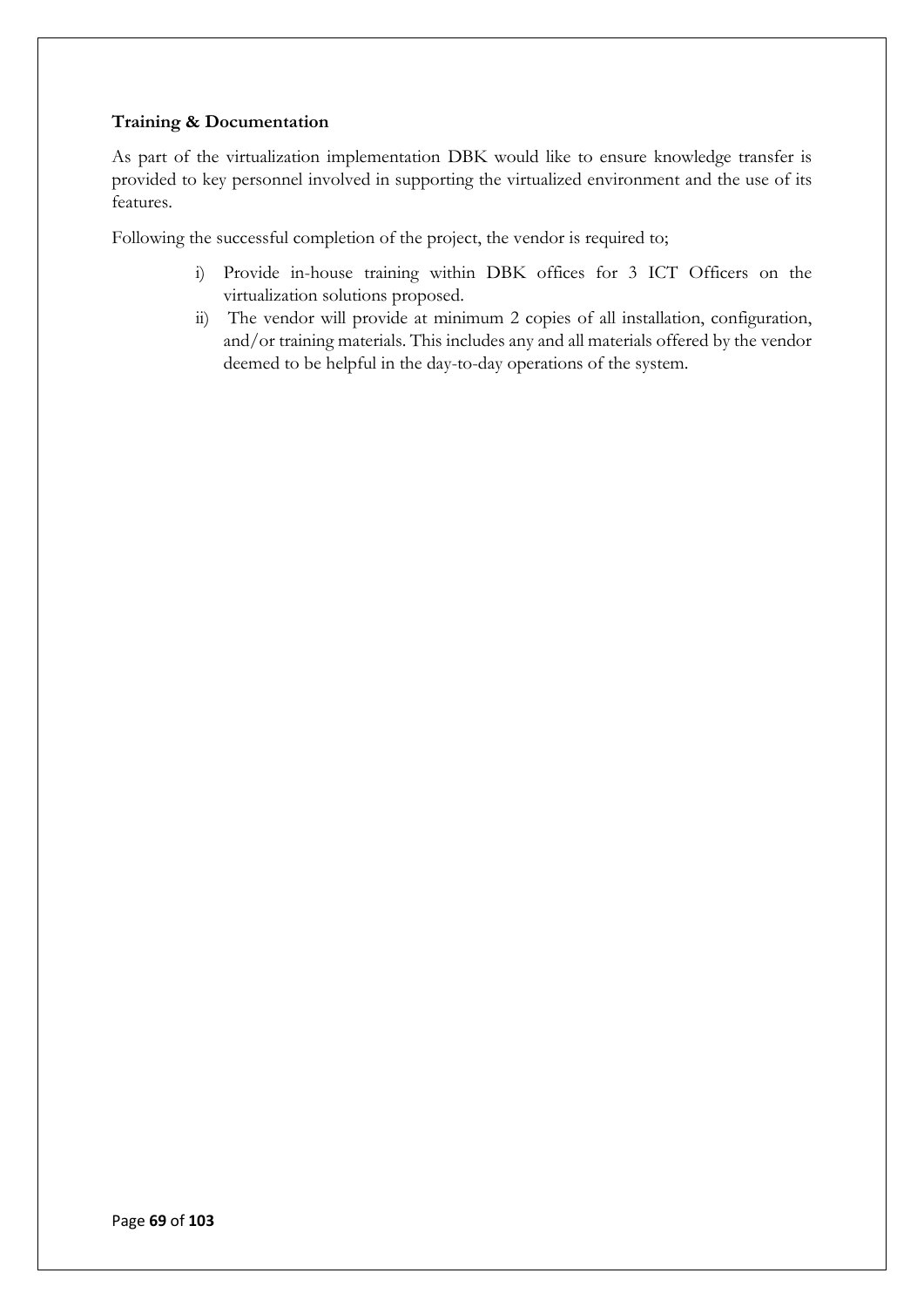## **SECTION VIII - GENERAL CONDITIONS OF CONTRACT**

1. Definitions

In the Conditions of Contract ("these Conditions"), which include Special Conditions, Parts A and B, and these General Conditions, the following words and expressions shall have the meanings stated. Words indicating persons or parties include corporations and other legal entities, except where the context requires otherwise.

a) "Contract" means the Contract Agreement entered into between the Procuring Entity and the Supplier, together with the Contract Documents referred to therein, including all attachments, appendices, and all documents incorporated by reference therein.

b) "Contract Documents" means the documents listed in the Contract Agreement, including any amendments thereto.

c) "Contract Price" means the price payable to the Supplier as specified in the Contract Agreement, subject to such additions and adjustments thereto or deductions therefrom, as may be made pursuant to the Contract.

d) "Day" means calendar day.

e) "Completion" means the fulfilment of the Related Services by the Supplier in accordance with the terms and conditions set forth in the Contract.

f) "GCC" means the General Conditions of Contract.

g) "Goods" means all of the commodities, raw material, machinery and equipment, and/or other materials that the Supplier is required to supply to the Procuring Entity under the Contract.

h) "Procuring Entity" means the Procuring Entity purchasing the Goods and Related Services, as specified in the SCC.

i) "Related Services" means the services incidental to the supply of the goods, such as insurance, delivery, installation, commissioning, training and initial maintenance and other such obligations of the Supplier under the Contract.

j) "SCC" means the Special Conditions of Contract.

k) "Subcontractor" means any person, private or government entity, or a combination of the above, to whom any part of the Goods to be supplied or execution of any part of the Related Services is subcontracted by the Supplier.

l) "Supplier" means the person, private or government entity, or a combination of the above, whose Tender to perform the Contract has been accepted by the Procuring Entity and is named as such in the Contract Agreement.

m) "Base Date" means a date 30 day prior to the submission of tenders.

n) "Laws" means all national legislation, statutes, ordinances, and regulations and by-laws of any legally constituted public authority.

o) "Letter of Acceptance" means the letter of formal acceptance, signed by the contractor. Procuring Entity, including any annexed memoranda comprising agreements between and signed by both Parties.

p) "Procuring Entity" means the Entity named in the Special Conditions of Contract.

- 2. Interpretation
- 2.1. If the context so requires it, singular means plural and vice versa.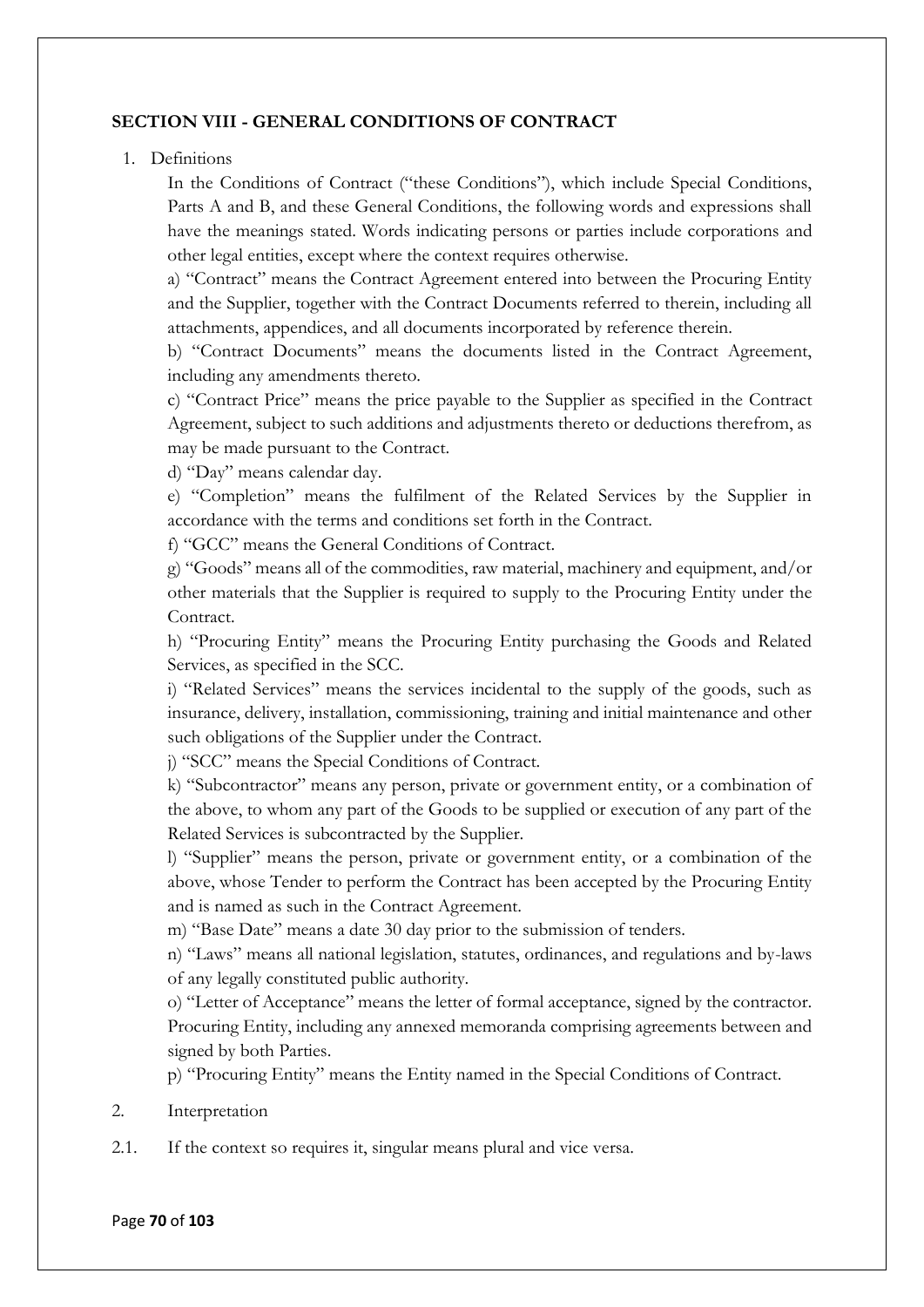## 2.2. Incoterms

a) Unless inconsistent with any provision of the Contract, the meaning of any trade term and the rights and obligations of parties thereunder shall be as prescribed by Incoterms specified in the SCC.

b) The terms EXW and CIP and other similar terms, when used, shall be governed by the rules prescribed in the current edition of Incoterms specified in the SCC and published by the International Chamber of Commerce in Paris, France.

3. Contract Documents

Subject to the order of precedence set forth in the Contract Agreement, all documents forming the Contract (and all parts thereof) are intended to be correlative, complementary, and mutually explanatory. The Contract Agreement shall be read as a whole. The documents forming the Contract shall be interpreted in the following order of priority:

- a) the Contract Agreement,
- b) the Letter of Acceptance,
- c) the General Conditions of Contract
- d) Special Conditions of Contract
- e) the Form of Tender,
- f) the Specifications and Schedules of the Drawings (if any), and

g) the Schedules of Requirements, Price Schedule and any other documents forming part of the Contract.

- 4. Fraud and Corruption
- 4.1 The supplier shall comply with anti-corruption laws and guidelines and the prevailing sanctions, policies and procedures as set forth in the Laws of Kenya.
- 4.2 The Supplier shall disclose any commissions, gratuity or fees that may have been paid or are to be paid to agents or any other person with respect to the Tendering process or execution of the Contract. The information disclosed must include at least the name and address of the agent or other party, the amount and currency, and the purpose of the commission, gratuity or fee.
- 4.3 Entire Agreement
- 4.3.1 The Contract constitutes the entire agreement between the Procuring Entity and the Supplier and supersedes all communications, negotiations and agreements (whether written or oral) of the parties with respect thereto made prior to the date of Contract.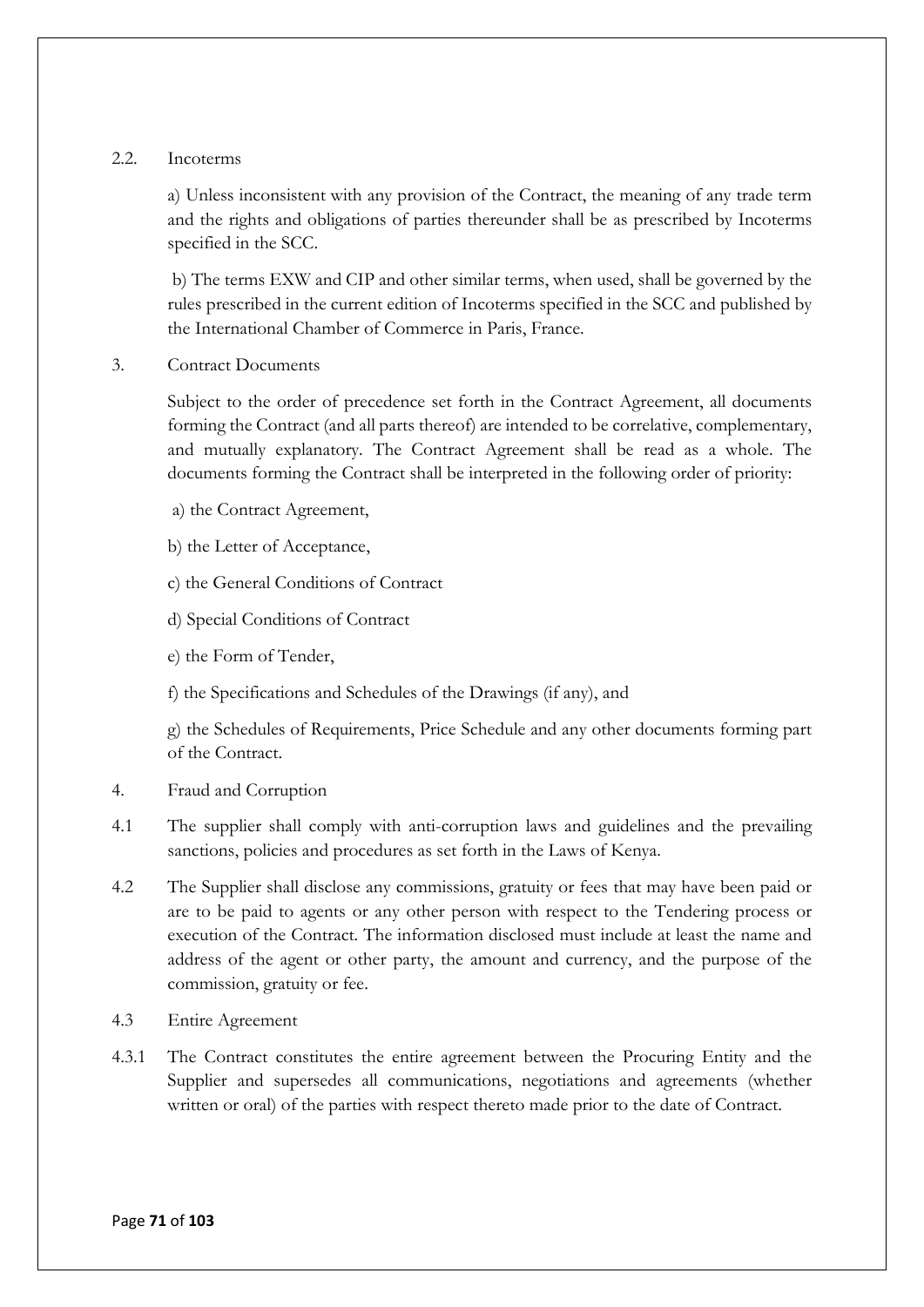## 4.4 Amendment

No amendment or other variation of the Contract shall be valid unless it is in writing, is dated, expressly refers to the Contract, and is signed by a duly authorized representative of each party thereto.

## 4.5 Non-waiver

a) Subject to GCC Sub-Clause 4.5(b) below, no relaxation, forbearance, delay, or indulgence by either party in enforcing any of the terms and conditions of the Contract or the granting of time by either party to the other shall prejudice, affect, or restrict the rights of that party under the Contract, neither shall any waiver by either party of any breach of Contract operate as waiver of any subsequent or continuing breach of Contract.

b) Any waiver of a party's rights, powers, or remedies under the Contract must be in writing, dated, and signed by an authorized representative of the party granting such waiver, and must specify the right and the extent to which it is being waived.

## 4.6 Severability

If any provision or condition of the Contract is prohibited or rendered invalid or unenforceable, such prohibition, invalidity or unenforceability shall not affect the validity or enforceability of any other provisions and conditions of the Contract. 106

- 5. Language
- 5.1 The Contract as well as all correspondence and documents relating to the Contract exchanged by the Supplier and the Procuring Entity, shall be written in the English Language. Supporting documents and printed literature that are part of the Contract may be in another language provided they are accompanied by an accurate and certified translation of the relevant passages in the English Language, in which case, for purposes of interpretation of the Contract, the English language is translation shall govern.
- 5.2 The Supplier shall bear all costs of translation to the governing language and all risks of the accuracy of such translation, for documents provided by the Supplier.
- 6. Joint Venture, Consortium or Association
- 6.1 If the Supplier is a joint venture, consortium, or association, all of the parties shall be jointly and severally liable to the Procuring Entity for the fulfilment of the provisions of the Contract and shall designate one member of the joint venture, consortium, or association to act as a leader with authority to bind the joint venture, consortium, or association. The composition or the constitution of the joint venture, consortium, or association shall not be altered without the prior written consent of the Procuring Entity.
- 7. Eligibility
- 7.1 The Supplier and its Subcontractors shall have the nationality of an eligible country. A Supplier or Sub-contractor shall be deemed to have the nationality of a country if it is a citizen or constituted, incorporated, or registered, and operates in conformity with the provisions of the laws of that country.

#### Page **72** of **103**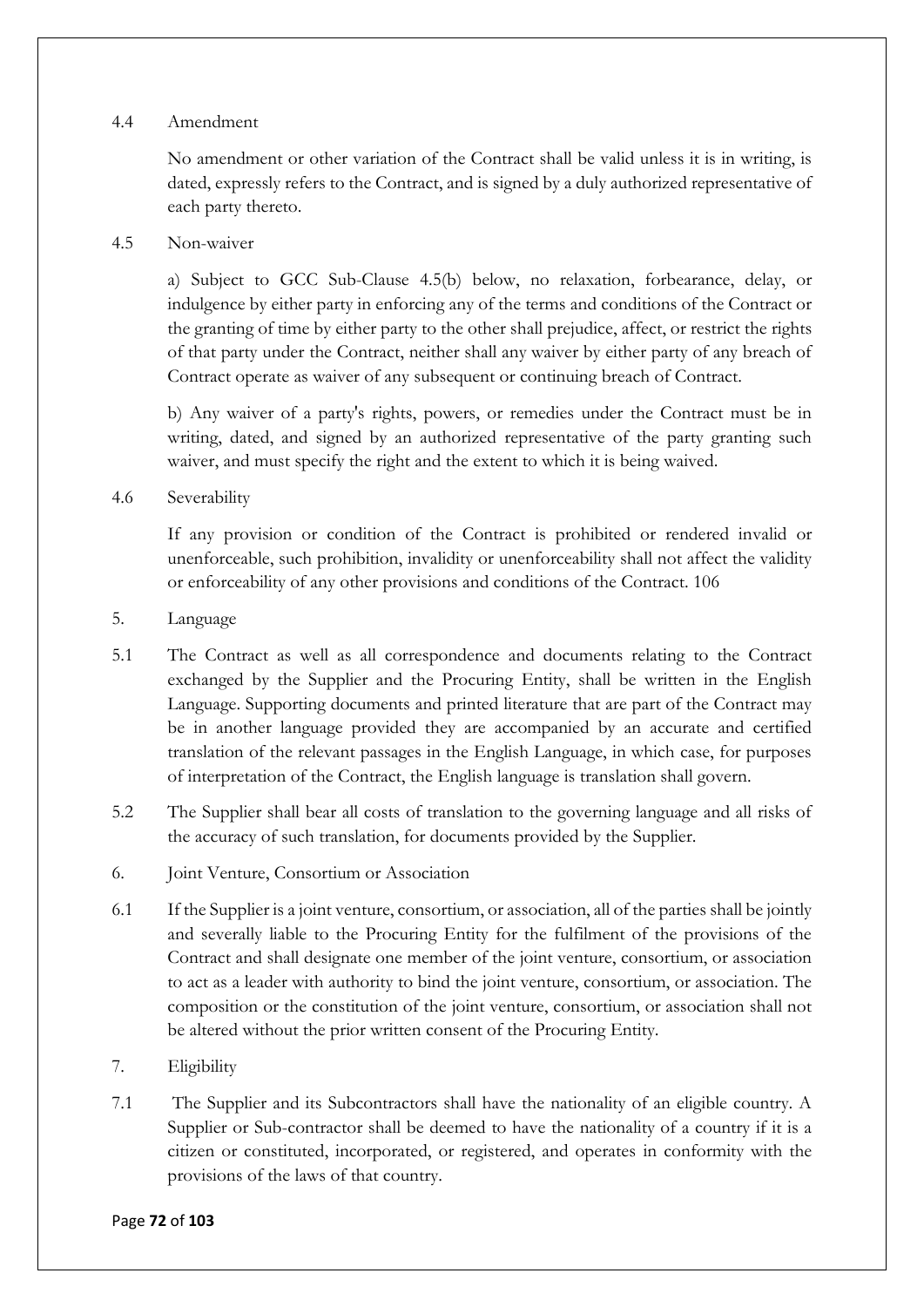- 7.2 All Goods and Related Services to be supplied under the Contract shall have their origin in Eligible Countries. For the purpose of this Clause, origin means the country where the goods have been grown, mined, cultivated, produced, manufactured, or processed; or through manufacture, processing, or assembly, another commercially recognized article results that differs substantially in its basic characteristics from its components.
- 7.3 The Tenderer, if a Kenyan firm, must submit with its tender a valid tax compliance certificate from the Kenya Revenue Authority.
- 8. Notices
- 8.1 Any notice given by one party to the other pursuant to the Contract shall be in writing to the address specified in the SCC. The term "in writing" means communicated in written form with proof of receipt.
- 8.2 A notice shall be effective when delivered or on the notice's effective date, whichever is later.
- 9. Governing Law
- 9.1 The Contract shall be governed by and interpreted in accordance with the laws of Kenya.
- 9.2 Throughout the execution of the Contract, the Supplier shall comply with the import of goods and services prohibitions in Kenya: a) where, as a matter of law, compliance or official regulations, Kenya prohibits commercial relations with that country or any import of goods from that country or any payments to any country, person, or entity in that country ; or b) by an act of compliance with a decision of the United Nations Security Council taken under Chapter VII of the Charter of the United Nations, Kenya prohibits any import of goods from that country or any payments to any country, person, or entity.
- 10. Settlement of Disputes
- 10.1 The Procuring Entity and the Supplier shall make every effort to resolve amicably by direct negotiation any disagreement or dispute arising between them under or in connection with the Contract.
- 10.2 If, after thirty (30) days, the parties have failed to resolve their dispute or difference by such mutual consultation, then either the Procuring Entity or the Supplier may give notice to the other party of its intention to commence arbitration, as hereinafter provided, as to the matter in dispute, and no arbitration in respect of this matter may be commenced unless such notice is given. Any dispute or difference in respect of which a notice of intention to commence arbitration has been given in accordance with this Clause shall be finally settled by arbitration. Arbitration may be commenced prior to or after delivery of the Goods under the Contract.
- 10.2 Arbitration proceedings shall be conducted as follows:
- 10.2.1 Any claim or dispute between the Parties arising out of or in connection with the Contract not settled amicably in accordance with Sub-Clause 10.1 shall be finally settled by arbitration.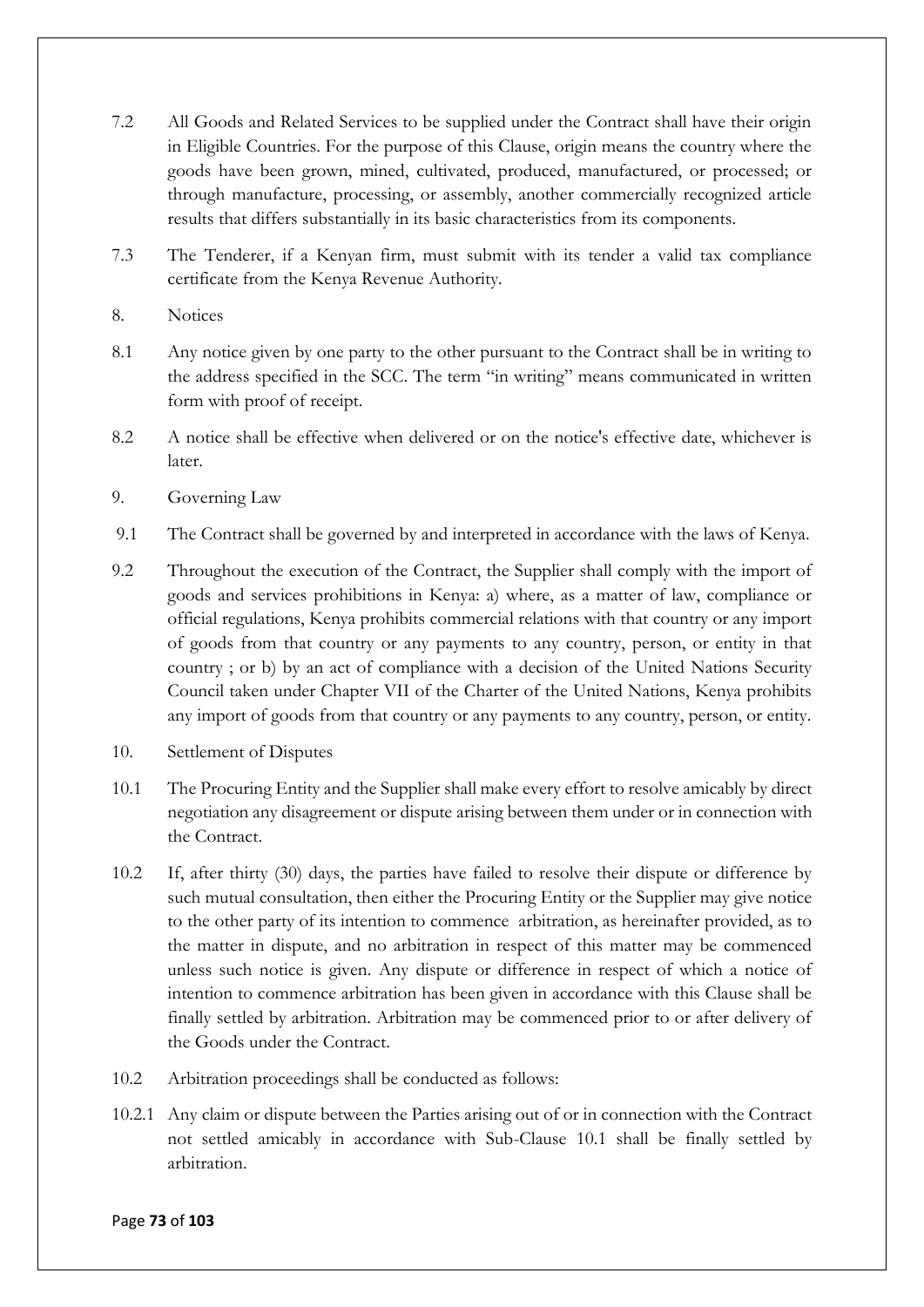- 10.2.2 No arbitration proceedings shall be commenced on any claim or dispute where notice of a claim or dispute has not been given by the applying party within thirty days of the occurrence or discovery of the matter or issue giving rise to the dispute.
- 10.2.3 Notwithstanding the issue of a notice as stated above, the arbitration of such a claim or dispute shall not commence unless an attempt has in the first instance been made by the parties to settle such claim or dispute amicably with or without the assistance of third parties. Proof of such attempt shall be required.
- 10.2.4 The Arbitrator shall, without prejudice to the generality of his powers, have powers to direct such measurements, computations, or valuations as may in his opinion be desirable in order to determine the rights of the parties and assess and award any sums which ought to have been the subject of or included in any due payments.
- 10.2.5 Neither Party shall be limited in the proceedings before the arbitrators to the evidence, or to the reasons for the dispute given in its notice of a claim or dispute.
- 10.2.6 Arbitration may be commenced prior to or after delivery of the goods. The obligations of the Parties shall not be altered by reason of any arbitration being conducted during the progress of the delivery of goods.
- 10.2.7 The terms of the remuneration of each or all the members of Arbitration shall be mutually agreed upon by the Parties when agreeing the terms of appointment. Each Party shall be responsible for paying one-half of this remuneration.
- 10.3 Arbitration Proceedings
- 10.3.1 Arbitration proceedings with national suppliers will be conducted in accordance with the Arbitration Laws of Kenya. In case of any claim or dispute, such claim or dispute shall be notified in writing by either party to the other with a request to submit it to arbitration and to concur in the appointment of an Arbitrator within thirty days of the notice. The dispute shall be referred to the arbitration and final decision of a person or persons to be agreed between the parties. Failing agreement to concur in the appointment of an Arbitrator, the Arbitrator shall be appointed, on the request of the applying party, by the Chairman or Vice Chairman of any of the following professional institutions;
	- i) Kenya National Chamber of Commerce
	- ii) Chartered Institute of Arbitrators (Kenya Branch)
	- iii) The Law Society of Kenya
- 10.3.2 The institution written to first by the aggrieved party shall take precedence over all other institutions.
- 10.3.3 Alternative Arbitration Proceedings Alternatively, the Parties may refer the matter to the Nairobi Centre for International Arbitration (NCIA) which offers a neutral venue for the conduct of national and international arbitration with commitment to providing institutional support to the arbitral process.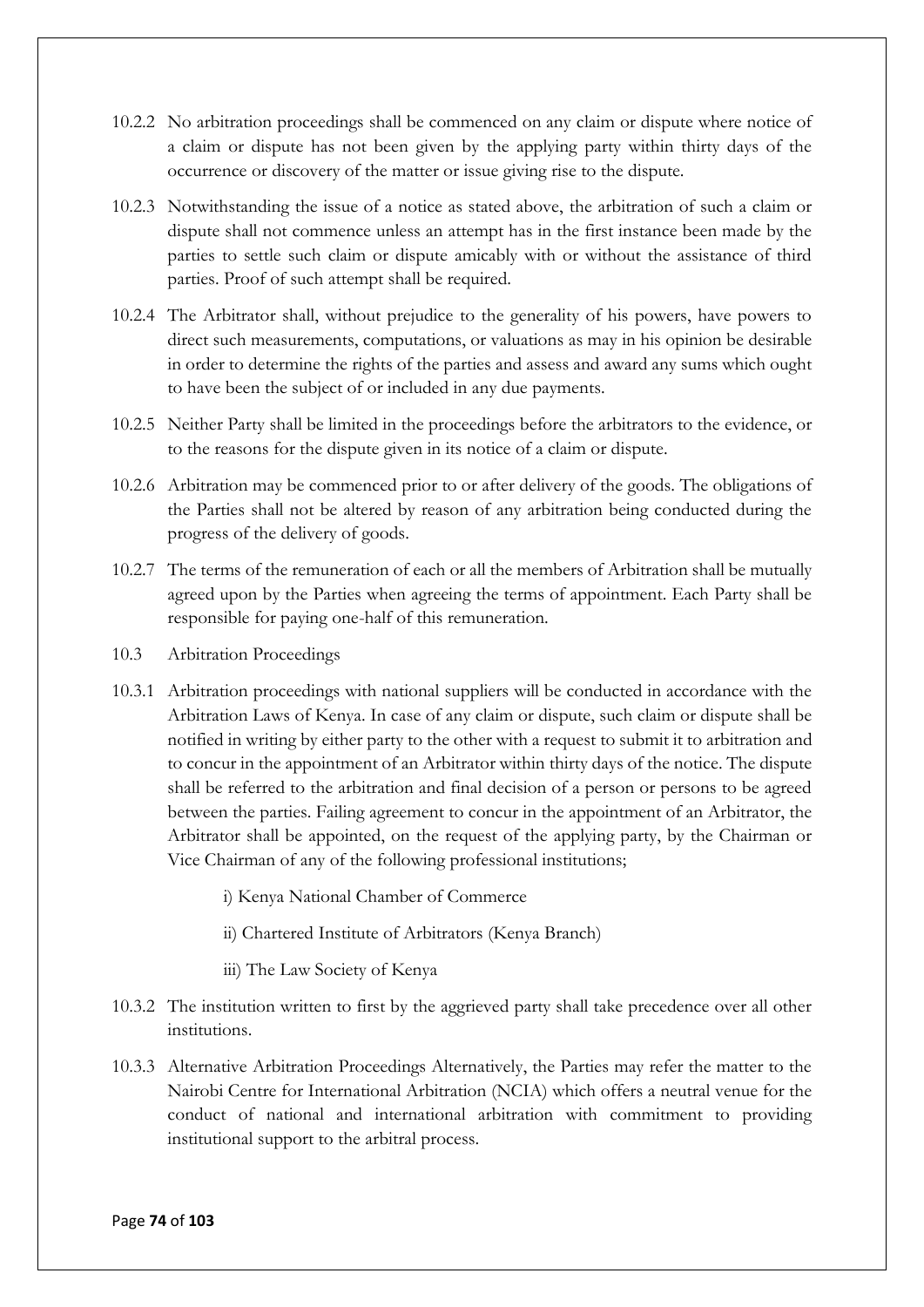- 10.4 Arbitration with Foreign Suppliers
- 10.4.1 Arbitration with foreign suppliers shall be conducted in accordance with the arbitration rules of the United Nations Commission on International Trade Law (UNCITRAL); or with proceedings administered by the International Chamber of Commerce (ICC) and conducted under the ICC Rules of Arbitration; by one or more arbitrators appointed in accordance with said arbitration rules.
- 10.4.2 The place of arbitration shall be a location specified in the SCC; and the arbitration shall be conducted in the language for communications defined in Sub-Clause 1.4 [Law and Language].
- 10.5 Alternative Arbitration Proceedings Alternatively, the Parties may refer the matter to the Nairobi Centre for International Arbitration (NCIA) which offers a neutral venue for the conduct of national and international arbitration with commitment to providing institutional support to the arbitral process.
- 10.6 Failure to Comply with Arbitrator's Decision
- 10.6.1 The award of such Arbitrator shall be final and binding upon the parties.
- 10.6.1 In the event that a Party fails to comply with a final and binding Arbitrator's decision, then the other Party may, without prejudice to any other rights it may have, refer the matter to a competent court of law.
- 10.7 Contract operations continue

Notwithstanding any reference to arbitration herein, a) the parties shall continue to perform their respective obligations under the Contract unless they otherwise agree; and b) the Procuring Entity shall pay the Supplier any monies due the Supplier.

- 11. Inspections and Audit by the Procuring Entity
- 11.1 The Supplier shall keep, and shall cause its Subcontractors to keep, accurate and systematic accounts and records in respect of the Goods in such form and details as will clearly identify relevant time, changes and costs.
- 11.2 Pursuant to paragraph 2.2 of Instruction to Tenderers, the Supplier shall permit and shall cause its subcontractors to permit, the Procuring Entity and/or persons appointed by the Procuring Entity or by other statutory bodies of the Government to inspect the Site and/or the accounts and records relating to the procurement process, selection and/or contract execution, and to have such accounts and records audited by auditors appointed by the Procuring Entity. The Supplier's and its Subcontractors' attention is drawn to SubClause 3.1 which provides, inter alia, that acts intended to materially impede the exercise of the Procuring Entity's inspection and audit rights constitute a prohibited practice subject to contract termination, as well as to a determination of ineligibility.
- 12. Scope of Supply
- 12.1 The Goods and Related Services to be supplied shall be as specified in the Schedule of Requirements.

#### Page **75** of **103**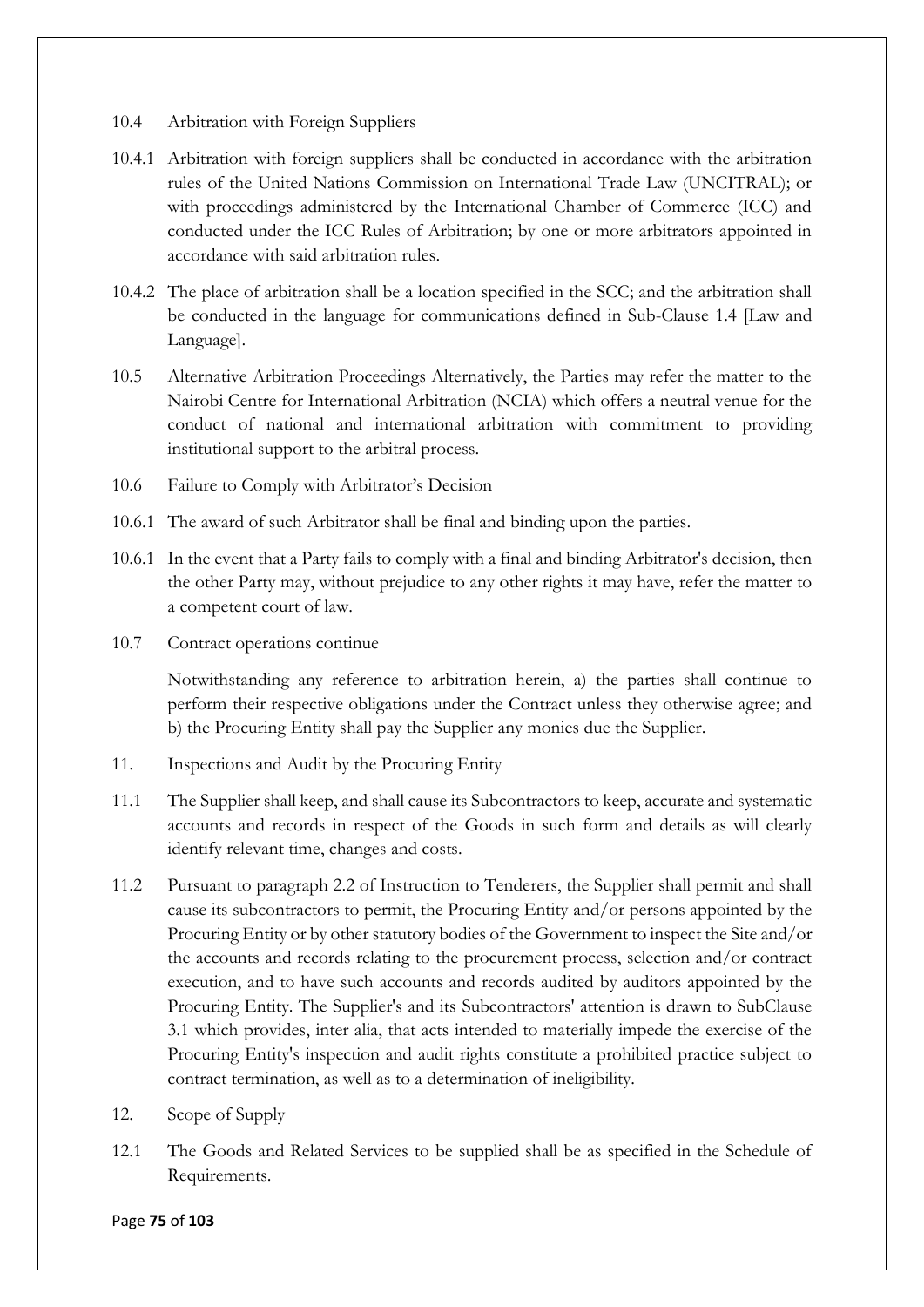- 13. Delivery and Documents
- 13.1 Subject to GCC Sub-Clause 33.1, the delivery of the Goods and completion of the Related Services shall be in accordance with the List of Goods and Delivery Schedule specified in the Supply Requirements. The details of shipping and other documents to be furnished by the Supplier are specified in the SCC.
- 14. Supplier's Responsibilities
- 14.1 The Supplier shall supply all the Goods and Related Services included in the Scope of Supply in accordance with GCC Clause 12, and the Delivery and Completion Schedule, as per GCC Clause 13.
- 15. Contract Price
- 15.1 Prices charged by the Supplier for the Goods supplied and the Related Services performed under the Contract shall not vary from the prices quoted by the Supplier in its Tender, with the exception of any price adjustments authorized in the SCC.
- 15.2 Where the contract price is different from the corrected tender price, in order to ensure the supplier is not paid less or more relative to the contract price (which would be the tender price), any partial payment 87 valuation based on rates in the schedule of prices in the Tender, will be adjusted by a plus or minus percentage. The percentage already worked out during tender evaluation is worked out as follows: (corrected tender price – tender price)/tender price X 100.
- 16. Terms of Payment
- 16.1 The Supplier shall request for payment by submitting invoice(s), delivery note(s) and any other relevant documents as specified in the SCC to the Procuring Entity.
- 16.2 Payments shall be made promptly by the Procuring Entity, but not later than thirty (30) days after submission of an invoice by the Supplier, and after the Procuring Entity has accepted it.
- 16.3 Where a Procuring Entity rejects Goods and Related Services, in part or wholly, the procuring Entity shall promptly inform the Supplier to collect, replace or rectify as appropriate and give reasons for rejection. The Supplier shall submit a fresh invoice, delivery note and any other relevant documents as specified in the SCC.
- 16.4 The currencies in which payments shall be made to the Supplier under this Contract shall be those in which the Tender price is expressed.
- 16.5 In the event that the Procuring Entity fails to pay the Supplier any payment by its due date or within the period set forth in the SCC, the Procuring Entity may pay to the Supplier interest on the amount of such delayed payment at the rate shown in the SCC, for the period of delay until payment has been made in full, whether before or after judgment or arbitrage award.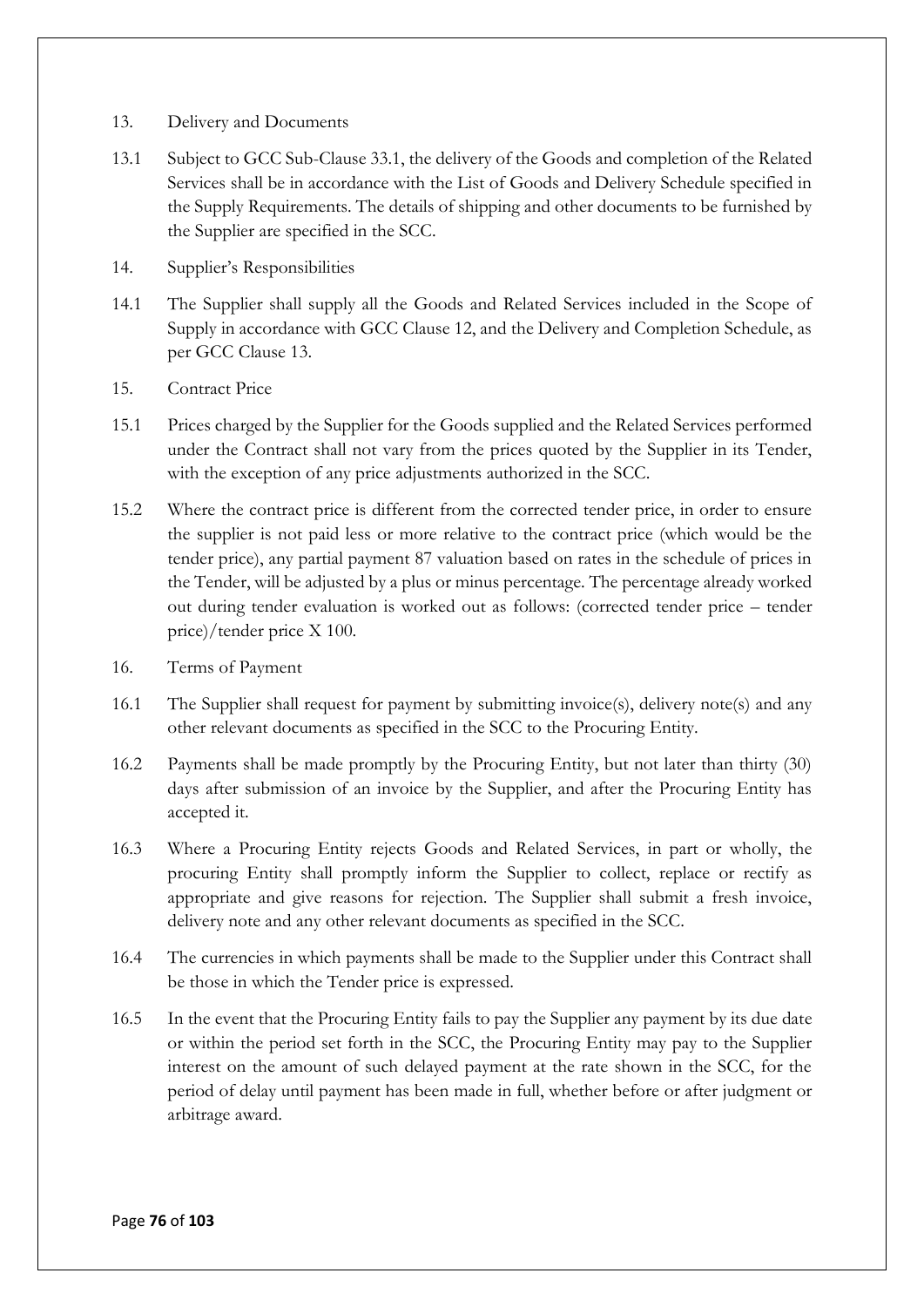- 17. Taxes and Duties
- 17.1 The Supplier shall be entirely responsible for all taxes, duties, license fees, and other such levies incurred to deliver the Goods and Related Services to the Procuring Entity at the final delivery point.
- 17.3 If any tax exemptions, reductions, allowances or privileges may be available to the Supplier in Kenya, the Supplier shall inform the Procuring Entity and the Procuring Entity shall use its best efforts to enable the Supplier to benefit from any such tax savings to the maximum allowable extent.
- 18. Performance Security
- 18.1 If required as specified in the SCC, the Supplier shall, within twenty-eight (28) days of the notification of contract award, provide a performance security for the performance of the Contract in the amount specified in the SCC.
- 18.2 The proceeds of the Performance Security shall be payable to the Procuring Entity as compensation for any loss resulting from the Supplier's failure to complete its obligations under the Contract.
- 18.3 As specified in the SCC, the Performance Security, if required, shall be denominated in the currency(ies) of the Contract, or in a freely convertible currency acceptable to the Procuring Entity; and shall be in one of the formats stipulated by the Procuring Entity in the SCC, or in another format acceptable to the Procuring Entity.
- 18.4 The Performance Security shall be discharged by the Procuring Entity and returned to the Supplier not later than thirty (30) days following the date of Completion of the Supplier's performance obligations under the Contract, including any warranty obligations, unless specified otherwise in the SCC.
- 19. Copyright
- 19.1 The copyright in all drawings, documents, and other materials containing data and information furnished to the Procuring Entity by the Supplier herein shall remain vested in the Supplier, or, if they are furnished to the Procuring Entity directly or through the Supplier by any third party, including suppliers of materials, the copyright in such materials shall remain vested in such third party.
- 20. Confidential Information
- 20.1 The Procuring Entity and the Supplier shall keep confidential and shall not, without the written consent of the other party hereto, divulge to any third party any documents, data, or other information furnished directly or indirectly by the other party hereto in connection with the Contract, whether such information has been furnished prior to, during or following completion or termination of the Contract. Notwithstanding the above, the Supplier may furnish to its Sub-Supplier such documents, data, and other information it receives from the Procuring Entity to the extent required for the Sub Supplier to perform its work under the Contract, in which 106 event the Supplier shall obtain from such Sub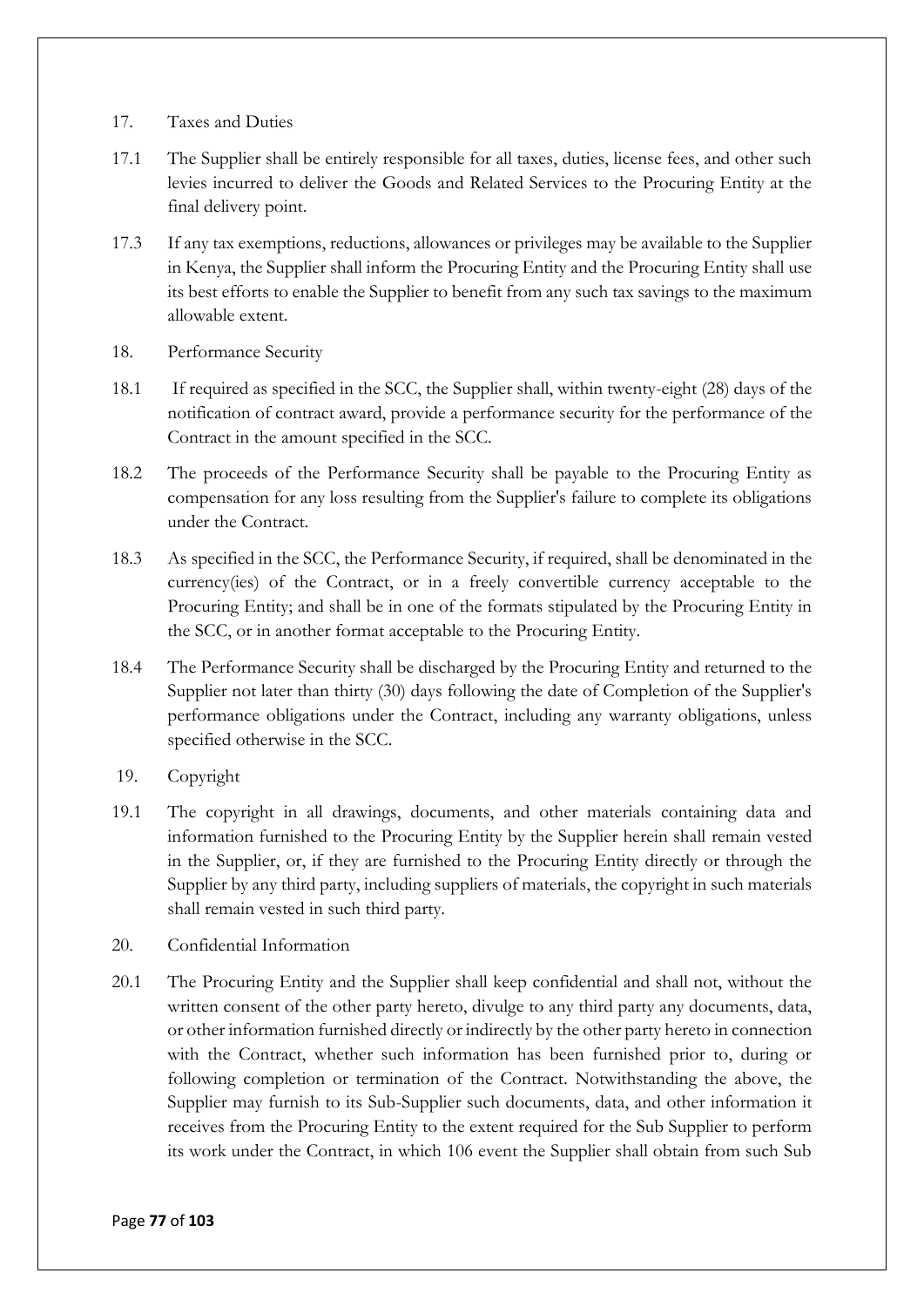Supplier undertaking of confidentiality similar to that imposed on the Supplier under GCC Clause 20.

- 20.2 The Procuring Entity shall not use such documents, data, and other information received from the Supplier for any purposes unrelated to the contract. Similarly, the Supplier shall not use such documents, data, and other information received from the Procuring Entity for any purpose other than the performance of the Contract.
- 20.3 The obligation of a party under GCC Sub-Clauses 20.1 and 20.2 above, however, shall not apply to information that:

a) the Procuring Entity or Supplier need to share with other arms of Government or other bodies participating in the financing of the Contract; such parties shall be disclosed in the SCC;

b) now or hereafter enters the public domain through no fault of that party;

c) can be proven to have been possessed by that party at the time of disclosure and which was not previously obtained, directly or indirectly, from the other party; or

d) otherwise lawfully becomes available to that party from a third party that has no obligation of confidentiality.

- 20.4 The above provisions of GCC Clause 20 shall not in any way modify any undertaking of confidentiality given by either of the parties hereto prior to the date of the Contract in respect of the Supply or any part thereof.
- 20.5 The provisions of GCC Clause 20 shall survive completion or termination, for whatever reason, of the Contract.
- 21. Subcontracting
- 21.1 The Supplier shall notify the Procuring Entity in writing of all subcontracts awarded under the Contract if not already specified in the Tender. Such notification, in the original Tender or later shall not relieve the Supplier from any of its obligations, duties, responsibilities, or liability under the Contract.
- 21.2 Subcontracts shall comply with the provisions of GCC Clauses 3 and 7.
- 22. Specifications and Standards
- 22.1 Technical Specifications and Drawings

a) The Goods and Related Services supplied under this Contract shall conform to the technical specifications and standards mentioned in Section VI, Schedule of Requirements and, when no applicable standard is mentioned, the standard shall be equivalent or superior to the official standards whose application is appropriate to the Goods' country of origin.

b) The Supplier shall be entitled to disclaim responsibility for any design, data, drawing, specification or other document, or any modification thereof provided or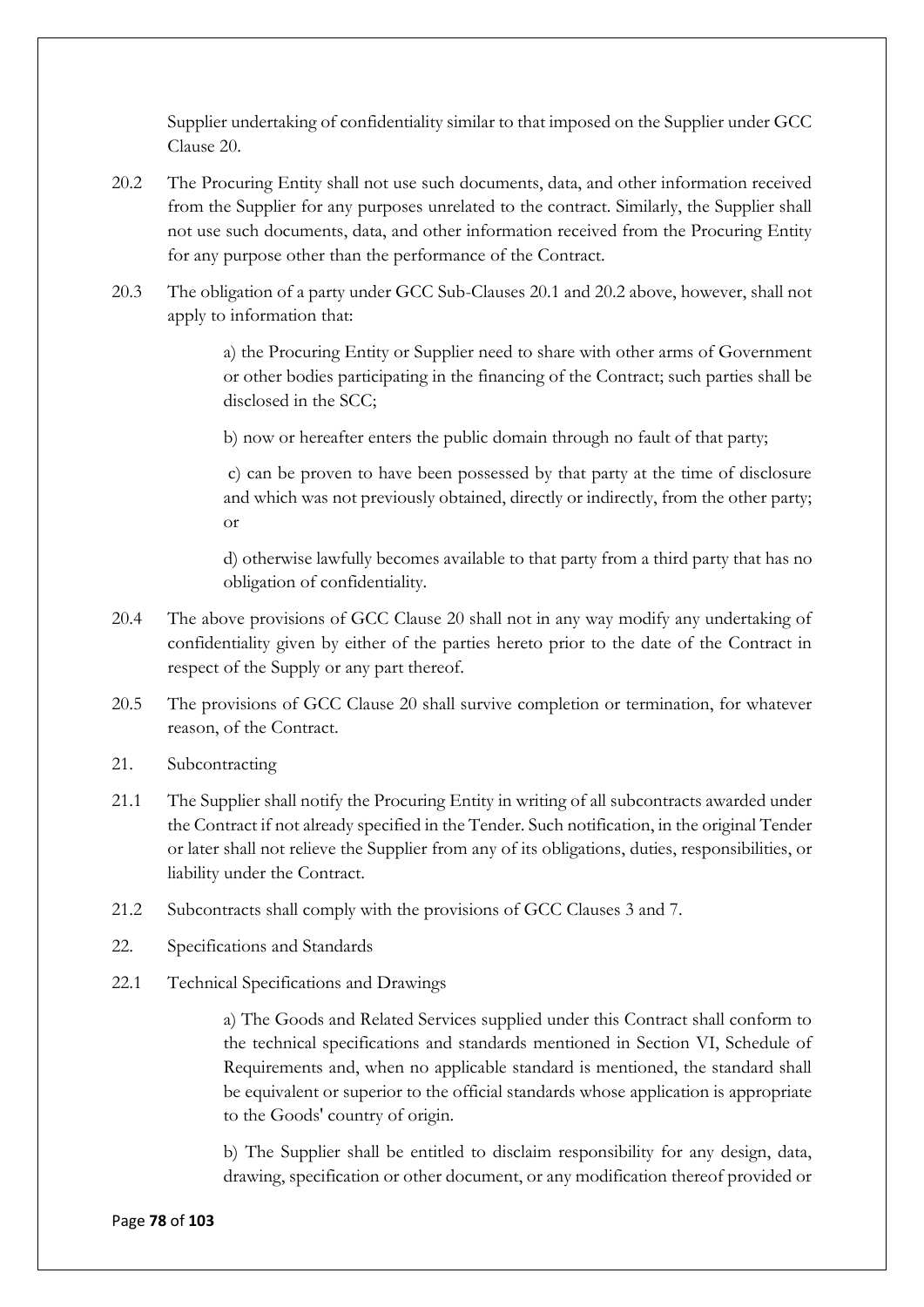designed by or on behalf of the Procuring Entity, by giving a notice of such disclaimer to the Procuring Entity.

c) Wherever references are made in the Contract to codes and standards in accordance with which it shall be executed, the edition or the revised version of such codes and standards shall be those specified in the Schedule of Requirements. During Contract execution, any changes in any such codes and standards shall be applied only after approval by the Procuring Entity and shall be treated in accordance with GCC Clause 33.

- 23. Packing and Documents
- 23.1 The Supplier shall provide such packing of the Goods as is required to prevent their damage or deterioration during transit to their final destination, as indicated in the Contract. During transit, the packing shall be sufficient to withstand, without limitation, rough handling and exposure to extreme temperatures, salt and precipitation, and open storage. Packing case size and weights shall take into consideration, where appropriate, the remoteness of the goods' final destination and the absence of heavy handling facilities at all points in transit.
- 23.2 The packing, marking, and documentation within and outside the packages shall comply strictly with such special requirements as shall be expressly provided for in the Contract, including additional requirements, if any, specified in the SCC, and in any other instructions ordered by the Procuring Entity. 70
- 24. Insurance
- 24.1 Unless otherwise specified in the SCC, the Goods supplied under the Contract shall be fully insured—in a freely convertible currency from an eligible country—against loss or damage incidental to manufacture or acquisition, transportation, storage, and delivery, in accordance with the applicable Incoterms or in the manner specified in the SCC.
- 25. Transportation and Incidental Services
- 25.1 Unless otherwise specified in the SCC, responsibility for arranging transportation of the Goods shall be in accordance with the specified Incoterms.
- 25.2 The Supplier may be required to provide any or all of the following services, including additional services, if any, specified in SCC:

a) performance or supervision of on-site assembly and/or start-up of the supplied Goods;

b) furnishing of tools required for assembly and/or maintenance of the supplied Goods;

c) furnishing of a detailed operations and maintenance manual for each appropriate unit of the supplied Goods;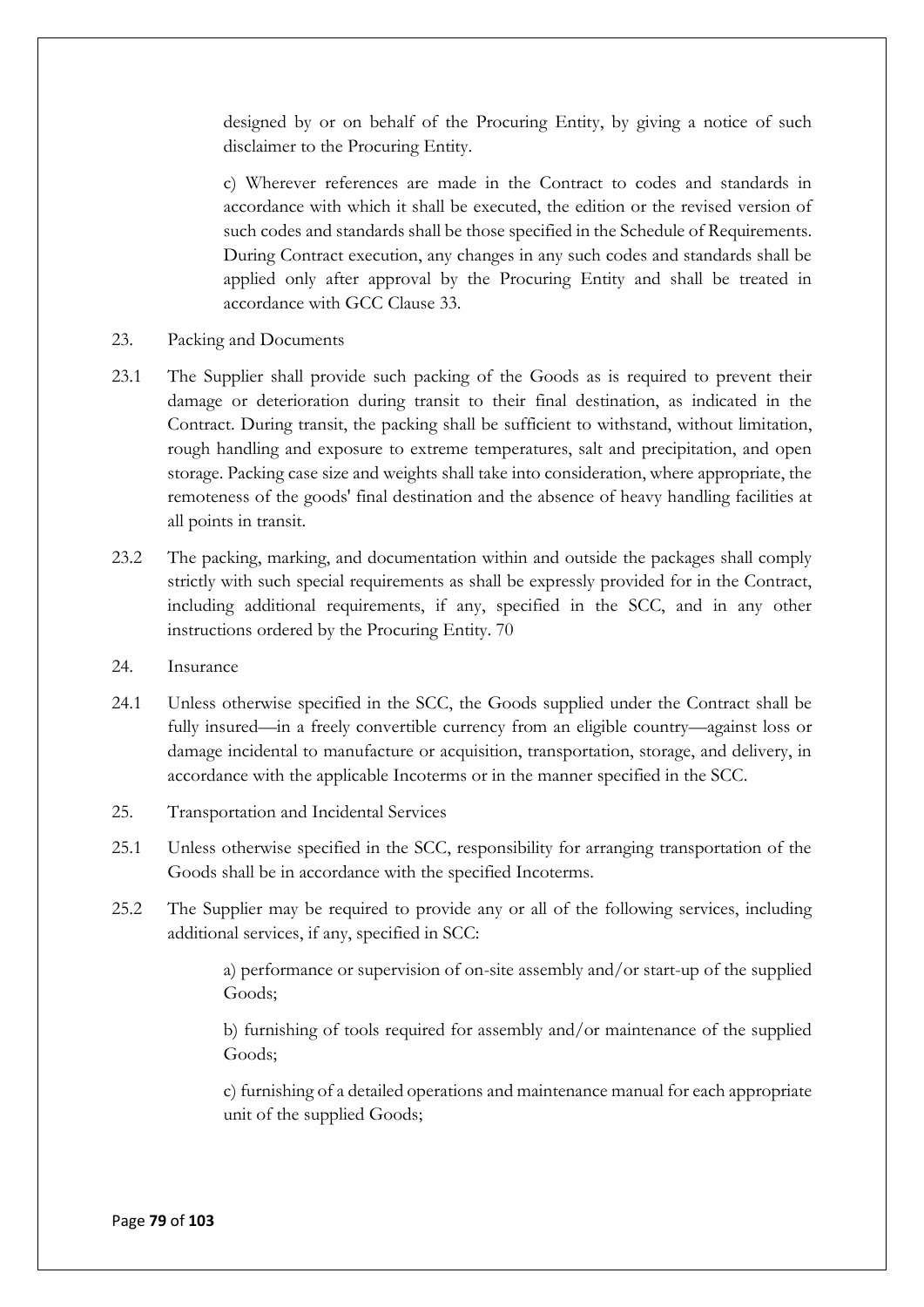d) performance or supervision or maintenance and/or repair of the supplied Goods, for a period of time agreed by the parties, provided that this service shall not relieve the Supplier of any warranty obligations under this Contract; and

e) training of the Procuring Entity's personnel, at the Supplier's plant and/or onsite, in assembly, start-up, operation, maintenance, and/or repair of the supplied Goods.

- 25.3 Prices charged by the Supplier for incidental services, if not included in the Contract Price for the Goods, shall be agreed upon in advance by the parties and shall not exceed the prevailing rates charged to other parties by the Supplier for similar services
- 26. Inspections and Tests
- 26.1 The Supplier shall at its own expense and at no cost to the Procuring Entity carry out all such tests and/or inspections of the Goods and Related Services as are specified in the SCC.
- 26.2 The inspections and tests may be conducted on the premises of the Supplier or its Subcontractor, at point of delivery, and/or at the Goods' final destination, or in another place in Kenya as specified in the SCC. Subject to GCC Sub-Clause 26.3, if conducted on the premises of the Supplier or its Subcontractor, all reasonable facilities and assistance, including access to drawings and production data, shall be furnished to the inspectors at no charge to the Procuring Entity.
- 26.3 The Procuring Entity or its designated representative shall be entitled to attend the tests and/or inspections referred to in GCC Sub-Clause 26.2, provided that the Procuring Entity bear all of its own costs and expenses incurred in connection with such attendance including, but not limited to, all travelling and board and lodging expenses.
- 26.4 Whenever the Supplier is ready to carry out any such test and inspection, it shall give a reasonable advance notice, including the place and time, to the Procuring Entity. The Supplier shall obtain from any relevant third party or manufacturer any necessary permission or consent to enable the Procuring Entity or its designated representative to attend the test and/or inspection.
- 26.5 The Procuring Entity may require the Supplier to carry out any test and/or inspection not required by the Contract but deemed necessary to verify that the characteristics and performance of the Goods comply with the technical specifications codes and standards under the Contract, provided that the Supplier's reasonable costs and expenses incurred in the carrying out of such test and/or inspection shall be added to the Contract Price. Further, if such test and/or inspection impedes the progress of manufacturing and/or the Supplier's performance of its other obligations under the Contract, due allowance will be made in respect of the Delivery Dates and Completion Dates and the other obligations so affected.
- 26.6 The Supplier shall provide the Procuring Entity with a report of the results of any such test and/or inspection.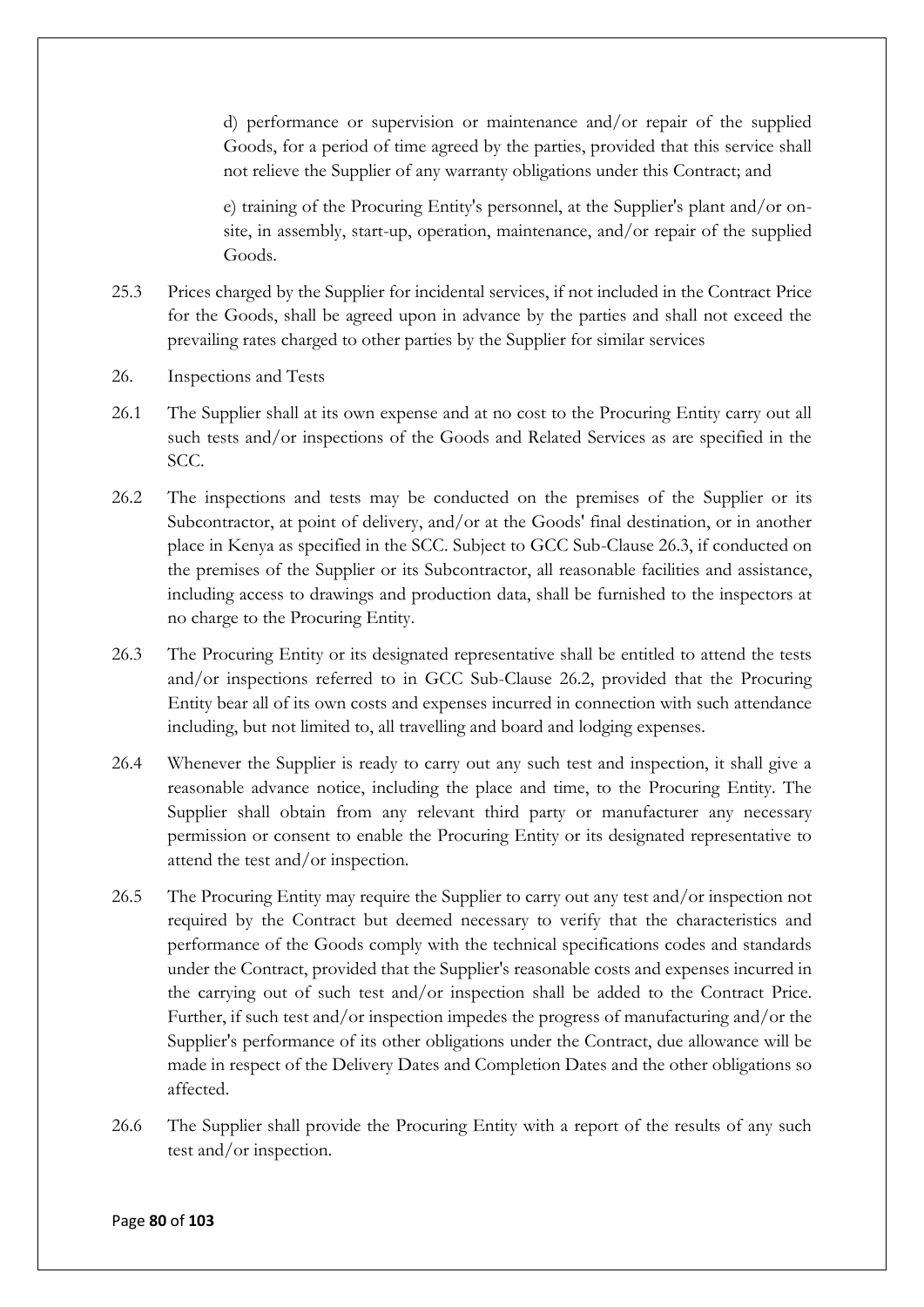- 26.7 The Procuring Entity may reject any Goods or any part thereof that fail to pass any test and/or inspection or do not conform to the specifications. The Supplier shall either rectify or replace such rejected Goods or parts 71 thereof or make alterations necessary to meet the specifications at no cost to the Procuring Entity, and shall repeat the test and/or inspection, at no cost to the Procuring Entity, upon giving a notice pursuant to GCC Sub-Clause 26.4.
- 26.8 The Supplier agrees that neither the execution of a test and/or inspection of the Goods or any part thereof, nor the attendance by the Procuring Entity or its representative, nor the issue of any report pursuant to GCC SubClause 26.6, shall release the Supplier from any warranties or other obligations under the Contract.
- 27. Liquidated Damages
- 27.1 Except as provided under GCC Clause 32, if the Supplier fails to deliver any or all of the Goods by the Date(s) of delivery or perform the Related Services within the period specified in the Contract, the Procuring Entity may without prejudice to all its other remedies under the Contract, deduct from the Contract Price, as liquidated damages, a sum equivalent to the percentage specified in the SCC of the delivered price of the delayed Goods or unperformed Services for each week or part thereof of delay until actual delivery or performance, up to a maximum deduction of the percentage specified in those SCC. Once the maximum is reached, the Procuring Entity may terminate the Contract pursuant to GCC Clause 35.
- 28. Warranty
- 28.1 The Supplier warrants that all the Goods are new, unused, and of the most recent or current models, and that they incorporate all recent improvements in design and materials, unless provided otherwise in the Contract.
- 28.2 Subject to GCC Sub-Clause 22.1(b), the Supplier further warrants that the Goods shall be free from defects arising from any act or omission of the Supplier or arising from design, materials, and workmanship, under normal use in the conditions prevailing in the country of final destination.
- 28.3 Unless otherwise specified in the SCC, the warranty shall remain valid for twelve (12) months after the Goods, or any portion thereof as the case may be, have been delivered to and accepted at the final destination indicated in the SCC, or for eighteen (18) months after the date of shipment from the port or place of loading in the country of origin, whichever period concludes earlier.
- 28.4 The Procuring Entity shall give notice to the Supplier stating the nature of any such defects together with all available evidence thereof, promptly following the discovery thereof. The Procuring Entity shall afford all reasonable opportunity for the Supplier to inspect such defects.
- 28.5 Upon receipt of such notice, the Supplier shall, within the period specified in the SCC, expeditiously repair or replace the defective Goods or parts thereof, at no cost to the Procuring Entity.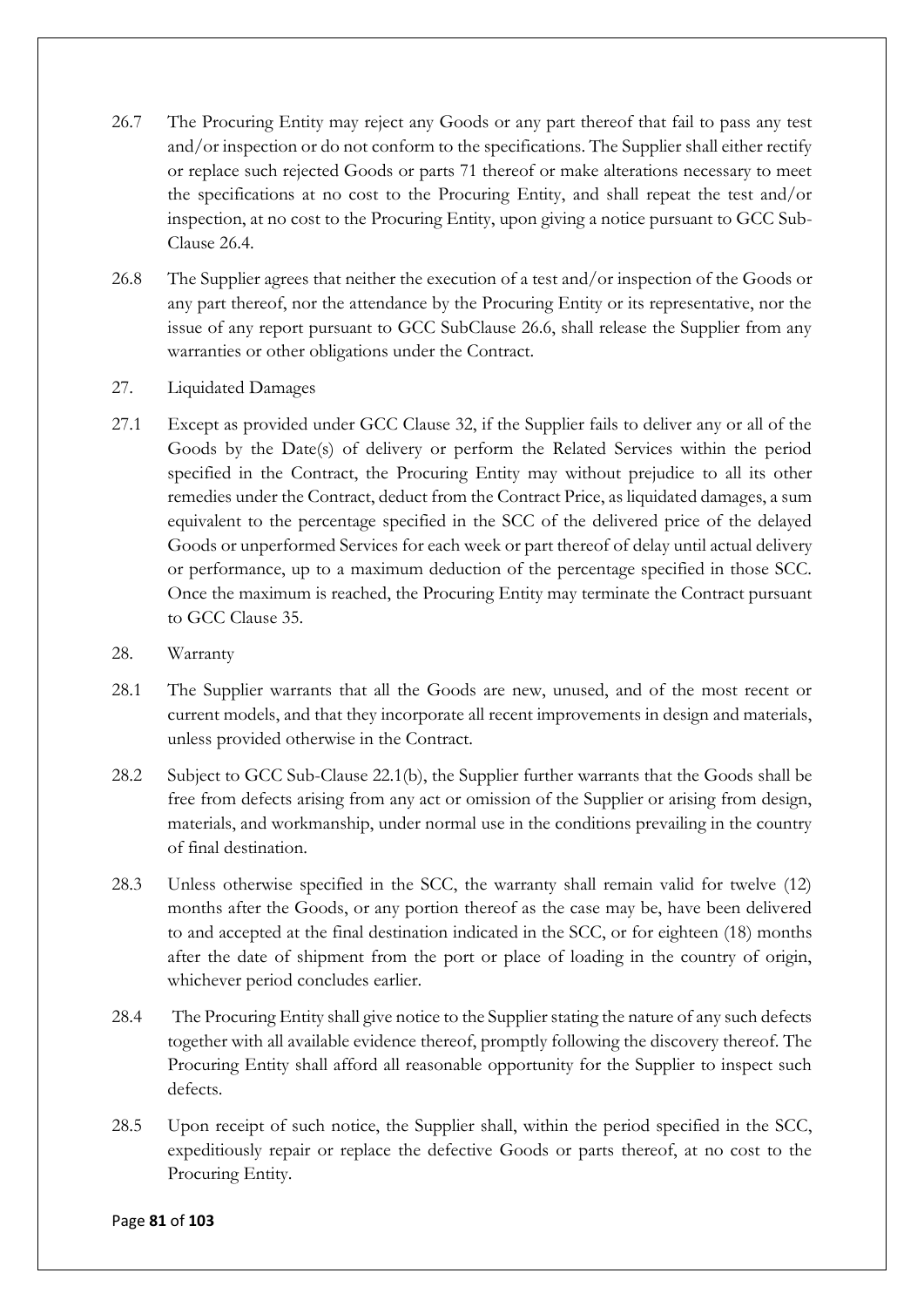- 28.6 If having been notified, the Supplier fails to remedy the defect within the period specified in the SCC, the Procuring Entity may proceed to take within a reasonable period such remedial action as may be necessary, at the Supplier's risk and expense and without prejudice to any other rights which the Procuring Entity may have against the Supplier under the Contract.
- 29. Patent Indemnity
- 29.1 The Supplier shall, subject to the Procuring Entity's compliance with GCC Sub-Clause 29.2, indemnify and hold harmless the Procuring Entity and its employees and officers from and against any and all suits, actions or administrative proceedings, claims, demands, losses, damages, costs, and expenses of any nature, including attorney's fees and expenses, which the Procuring Entity may suffer as a result of any infringement or alleged infringement of any patent, utility model, registered design, trademark, copyright, or other intellectual property right registered or otherwise existing at the date of the Contract by reason of:

a) the installation of the Goods by the Supplier or the use of the Goods in the country where the Site is located; and

b) the sale in any country of the products produced by the Goods. Such indemnity shall not cover any use of the Goods or any part thereof other than for the purpose indicated by or to be reasonably inferred from the Contract, neither any infringement resulting from the use of the Goods or any part thereof, or any products produced thereby in association or combination with any other equipment, plant, or materials not supplied by the Supplier, pursuant to the Contract.

- 29.2 If any proceedings are brought or any claim is made against the Procuring Entity arising out of the matters 72 referred to in GCC Sub-Clause 29.1, the Procuring Entity shall promptly give the Supplier a notice thereof, and the Supplier may at its own expense and in the Procuring Entity's name conduct such proceedings or claim and any negotiations for the settlement of any such proceedings or claim.
- 29.3 If the Supplier fails to notify the Procuring Entity within twenty-eight (28) days after receipt of such notice that it intends to conduct any such proceedings or claim, then the Procuring Entity shall be free to conduct the same on its own behalf.
- 29.4 The Procuring Entity shall, at the Supplier's request, afford all available assistance to the Supplier in conducting such proceedings or claim, and shall be reimbursed by the Supplier for all reasonable expenses incurred in so doing.
- 29.5 The Procuring Entity shall indemnify and hold harmless the Supplier and its employees, officers, and Subcontractors from and against any and all suits, actions or administrative proceedings, claims, demands, losses, damages, costs, and expenses of any nature, including attorney's fees and expenses, which the Supplier may suffer as a result of any infringement or alleged infringement of any patent, utility model, registered design, trademark, copyright, or other intellectual property right registered or otherwise existing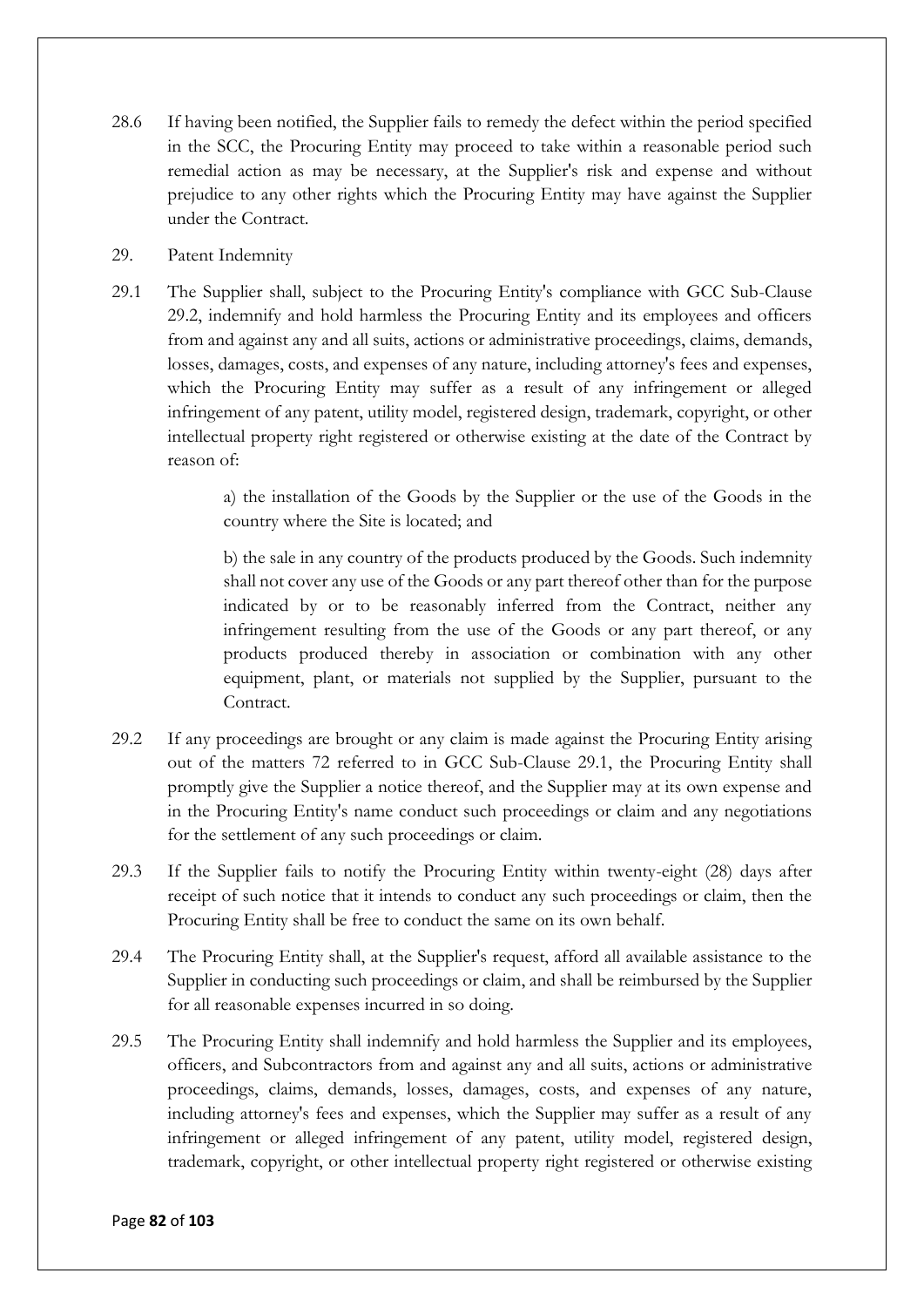at the date of the Contract arising out of or in connection with any design, data, drawing, specification, or other documents or materials provided or designed by or on behalf of the Procuring Entity.

- 30. Limitation of Liability
- 30.1 Except in cases of criminal negligence or willful misconduct,

a) the Supplier shall not be liable to the Procuring Entity, whether in contract, tort, or otherwise, for any indirect or consequential loss or damage, loss of use, loss of production, or loss of profits or interest costs, provided that this exclusion shall not apply to any obligation of the Supplier to pay liquidated damages to the Procuring Entity, and

b) the aggregate liability of the Supplier to the Procuring Entity, whether under the Contract, in tort or otherwise, shall not exceed the total Contract Price, provided that this limitation shall not apply to the cost of repairing or replacing defective equipment, or to any obligation of the supplier to indemnify the Procuring Entity with respect to patent infringement.

- 31. Change in Laws and Regulations
- 31.1 Unless otherwise specified in the Contract, if after the date of 30 days prior to date of Tender submission, any law, regulation, ordinance, order or bylaw having the force of law is enacted, promulgated, abrogated, or changed in Kenya (which shall be deemed to include any change in interpretation or application by the competent authorities) that subsequently affects the Delivery Date and/or the Contract Price, then such Delivery Date and/or Contract Price shall be correspondingly increased or decreased, to the extent that the Supplier has thereby been affected in the performance of any of its obligations under the Contract. Notwithstanding the foregoing, such additional or reduced cost shall not be separately paid or credited if the same has already been accounted for in the price adjustment provisions where applicable, in accordance with GCC Clause 15.

### 32. Force Majeure

- 32.1 The Supplier shall not be liable for forfeiture of its Performance Security, liquidated damages, or termination for default if and to the extent that its delay in performance or other failure to perform its obligations under the Contract is the result of an event of Force Majeure.
- 32.2 For purposes of this Clause, "Force Majeure" means an event or situation beyond the control of the Supplier that is not foreseeable, is unavoidable, and its origin is not due to negligence or lack of care on the part of the Supplier. Such events may include, but not be limited to, acts of the Procuring Entity in its sovereign capacity, wars or revolutions, fires, floods, epidemics, quarantine restrictions, and freight embargoes.
- 32.3 If a Force Majeure situation arises, the Supplier shall promptly notify the Procuring Entity in writing of such condition and the cause thereof. Unless otherwise directed by the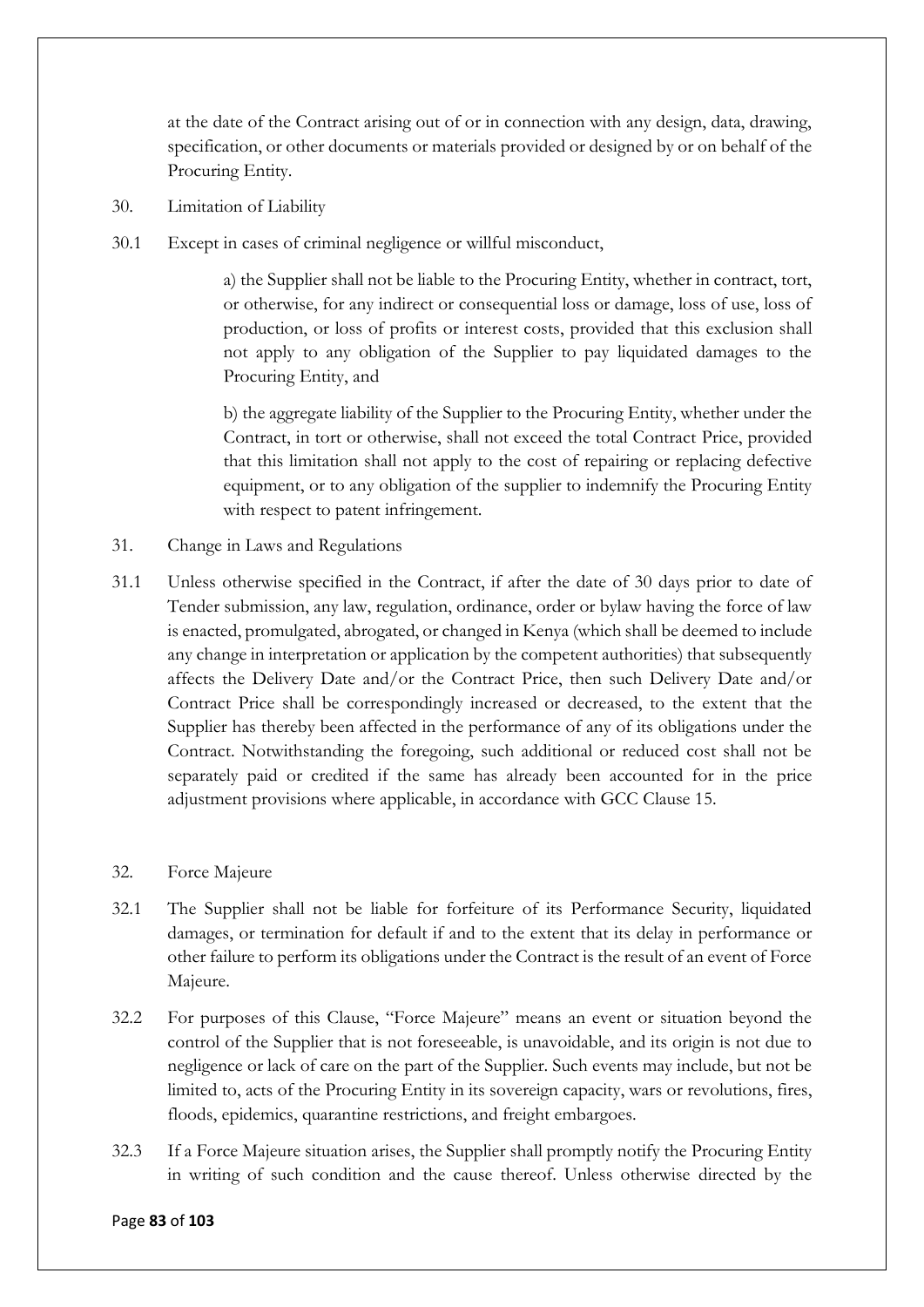Procuring Entity in writing, the Supplier shall continue to perform its obligations under the Contract as far as is reasonably practical, and shall seek all reasonable alternative means for performance not prevented by the Force Majeure event.

- 33. Change Orders and Contract Amendments 73
- 33.1 The Procuring Entity may at any time order the Supplier through notice in accordance GCC Clause 8, to make changes within the general scope of the Contract in any one or more of the following:

a) drawings, designs, or specifications, where Goods to be furnished under the Contract are to be specifically manufactured for the Procuring Entity;

b) the method of shipment or packing;

c) the place of delivery; and

- d) the Related Services to be provided by the Supplier.
- 33.2 If any such change causes an increase or decrease in the cost of, or the time required for, the Supplier's performance of any provisions under the Contract, an equitable adjustment shall be made in the Contract Price or in the Delivery/Completion Schedule, or both, and the Contract shall accordingly be amended. Any claims by the Supplier for adjustment under this Clause must be asserted within twenty-eight (28) days from the date of the Supplier's receipt of the Procuring Entity's change order. 3
- 3.3 Prices to be charged by the Supplier for any Related Services that might be needed but which were not included in the Contract shall be agreed upon in advance by the parties and shall not exceed the prevailing rates charged to other parties by the Supplier for similar services.
- 33.4 Value Engineering: The Supplier may prepare, at its own cost, a value engineering proposal at any time during the performance of the contract. The value engineering proposal shall, at a minimum, include the following;

a) the proposed change(s), and a description of the difference to the existing contract requirements;

b) a full cost/benefit analysis of the proposed change(s) including a description and estimate of costs (including life cycle costs) the Procuring Entity may incur in implementing the value engineering proposal; and

c) a description of any effect(s) of the change on performance/functionality.

33.5 The Procuring Entity may accept the value engineering proposal if the proposal demonstrates benefits that:

a) accelerates the delivery period; or

b) reduces the Contract Price or the life cycle costs to the Procuring Entity; or

c) improves the quality, efficiency or sustainability of the Goods; or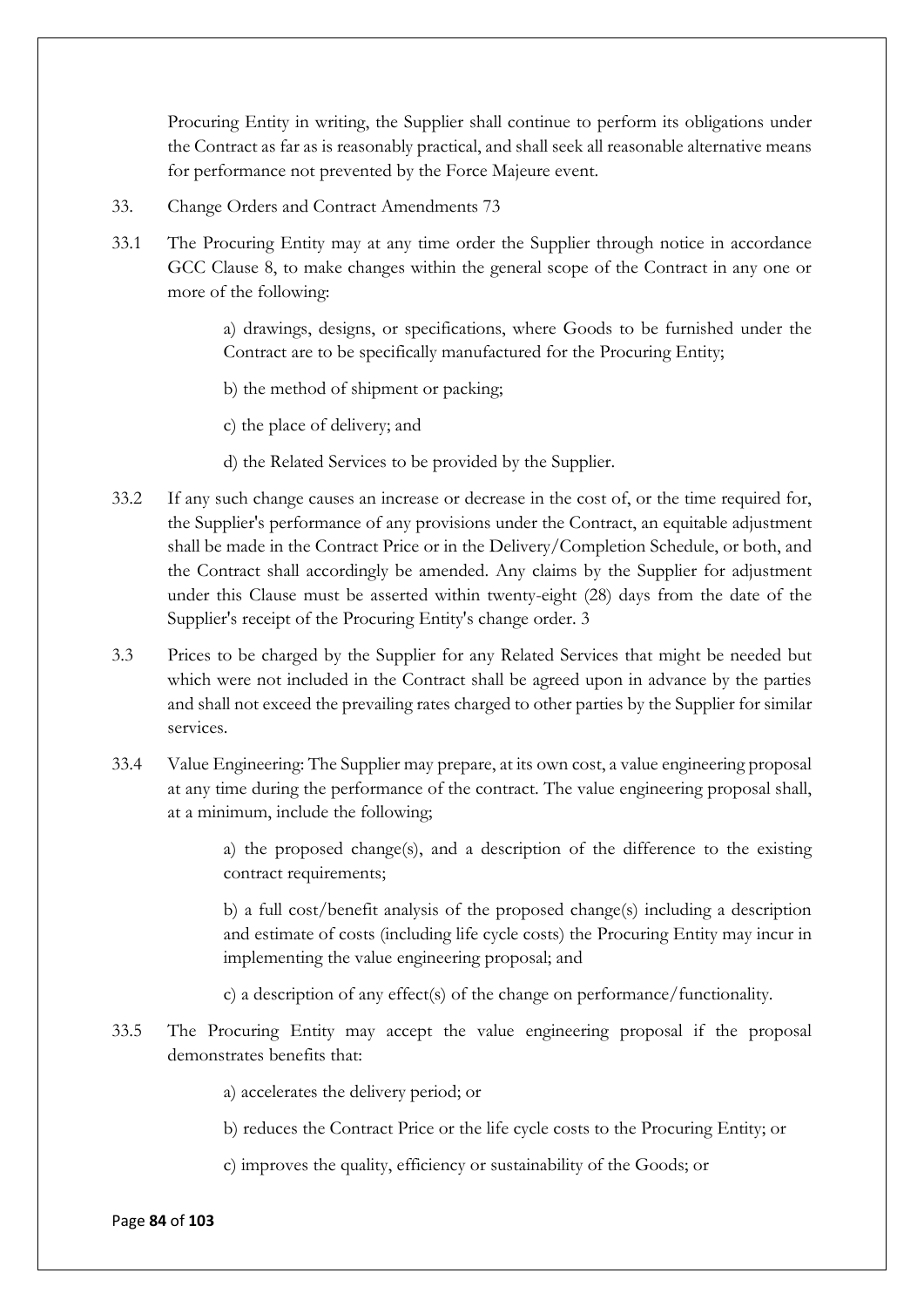d) yields any other benefits to the Procuring Entity, without compromising the necessary functions of the Facilities.

33.6 If the value engineering proposal is approved by the Procuring Entity and results in:

a) a reduction of the Contract Price; the amount to be paid to the Supplier shall be the percentage specified in the SCC of the reduction in the Contract Price; or

b) an increase in the Contract Price; but results in a reduction in life cycle costs due to any benefit described in (a)to (d) above, the amount to be paid to the Supplier shall be the full increase in the Contract Price.

- 33.7 Subject to the above, no variation in or modification of the terms of the Contract shall be made except by written amendment signed by the parties.
- 34. Extensions of Time
- 34.1 If at any time during performance of the Contract, the Supplier or its subcontractors should encounter conditions impeding timely delivery of the Goods or completion of Related Services pursuant to GCC Clause 13, the Supplier shall promptly notify the Procuring Entity in writing of the delay, its likely duration, and its cause. As soon as practicable after receipt of the Supplier's notice, the Procuring Entity shall evaluate the situation and may at its discretion extend the Supplier's time for performance, in which case the extension shall be ratified by the parties by amendment of the Contract.
- 34.2 Except in case of Force Majeure, as provided under GCC Clause 32, a delay by the Supplier in the performance of its Delivery and Completion obligations shall render the Supplier liable to the imposition of liquidated damages pursuant to GCC Clause 26, unless an extension of time is agreed upon, pursuant to GCC Sub-Clause 34.1. 74
- 35. Termination
- 35.1 Termination for Default

a) The Procuring Entity, without prejudice to any other remedy for breach of Contract, by written notice of default sent to the Supplier, may terminate the Contract in whole or in part:

i) if the Supplier fails to deliver any or all of the Goods within the period specified in the Contract, or within any extension thereof granted by the Procuring Entity pursuant to GCC Clause 34;

ii) if the Supplier fails to perform any other obligation under the Contract; or

iii) if the Supplier, in the judgment of the Procuring Entity has engaged in Fraud and Corruption, as defined in paragraph 2.2 a of the Appendix to the GCC, in competing for or in executing the Contract. b) In the event the Procuring Entity terminates the Contract in whole or in part, pursuant to GCC Clause 35.1(a), the Procuring Entity may procure, upon such terms and in such manner as it deems appropriate, Goods or Related Services similar to those undelivered or not performed, and the Supplier shall be liable to the Procuring Entity for any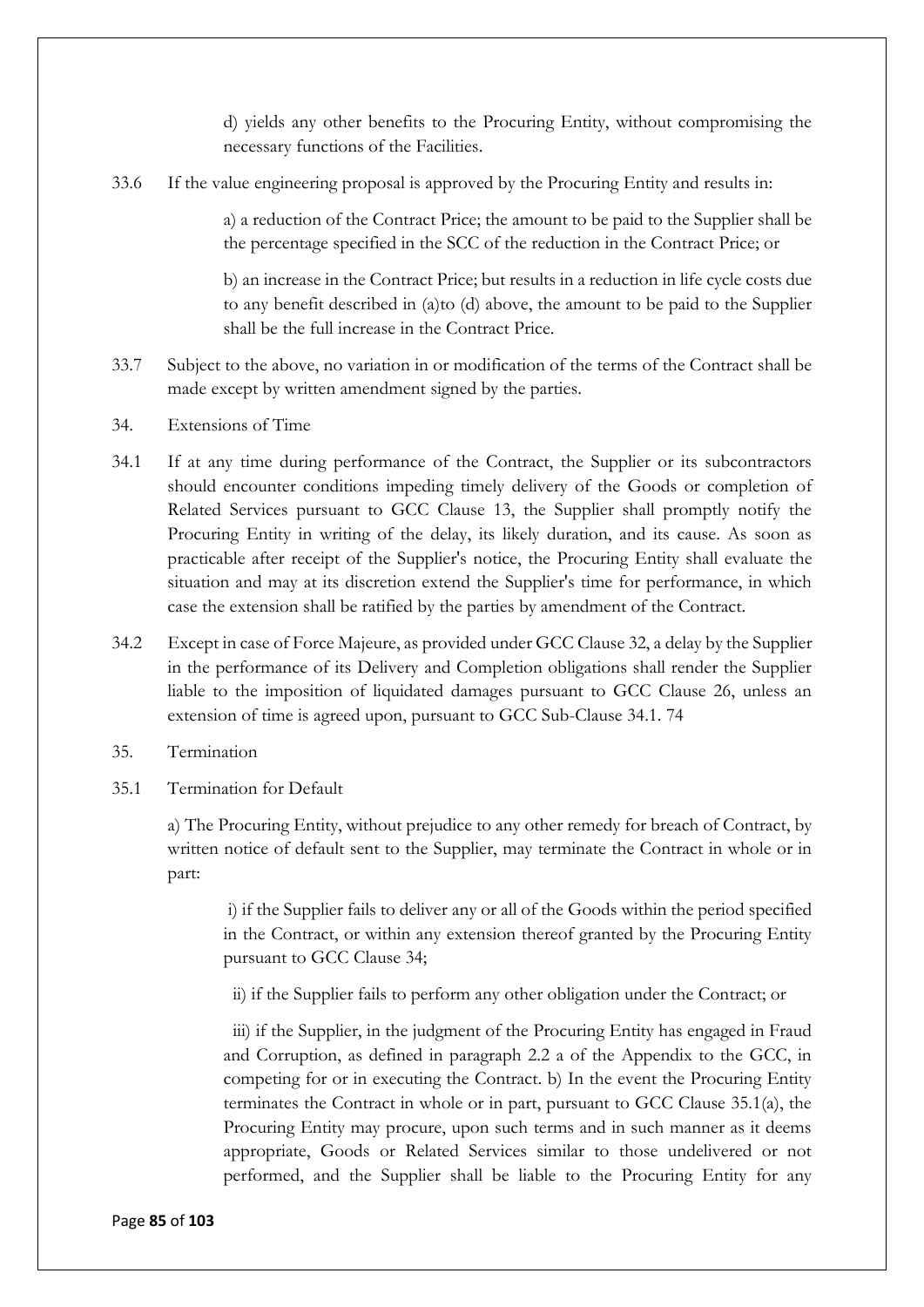additional costs for such similar Goods or Related Services. However, the Supplier shall continue performance of the Contract to the extent not terminated.

35.2 Termination for Insolvency.

The Procuring Entity may at any time terminate the Contract by giving notice to the Supplier if the Supplier becomes bankrupt or otherwise insolvent. In such event, termination will be without compensation to the Supplier, provided that such termination will not prejudice or affect any right of action or remedy that has accrued or will accrue thereafter to the Procuring Entity

#### 35.2 Termination for Convenience.

a) The Procuring Entity, by notice sent to the Supplier, may terminate the Contract, in whole or in part, at any time for its convenience. The notice of termination shall specify that termination is for the Procuring Entity's convenience, the extent to which performance of the Supplier under the Contract is terminated, and the date upon which such termination becomes effective.

b) The Goods that are complete and ready for shipment within twenty-eight (28) days after the Supplier's receipt of notice of termination shall be accepted by the Procuring Entity at the Contract terms and prices. For the remaining Goods, the Procuring Entity may elect:

i) to have any portion completed and delivered at the Contract terms and prices; and/or

ii) to cancel the remainder and pay to the Supplier an agreed amount for partially completed Goods and Related Services and for materials and parts previously procured by the Supplier.

- 36. Assignment
- 36.1 Neither the Procuring Entity nor the Supplier shall assign, in whole or in part, their obligations under this Contract, except with prior written consent of the other party.
- 37. Export Restriction
- 37.1 Notwithstanding any obligation under the Contract to complete all export formalities, any export restrictions attributable to the Procuring Entity, to Kenya, or to the use of the products/goods, systems or services to be supplied, which arise from trade regulations from a country supplying those products/goods, systems or services, and which substantially impede the Supplier from meeting its obligations under the Contract, shall release the Supplier from the obligation to provide deliveries or services, always provided, however, that the Supplier can demonstrate to the satisfaction of the Procuring Entity that it has completed all formalities in a timely manner, including applying for permits, authorizations and licenses necessary for the export of the products/goods, systems or services under the terms of the Contract. Termination of the Contract on this basis shall be for the Procuring Entity's convenience pursuant to Sub-Clause 35.3.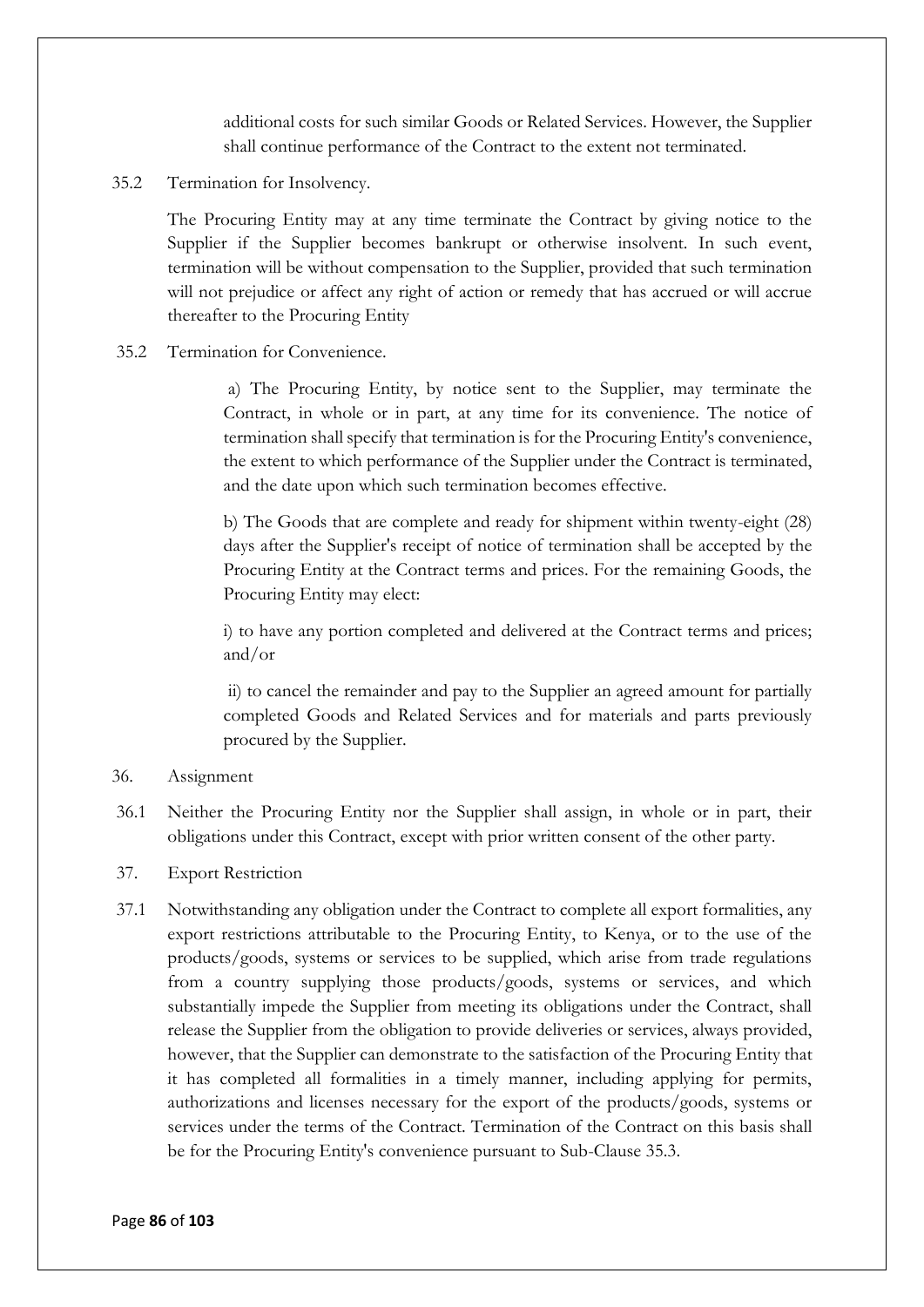## **SECTION IX - SPECIAL CONDITIONS OF CONTRACT**

The following Special Conditions of Contract (SCC) shall supplement and/or amend the General Conditions of Contract (GCC). Whenever there is a conflict, the provisions herein shall prevail over those in the GCC.

*[The Procuring Entity shall select insert the appropriate wording using the samples below or other acceptable wording, and delete the text in italics].* 

## SPECIAL CONDITIONS OF CONTRACT

The following Special Conditions of Contract (SCC) shall supplement and / or amend the General Conditions of Contract (GCC). Whenever there is a conflict, the provisions herein shall prevail over those in the GCC.

*[The Procuring Entity shall select insert the appropriate wording using the samples below or other acceptable wording, and delete the text in italics]*

| GCC 1.1 (p)     | The Procuring Entity is: Kenya Maritime Authority (KMA)                                             |  |  |  |  |  |  |
|-----------------|-----------------------------------------------------------------------------------------------------|--|--|--|--|--|--|
|                 | The meaning of the trade terms shall be as prescribed by Incoterms. If the                          |  |  |  |  |  |  |
| GCC 2.2 $(a)$   | meaning of any trade term and the rights and obligations of the parties                             |  |  |  |  |  |  |
|                 | thereunder shall not be as prescribed by Incoterms, they shall be as prescribed                     |  |  |  |  |  |  |
|                 | by: refer to other internationally accepted trade terms.                                            |  |  |  |  |  |  |
| $GCC$ 2.2 $(b)$ | The version edition of Incoterms shall be INCOTERMS 2015                                            |  |  |  |  |  |  |
| <b>GCC 8.1</b>  | For notices, the Procuring Entity's address shall be:                                               |  |  |  |  |  |  |
|                 | Attention: Ag. Chief Executive                                                                      |  |  |  |  |  |  |
|                 | Postal address P.O. Box 30483-00100                                                                 |  |  |  |  |  |  |
|                 | Physical Address: Finance House, Loita Street                                                       |  |  |  |  |  |  |
|                 | Telephone: 0724 253980/1                                                                            |  |  |  |  |  |  |
|                 | Electronic mail<br>address:<br>info@devbank.com and<br>$\sigma$<br>procurement                      |  |  |  |  |  |  |
|                 | @devbank.com                                                                                        |  |  |  |  |  |  |
| GCC 10.4.2      | The place of arbitration shall be: To be advised (TBA)                                              |  |  |  |  |  |  |
| <b>GCC 13.1</b> | Details of Shipping and other Documents to be furnished by the Supplier are                         |  |  |  |  |  |  |
|                 | [insert the required documents, such as a negotiable bill of lading, a non-negotiable sea way bill, |  |  |  |  |  |  |
|                 | an airway bill, a railway consignment note, a road consignment note, insurance certificate,         |  |  |  |  |  |  |
|                 | Manufacturer's or Supplier's warranty certificate, inspection certificate issued by nominated       |  |  |  |  |  |  |
|                 | inspection agency, Supplier's factory shipping details etc.]. The above documents shall be          |  |  |  |  |  |  |
|                 | received by the Procuring Entity before arrival of the Goods and, if not received,                  |  |  |  |  |  |  |
|                 | the Supplier will be responsible for any consequent expenses                                        |  |  |  |  |  |  |
| <b>GCC 15.1</b> | The prices charged for the Goods supplied and the related Services performed                        |  |  |  |  |  |  |
|                 | "shall not," be adjustable. If prices are adjustable, the following method shall be                 |  |  |  |  |  |  |
|                 | used to calculate the price adjustment: N/A                                                         |  |  |  |  |  |  |
|                 | Sample provision                                                                                    |  |  |  |  |  |  |
| <b>GCC 16.1</b> | GCC 16.1—The method and conditions of payment to be made to the Supplier                            |  |  |  |  |  |  |
|                 | under this Contract shall be as follows:                                                            |  |  |  |  |  |  |
|                 |                                                                                                     |  |  |  |  |  |  |
|                 | A. Payment for Goods supplied from abroad:                                                          |  |  |  |  |  |  |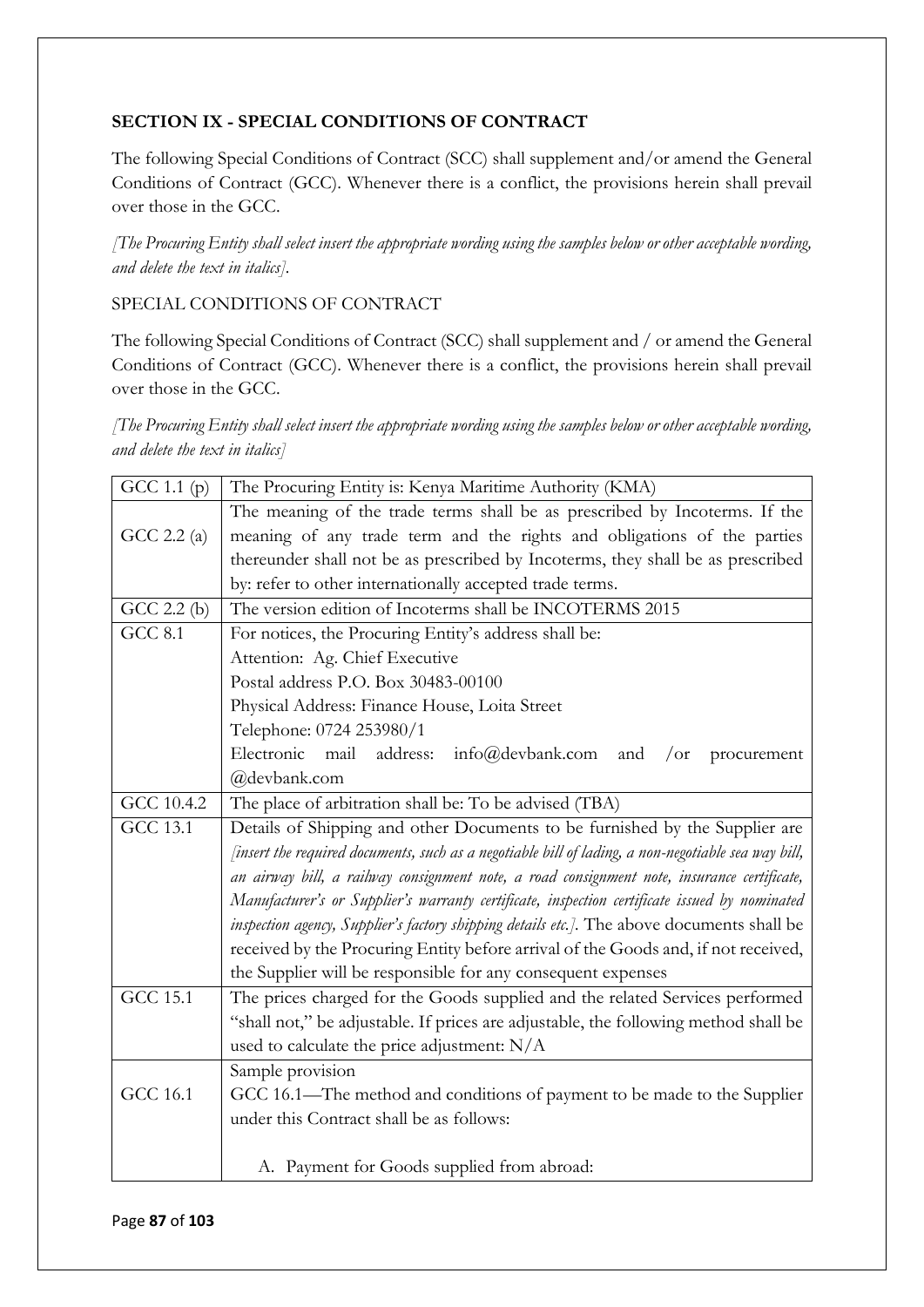|                 | Payment of foreign currency portion shall be made in [insert currency of the                      |  |  |  |  |  |  |  |
|-----------------|---------------------------------------------------------------------------------------------------|--|--|--|--|--|--|--|
|                 | Contract Price] in the following manner:                                                          |  |  |  |  |  |  |  |
|                 | Advance Payment: N/A<br>(i)                                                                       |  |  |  |  |  |  |  |
|                 | On Shipment: N/A<br>(ii)                                                                          |  |  |  |  |  |  |  |
|                 | On Acceptance: Hundred (100) percent of the Contract Price of<br>(iii)                            |  |  |  |  |  |  |  |
|                 | Goods received shall be paid within thirty (30) days of receipt of the                            |  |  |  |  |  |  |  |
|                 | Goods upon submission of claim supported by the acceptance                                        |  |  |  |  |  |  |  |
|                 | certificate issued by the Procuring Entity.                                                       |  |  |  |  |  |  |  |
|                 | B. Payment of local currency portion of a foreign Supplier shall be made in                       |  |  |  |  |  |  |  |
|                 | Kenya shillings within thirty (30) days of presentation of claim supported                        |  |  |  |  |  |  |  |
|                 | by a certificate from the Procuring Entity declaring that the Goods have                          |  |  |  |  |  |  |  |
|                 | been delivered and that all other contracted Services have been                                   |  |  |  |  |  |  |  |
|                 | performed.                                                                                        |  |  |  |  |  |  |  |
|                 | C. Payment for Goods and Services supplied from within Kenya:                                     |  |  |  |  |  |  |  |
|                 | Payment for Goods and Services supplied from within Kenya shall be made in                        |  |  |  |  |  |  |  |
|                 | Kshs as follows:                                                                                  |  |  |  |  |  |  |  |
|                 | Advance Payment: N/A<br>(i)                                                                       |  |  |  |  |  |  |  |
|                 | On Delivery: N/A<br>(ii)                                                                          |  |  |  |  |  |  |  |
|                 | On Acceptance: Hundred (100) percent of the Contract Price shall<br>(iii)                         |  |  |  |  |  |  |  |
|                 | be paid to the Supplier within thirty (30) days after the date of the                             |  |  |  |  |  |  |  |
|                 | acceptance certificate for the respective delivery issued by the                                  |  |  |  |  |  |  |  |
|                 | Procuring Entity.                                                                                 |  |  |  |  |  |  |  |
| GCC 16.5        | The payment-delay period after which the Procuring Entity shall pay interest to                   |  |  |  |  |  |  |  |
|                 | the supplier as per the CBK rates/ guided by the PPADA, 2015 and its                              |  |  |  |  |  |  |  |
|                 | attendant's regulations                                                                           |  |  |  |  |  |  |  |
| <b>GCC 18.1</b> | The interest rate that shall be applied is: as per CBK rates                                      |  |  |  |  |  |  |  |
|                 | A Performance Security "shall" be required Performance Security required shall                    |  |  |  |  |  |  |  |
|                 | be 5% of the total tender sum                                                                     |  |  |  |  |  |  |  |
| <b>GCC 18.3</b> | [The amount of the Performance Security is usually expressed as a percentage of the Contract      |  |  |  |  |  |  |  |
|                 | Price. The percentage varies according to the Procuring Entity's perceived risk and impact of     |  |  |  |  |  |  |  |
|                 | non-performance by the Supplier. A 10% percentage is used under normal circumstances]             |  |  |  |  |  |  |  |
|                 | If required, the Performance Security shall be in the form of: "a Demand                          |  |  |  |  |  |  |  |
|                 | Guarantee"                                                                                        |  |  |  |  |  |  |  |
| <b>GCC 18.4</b> | If required, the Performance security shall be denominated in Kshs Discharge                      |  |  |  |  |  |  |  |
|                 | of the Performance Security shall take place: $\int$ insert date if different from the one        |  |  |  |  |  |  |  |
| 20.3<br>GCC     | indicated in sub clause GCC 18.4] Parties where obligation for confidentiality in sharing         |  |  |  |  |  |  |  |
| (a)             | information doesn't apply (specify parties $\bar{\ }$                                             |  |  |  |  |  |  |  |
| GCC 23.2        | The obligation of a party under GCC Sub-Clauses 20.1 and 20.2 above, however,                     |  |  |  |  |  |  |  |
|                 | shall not apply to information that: The packing, marking and documentation                       |  |  |  |  |  |  |  |
|                 | within and outside the packages shall be: <i>[insert in detail the type of packing required</i> , |  |  |  |  |  |  |  |
|                 | the markings in the packing and all documentation required]                                       |  |  |  |  |  |  |  |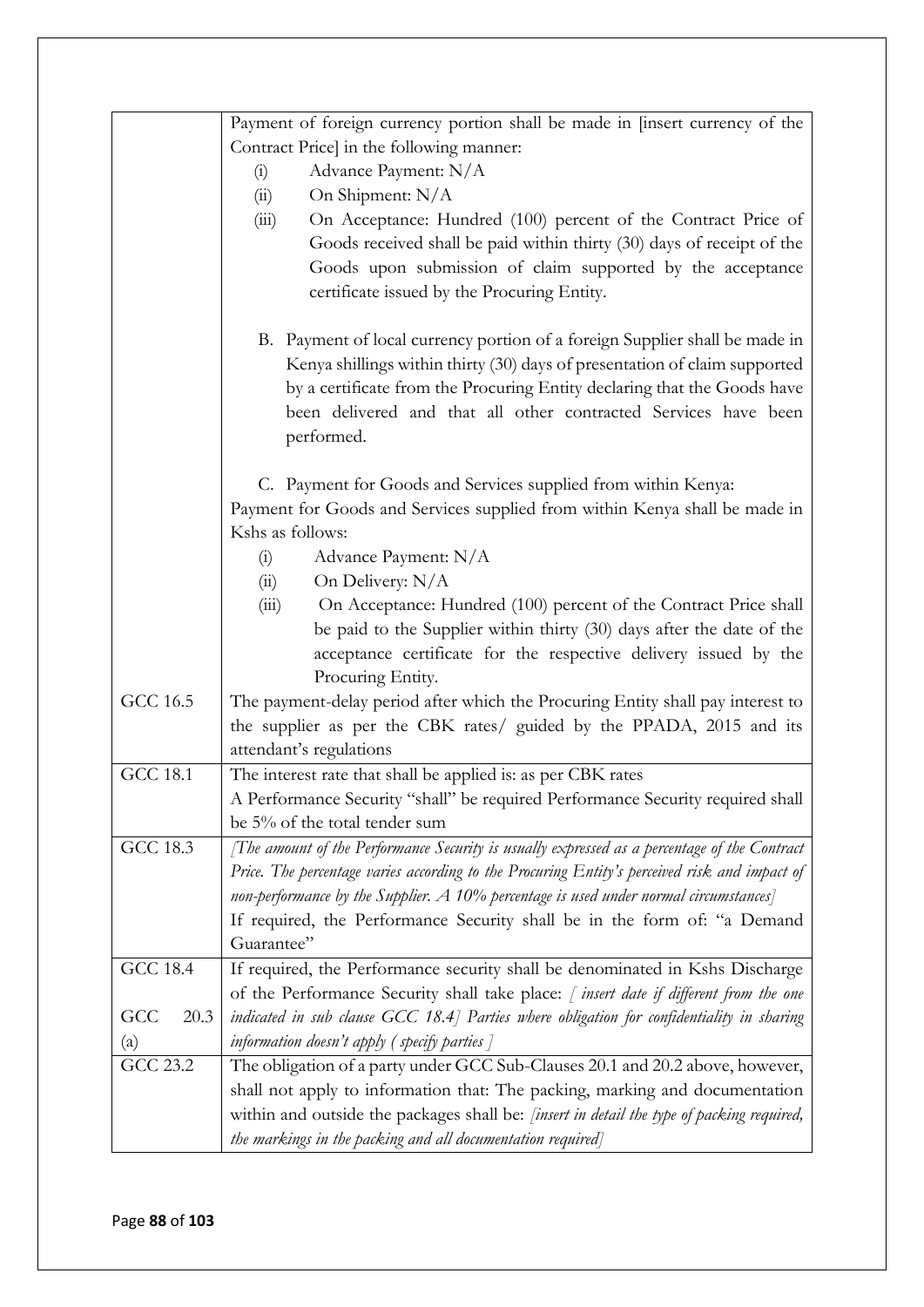| GCC 24.1     | The insurance coverage shall be as specified in the Incoterms. If not in                          |
|--------------|---------------------------------------------------------------------------------------------------|
|              | accordance with Incoterms, insurance shall be as follows: <i>[insert specific insurance</i>       |
|              | provisions agreed upon, including coverage, currency and amount]                                  |
| GCC 25.1     | Responsibility for transportation of the Goods shall be as specified in the                       |
|              | Incoterms. If not in accordance with Incoterms, responsibility for                                |
|              | transportations shall be as follows: <i>[insert "The Supplier is required under the Contract</i>  |
|              | to transport the Goods to a specified place of final destination within Kenya, defined as the     |
|              | Project Site, transport to such place of destination in Kenya, including insurance and storage,   |
|              | as shall be specified in the Contract, shall be arranged by the Supplier, and related costs shall |
|              | be included in the Contract Price"; or any other agreed upon trade terms (specify the respective  |
|              | responsibilities of the Procuring Entity and the Supplier) $\rceil$                               |
| GCC 25.2     | Incidental services to be provided are: [Selected services covered under GCC Clause               |
|              | 25.2 and/ or other should be specified with the desired features. The price quoted in the Tender  |
|              | price or agreed with the selected Supplier shall be included in the Contract Price.]              |
| GCC 26.1     | The inspections and tests shall be: [insert nature, frequency, procedures for carrying out        |
|              | the inspections and tests]                                                                        |
| GCC $26.2$   | The Inspections and tests shall be conducted at: White House Building,                            |
|              | Mombasa                                                                                           |
| GCC 27.1     | The liquidated damage shall be: [insert number] % per week                                        |
| GCC 27.1     | The maximum amount of liquidated damages shall be: [insert number] %                              |
| GCC 28.3     | The Final Destination(s) is/are: White House Building, Moi Avenue, Mombasa                        |
|              | The period of validity of the Warranty shall be: [insert number] days For purposes                |
|              | of the Warranty, the place(s) of final destination(s) shall be: [insert name(s) of                |
|              | location(s)                                                                                       |
|              | Sample provision                                                                                  |
|              | GCC 28.3—In partial modification of the provisions, the warranty period shall                     |
|              | be hours of operation or months from date of acceptance of the Goods or ()                        |
|              | months from the date of shipment, whichever occurs earlier. The Supplier shall,                   |
|              | in addition, comply with the performance and/or consumption guarantees                            |
|              | specified under the Contract. If, for reasons attributable to the Supplier, these                 |
|              | guarantees are not attained in whole or in part, the Supplier shall, at its discretion,           |
|              | either:                                                                                           |
|              | make such changes, modifications, and/or additions to the Goods or any<br>$\left( a\right)$       |
|              | part thereof as may be necessary in order to attain the contractual guarantees                    |
|              | specified in the Contract at its own cost and expense and to carry out further                    |
|              | performance tests in accordance with GCC 26.7,                                                    |
|              | <b>or</b>                                                                                         |
|              | (b) pay liquidated damages to the Procuring Entity with respect to the failure to                 |
|              | meet the contractual guarantees. The rate of these liquidated damages shall be (                  |
|              | ). The rate should be higher than the adjustment rate used in the Tender evaluation under         |
|              | TDS $34.6(f)$                                                                                     |
| GCC<br>28.5, | The period for repair or replacement shall be: [insert number(s)] days.                           |
| GCC 28.6     |                                                                                                   |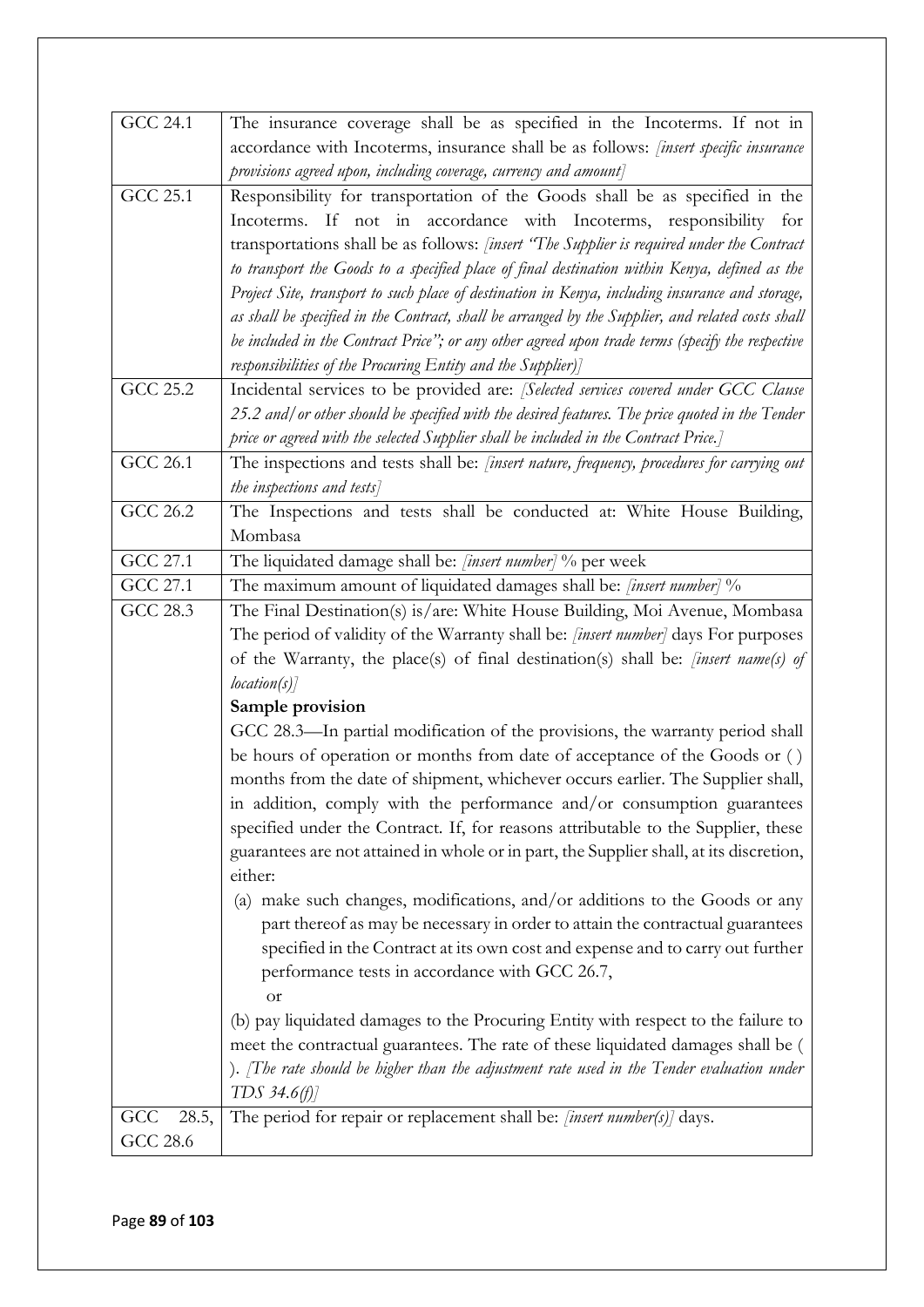| GCC 33.4 | If the value engineering proposal is approved by the Procuring Entity the           |
|----------|-------------------------------------------------------------------------------------|
|          | amount to be paid to the Supplier shall be $\%$ (insert appropriate percentage. The |
|          | percentage is normally up to $50\%$ of the reduction in the Contract Price.         |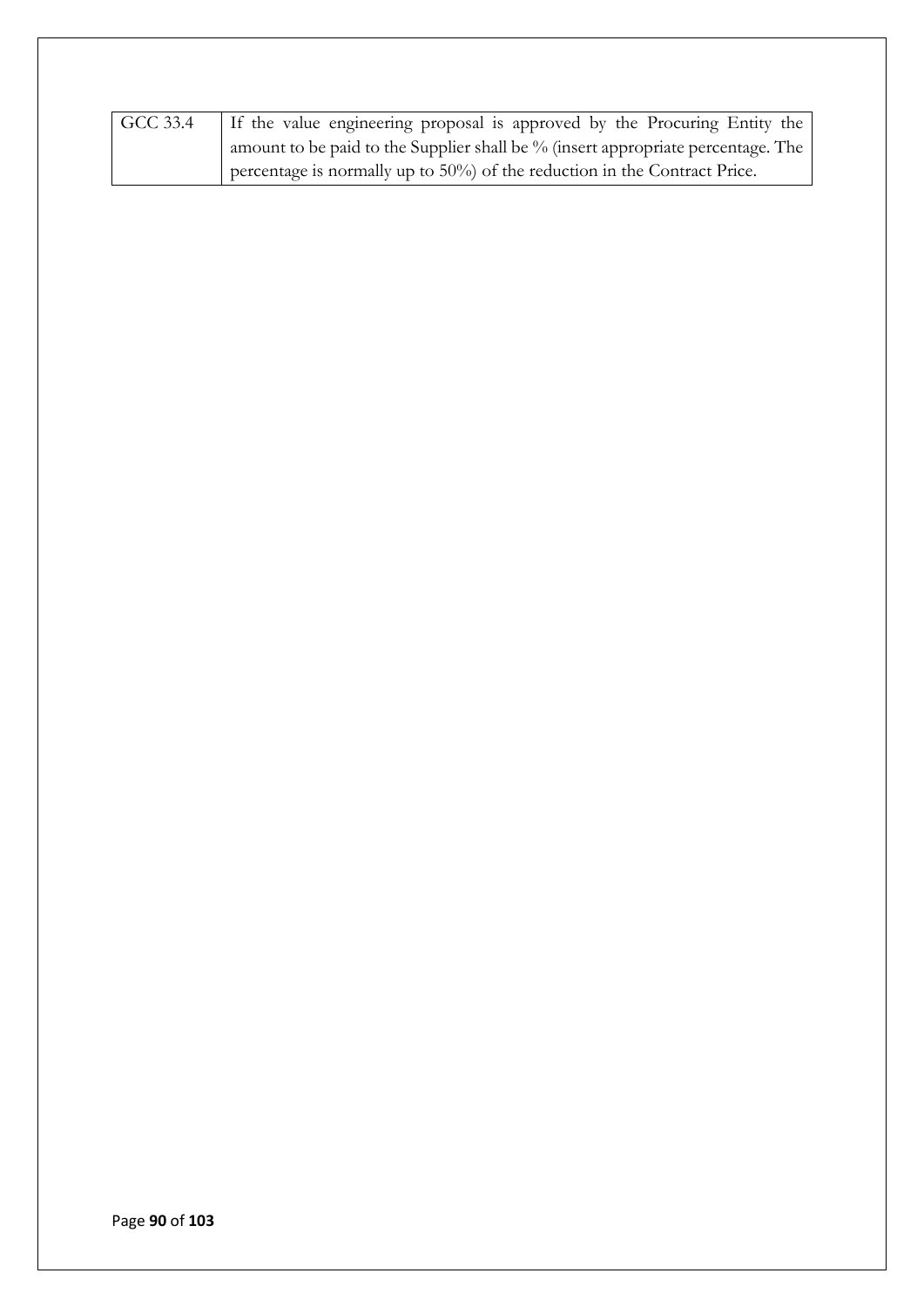### **SECTION VIII - CONTRACT FORMS**

### FORM No. 1: NOTIFICATION OF INTENTION TO AWARD

This Notification of Intention to Award shall be sent to each Tenderer that submitted a Tender. Send this Notification to the Tenderer's Authorized Representative named in the Tender Information Form on the format below. --------------------------------------------------------------------- ----------------------------------------------------------------------

#### FORMAT

1. For the attention of Tenderer's Authorized Representative

- i) Name: *[insert Authorized Representative's name]*
- ii) Address: *[insert Authorized Representative's Address]*
- v) Telephone: *[insert Authorized Representative's telephone/fax numbers]*
- vi) Email Address: *[insert Authorized Representative's email address]*

[IMPORTANT: insert the date that this Notification is transmitted to Tenderers. The Notification must be sent to all Tenderers simultaneously. This means on the same date and as close to the same time as possible.]

2. Date of transmission: *[email]* on *[date]* (local time) This Notification is sent by (Name and designation)

#### 3. Notification of Intention to Award

i) Employer: *[insert the name of the Employer]*

- ii) Project: *[insert name of project]*
- iii) Contract title: *[insert the name of the contract]*
- iv) Country: *[insert country where ITT is issued]*

v) ITT No: *[insert ITT reference number from Procurement Plan]* This Notification of Intention to Award (Notification) notifies you of our decision to award the above contract. The transmission of this Notification begins the Standstill Period. During the Standstill Period, you may:

4. Request a debriefing in relation to the evaluation of your tender Submit a Procurement-related Complaint in relation to the decision to award the contract.

a) The successful tenderer

- i) Name of successful Tender
- ii) Address of the successful Tender
- iii) Contract price of the successful Tender Kenya Shillings (in words )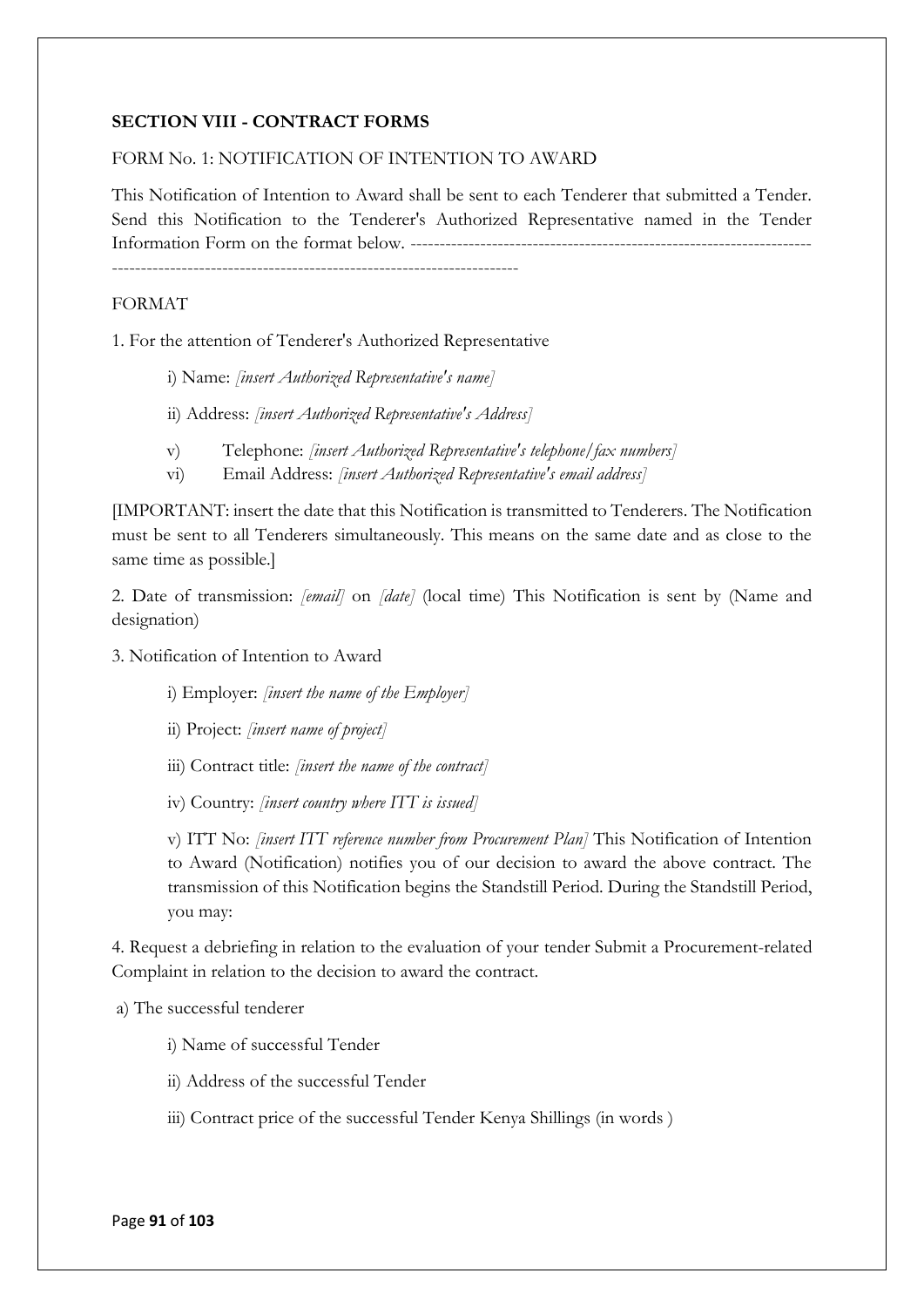b) Other Tenderers Names of all Tenderers that submitted a Tender. If the Tender's price was evaluated include the evaluated price as well as the Tender price as read out. For Tenders not evaluated, give one main reason the Tender was unsuccessful

|                   |        |  |     |  |                | S/No.   Name of Tender   Price as read   Tender's evaluated   One Reason |               | Why |
|-------------------|--------|--|-----|--|----------------|--------------------------------------------------------------------------|---------------|-----|
|                   | Tender |  | out |  | price (Note a) |                                                                          | Not Evaluated |     |
|                   |        |  |     |  |                |                                                                          |               |     |
| $\left( 2\right)$ |        |  |     |  |                |                                                                          |               |     |
| 3)                |        |  |     |  |                |                                                                          |               |     |
| $\ket{4}$         |        |  |     |  |                |                                                                          |               |     |
| 5)                |        |  |     |  |                |                                                                          |               |     |

*(Note a) State NE if not evaluated* 

5. How to request a debriefing

a) DEADLINE: The deadline to request a debriefing expires at midnight on *[insert date]* (local time).

b) You may request a debriefing in relation to the results of the evaluation of your Tender. If you decide to request a debriefing your written request must be made within three (5) Business Days of receipt of this Notification of Intention to Award.

c) Provide the contract name, reference number, name of the Tenderer, contact details; and address the request for debriefing as follows:

i) Attention: *[insert full name of person, if applicable]*

ii) Title/position: *[insert title/position]* 

ii) Agency: *[insert name of Employer]*

iii) Email address: *[insert email address]*

d) If your request for a debriefing is received within the 3 Days deadline, we will provide the debriefing within five (3) Business Days of receipt of your request. If we are unable to provide the debriefing within this period, the Standstill Period shall be extended by five (3) Days after the date that the debriefing is provided. If this happens, we will notify you and confirm the date that the extended Standstill Period will end.

e) The debriefing may be in writing, by phone, video conference call or in person. We shall promptly advise you inwriting how the debriefing will take place and confirm the date and time.

f) If the deadline to request a debriefing has expired, you may still request a debriefing. In this case, we will provide the debriefing as soon as practicable, and normally no later than fifteen (15) Days from the date of publication of the Contract Award Notice.

6. How to make a complaint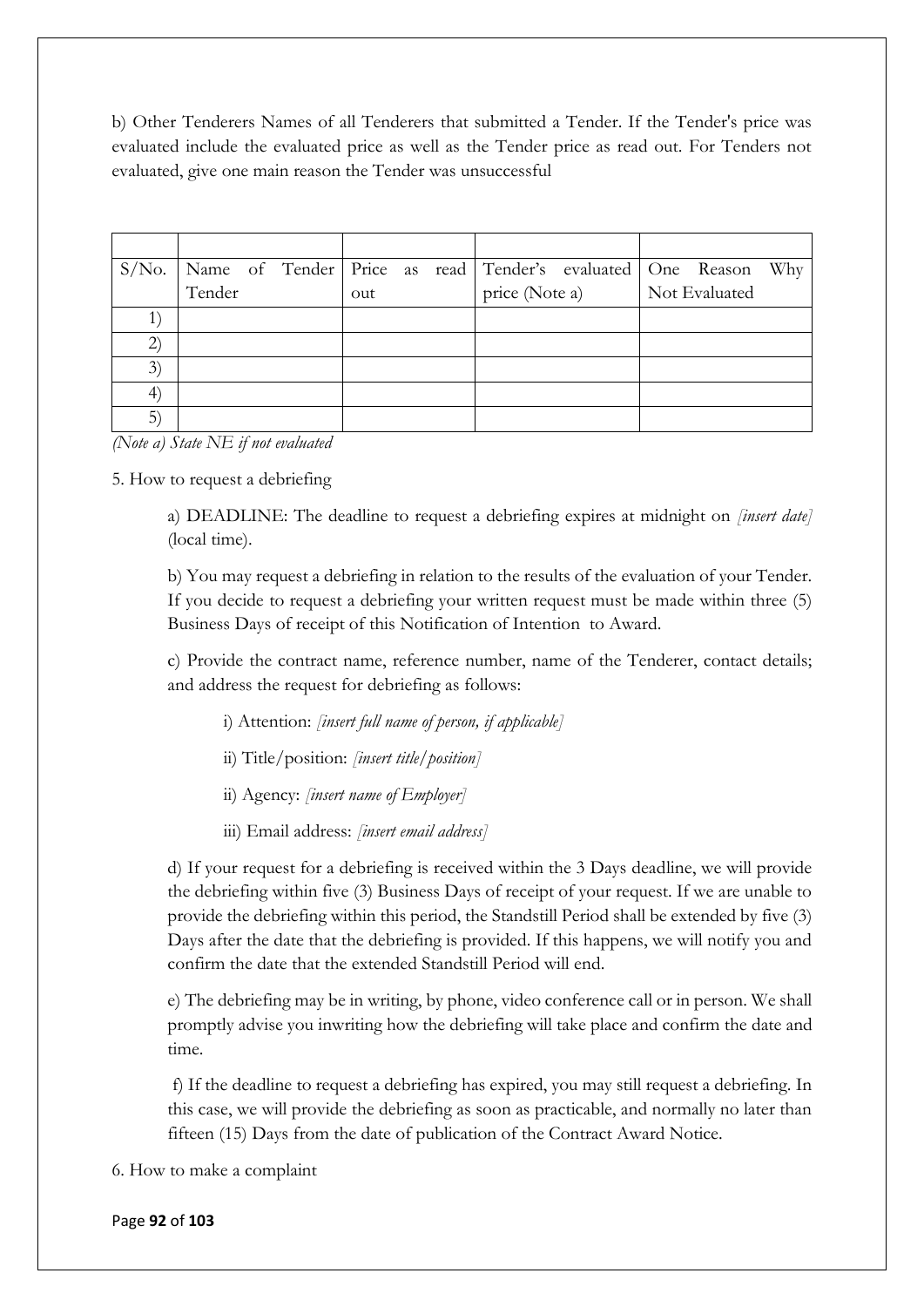a) Period: Procurement-related Complaint challenging the decision to award shall be submitted by midnight*,[insert date](*local time).

b) Provide the contract name, reference number, name of the Tenderer, contact details; and address the Procurement-related Complaint as follows:

i) Attention: *[insert full name of person, if applicable]*

ii) Title/position: *[insert title/position]*

iii) Agency: *[insert name of Employer]*

iv) Email address: *[insert email address]*

c) At this point in the procurement process, you may submit a Procurement-related Complaint challenging the decision to award the contract. You do not need to have requested, or received, a debriefing before making this complaint. Your complaint must be submitted within the Standstill Period and received by us before the Standstill Period ends.

d) Further information: For more information refer to the Public Procurement and Disposals Act 2015 and its Regulations available from the Websitewww.ppra.go.ke or email [complaints@ppra.go.ke](mailto:complaints@ppra.go.ke)

*You should read these documents before preparing and submitting your complaint.* 

e) There are four essential requirements:

i) You must be an 'interested party'. In this case, that means a Tenderer who submitted a Tender in this tendering process, and is the recipient of a Notification of Intention to Award.

ii) The complaint can only challenge the decision to award the contract.

iii) You must submit the complaint within the period stated above.

iv) You must include, in your complaint, all of the information required to support your complaint.

7. Standstill Period

i) DEADLINE: The Standstill Period is due to end at midnight on *[insert date]*(local time).

ii) The Standstill Period lasts ten (10) Days after the date of transmission of this Notification of Intention to Award.

iii) The Standstill Period may be extended as stated in paragraph Section 5 (d) above.

If you have any questions regarding this Notification please do not hesitate to contact us.

On behalf of the Employer: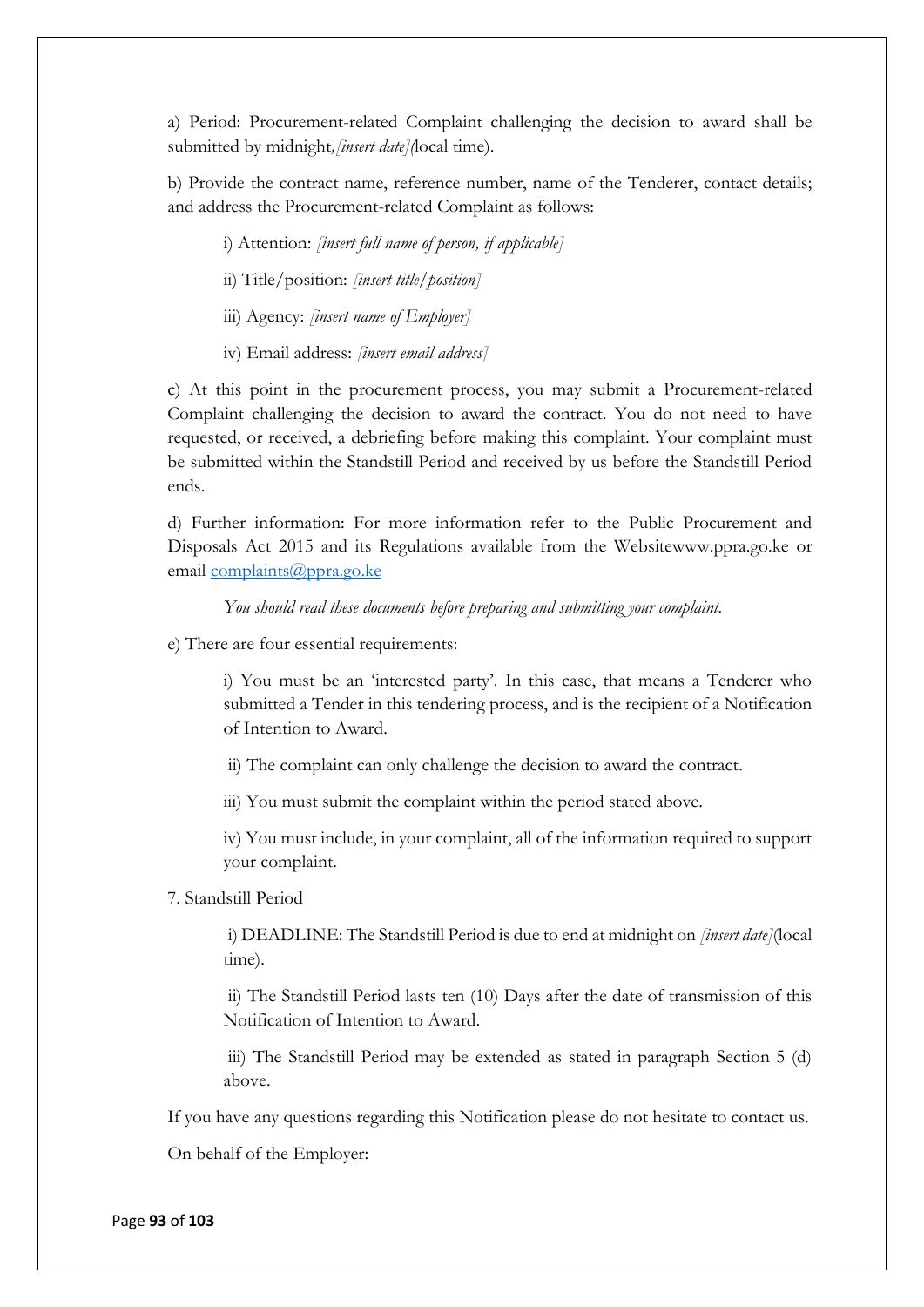Signature:

Name:

Title/position:

Telephone:

Email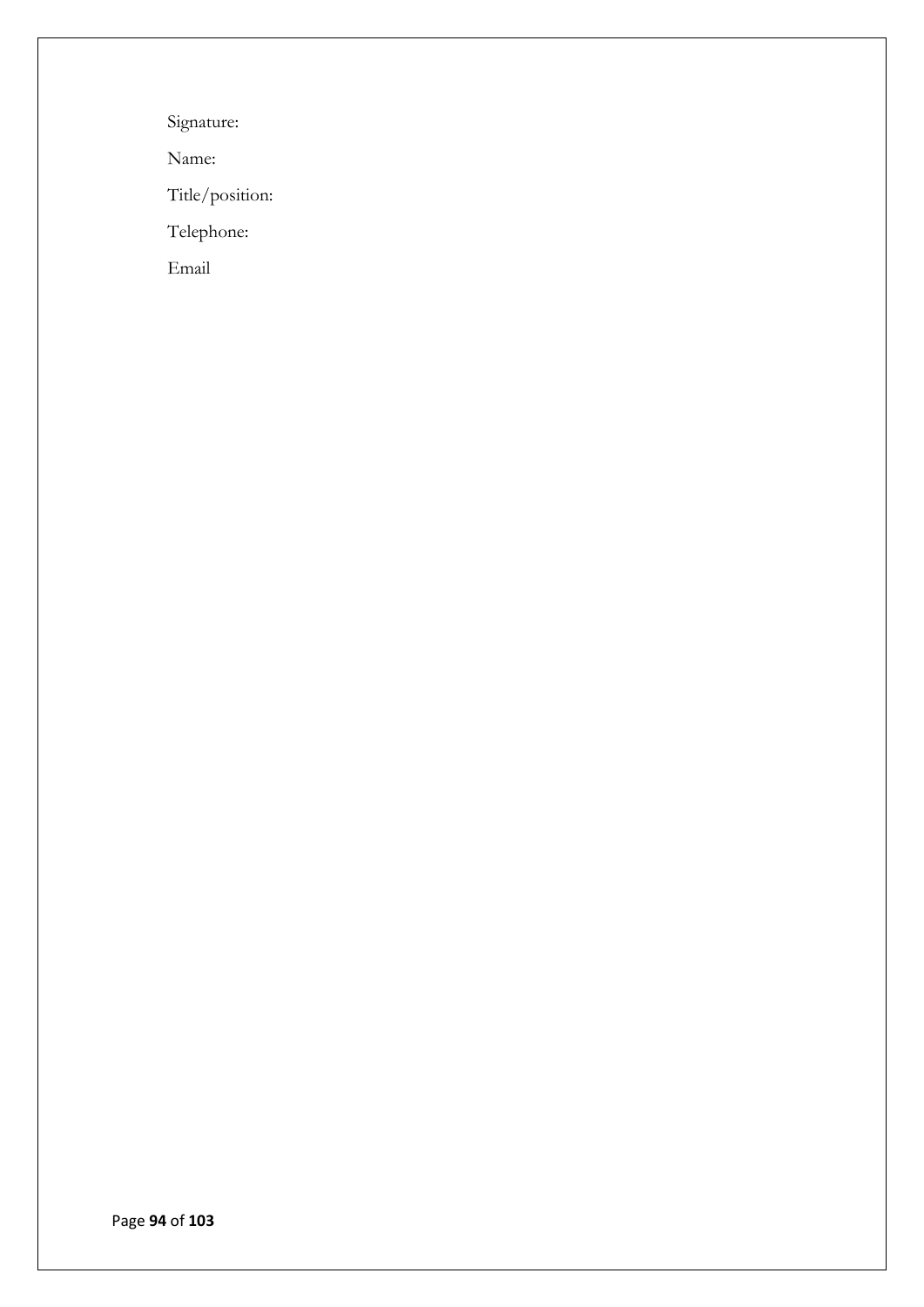## **FORM NO. 2: NOTIFICATION OF AWARD - LETTER OF ACCEPTANCE**

[Letterhead paper of the Employer] [Date]

To [name and address of the Contractor]

This is to notify you that your Tender dated,,,,,,,,,,,,,,,,,,,, *[date]* for execution of the *,,,,,,,,,,,,,,,,,,[name of the Contract and identification number, as given in the Contract Data]* for the Accepted Contract Amount *[amount in numbers and words] [name of currency],* as corrected and modified in accordance with the Instructions to Tenderers ,is hereby, accepted by *(name of Employer).*

You are requested to furnish the Performance Security within 30 days in accordance with the Conditions of Contract, using, for that purpose, one of the Performance Security Forms included in Section VIII, Contract Forms, of the Tender Document.

Authorized Signature: Name and Title of Signatory: Name of Employer: Attachment: *Contract Agreement*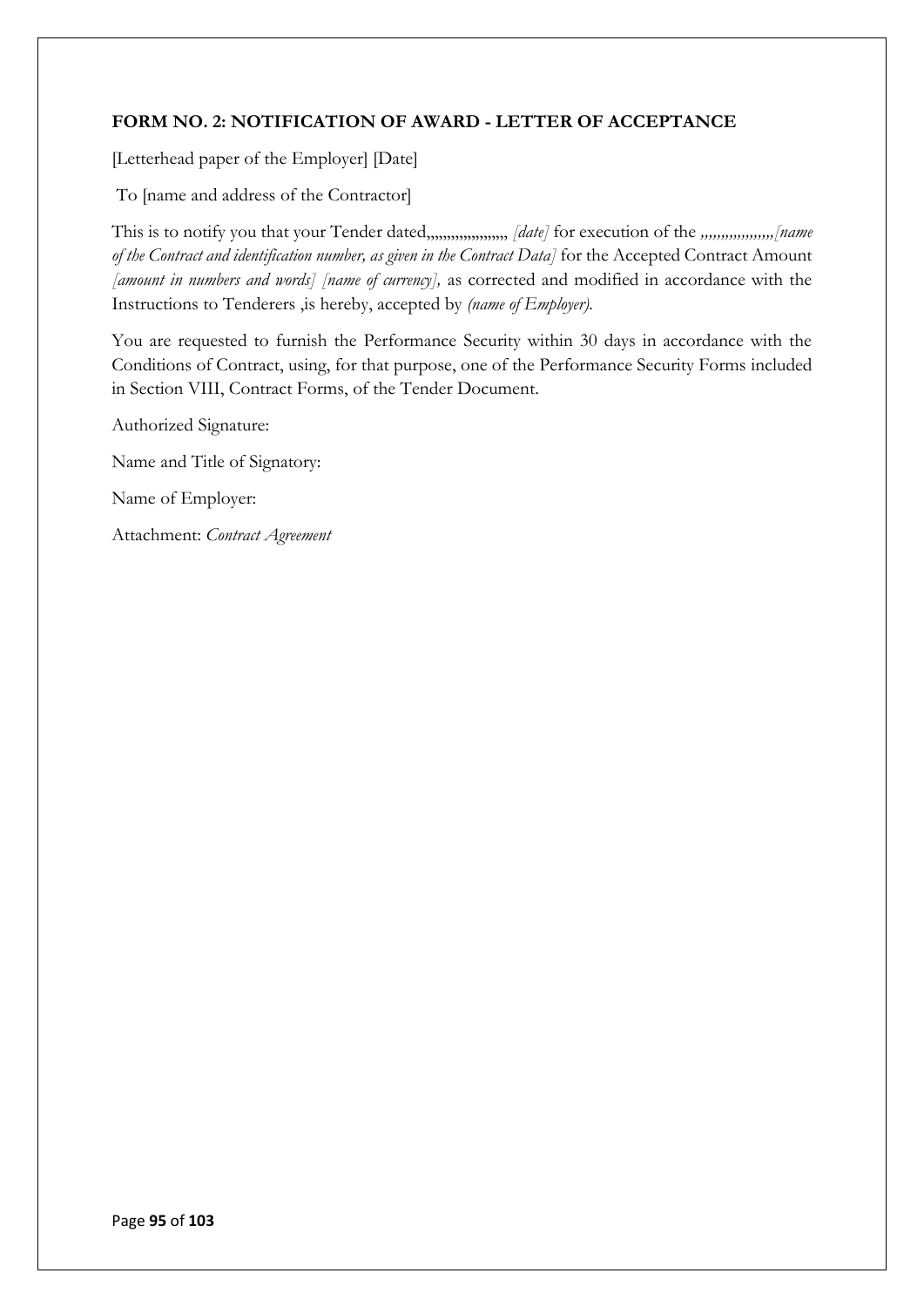# **NOTIFICATION OF AWARD - LETTER OF ACCEPTANCE**

*[Use letter head paper of the Procuring Entity]*

[Date]

To: *[name and address of the Supplier]*

Subject: *Notification of Award Contract No.* . . . . . . . .

This is to notify you that your Tender dated *[insert date]* for execution of *the [insert name of the contract and identification number, as given in the SCC]* for the Accepted Contract Amount of *[insert amount in numbers and words and name of currency]*, as corrected and modified in accordance with the Instructions to tenderers is hereby accepted by our Agency.

You are requested to furnish the Performance Security within 30 days in accordance with the Conditions of Contract, using for that purpose the of the Performance Security Form included in Section X, Contract Forms, of the Tendering document.

Authorized Signature:

Name and Title of Signatory:

Name of Agency:

**Attachment: Contract Agreement**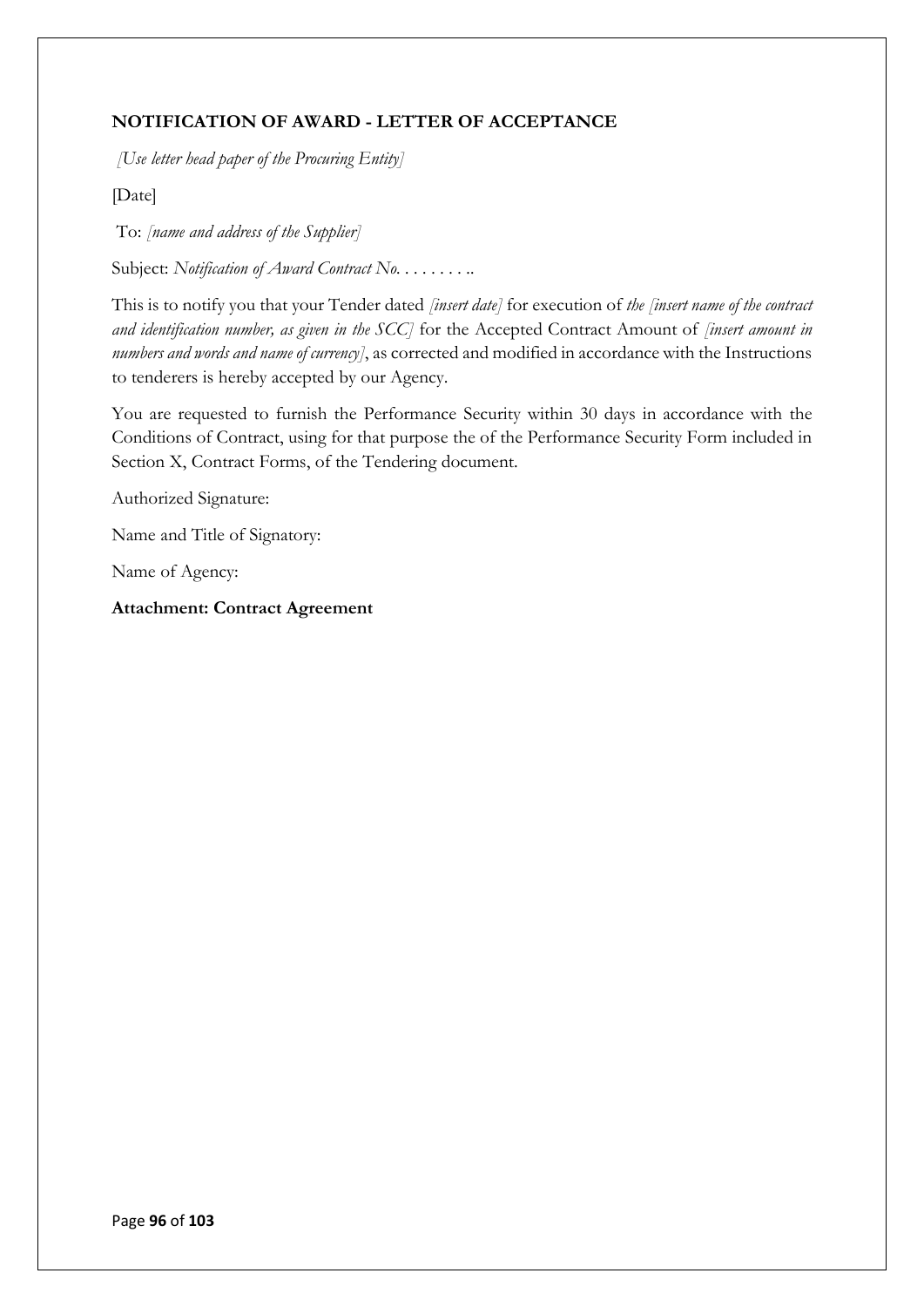## **FORM NO. 3 - CONTRACT AGREEMENT**

[The successful tenderer shall fill in this form in accordance with the instructions indicated]

THIS AGREEMENT made the [insert: number] day of [insert: month], [insert: year].

## **BETWEEN**

(1) *[insert complete name of Procuring Entity and having its principal place of business at [insert: address of Procuring Entity*] (hereinafter called "Procuring Entity"), of the one part; and

(2) *[insert name of Supplier],* a corporation incorporated under the laws of *[insert: country of Supplier]* and having its principal place of business at *[insert: address of Supplier]* (hereinafter called "the Supplier"), of the other part.

3. WHEREAS the Procuring Entity invited Tenders for certain Goods and ancillary services, viz., *[insert brief description of Goods and Services]* and has accepted a Tender by the Supplier for the supply of those Goods and Services, the Procuring Entity and the Supplier agree as follows:

i) In this Agreement words and expressions shall have the same meanings as are respectively assigned to them in the Contract documents referred to.

ii) The following documents shall be deemed to form and be read and construed as part of this Agreement. This Agreement shall prevail over all other contract documents.

- a) the Letter of Acceptance
- b) the Letter of Tender
- c) the Addenda Nos. (if any)
- d) Special Conditions of Contract
- e) General Conditions of Contract

f) the Specification (including Schedule of Requirements and Technical Specifications)

g) the completed Schedules (including Price Schedules)

h) any other document listed in GCC as forming part of the Contract

iii) In consideration of the payments to be made by the Procuring Entity to the Supplier as specified in this Agreement, the Supplier hereby covenants with the Procuring Entity to provide the Goods and Services and to remedy defects therein in conformity in all respects with the provisions of the Contract.

4. The Procuring Entity hereby covenants to pay the Supplier in consideration of the provision of the Goods and Services and the remedying of defects therein, the Contract Price or such other sum as may become payable under the provisions of the Contract at the times and in the manner prescribed by the Contract.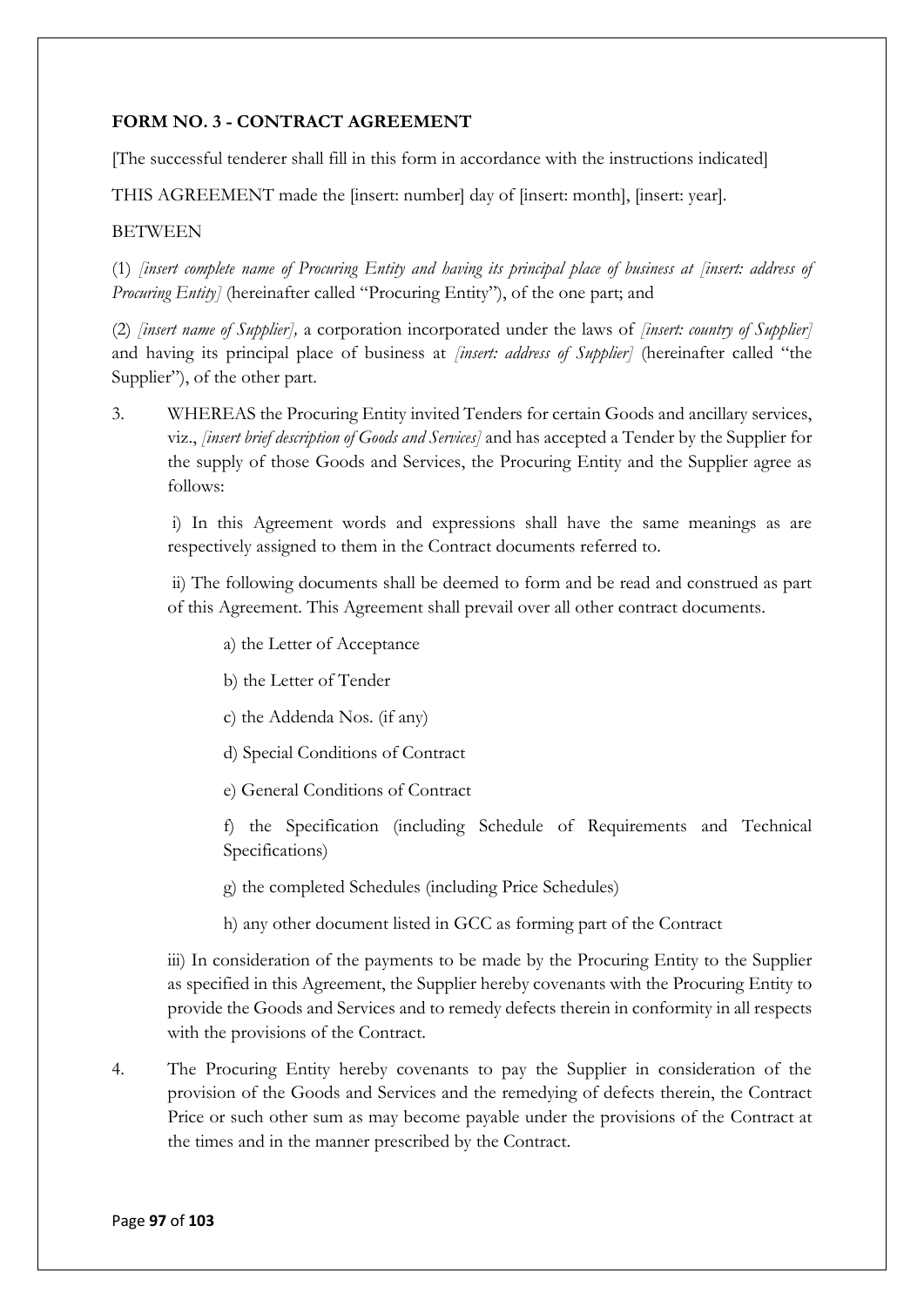5. IN WITNESS whereof the parties hereto have caused this Agreement to be executed in accordance with the laws of Kenya on the day, month and year indicated above.

For and on behalf of the Procuring Entity Signed: *[insert signature]* in the capacity of *[insert title or other appropriate designation]*  In the presence of *[insert identification of official witness]* For and on behalf of the Supplier Signed: *[insert signature of authorized representative(s) of the Supplier]*  in the capacity of *[insert title or other appropriate designation]* in the presence of *[insert identification of official witness]*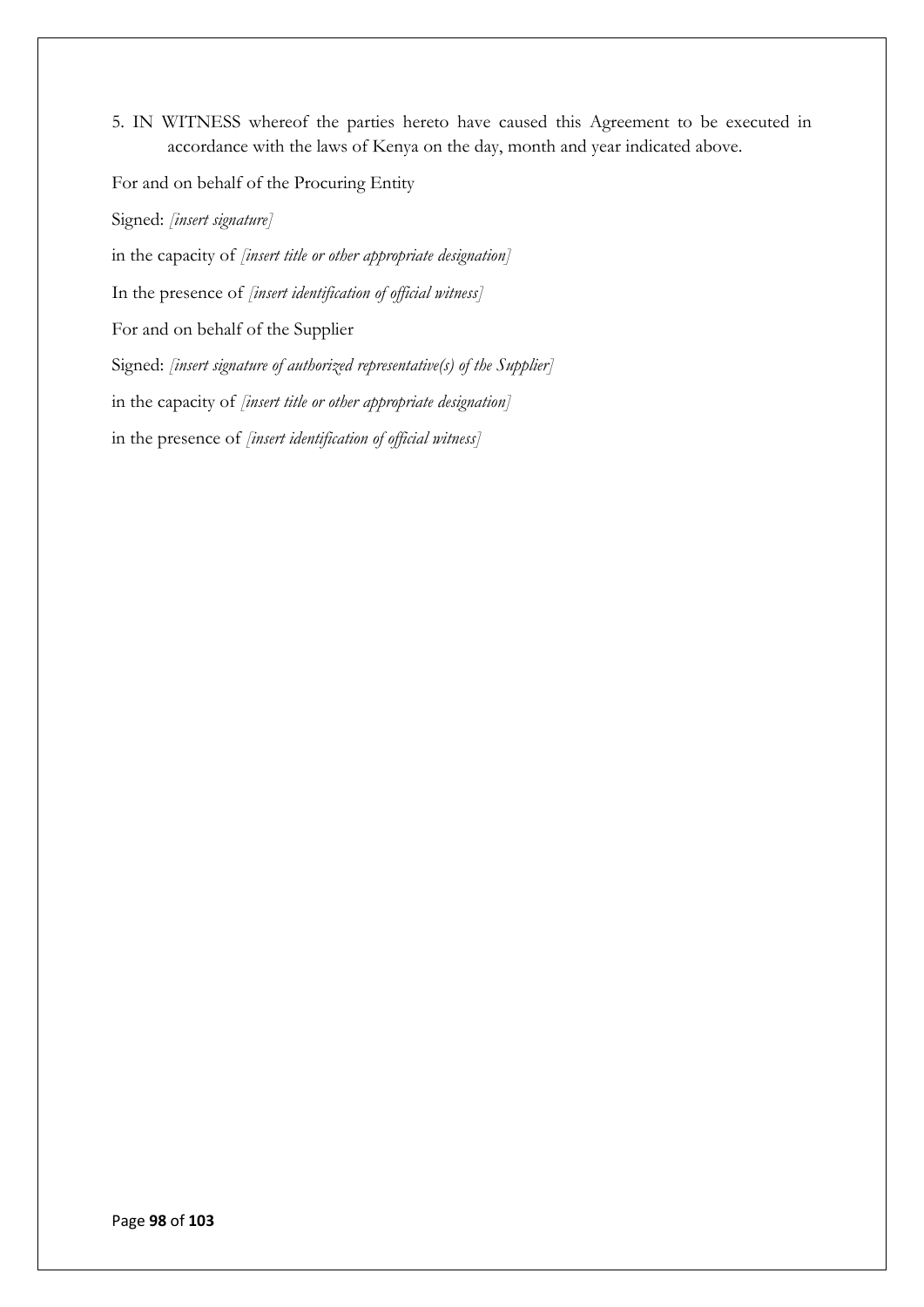### **FORM NO. 4 - PERFORMANCE SECURITY**

[Option 1 - Unconditional Demand Bank Guarantee] *[Guarantor letterhead]* 

Beneficiary: *[insert name and Address of Employer]*

Date: *[Insert date of issue]* Guarantor: *[Insert name and address of place of issue, unless indicated in the letterhead]* 

- 1. We have been informed that (hereinafter called "the Contractor") has entered into Contract No. dated with (name of Employer) (the Employer as the Beneficiary), for the execution of (hereinafter called "the Contract").
- 2. Furthermore, we understand that, according to the conditions of the Contract, a performance guarantee is required.
- 3. At the request of the Contractor, we as Guarantor, hereby irrevocably undertake to pay the Beneficiary any sum or sums not exceeding in total an amount of (in words ), 1 such sum being payable in the types and proportions of currencies in which the Contract Price is payable, upon receipt by us of the Beneficiary's complying demand supported by the Beneficiary's statement, whether in the demand itself or in a separate signed document accompanying or identifying the demand, stating that the Applicant is in breach of its obligation(s) under the Contract, without the Beneficiary needing to prove or to show grounds for your demand or the sum specified therein.
- 4. This guarantee shall expire, no later than the …. Day of …………, 2...…2 , and any demand for payment under it must be received by us at the office indicated above on or before that date.
- 5. The Guarantor agrees to a one-time extension of this guarantee for a period not to exceed [six months] [one year], in response to the Beneficiary's written request for such extension, such request to be presented to the Guarantor before the expiry of the guarantee."

*[Name of Authorized Official, signature(s) and seals/stamps]* 

*Note: All italicized text (including footnotes) is for use in preparing this form and shall be deleted from the final product*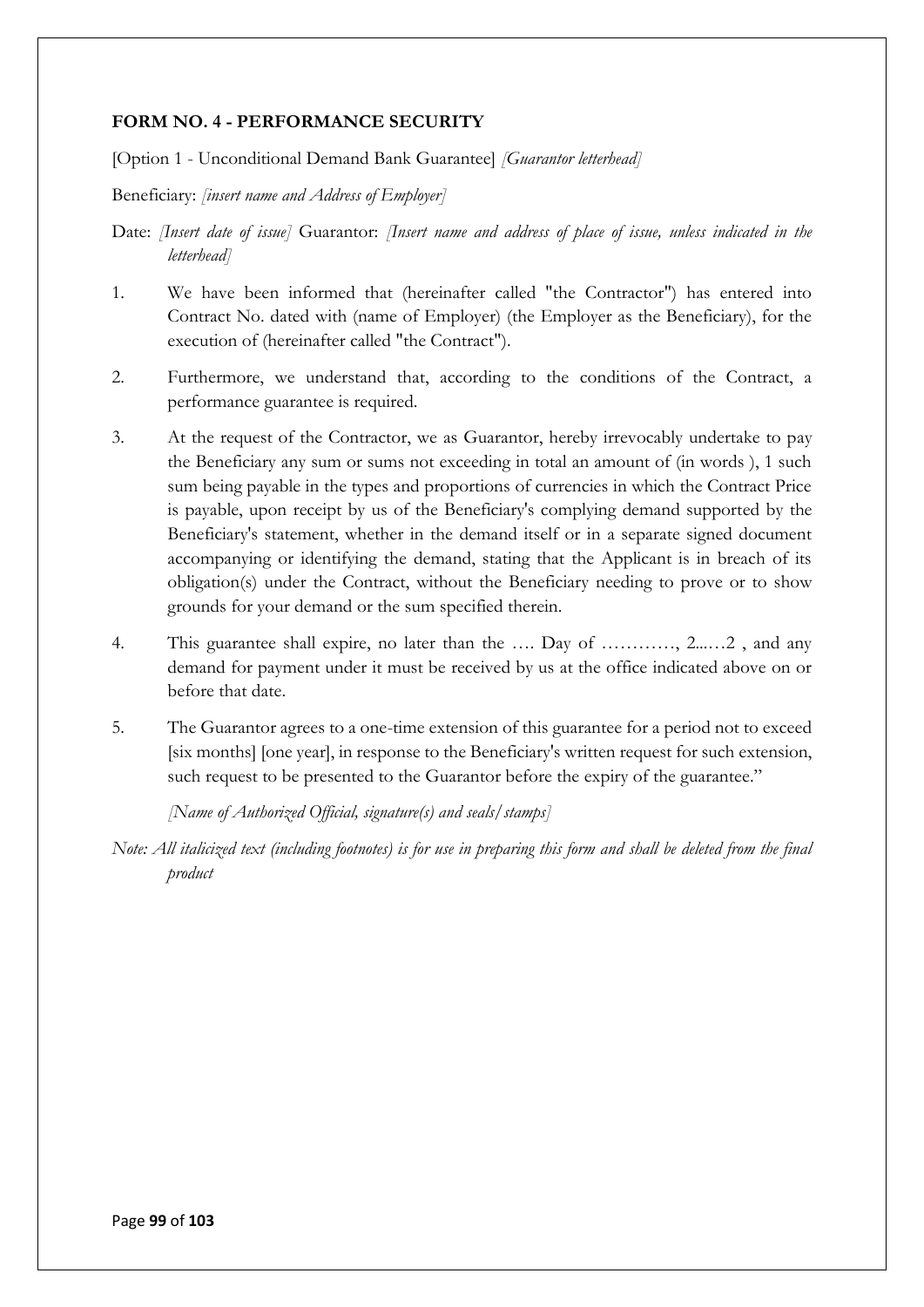### **FORM No. 5 - PERFORMANCE SECURITY**

[Option 2– Performance Bond]

*[Note: Procuring Entities are advised to use Performance Security – Unconditional Demand Bank Guarantee instead of Performance Bond due to difficulties involved in calling Bond holder to action]*

*[Guarantor letterhead or SWIFT identifier code]* 

Beneficiary: *[insert name and Address of Employer] Date: [Insert date of issue]* 

PERFORMANCE BOND No.:

Guarantor*: [Insert name and address of place of issue, unless indicated in the letterhead]*

1. By this Bond as Principal (hereinafter called "the Contractor") and ] as Surety (hereinafter called "the Surety"), are held and firmly bound unto ] as Obligee (hereinafter called "the Employer") in the amount of for the payment of which sum well and truly to be made in the types and proportions of currencies in which the Contract Price is payable, the Contractor and the Surety bind themselves, their heirs, executors, administrators, successors and assigns, jointly and severally, firmly by these presents.

2. WHEREAS the Contractor has entered into a written Agreement with the Employer dated the day of , 20 , for in accordance with the documents, plans, specifications, and amendments thereto, which to the extent herein provided for, are by reference made part hereof and are hereinafter referred to as the Contract.

3. NOW, THEREFORE, the Condition of this Obligation is such that, if the Contractor shall promptly and faithfully perform the said Contract (including any amendments thereto), then this obligation shall be null and void; otherwise, it shall remain in full force and effect. Whenever the Contractor shall be, and declared by the Employer to be, in default under the Contract, the Employer having performed the Employer's obligations thereunder, the Surety may promptly remedy the default, or shall promptly:

1) complete the Contract in accordance with its terms and conditions; or

2) obtain a tender or tenders from qualified tenderers for submission to the Employer for completing the Contract in accordance with its terms and conditions, and upon determination by the Employer and the Surety of the lowest responsive Tenderers, arrange for a Contract between such Tenderer, and Employer and make available as work progresses (even though there should be a default or a succession of defaults under the Contract or Contracts of completion arranged under this paragraph) sufficient funds to pay the cost of completion less the Balance of the Contract Price; but not exceeding, including other costs and damages for which the Surety may be liable hereunder, the amount set forth in the first paragraph hereof. The term "Balance of the Contract Price," as used in this paragraph, shall mean the total amount payable by Employer to Contractor under the Contract, less the amount properly paid by Employer to Contractor; or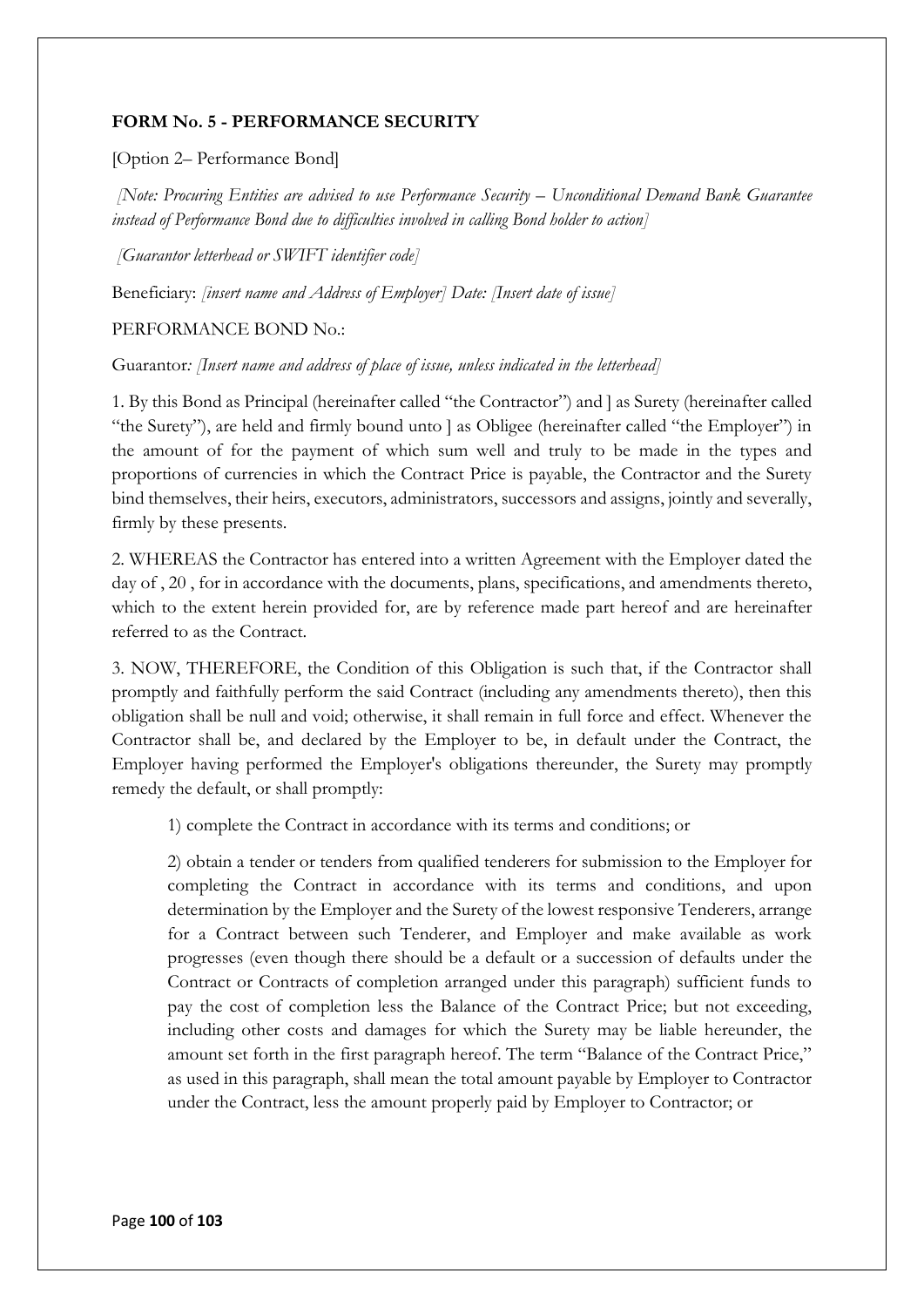3) pay the Employer the amount required by Employer to complete the Contract in accordance with its terms and conditions up to a total not exceeding the amount of this Bond.

4. The Surety shall not be liable for a greater sum than the specified penalty of this Bond.

5. Any suit under this Bond must be instituted before the expiration of one year from the date of the issuing of the Taking-Over Certificate. No right of action shall accrue on this Bond to or for the use of any person or corporation other than the Employer named herein or the heirs, executors, administrators, successors, and assigns of the Employer.

6. In testimony whereof, the Contractor has hereunto set his hand and affixed his seal, and the Surety has caused these presents to be sealed with his corporate seal duly attested by the signature of his legal representative, this day of 20 .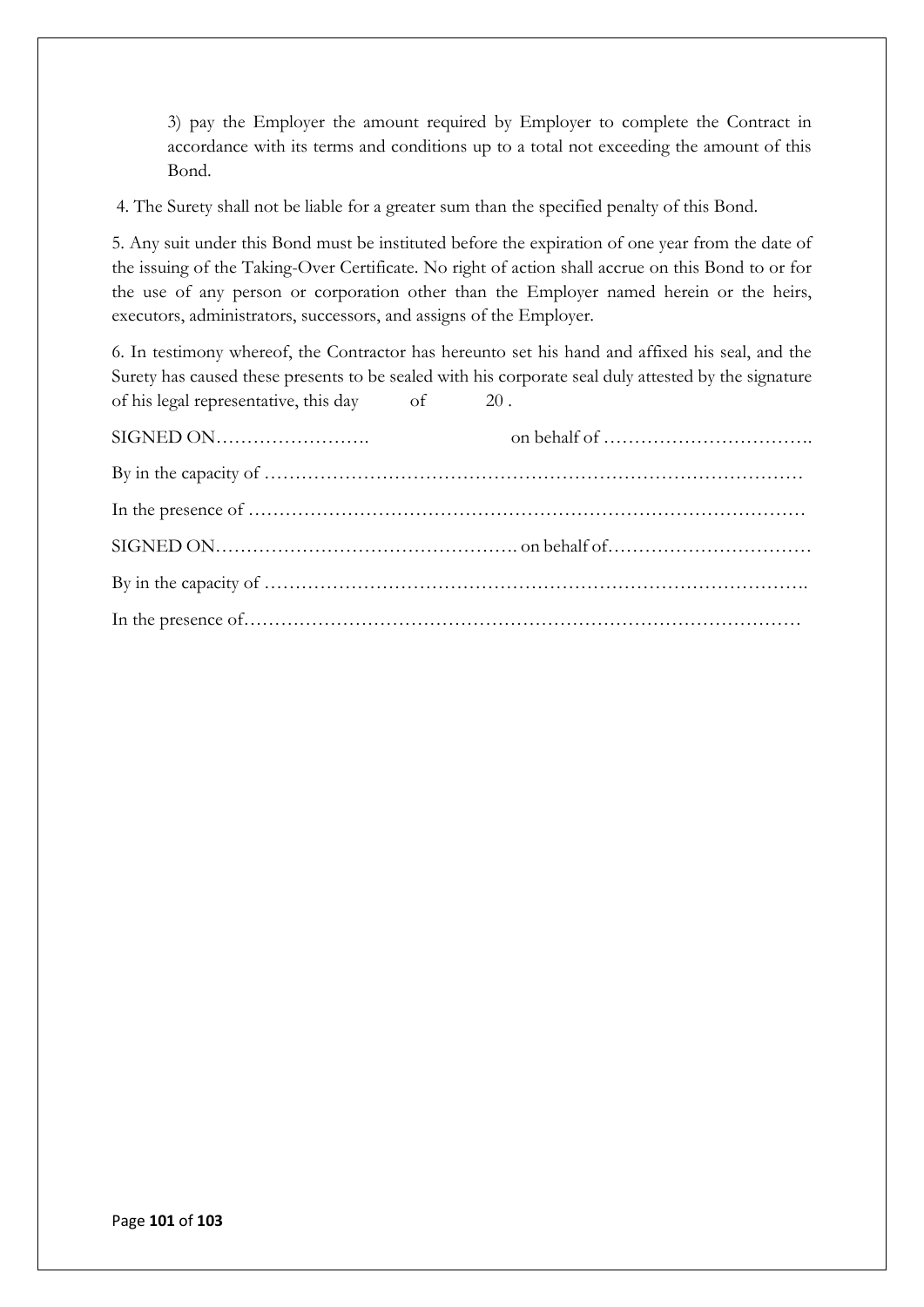## **FORM NO. 6 - ADVANCE PAYMENT SECURITY** [Demand Bank Guarantee]

*[Guarantor letterhead]* 

Beneficiary: *[name and Address of Employer]* 

Date: *[Insert date of issue]*

ADVANCE PAYMENT GUARANTEE No.: *[Insert guarantee reference number]*

Guarantor: *[Insert name and address of place of issue, unless indicated in the letterhead]*

1. We have been informed that (hereinafter called "the Contractor") has entered into Contract No. dated with the Beneficiary, for the execution of (hereinafter called "the Contract").

2. Furthermore, we understand that, according to the conditions of the Contract, an advance payment in the sum..................... *(in words* ) is to be made against an advance payment guarantee.

3. At the request of the Contractor, we as Guarantor, hereby irrevocably undertake to pay the Beneficiary any sum or sums not exceeding in total an amount of (*in words* ) upon receipt by us of the Beneficiary's complying demand supported by the Beneficiary's statement, whether in the demand itself or in a separate signed document accompanying or identifying the demand, stating either that the Applicant:

(a) has used the advance payment for purposes other than the costs of mobilization in respect of the goods; or

(b) has failed to repay the advance payment in accordance with the Contract conditions, specifying the amount which the Applicant has failed to repay.

4. A demand under this guarantee may be presented as from the presentation to the Guarantor of a certificate from the Beneficiary's bank stating that the advance payment referred to above has been credited to the Contractor on its account number at ----------------------------.

5. The maximum amount of this guarantee shall be progressively reduced by the amount of the advance payment repaid by the Contractor as specified in copies of interim statements or payment certificates which shall be presented to us. This guarantee shall expire, at the latest, upon our receipt of a copy of the interim payment certificate indicating that ninety (90) percent of the Accepted Contract Amount, less provisional sums, has been certified for payment, or on the day of , 20 whichever is earlier. Consequently, any demand for payment under this guarantee must be received by us at this office on or before that date.

6. The Guarantor agrees to a one-time extension of this guarantee for a period not to exceed [six months] [one year], in response to the Beneficiary's written request for such extension, such request to be presented to the Guarantor before the expiry of the guarantee.

[Name of Authorized Official, signature(s) and seals/stamps]

*1 The Guarantor shall insert an amount representing the amount of the advance payment and denominated either in the currency of the advance payment as specified in the Contract.*